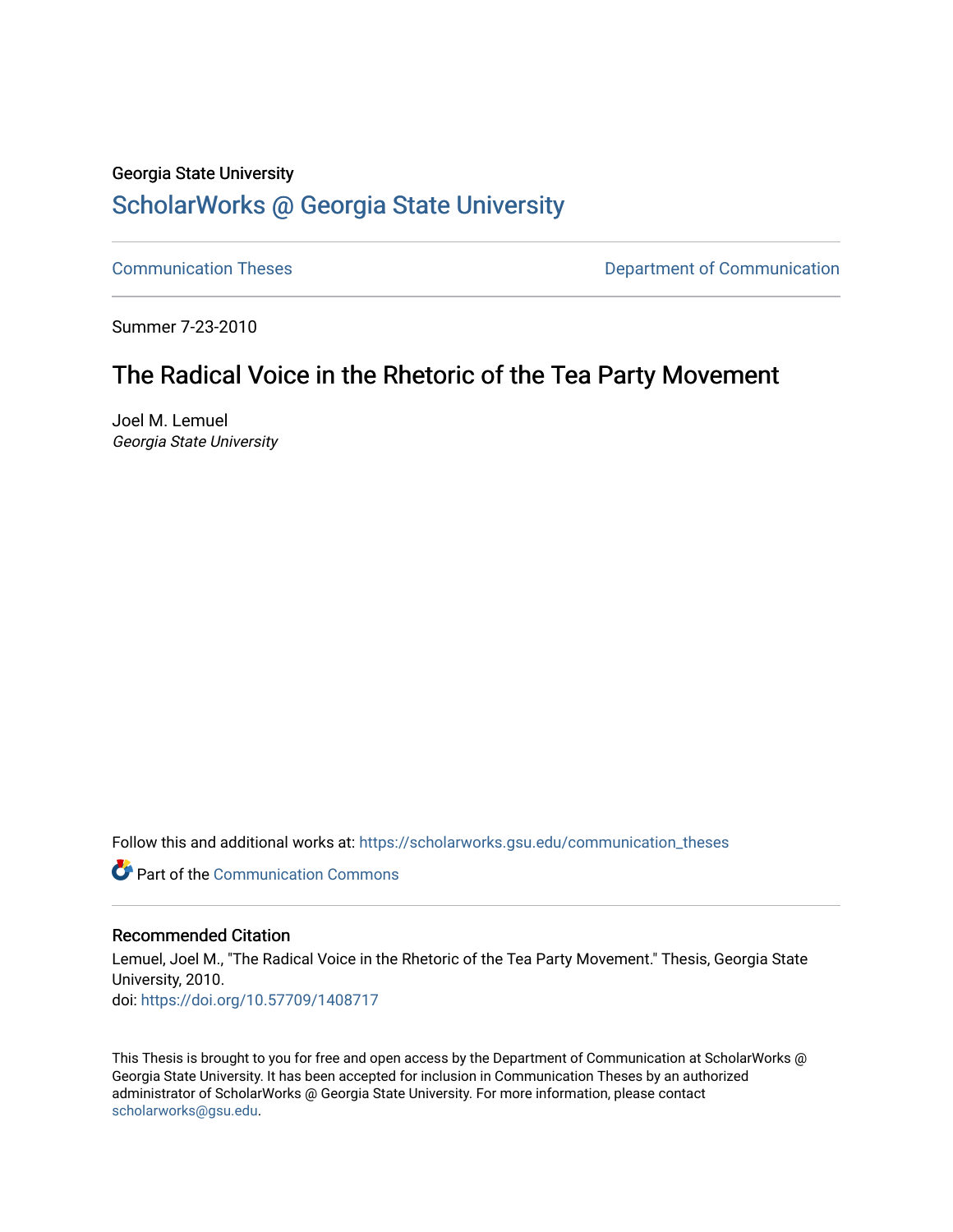### THE RADICAL VOICE IN THE RHETORIC OF THE TEA PARTY MOVEMENT

by

Joel Lemuel

Under the Direction of Dr. Carol Winkler

### ABSTRACT

This study examines the analyzes the 2010 National Tea Party Convention in order to determine whether the Tea Party Movements' rhetoric is unique from the rhetoric employed by previously studied movements. The study forwards the concept of a pseudo-movement: a movement that appears radical, but has normative, procedural goals.

INDEX WORDS: Social movements, Psuedo-movement, Conspiracy rhetoric, Prophectic tradition, Acceptance Speeches, Extremism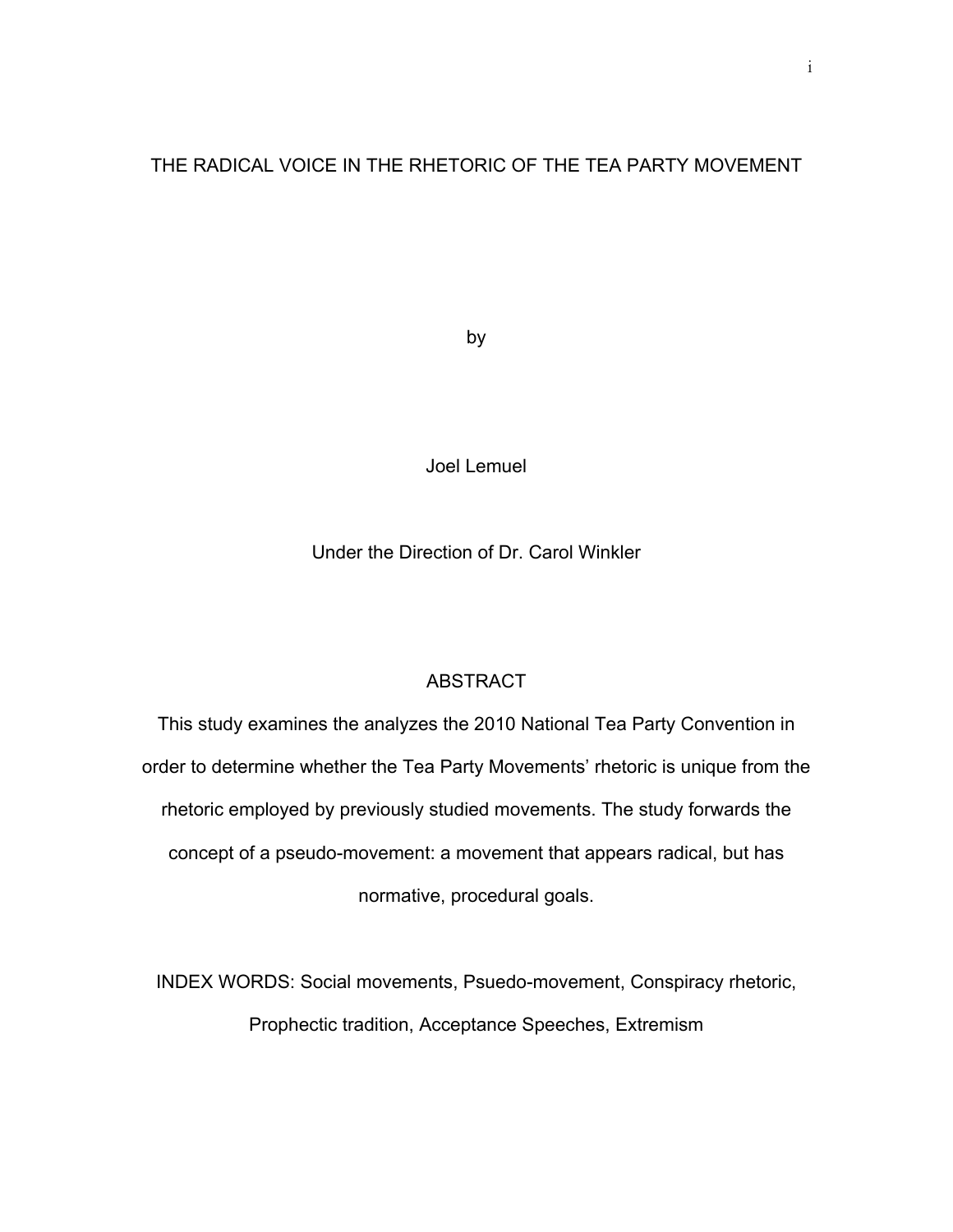## THE RADICAL VOICE IN THE RHETORIC OF THE TEA PARTY MOVEMENT

by

Joel Lemuel

Thesis Submitted in Partial Fulfillment of the Requirements for the Degree

Master of Art Communication

In the College of Arts and Sciences

Georgia State University

2010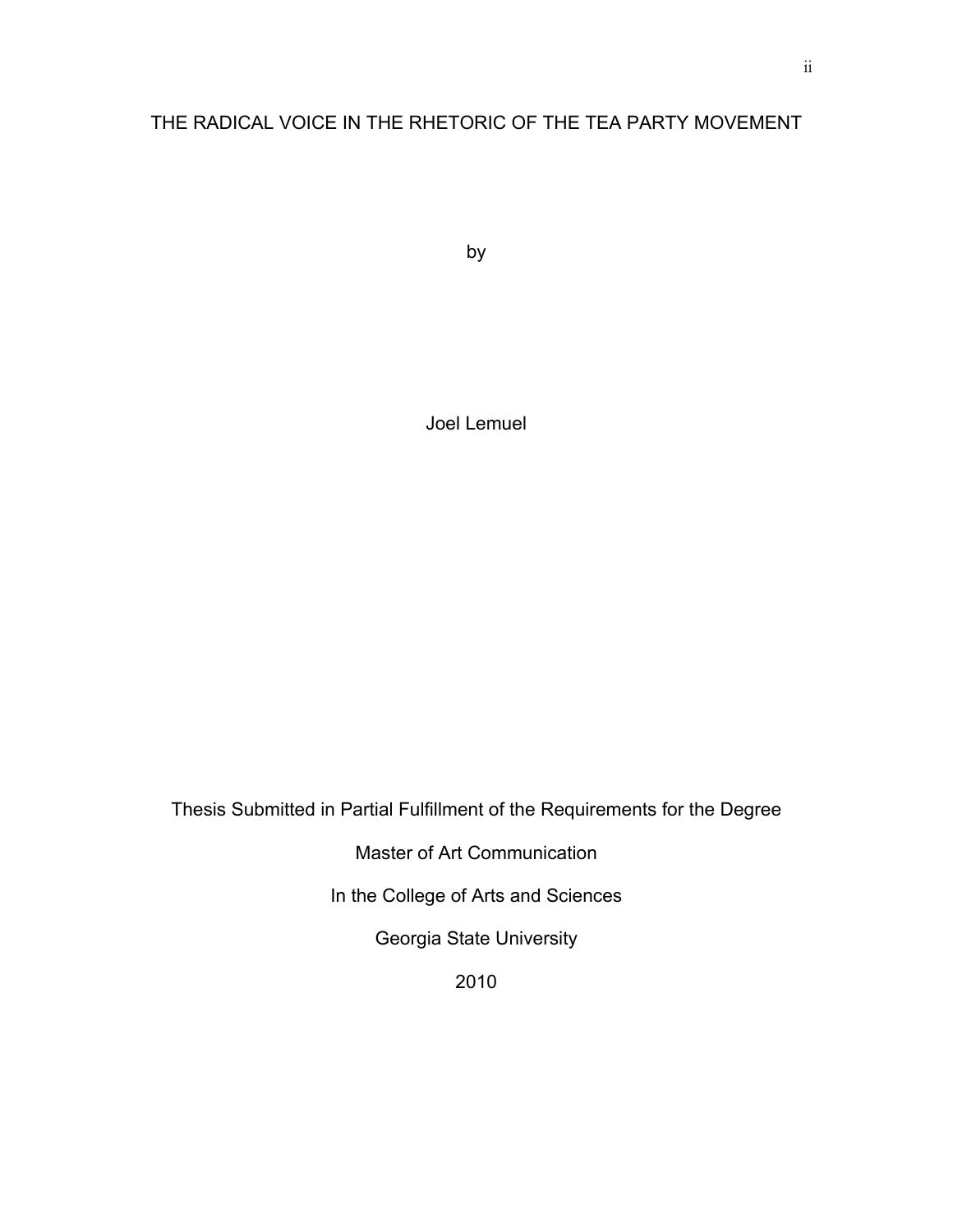Copyright by Joel Mahmoud Lemuel 2010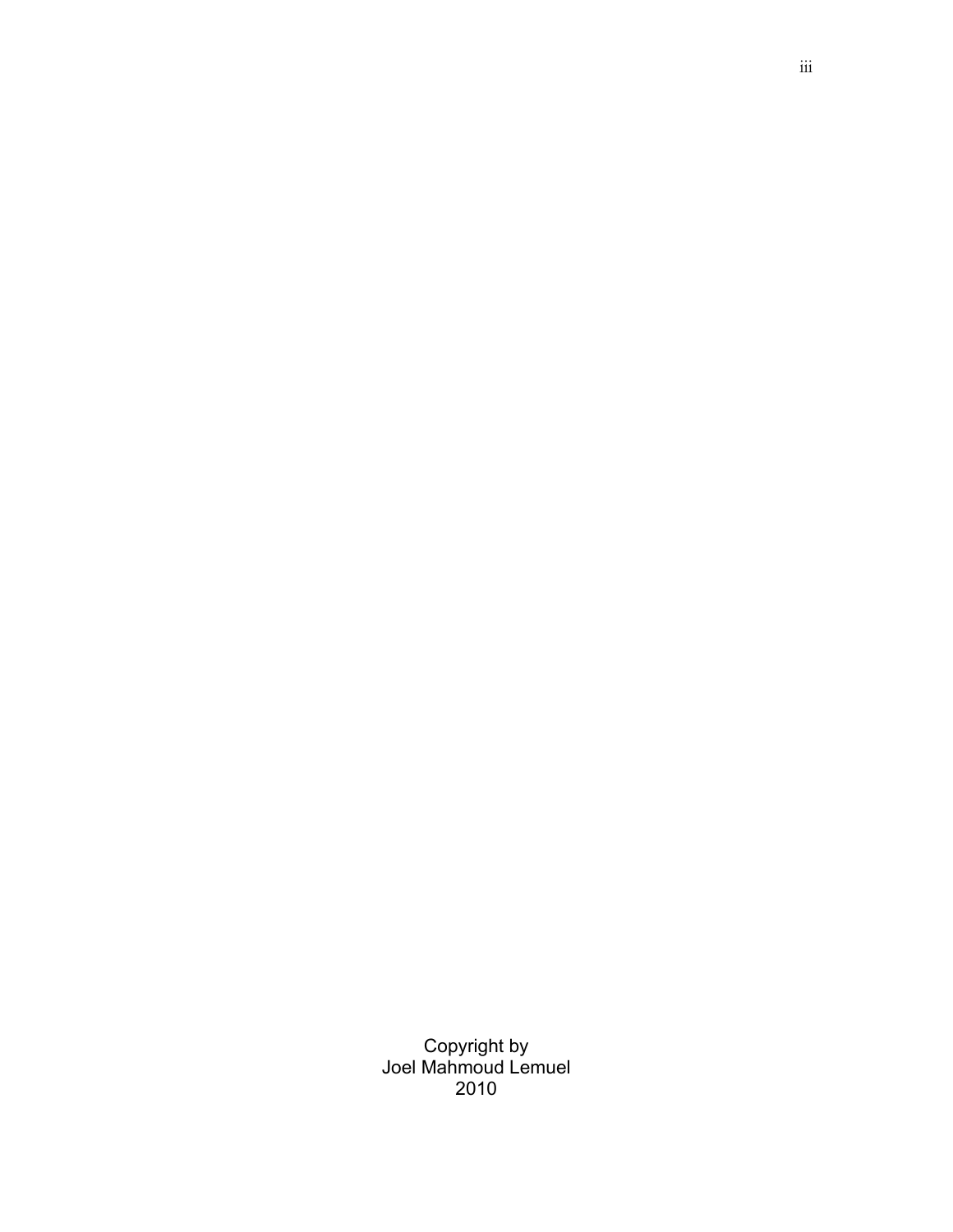# THE RADICAL VOICE IN THE RHETORIC OF THE TEA PARTY MOVEMENT

by

Joel Lemuel

Committee Chair: Dr. Carol Winkler

Committee: Dr. Mary Stuckey

Dr. Tomaz Tabako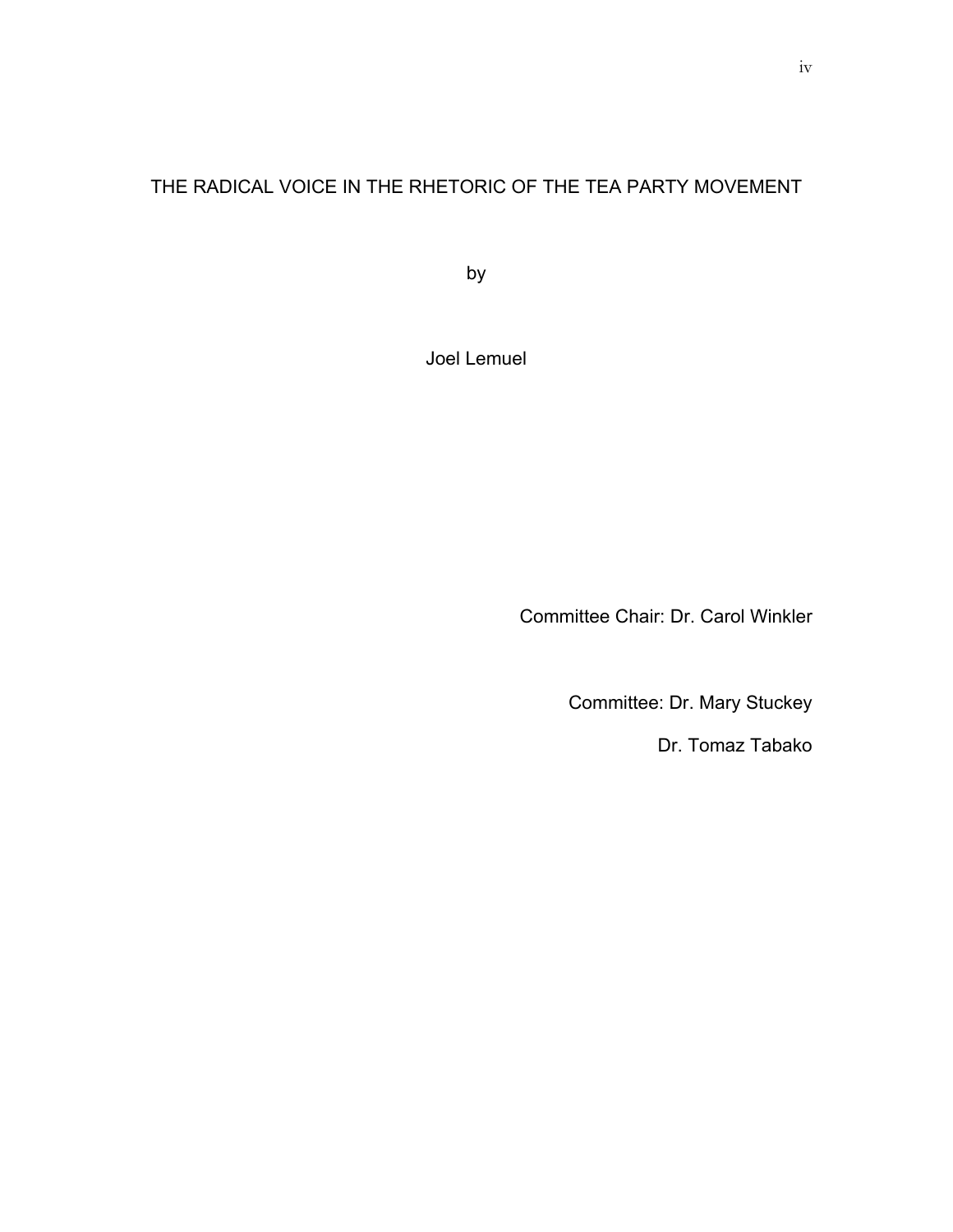### **Table of Contents**

| 1  | <b>INTRODUCTION</b>                              | 1   |
|----|--------------------------------------------------|-----|
| 2  | A SITUATIONAL ANALYSIS OF THE TEA PARTY MOVEMENT | 36  |
| 3  | THE PROPHETIC VOICE IN THE RHETORIC OF THE TEA   | 44  |
|    | PARTY MOVMENT                                    |     |
|    | 3.1 Key Figures in the Tea Party Movement        | 44  |
|    | 3.2 Use of the Prophetic Voice                   |     |
|    | 3.2.1 Prophecy and Crisis                        | 47  |
|    | 3.2.2 Announcing the Prophet                     | 53  |
|    | 3.2.3 The Divine Covenant and the People         | 59  |
|    | 3.2.4 The Role of the Chosen People              | 64  |
|    | 3.3 Summary and Conclusions                      | 66  |
| 4  | CONSPIRACY DISCOURSE IN THE RHETORIC OF THE TEA  | 68  |
|    | <b>PARTY MOVEMENT</b>                            |     |
|    | 4.1 Deviating from the Official Script           | 71  |
|    | 4.2 The Evil Intent of the Conspirators          | 76  |
|    | 4.3 The Endless Search for the Missing Link      | 78  |
|    | 4.4 Summary and Conclusions                      | 80  |
| 5. | SARAH PALIN AS THE HIGH-PRIEST OF THE MOVEMENT   | 82  |
|    | 5.1 The Convention Metaphor                      | 84  |
|    | 5.2 Sarah Palin and the Priestly Voice           | 92  |
|    | 5.2.1 Accepting the Nomination                   | 95  |
|    | 5.2.2 The Political Ritual                       | 100 |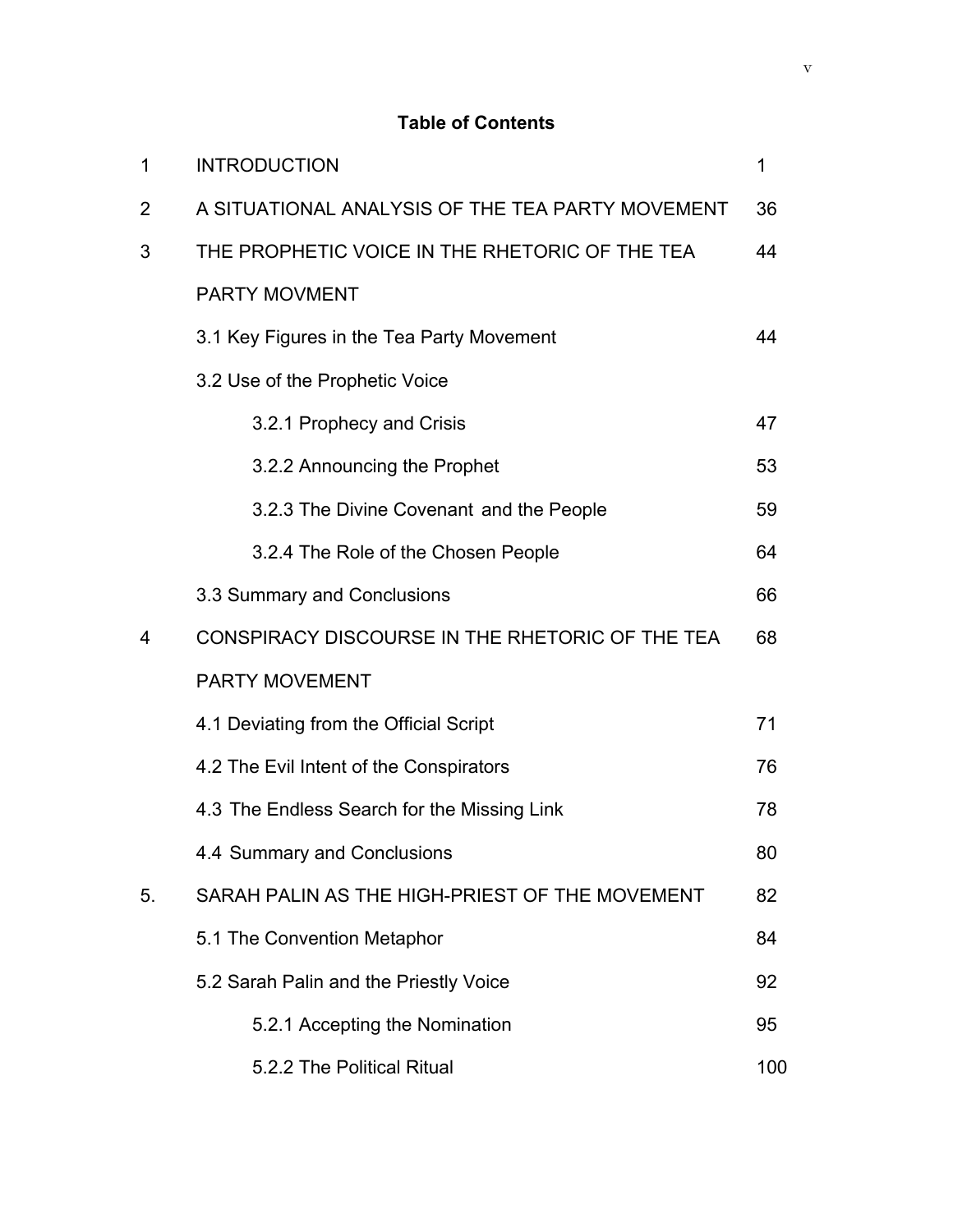|   | 5.2.3 Calling for Solidarity | 101 |
|---|------------------------------|-----|
|   | 5.3 Summary and Conclusions  | 107 |
| 6 | <b>CONCLUSIONS</b>           | 111 |
|   | <b>REFERENCES</b>            | 119 |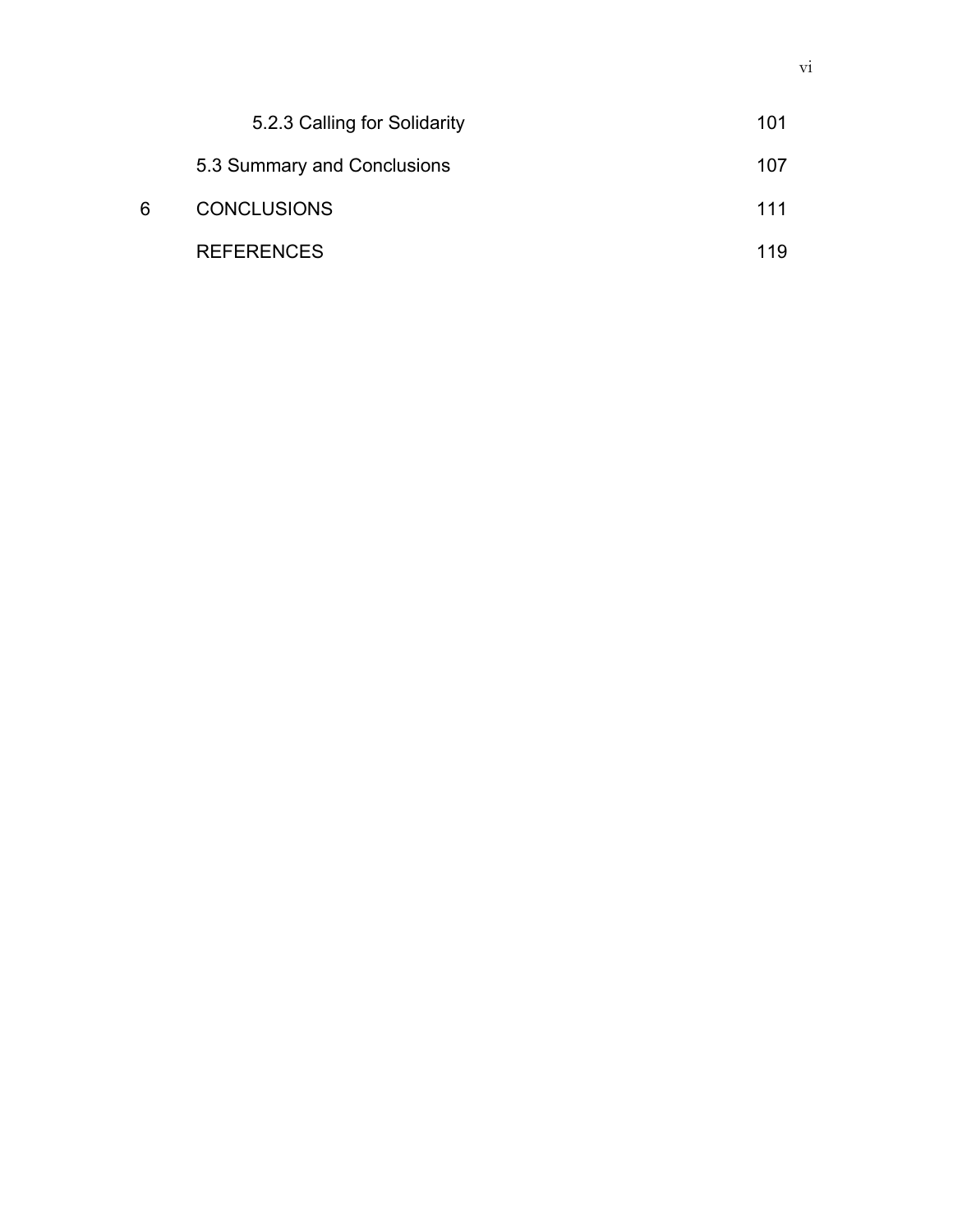#### *Chapter 1: Introduction*

On April 15th, hundreds of thousands of citizens gathered in more than 800 cities to voice their opposition to out of control spending at all levels of government. Organized in all 50 states by Americans from all walks of life, these "tea parties" were a true grassroots protest of irresponsible fiscal policies and intrusive government.<sup>1</sup>

The excerpt above is from the homepage of Tax Day Tea Party, the official online headquarters of the 2009 Tea Party protests. As the website states, these protests were designed to voice grassroots opposition to the irresponsible and intrusive practices of the Obama administration on a wide array of issues ranging from the economic stimulus bill, to health-care reform, to climate change legislation. These protests were heavily promoted by conservative media organizations. Fox, in particular, ran many ads celebrating hundreds of rallies where citizens who were demanding real economic solutions. Conservative politicians have pointed to the Tea Parties as manifestations of public dissatisfaction with the Obama administration's economic policy.

On the left, these protests were being labeled as nothing more than "Astroturf," fake grass-roots activism organized from the top down by large corporations. Paul Krugman, a liberal economist, wrote an article describing the tea parties.

Last but not least: it turns out that the tea parties don't represent a spontaneous outpouring of public sentiment. They're Astroturf (fake grass roots) events, manufactured by the usual suspects. In particular, a key

<sup>1</sup> "Tax Day Tea Party," August 12, 2009, http://taxdayteaparty.com/.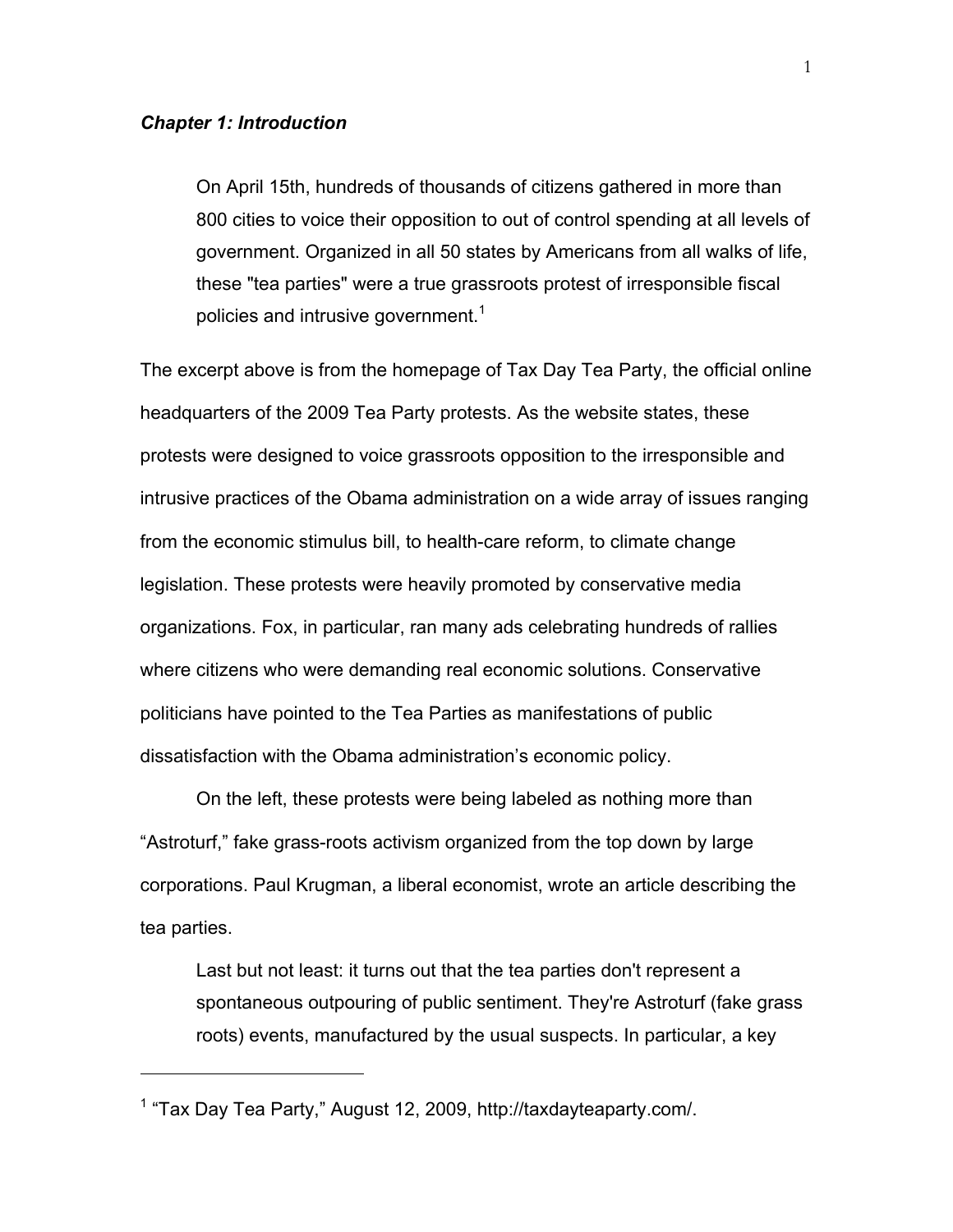role is being played by FreedomWorks, an organization run by Richard Armey, the former House majority leader, and supported by the usual group of right-wing billionaires. And the parties are, of course, being promoted heavily by Fox News. $<sup>2</sup>$ </sup>

Critics claimed that corporations with financial stake in the policy debates being held in Congress manufactured these events in order to create the illusion of public discontent. According to this view, corporate interests hired leaders to organize and participate in these rallies. The majority of the people that participate in these rallies did so on behalf of corporate interests. By challenging the organic character of the protests, critics were trying to rob the Tea Parties of their most commanding ability, that is, the skill to convince elected officials that "the public" was upset with the character of this change.

Conservative commentators and politicians responded to this challenge by defending the organic nature of the protests and by identifying the hypocrisy in liberal charges. Eric Odom, one of the Tea Parties' chief national organizers responded, "Those attacks are laughable… It's easy for that side of the political aisle who is well funded to look at a model that is not funded and accuse it of being funded because that is what they are used to." FreedomWorks Spokesman Adam Brandon claimed that the left was just as guilty of fake grass roots organizing when he stated, "You'd see 50 MoveOn.org people standing outside a gas station. We feel just as strong about our issues… If you look at MoveOn's model… if you consider that Astroturfing, I'd probably have to say that we're

<sup>&</sup>lt;sup>2</sup> Krugman, Paul, "Op-Ed Columnist - Tea Parties Forever - NYTimes.com." http://www.nytimes.com/2009/04/13/opinion/13krugman.html.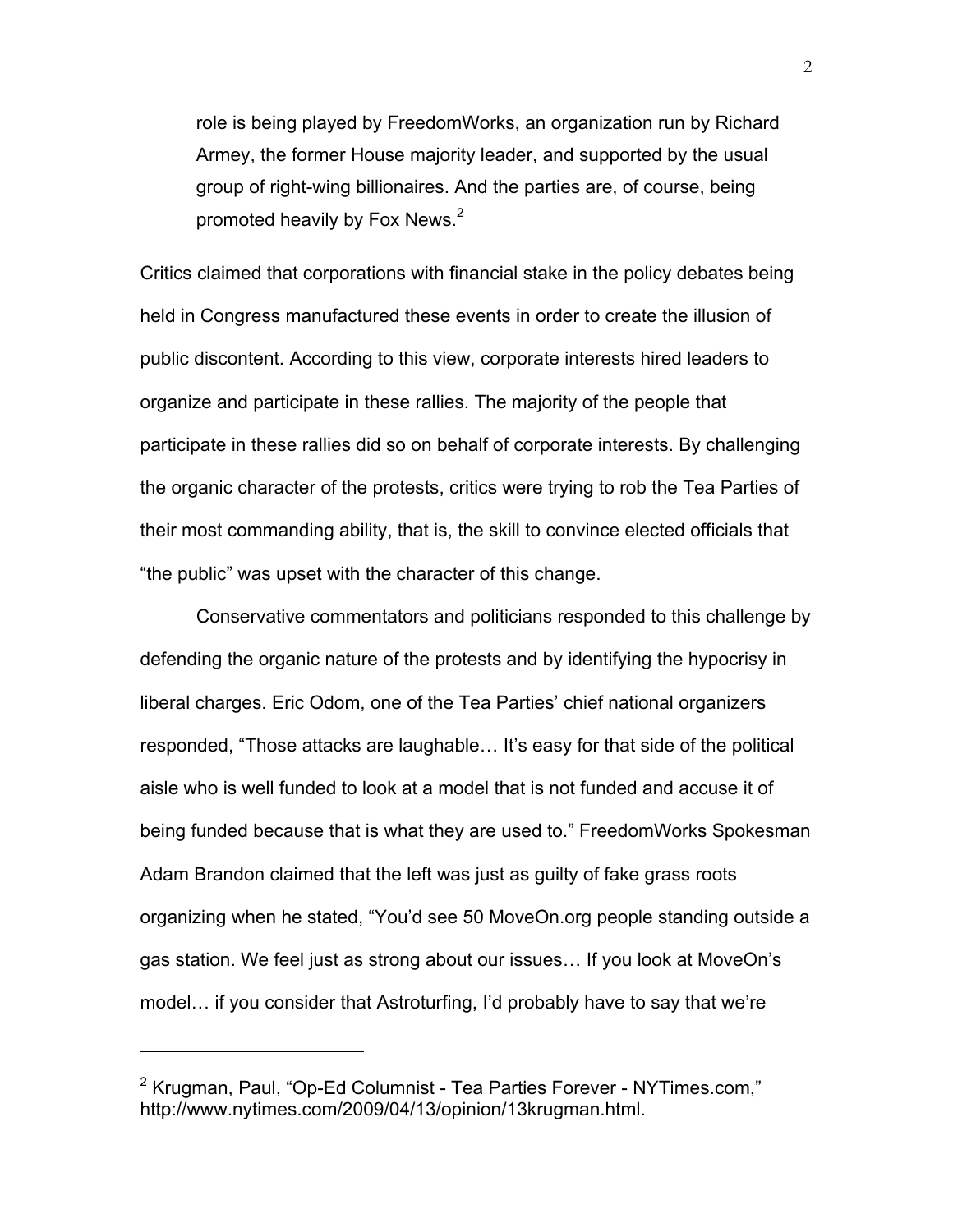Astroturfing."<sup>3</sup> The Tea Parties' defenders claimed that the Tea Parties are grassroots movements that were organized like any other political function. Spokespersons from FreedomWorks and other organizations accused of Astroturfing argued that providing funding and logistical support to a group of active and engaged citizens should not be considered illegitimate.

This on-going debate raises important questions for scholars interested in the rhetoric of social movements. If accusations from liberal politicians and journalists are true, what bearing, if any, do they have on the status of the Tea Party Movement? Does the rhetoric of the Tea Party Movement differ significantly from other movements that have been studied previously? If so is does that mean the Tea Party Movement is not a genuine social movement, or simply that it is a different class of movement? In order to answer these questions, we must first come to terms with what rhetorical scholars have already determined about movements generally. But even this is a difficult proposition because the study of social movements by rhetorical scholars remains essentially, in Stephen Lucas' terms, "epiphanic."<sup>4</sup> Though rhetorical scholars have been studying social movements for over fifty years, a consensus has yet to emerge over the definition of a social movement. This is partly because different scholars bring their own unique theoretical and methodological baggage to the discussion, and partly because the subject matter is so broad and diverse.

 $3$  "The Tea Party Movement: Who's In Charge? - Politics - The Atlantic," http://www.theatlantic.com/politics/archive/2009/04/the-tea-party-movementwhos-in-charge/13041/.<br><sup>4</sup> Stephen Lucas, "Coming to terms with movement studies," *Communication* 

*Studies* 31 (1980): 255.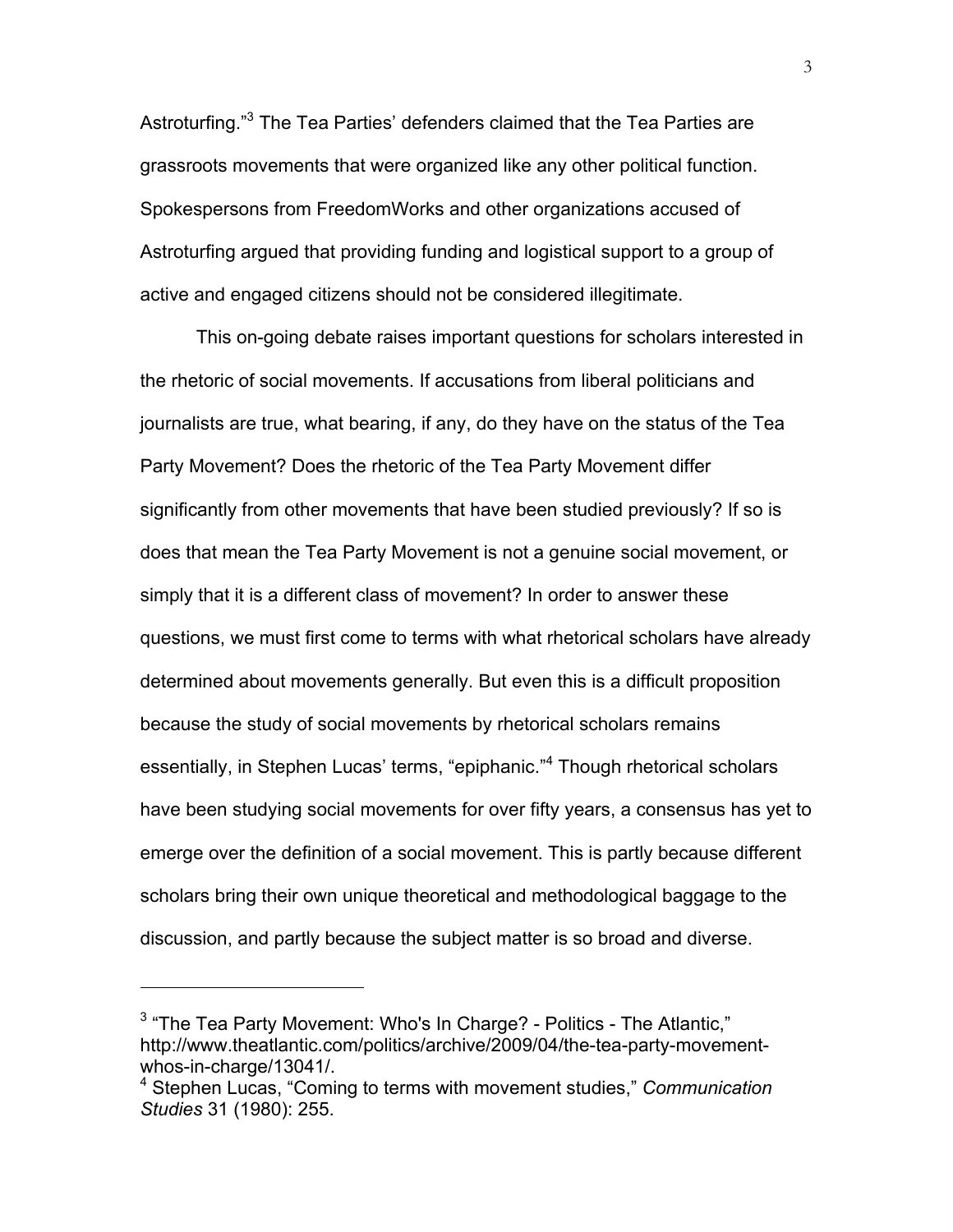Although there were movement studies in communication journals dating back to 1947, early articles treated social movements as mere chapters in the history of public address. The first significant theoretical contribution came from an essay written by Leland Griffin. Griffin's essay, "The Rhetoric of Historical Movements," represented a turning point in rhetorical study of social movements. Griffin argued historical movements were the results of men trying to affect change in their environments through persuasion. For Griffin, the object of the movement study was not to evaluate the effectiveness of individual rhetors but instead, to identify and isolate "rhetorical movement" from "historical movement". Just as history had a dynamic process of sustained social interaction with a beginning, middle and end, so to did the rhetorical process have a beginning, middle and end. The task of the rhetorical scholar was to identify this rhetorical progression by reading the discourse of the movement, and to analyze it using the skills and tools unique to rhetoricians. $5$ 

In Griffin's essay we find a central theme that runs across a large swath of movement studies: movements are organic processes organized by people dissatisfied with their surroundings. Griffin laid out his case for the organicity of movements when he said:

Three phases of development may be noted: a period of inception, a time when the roots of a pre-existing sentiment, nourished by interested rhetoricians, begins to flower into public notice, or when some striking even occurs which immediately creates a host of aggressor rhetoricians and is itself sufficient to initiate the movement: 2. A period of rhetorical

<sup>5</sup> Leland Griffin, "The rhetoric of historical movements," *Quarterly Journal of Speech* 38 (1952): 184.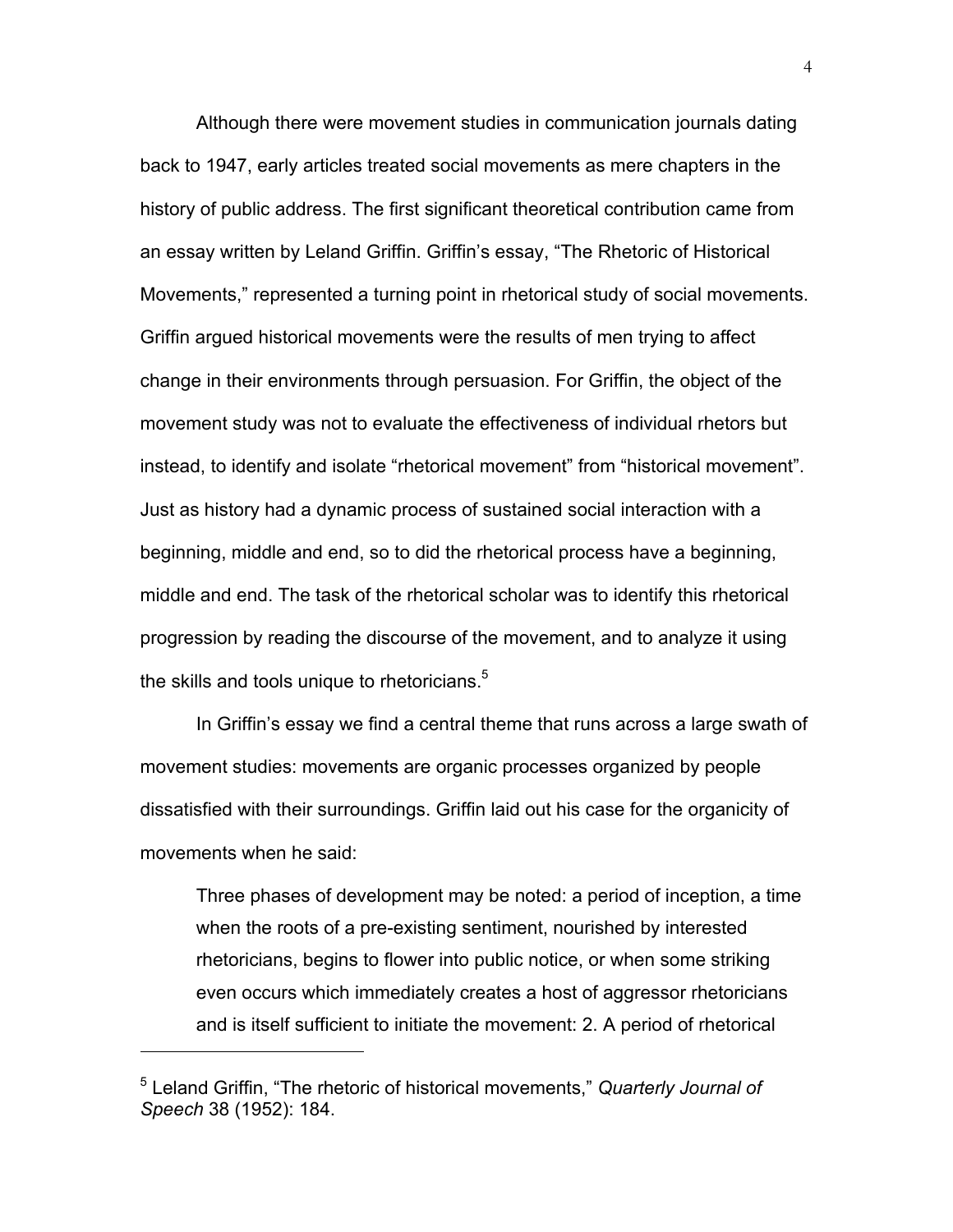crisis, a time when one of the opposing groups of rhetoricians (perhaps through the forsaking of trite or ineffective appeals, the initiation of new arguments, the employment of additional channels of propagation, or merely through the flooding of existing channels with a moving tide of discourse) succeeds in irrevocably disturbing that balance between the groups which had existed in the mind of the collective audience; and 3. A period of consummation, a time when the great proportion of aggressor rhetoricians abandon their efforts, either because they are convinced that opinion has been satisfactorily developed and the cause won, or because they are convinced that perseverance is useless, or simply because they meet the press of new interests.<sup>6</sup>

Griffin described a process where the historical movement literally grew out of a "pre-existing sentiment," nourished like a living organism by interested rhetoricians. If the primary tasks of sustaining and cultivating the life a movement were in the hand of rhetoricians, then movements were composed of ideas. The historical movement would continue to grow, persuading the collective audience of some groundbreaking revelation along the way. Finally, the movement would die when its caretakers (rhetoricians) abandoned it to invest in some other pursuit.

Edwin Black' treatise *Rhetorical Criticism: A Study in Method* is one of the most influential works to date in the field of rhetorical criticism. He sanctioned Griffin's historical approach when he described movement studies as one of three distinct approaches to the practice of rhetorical criticism. Black called Griffin's approach a type of historical relativism that would reveal recurrent

5

 $6$  Ibid., 186.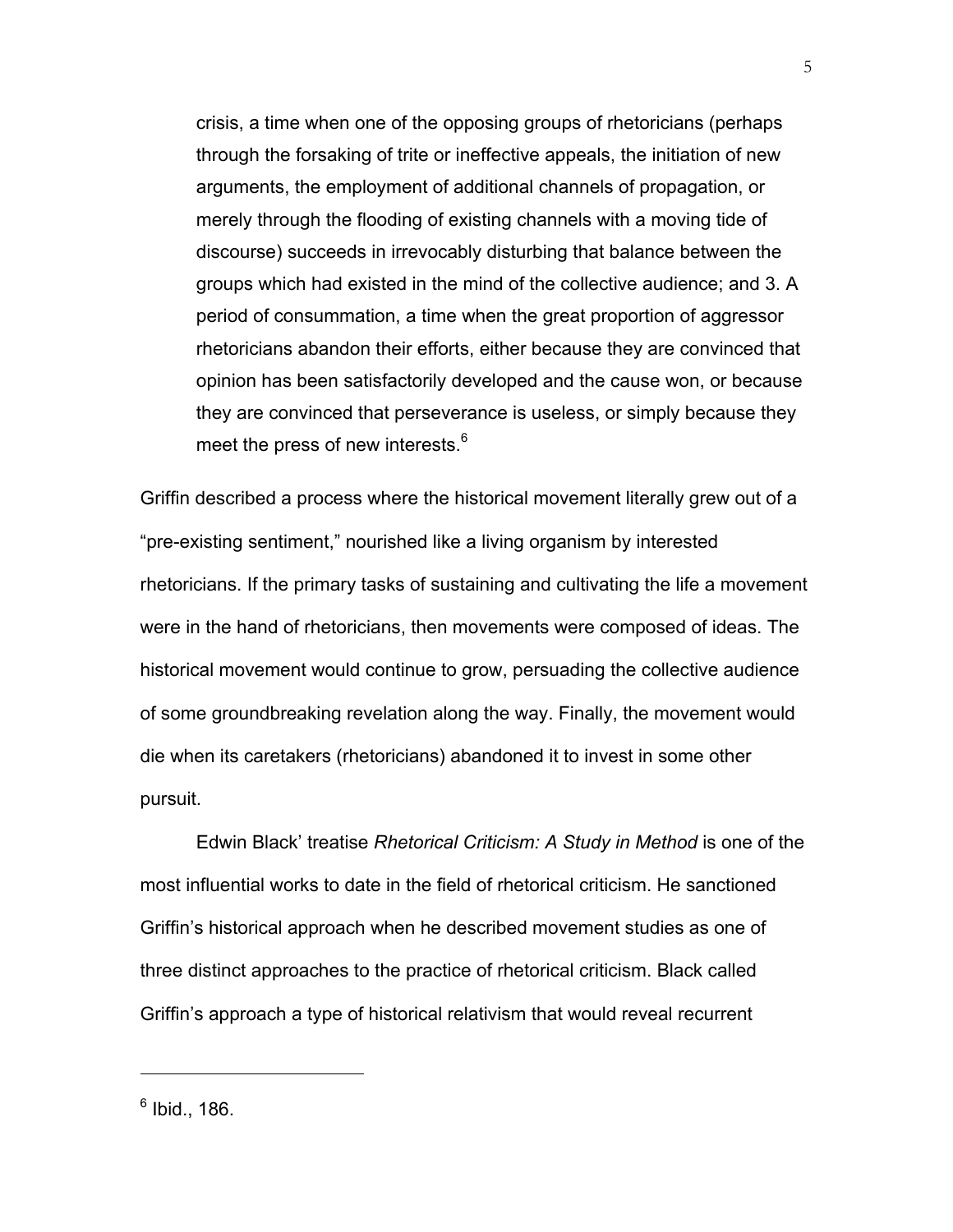patterns in the rhetoric of movements. This type of historical relativism might eventually develop empirically verifiable theories of the rhetoric of movements.<sup>7</sup> The influence of Griffin's historical approach and Black's sanction cannot be understated. According to Black, only four movement studies had appeared in national communication journals when he wrote his monograph. By the end of the 1970s, fifteen years later, some 300 articles and chapters in contributed volumes had been published.<sup>8</sup>

Years later, Griffin published another essay entitled, A Dramatistic Theory of the Rhetoric of Social Movements. Whereas his initial approach to the investigation of social movements was historical, this latter approach seemed strictly rhetorical, focusing on the dramatic elements of movement rhetoric. Griffin's theory, based on the writings of Kenneth Burke, argued that all movements were political, relating to the governance, domination, or authority, and politics was in essence, drama. There could be no drama without conflict, and this conflict had different characters, interacting in a scene.<sup>9</sup> Griffin's dramatistic model was useful in that it was the first attempt to fully elucidate, rather than assert, the rhetorical components of social movements. Griffin's model actually provided a methodology for analyzing movements uniquely suited for rhetoricians. This emphasis on dramatism would influence many other scholars that tried to theorize social movements.

<sup>7</sup> Edwin Black, *Rhetorical criticism: A study in method* (Univ of Wisconsin Pr, 1978).

<sup>&</sup>lt;sup>8</sup> Suzanne Riches and Malcolm Sillars, "The status of movement criticism," *Western Journal of Communication* 44 (1980): 275-287.

<sup>9</sup> Leland Griffin, "A dramatistic theory of the rhetoric of movements," *Critical Responses to Kenneth Burke, 1924-1966* (1969).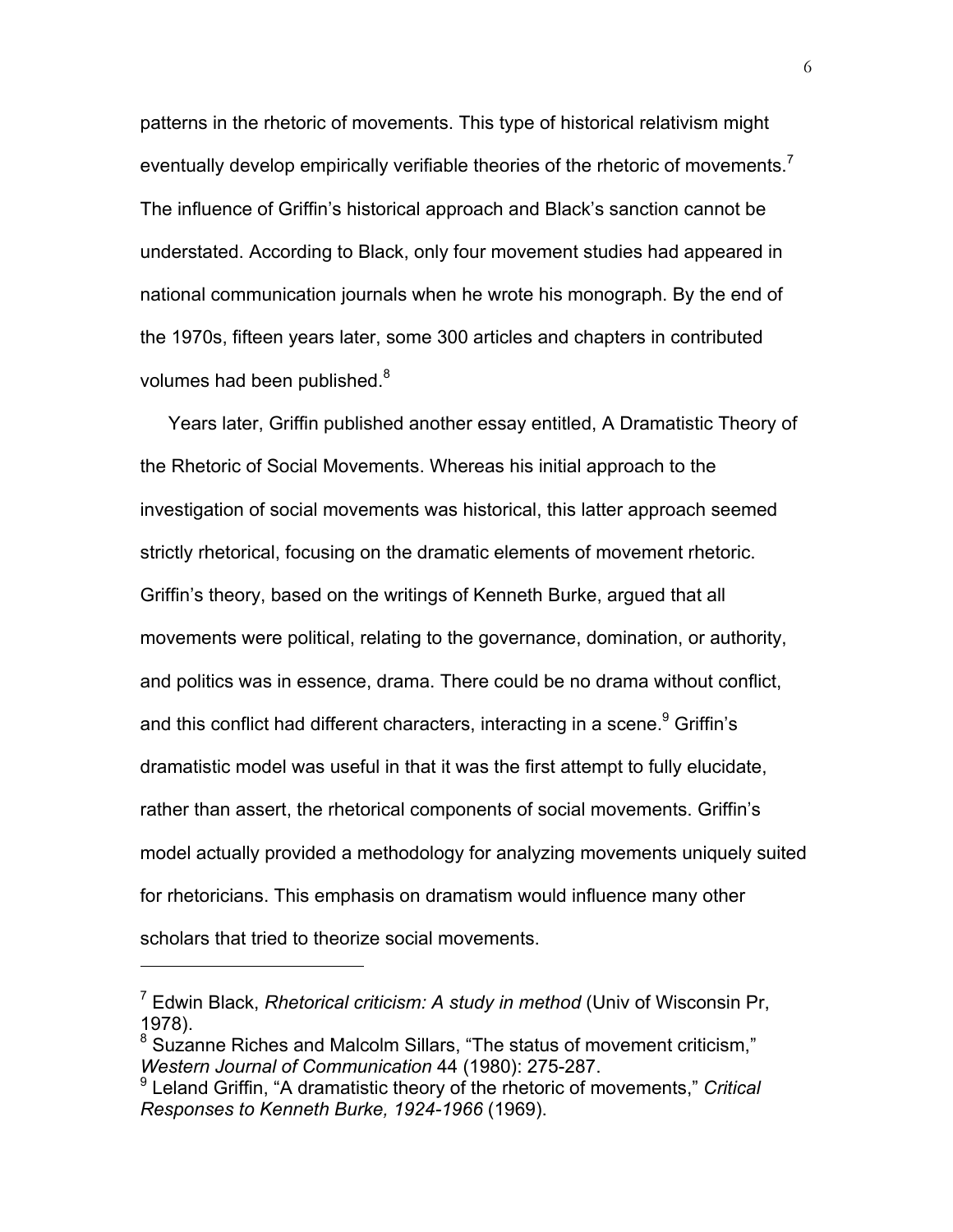Following in Griffin's footsteps, many scholars forwarded historical accounts of the rhetoric of different social movements. But in the 1970s, the landscape of movement studies started to shift. A new generation of communication scholars emerged that identified less with historians and more with the social scientists. The most prominent of these scholars was Herbert W. Simons. In 1970, Simons published, "Requirements, Problems, Strategies: A Theory of Persuasion for Social Movements." In this essay, Simons explored the exigencies and rhetorical choices of the leaders of different types of social movements. Simons relied on sociologists for his definition of a social movement. For Simons, a social movement constituted, "an uninstitutionalized collectivity that mobilizes for action to implement a program for the reconstitution of social norms or values."<sup>10</sup> Simons' contribution was significant because it was the first attempt to define the form of a movement. Griffin's essay had defined historical movements, but his definition was no more precise than men seeking change in their environment with varying degree of success.<sup>11</sup> Simons' essay was controversial because his definition of social movements seemed to focus the attention of rhetorical scholars on specific types of collectives simply because sociologists had classified them as such. Despite such criticism, Simons' approach did provide a model for other communication scholars to follow when investigating the rhetorical behavior of social movements.

<sup>&</sup>lt;sup>10</sup> Herbet Simons, "Requirements, problems, and strategies: A theory of persuasion for social movements," *Quarterly Journal of Speech* 56 (1970): 3. Griffin, "The rhetoric of historical movements."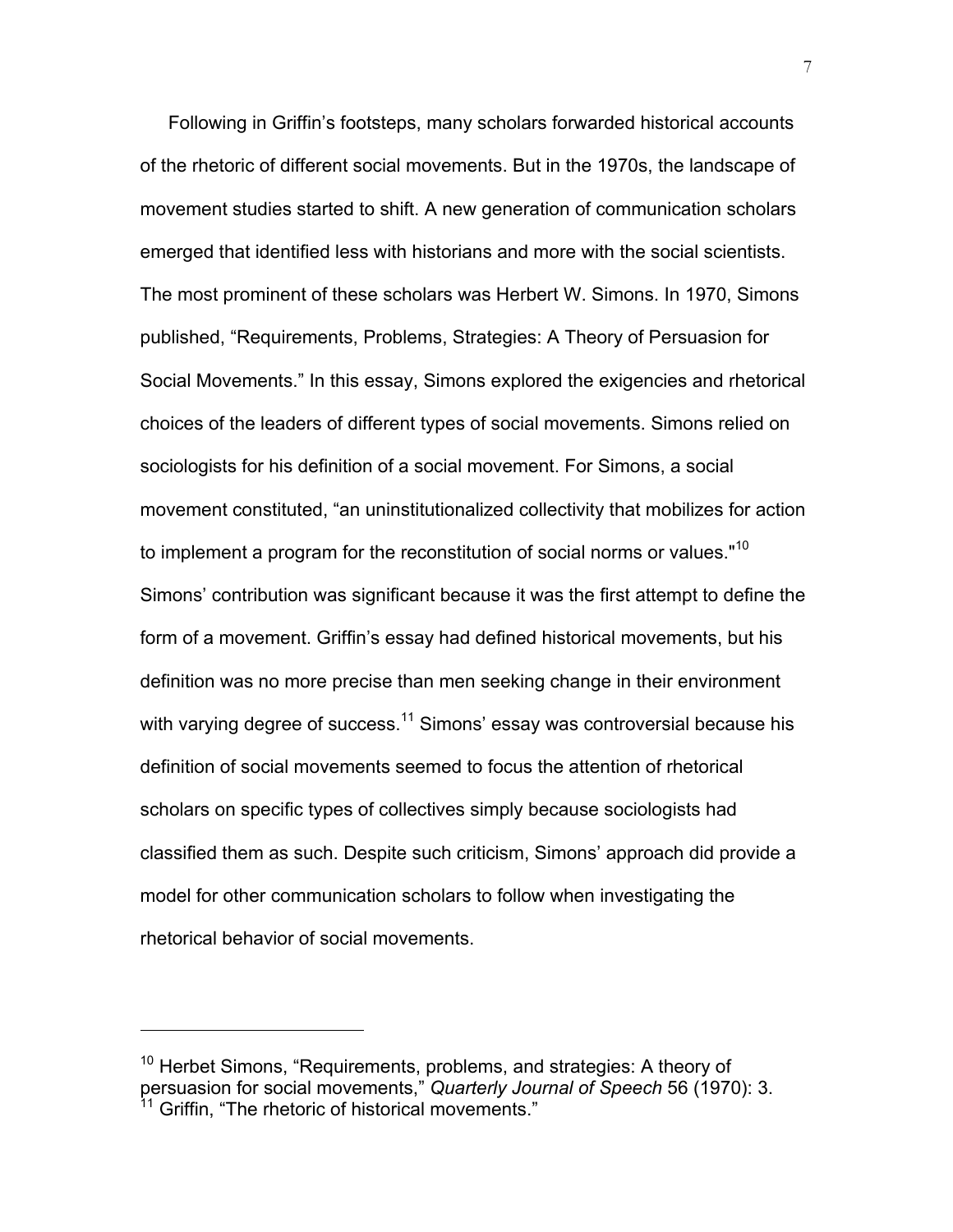Simons' sociological emphasis was continued by Dan Hahn and Ruth Gonchar in their essay, "Studying Social Movements: a Rhetorical Methodology." They applied a neo-Aristotelean approach to studying social movements, which they defined as "socially shared activities and beliefs directed toward the demand for change in some aspect of the social order."<sup>12</sup> While their definition was certainly less limiting than the one applied by Simons, it nonetheless borrowed from sociology and has been subject to some of the same criticism as Simons' model.

Building on Simons' work, Charles J. Stewart published an essay titled, "A Functional Approach to the Rhetoric of Social Movements," an essay which argued the only characteristics different social movements truly shared were their rhetorical exigencies. Stewart claimed that since social movements differed greatly in terms of size, organization, membership, purpose, and stages of development, predicting the rhetorical behavior of a movement based on its form would be difficult. Instead, he proposed a functional approach that viewed rhetoric as the agency through which movements performed necessary and vital functions. Stewart agreed that social movements were uninstitutionalized collectives seeking change, but he disagreed with the assertion that the functions of social movements were unique. According to Stewart, what distinguished social movements from other collectives was not so much the functions their rhetoric had to fulfill, but, rather the constraints placed upon fulfillment of these conditions. "[T]he uninstitutionalized nature of social movements greatly limits

<sup>&</sup>lt;sup>12</sup> Dan Hahn and Ruth Gonchar, "Studving social movements: A rhetorical methodology," *Communication Education* 20 (1971): 41.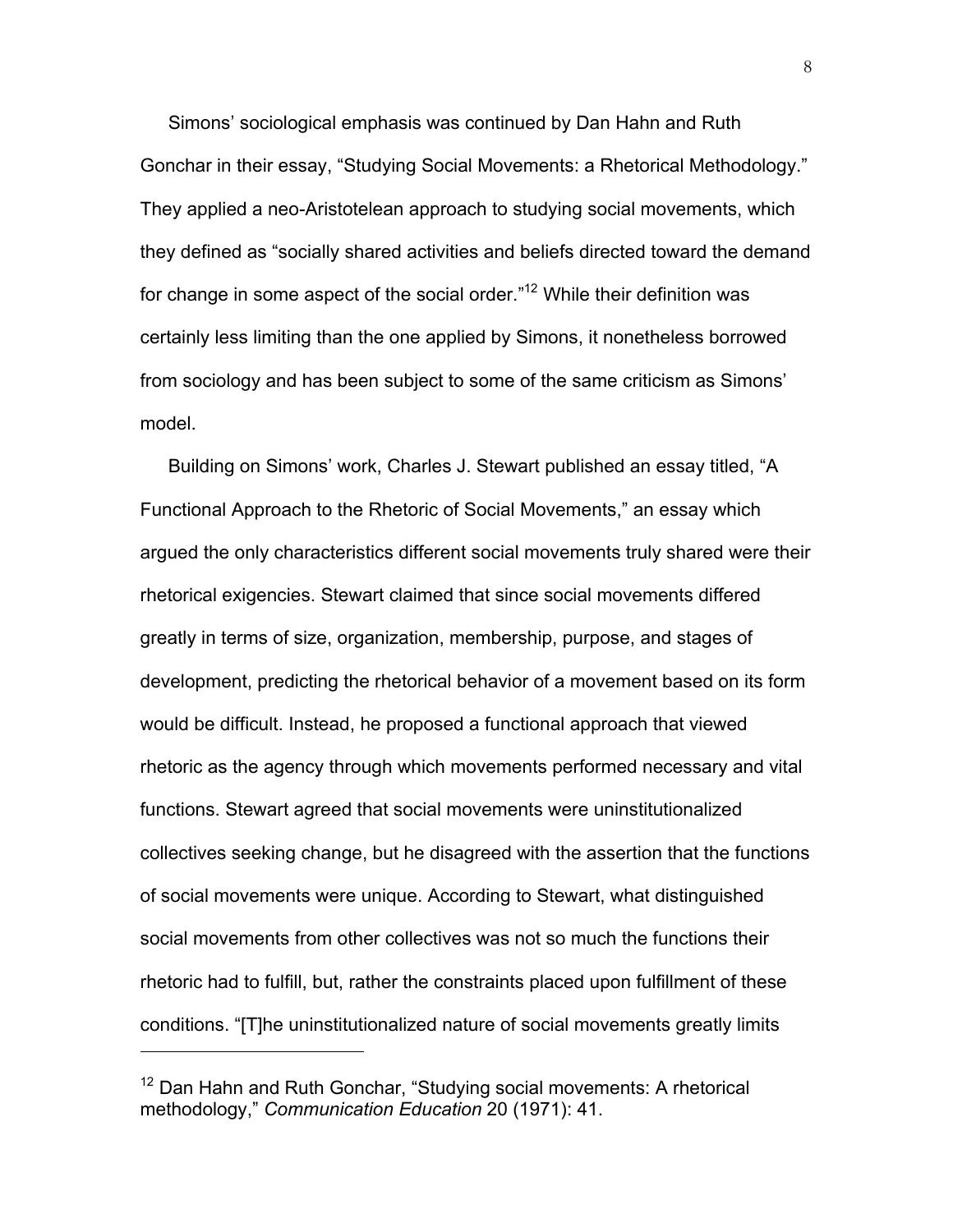their power to reward or punish and hence their strategic options."13 Social movements might have had the same goals as more established and organized collectives, but because they were working with fewer resources, the strategy would be predictable. Stewart created a scheme that mapped out this strategy. It included transforming perceptions of history, transforming perceptions of society, prescribing courses of action, mobilizing for action, and sustaining the movement.<sup>14</sup>

The prominence of movement studies with strong sociological leanings provided the impetus for a group of scholars to forward a purely rhetorical theory of movements. This scholarship was best exemplified by the work of Robert S. Cathcart. Cathcart critiqued both historical and sociological approaches to the study of movement rhetoric. Historical approaches to the study of movements, he argued, had not produced definitions that explained when a movement was a movement; instead, these approaches constituted little more than loose understandings of different time periods. Using this method, Cathcart considered it hard to distinguish one set of collective actions from any other.<sup>15</sup> He argued social scientific definitions of movements had similar difficulties distinguishing social movements from other collectives. In Cathcart's view, the main problem with social scientific approaches to the study of social movements was that they focused on the contrast between individual action and collective action, and not

 $\overline{a}$ 

9

 $13$  Charles Stewart, "A functional approach to the rhetoric of social movements," *Communication Studies* 31 (1980): 301.

 $14$  Ibid., 303.

<sup>&</sup>lt;sup>15</sup> Robert Cathcart, "New Approaches to the Study of Movements: Defining Movements Rhetorically," *Western Speech* Spring (1972): 85.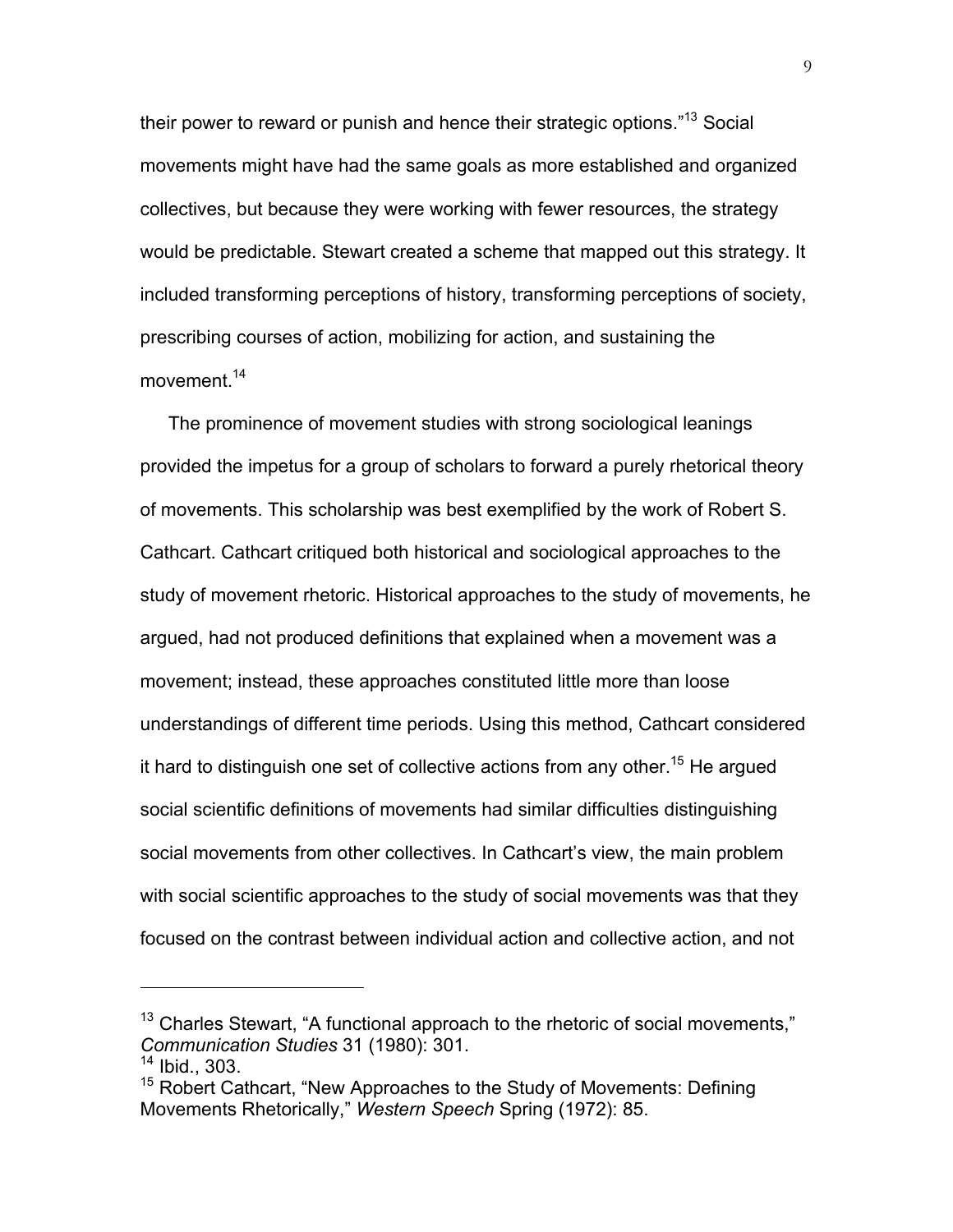on the distinction between collective action and the established social structure. He also contended that social scientists had trouble distinguishing the normal movements of a dynamic status quo and an actual social movement<sup>16</sup>.

In his essay titled, "New Approaches to the Study of Movements: Defining Movements Rhetorically," Cathcart developed a dramatistic theory of movements based on Burkeian principals. He argued the mark of a movement was not *merely* the existence of an uninstitutionalized collective. For a movement to be present, a conflict between the collective and the political establishment must exist. This conflict, or "dialectical enjoinment," happened when the collective was set apart from the establishment through some sort of language game (Cathcart 1972). An actor or group of actors that believed true justice could not be achieved without an immediate corrective to the established moral and social order needed to emerge. One must also be able to observe a response from the establishment that treated these actor(s)' demands as challenges to the foundation of the established order.<sup>17</sup> What was important for Cathcart was the interplay between the collective and the establishment. This interplay caused both sets of actors to engage in behaviors that caused the collective to be perceived as a movement by the general public. In a later essay, Cathcart elaborated on the difference between managerial rhetoric, utilized in situations where there is an agreement on the basic values of a society and a belief in the perfectability of the system, and confrontational rhetoric, which is utilized in

<sup>16</sup> Ibid., 87.

<sup>&</sup>lt;sup>17</sup> Cathcart, "New Approaches to the Study of Movements: Defining Movements Rhetorically."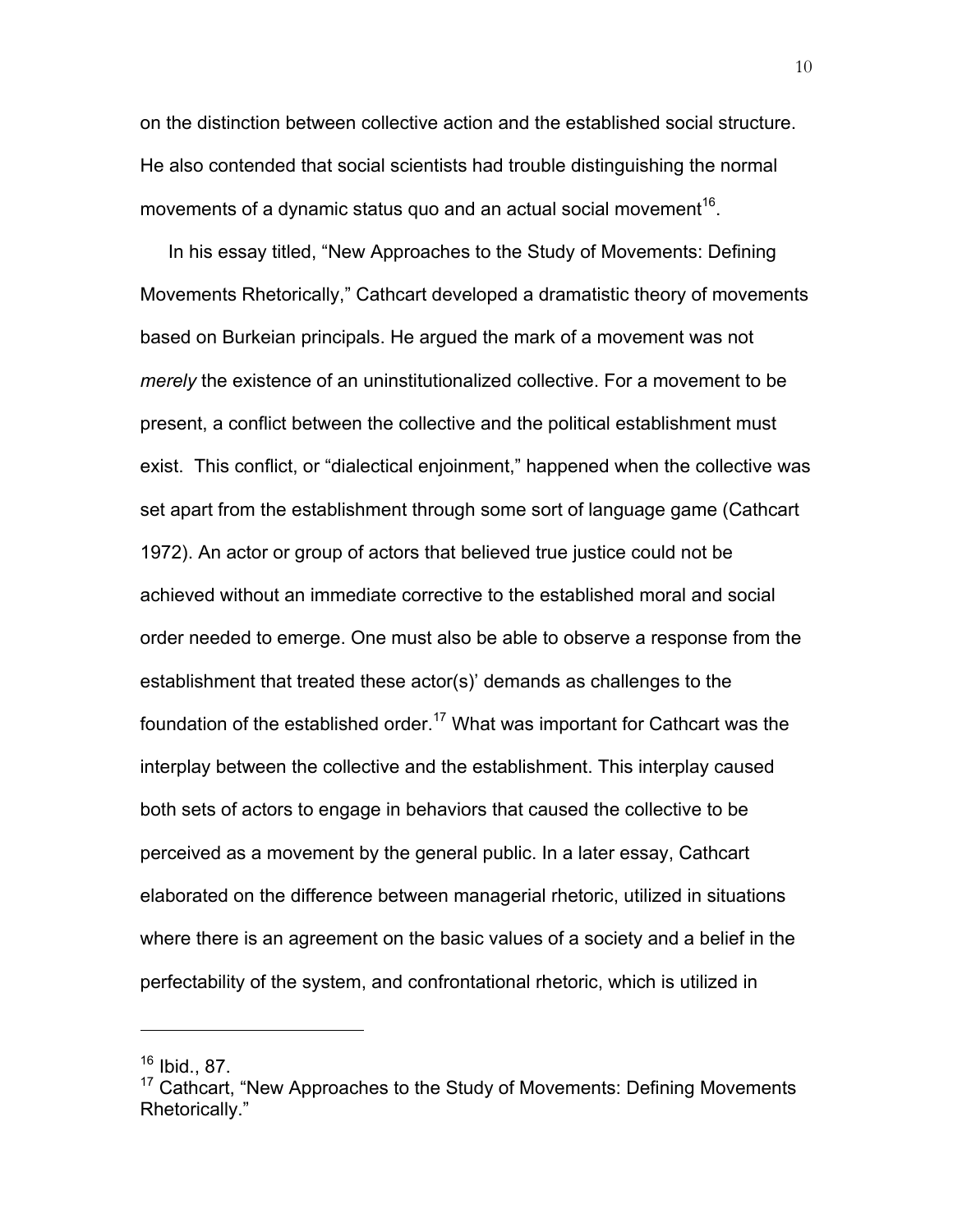situations where there can be no agreement on either the basic value of the system or its institutions.<sup>18</sup> Only confrontational rhetoric, Cathcart argued, gave rise to dialectical enjoinment and the perception of a movement.

Though Cathcart seemed to accept the definition of a social movement as an uninstitutionalized collective seeking change, his theory is important because he also proposed a rhetorical definition of movements. He argued, "A movement is perceived, created, and responded to *symbolically* as its confrontational strategies are juxtaposed with the symbolic forms and contents of the established and legitimized collectives with which it interacts.<sup>19</sup> Because movements moved through language, the tools used to analyze movements should focus on language. Cathcart was just one of many scholars trying to generate a rhetorical theory of movements.

Charles Wilkinson tried to expand on Cathcart's approach by refining his definition of a rhetorical movement. Wilkinson argued that Cathcart was too quick to dismiss the work of sociologists and historians. While he agreed that a definition of a rhetorical movement needed to specify the specific task of the rhetorical critic, he also felt that sociological and historical definitions of social movements had important components that needed to be accounted for in any rhetorical definition of a movement. Thus, he defined rhetorical movements as, "Languaging strategies by which a significantly vocal part of an established society, experiencing together a sustained dialectical tension growing out of

<sup>18</sup> Robert Cathcart, "Movements: Confrontation as rhetorical form," *Southern Communication Journal* 43 (1978): 233-247.

 $19$  Robert Cathcart, "Defining social movements by their rhetorical form," *Communication Studies* 31 (1980): 269.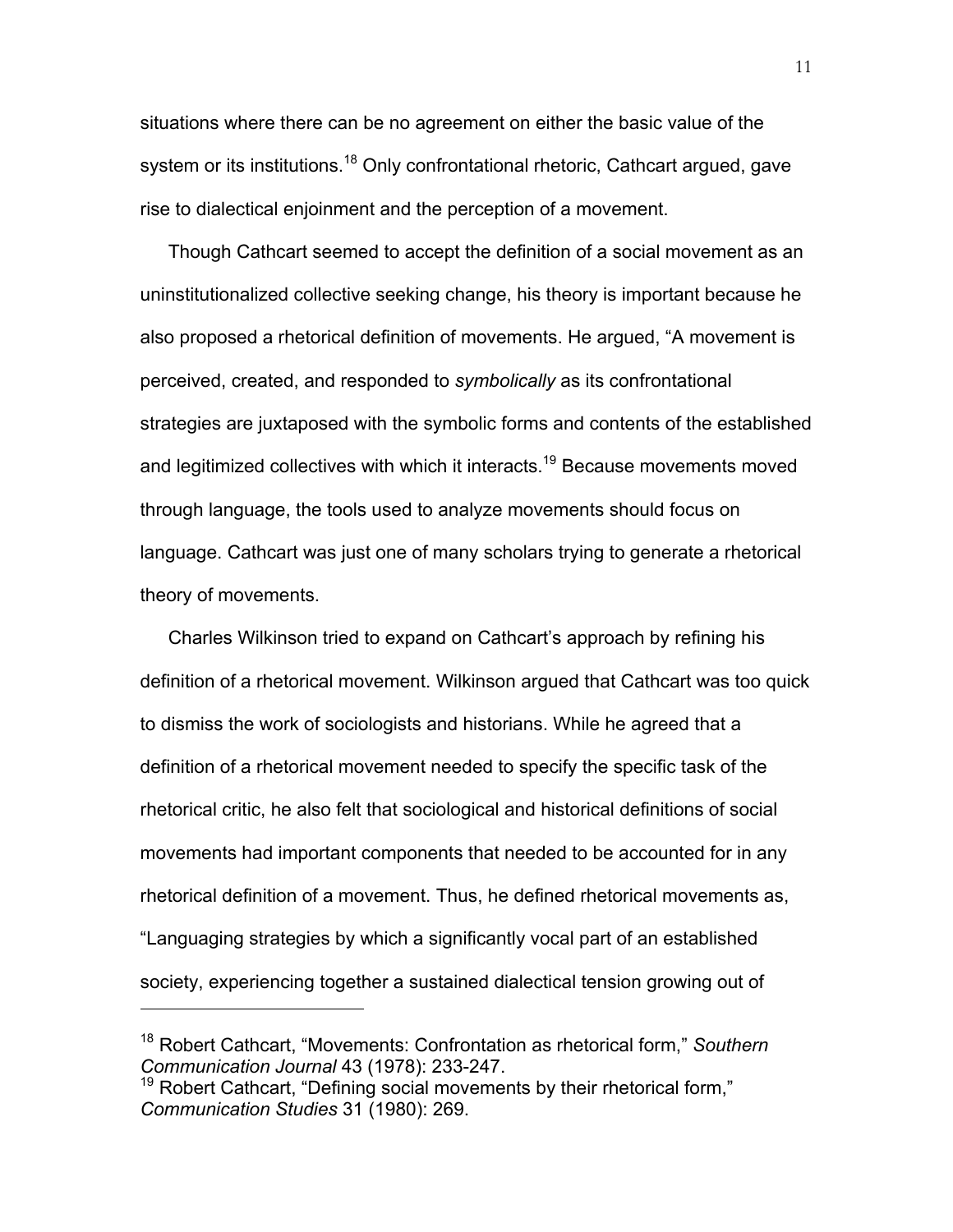moral (ethical) conflict, agitate to induce cooperation in others, either directly or indirectly, thereby affecting the status quo. $"^{20}$  According to this definition, every movement falls within the scope of the rhetorical critic because they are the result of languaging strategies that are essentially rhetorical. Whatever the sociological or historical components of a movement by accident of time, place and circumstance, movements are inherently rhetorical. Wilkinson's major departure from Cathcart was that he believed the components of sociopsychological definitions were helpful in explicating both the structure and the process of dramatism that rhetoricians require to analyze movements. For example, by examining the relationship of the movement to the established social hierarchy, the sociologist can shed light on the scene in which movements take place. For Wilkinson, movements always took place in history, within societies, and involve a certain number of agents, and a proper account of movements requires using the tools provided by other disciplines when appropriate $21$ .

Some scholars criticized the "rhetorical movement" approach forwarded by Cathcart and Wilkinson. For some the whole endeavor seemed to be pointless. In an essay entitled, "Social Movement Theory: A Dead End," Hahn and Gonchar argued that generating a rhetorical theory of social movements was a fruitless pursuit because the rhetoric of social movements was not significantly different from the rhetoric of persuasive campaigns generally.<sup>22</sup> Stated differently, many

<sup>20</sup> Charles Wilkinson, "A rhetorical definition of movements," *Communication Studies* 27 (1976): 91.

 $^{21}$  Ibid., 93.

<sup>&</sup>lt;sup>22</sup> Dan Hahn and Ruth Gonchar, "Social movement theory: A dead end," *Communication Monographs* 44 (1977): 372.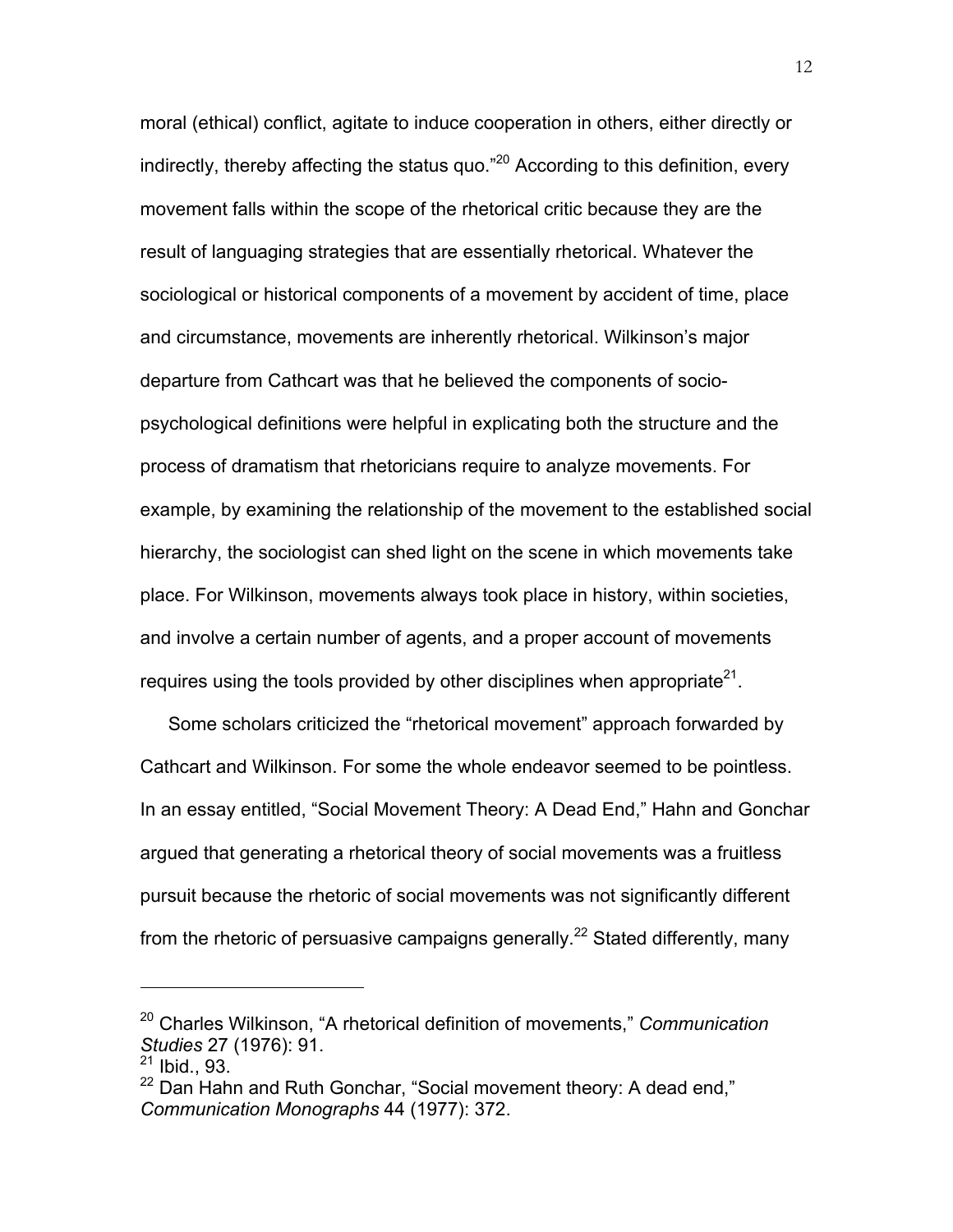sociological distinctions may exist between a social movement (defined as an uninstitutionalized collective seeking change) and a lobby, for instance, but those differences are not rhetorical. And if the movements were not rhetorically distinct from other collectives then there was little need for a rhetorical theory of movements per se. Hahn and Gonchar focused on debunking the rhetorical distinctions between movements and other collectives proposed in sociological approaches, most specifically those forwarded in Simons' model $^{23}$ . Yet, even though the title of the essay seemed grim, the authors' conclusion provided some hope for the scholar interested in movement studies. While they explicitly argued against the possibility of a genre which encompassed the entirety of movement rhetoric, they did concede the usefulness of identifying different genres of movements. For example, some movements might use confrontational rhetoric while others might use agitational rhetoric. Perhaps it would be critically useful to identify those genres and explore them. $24$ 

David Zarefsky similarly argued the specious nature of rhetorical distinctions between social movements and persuasive campaigns generally. Zarefsky seemed particularly concerned with the implicit (and sometimes explicit) claim that social movements or organic collectives organized from the bottom-up. He wrote an essay that challenged organic criterion by charting the rhetorical journey of the Johnson Administration's *War on Poverty*. He argued that the War on Poverty was rhetorically indistinct from a traditional social movement. The War on Poverty was an attempt to significantly alter the social hierarchy by changing

 $^{23}$  Ibid., 62.

 $24$  Ibid., 64.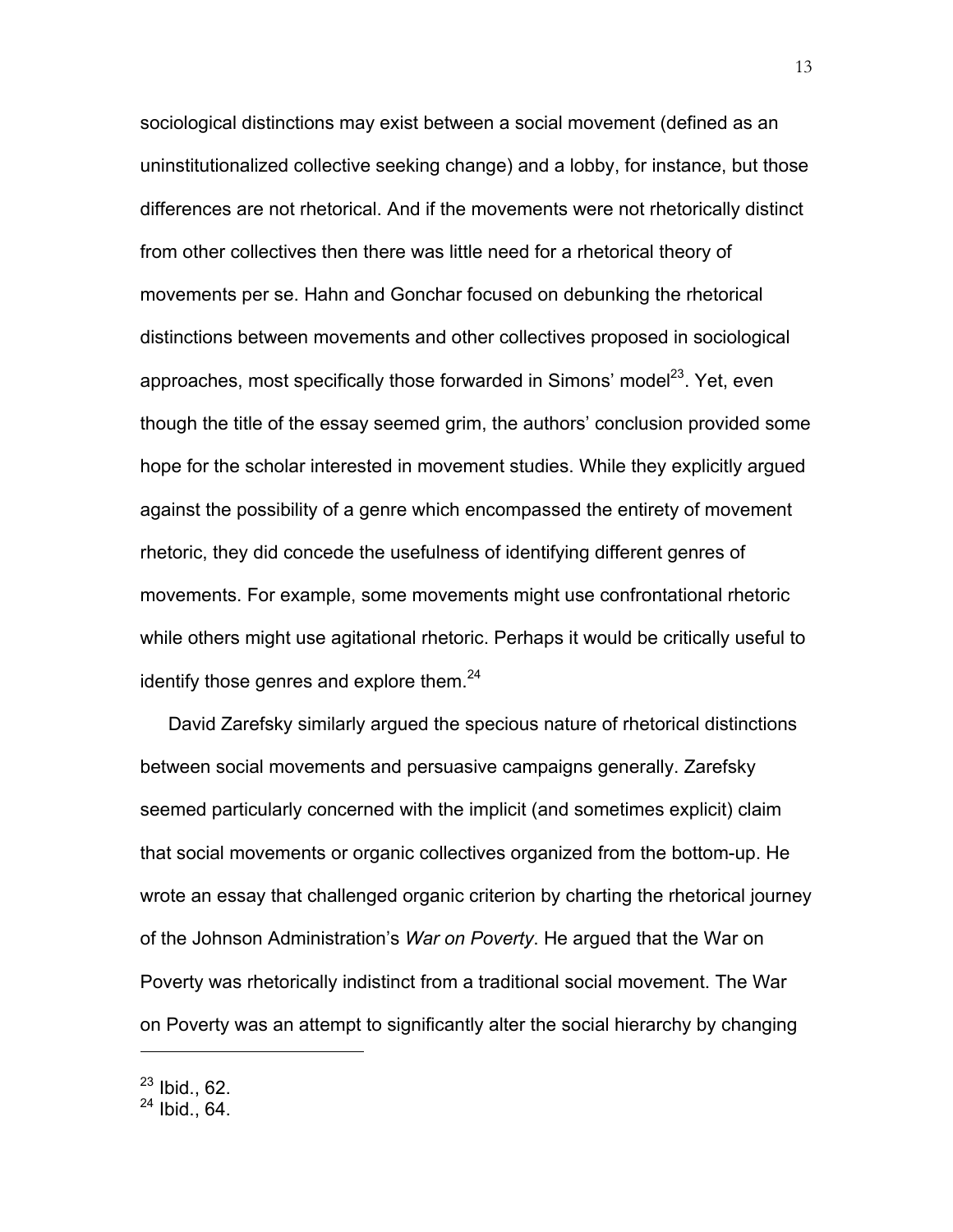both the value system and the institutions of the established order. This program created a dialectical enjoinment that gave rise to two counter-movements that challenged the War on Poverty from multiple fronts.<sup>25</sup> Zarefsky argued that whether using Simons' criteria or Cathcart's, the fact that the War on Poverty originated in the halls of government was rhetorically insignificant.

From this study, Zarefsky drew two conclusions. First, social movements were merely a subset of the broader category of rhetorical movements. Social movements were traditionally seen as emerging from radical division because previous scholars had focused almost exclusively on class divisions. But using that fact as a criterion in defining rhetorical movements seemed needlessly limiting. Like Hahn and Gonchar, Zaresfy realized that the rhetoric of a social movement was indistinguishable from that of a persuasive campaign. Second, a rhetorical definition of movement was still needed. It was here that Zarefsky broke with Hahn and Gonchar. While the latter felt that the form and goals of movements were too diverse to justify a single theory, Zarefsky believed that the task of the rhetorical critic was to "identify rhetorical situations to be called movements.<sup>"26</sup> Yet he criticized the rhetorical movement approaches because they were incapable of distinguishing between movements and persuasive campaigns. He argued that the problem with current theories of movements failed because their primary goal was to distinguish movements from non-

 $25$  David Zarefsky, "President Johnson's War on Poverty: The Rhetoric of Three "Establishment" Movements," *Communication Monographs* (1977).

<sup>&</sup>lt;sup>26</sup> Zarefsky, "President Johnson's War on Poverty: The Rhetoric of Three "Establishment" Movements," 370; David Zarefsky, "A Skeptical View of Movement Studies," *Central States Speech Journal* 31 (1980).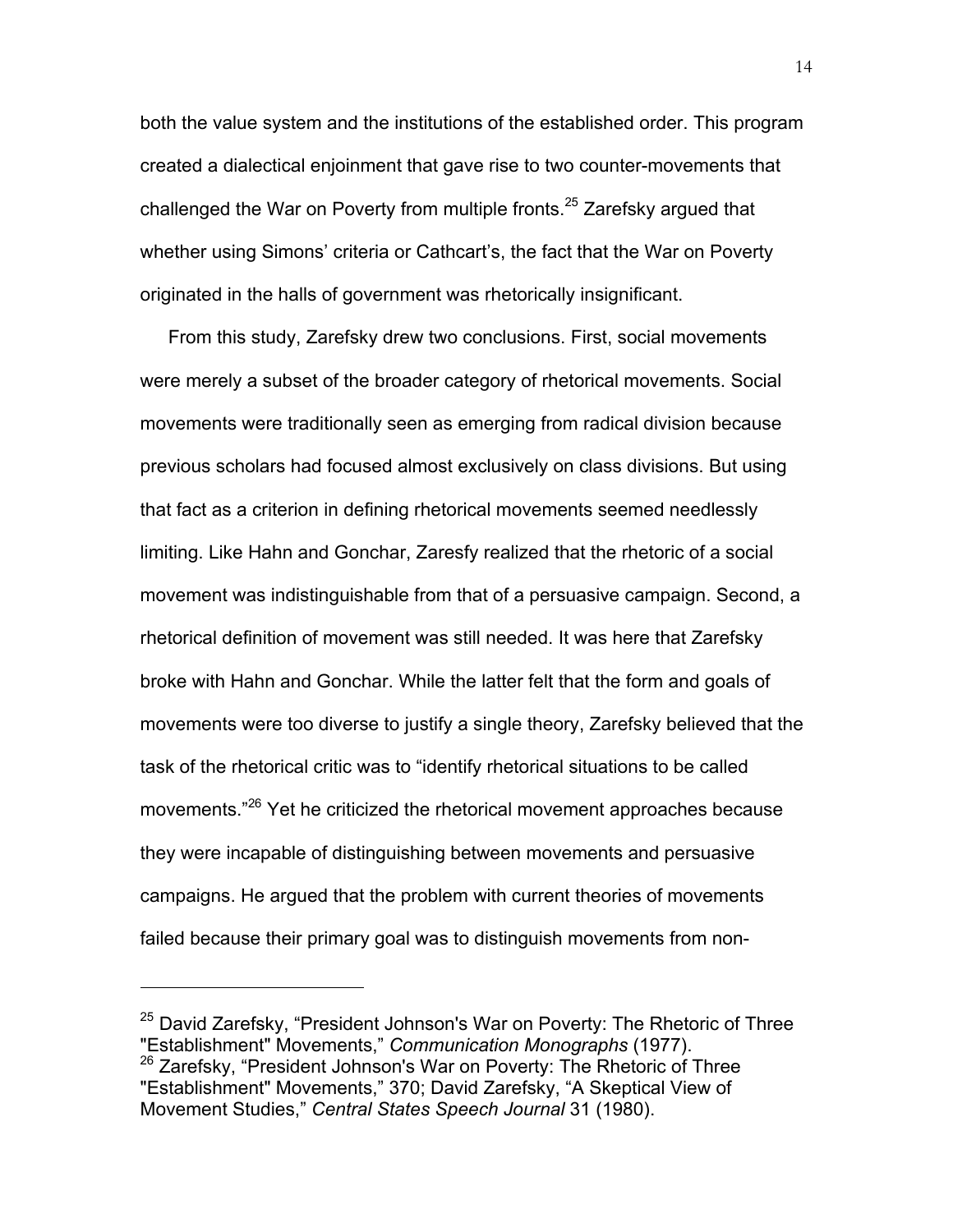movements. Instead, critics should try to determine rhetorically significant categories or types under the broader rubric of movements. Thus, Zarefsky seemed to agree with Hahn and Gonchar on the task of the critic, though not on the ultimate goal of criticism.

A final criticism of the rhetorical movement approach worth mentioning came from Michael McGee. His In Search of the People': A Rhetorical Alternative, argued that "movement" ought to be thought of as the "historical movement of ideas."<sup>27</sup> Seven years later he published an essay taking a much more radical approach. In, "Social Movement: Phenomenon or Meaning?," McGee argued that the problem with most movement studies was that scholars treated movements as phenomena. For McGee, a social movement was merely "a *meaning,* a conclusion one comes to about the phenomenon being witnessed."<sup>28</sup> What human beings perceived as movement was just an attempt to make sense out of their environment: to rationalize the irrational. In other words, a movement was perceived, created and responded to symbolically as its strategies were juxtaposed with the symbolic forms and contents of the established and collectives with which it interacted. Movements were simply interpretations for patterns of language characterizations, and not observable phenomena that existed in the real world. It was not that movements did not exist; they did exist, but only through language. "No error is involved in seeing a parade of picketers as a 'social movement.' The mistake is treating the meaning as if it were itself a

<sup>27</sup> Michael McGee, "in search of ëthe peopleí: a rhetorical alternative," *Quarterly* 

<sup>&</sup>lt;sup>28</sup> Michael McGee, "Social Movement: Phenomenon or Meaning?," Central *States Speech Journal* 31 (1980): 236.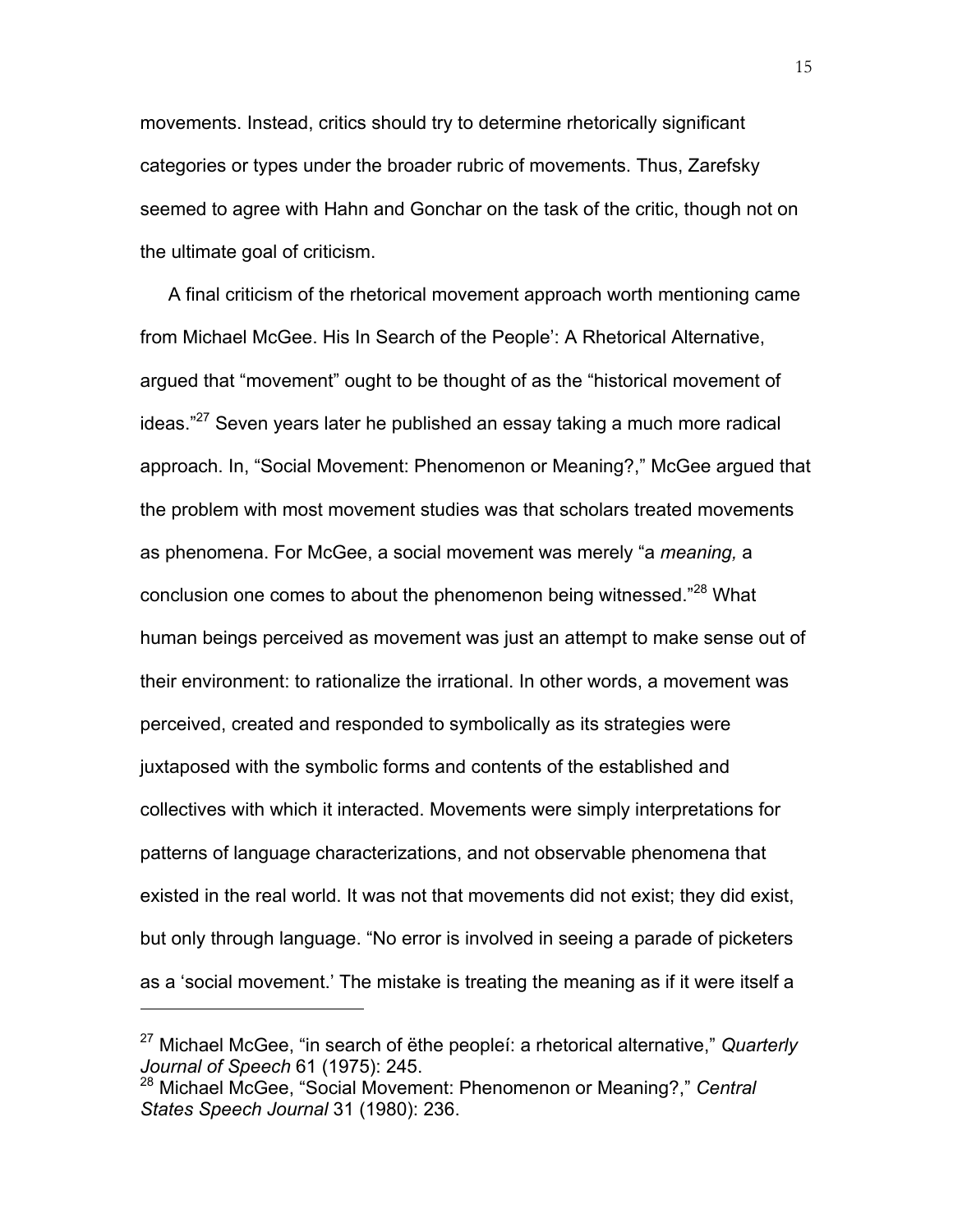phenomenon: The objective, empirical phenomenon of human beings angrily parading in front of a fence stays the same despite my choice of one term or another to characterize and conceptualize it".<sup>29</sup> In objective phenomena, people and objects moved. In language games, it was ideas that moved for McGee.

But McGee's criticism did not preclude movement studies altogether. Like Zarefsky, McGee was interested in generating a rhetorical theory of movement, but his approach was entirely different. Identifying categories of movements would be a feckless endeavor, he insisted, because it still treated movements as though they were things and not meanings. For McGee, the only way to interrogate a movement was to examine its substance, namely, language. So according to McGee, the only way to actually measure the existence of movement was to chart the change in meaning of words used in a society:

When people use new words—or obviously attribute new meaning to old words — we can assume that consciousness of their environment has "moved" by measure of the difference in descriptors themselves or in meanings. We will not say that "movement" exists or has occurred until we can demonstrate by a survey of public discourse that descriptors of the environment have changed *in common usage* in such a way as to make 'movement' an arguably acceptable term useful in formulating the chain of facts we believe to have constituted a real change. The primary objective of a theorist working under such constraint is to *prove* rather than *presume* the existence of 'movement(s).<sup>30</sup>

The smallest unit of analysis in McGee's theory of movement would be a word. Words were descriptors that signaled the presence of an idea. By mapping the

 $29$  Ibid.

<sup>&</sup>lt;sup>30</sup> Zarefsky, "A Skeptical View of Movement Studies," 243.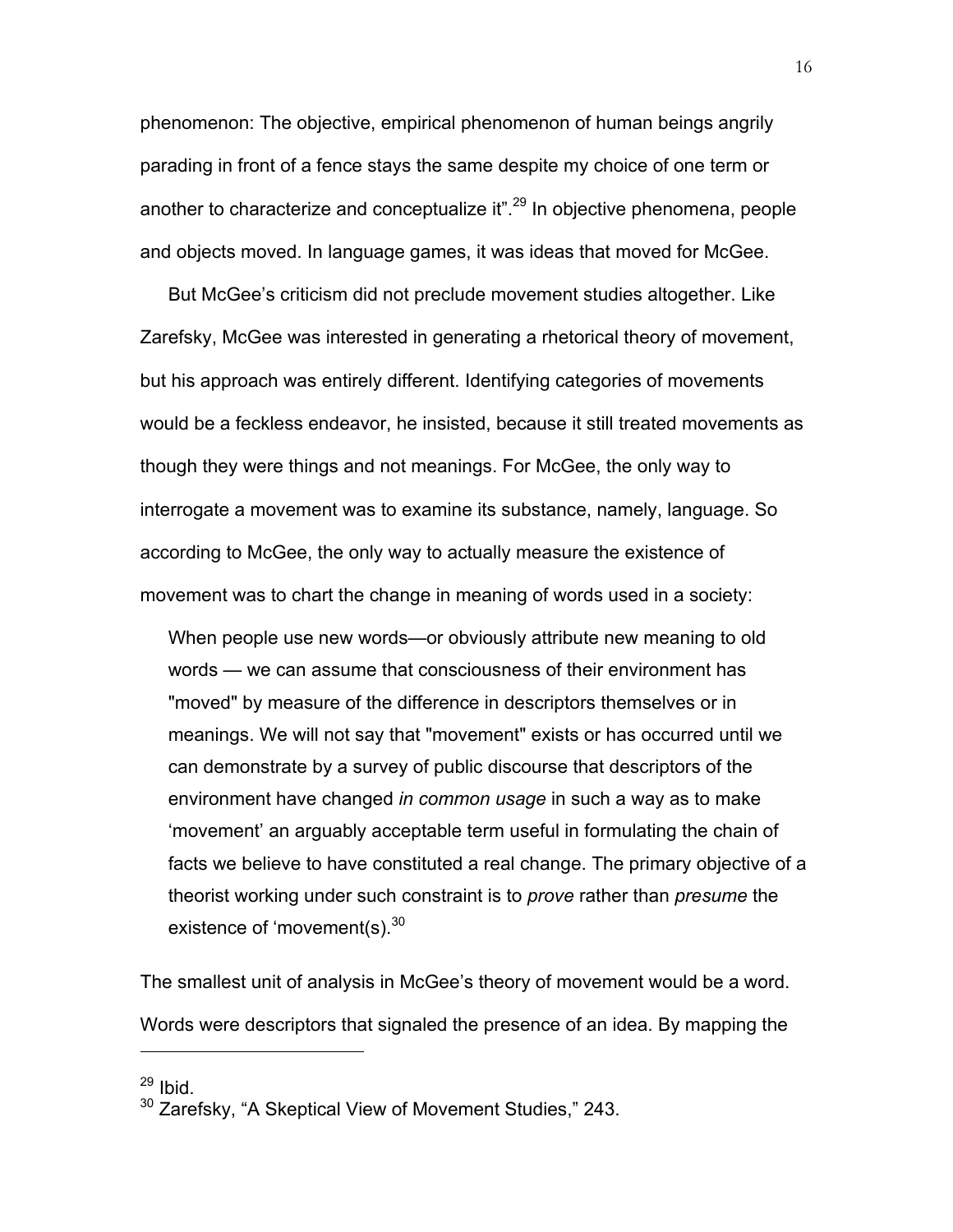change in a term's usage, or the movement between a term and an idea, one could actually prove the existence of movement.

It is true that social movements are carried forward through language, but it is shortsighted to simply declare that movements are merely meanings. Humans are symbol using animals and our entire world is mediated by language. All humans use discursive practices to characterize material circumstances, but this does not imply that these things are not real. Responding to McGee's criticism in a later article, Cathcart wrote, "Movements do exist in space and over time. They have membership, leadership, and organization. They do manage resources, and, above all, they engage in acts that create and identify the 'reality' of the movement. In our perception of a social movement, these material aspects of movements become important as they acquire symbolic meaning".<sup>31</sup> To some extent, social movements are observable phenomena with concrete aspects that exist in space and over time; those concrete aspects are given meaning through language.

So what, can current scholarship tell us about the distinct rhetorical dimensions of social movements? After surveying communication literature, a few points seem clear. First, social movements are the results of languaging strategies employed by real people, in particular contexts, in particular times. While it is true that movements move primarily through language, they embody important components that are materially based and these components are worthy of examination. Second, social movements are arguably a subset of

<sup>&</sup>lt;sup>31</sup> Cathcart, "Defining social movements by their rhetorical form," 268.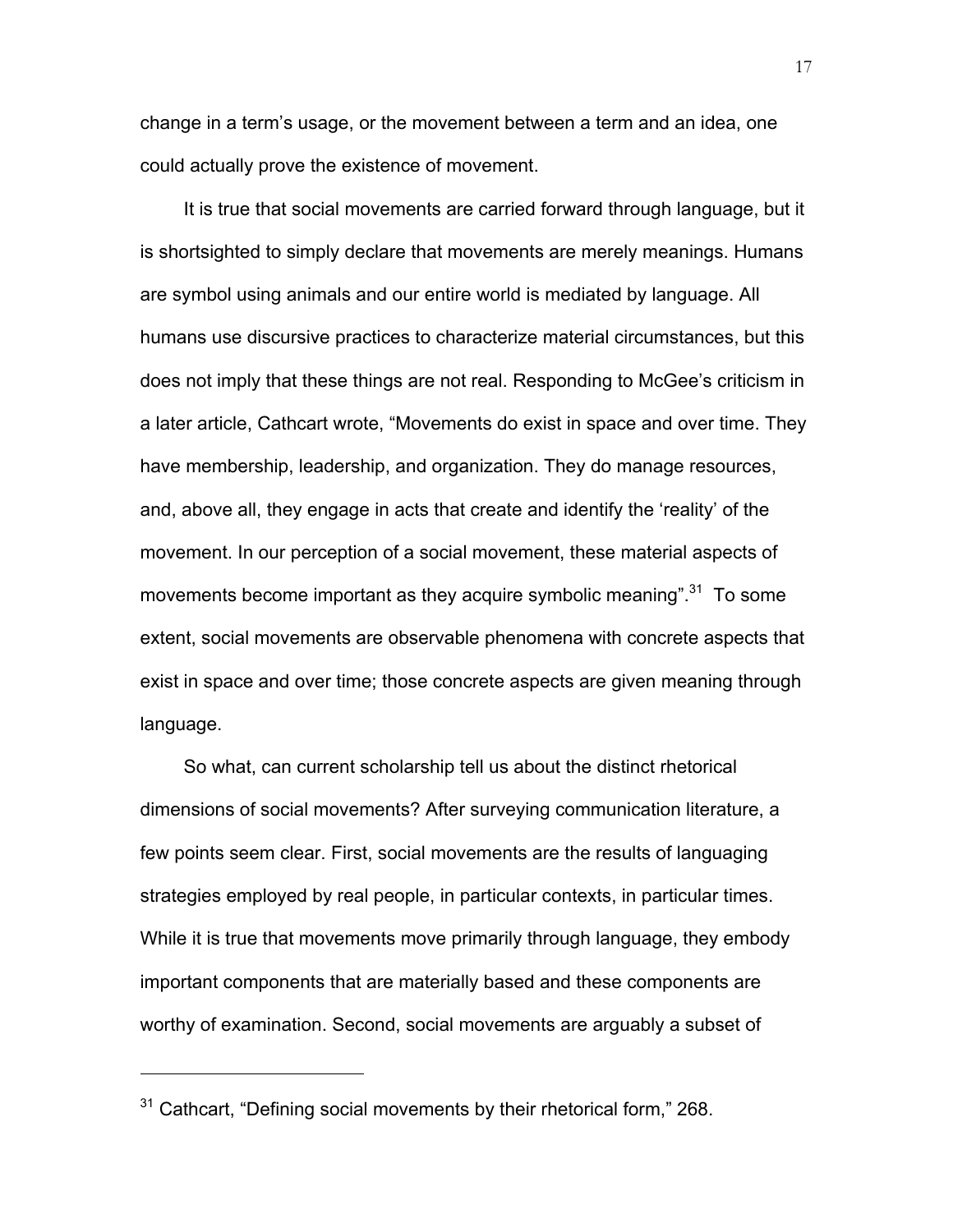rhetorical movements. Because the rhetoric of social movements and persuasive campaigns are interchangeable, it is difficult for rhetorical scholars to create a distinct genre that binds movement rhetoric per se. Third, because movements are essentially rhetorical, rhetoricians have important contributions to make to the study of movements. Sociological and historical approaches are important and certainly helpful to rhetorical critics, but the discipline does need to establish its focus and distinguish it from other disciplines. Fourth, the primary task of the critic developing a rhetorical theory of movements is not to distinguish movements from non-movements but to identify important categories within the broader category in order to make empirically testable predictions about how different movements will behave. Scholars have previously identified two clear categories of movements.

Ralph Smith and Russell Windes wrote an article in which they proposed a theory of innovational movements. Smith and Windes criticized the definitions of rhetorical movements forwarded by Cathcart and Wilkinson as they were too limiting in that they only focused on confrontation as a rhetorical strategy. They argued that movements that used other rhetorical strategies were also worthy of study. They juxtaposed conflict-establishment movements, born out of a dialectical tension and using confrontational rhetoric, with innovational movements, groups that sought to improve on the institutions of a society to make them more in line with the established value system.<sup>32</sup> The authors identified the Sunday School Movement, a subset of the evangelical movement,

<sup>&</sup>lt;sup>32</sup> Ralph Smith and Russel Windes, "The innovational movement: A rhetorical theory," *Quarterly Journal of Speech* 61 (1975): 140-153.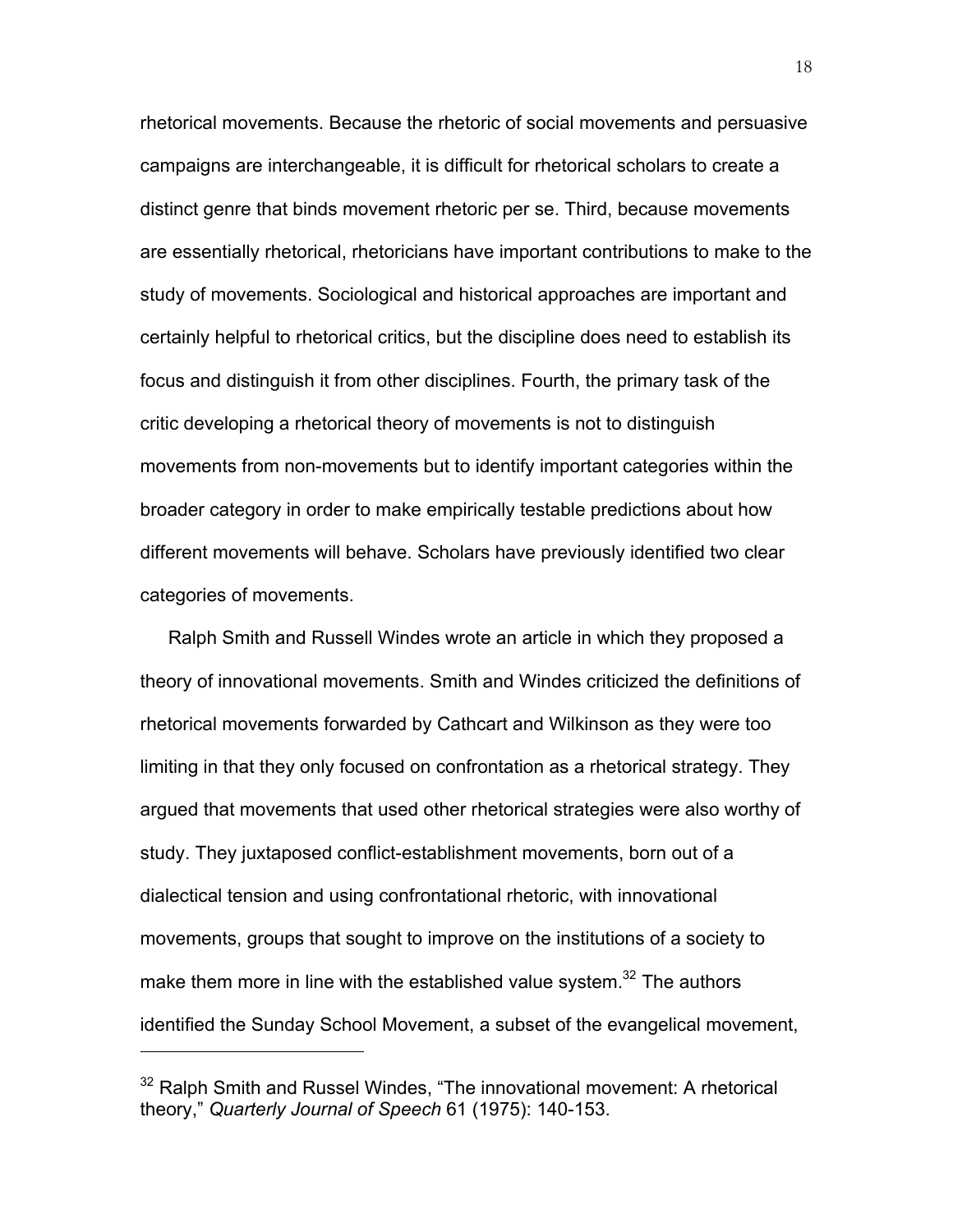as an innovational movement. They placed innovational movements and establishment-conflict movements at opposite ends of a continuum of movements with the hope that further scholarship will fill in the continuum further. They described innovational movement theory as, "a step forward for construction a general theory of movement analysis."<sup>33</sup>

While he did not build directly off of the continuum suggest by Smith and Windes, Theodore Windt created a similar typology of protest rhetoric. Windt divided protest movements into two broad categories: procedural movements, and ideological movements. Procedural movements use what Windt described as deliberative rhetoric. Deliberative rhetoric was primarily concerned with the form of politics in a democratic society. This form set the parameters of what was permissible and practical. All policy changes must be conducted through existing structures, whether by convincing those in power to capitulate or replacing them with leaders who will be more responsive.<sup>34</sup> Windt used the Black Civil Rights Movement, the Feminist Movement, and the Anti-War Movement of the 1960's as examples of procedural movements. While there were significant differences, namely, that deliberative rhetoric was often confrontational, procedural movements seemed to resemble innovational movements in that they were not a fundamental challenge to the value system of a society.

Ideological movements, by contrast, believed in the primacy of content – their particular doctrines. They tended to see inequality and injustice as products of a

 $33$  Ibid., 152.

<sup>34</sup> Theodore Windt, *Presidents and protesters: Political rhetoric in the 1960s* (University Alabama Press, 1990), 141.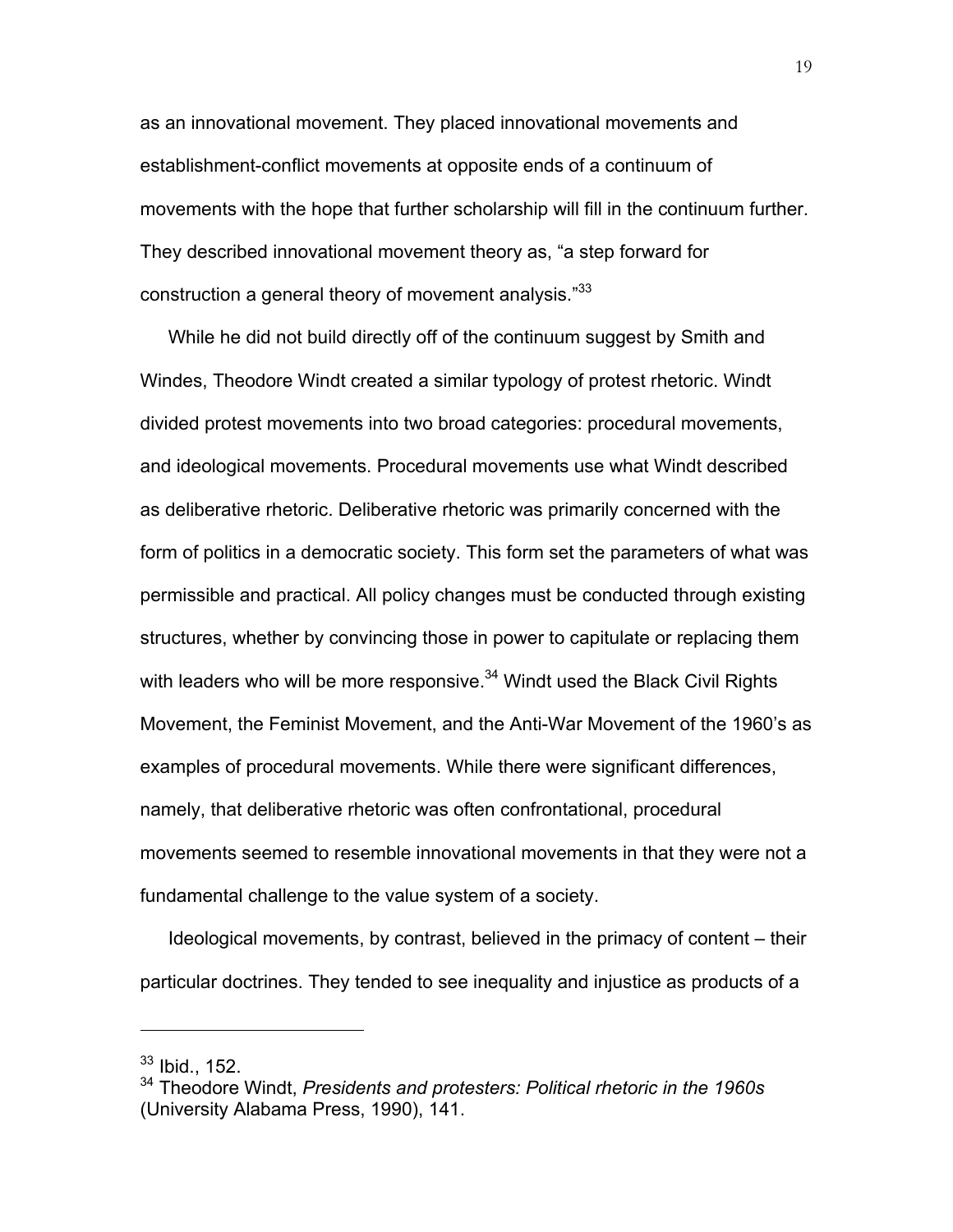corrupt system or a corrupt ruling class that could be changed only by destroying or radically changing the system. In this view the system was beyond redemption, and only by overthrowing the system can grievances be addressed.<sup>35</sup> Ideological movements seemed to coincide neatly with Cathcart's conflict-establishment paradigm.

Windt argued that protest movements started out using deliberative rhetoric, and made ideological turns once movement leaders began to lose hope that their demands would ever be met.<sup>36</sup> After attempting to compromise with elected officials, frustration eventually set in movement leaders started to lose trust in the system. In a few cases, single-issue procedural movements transformed into ideological movements that sought to transform the entire system. $37$ 

Conversely, he posited, ideological movements could start to lose their momentum if the establishment made important concessions, robbing movement leaders of their most important rhetorical resource. Radical ideological rhetoric was most powerful when protestors believed the establishment had not acted upon a crisis as promptly or decisively as it should have. When the establishment did address the concerns of protestors, radical ideological rhetoric had little lasting influence. This was especially the case in the United States, where the political system is designed to incorporate ideological challenges without changing the basic political structure.<sup>38</sup>

 $37$  Ibid.

<sup>35</sup> Ibid., 142.

<sup>36</sup> Ibid., 197.

<sup>38</sup> Ibid., 208.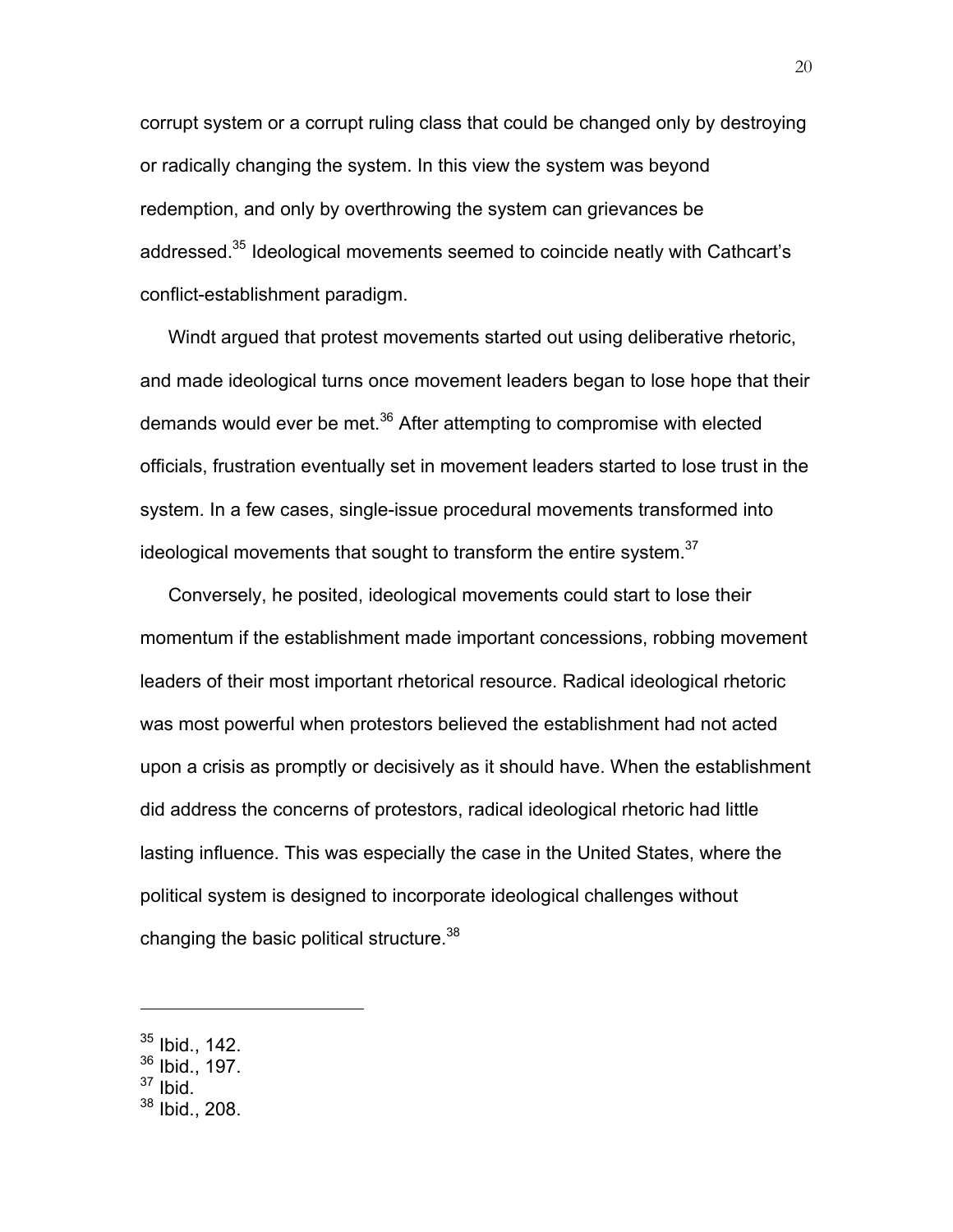Thus far, the vast majority of the literature investigating movements, at least in the American context, has examined movements to the left of the political spectrum. With a few notable exceptions, there is very little scholarship focusing on conservative movements in the United States. Sonja Foss examined the rhetoric of the debate over the Equal Rights Amendment using a fantasy theme analysis. Foss, building on Bormann's method for analyzing the rhetoric of social movements, argued that the discourse formulated by both sides of the debate, both liberal and conservative, created worldviews or rhetorical visions that provoked some of the intense emotion that characterized the debate.<sup>39</sup> Martha Solomon authored a similar essay that explored the mythic visions of ERA opponents from a mythic perspective.<sup>40</sup> Randall Lake engaged in a "logological" analysis of the rhetoric of anti-abortion activists, arguing the rhetoric appealed to Christian theology and deontological ethics.41 Marsha Vanderford analyzed the use of vilification strategies in anti-abortion rhetoric that painted pro-choice advocates as corrupt conspirators.<sup>42</sup> While this is not a comprehensive account of every essay written about conservative movements in the United States, comparing the number of essays published that analyze conservative

<sup>&</sup>lt;sup>39</sup> Sonja Foss, "Equal Rights Amendment controversy: Two worlds in conflict," *Quarterly Journal of Speech* 65 (1979): 275.

<sup>40</sup> Maratha Solomon, "The 'positive Woman's' Journey: A Mythic Analysis of the Rhetoric of the Stop Era.," *Quarterly Journal of Speech* 65, no. 3 (October 1979): 262.

<sup>41</sup> Randall A. Lake, "Order and Disorder in Anti-Abortion Rhetoric: A Logological View.," *Quarterly Journal of Speech 70*, no. 4 (November 1984): 425.<br><sup>42</sup> Marsha Vanderford, "Vilification and social movements: A case study of pro-life

and pro-choice rhetoric," *Quarterly Journal of Speech* 75 (1989): 166-182.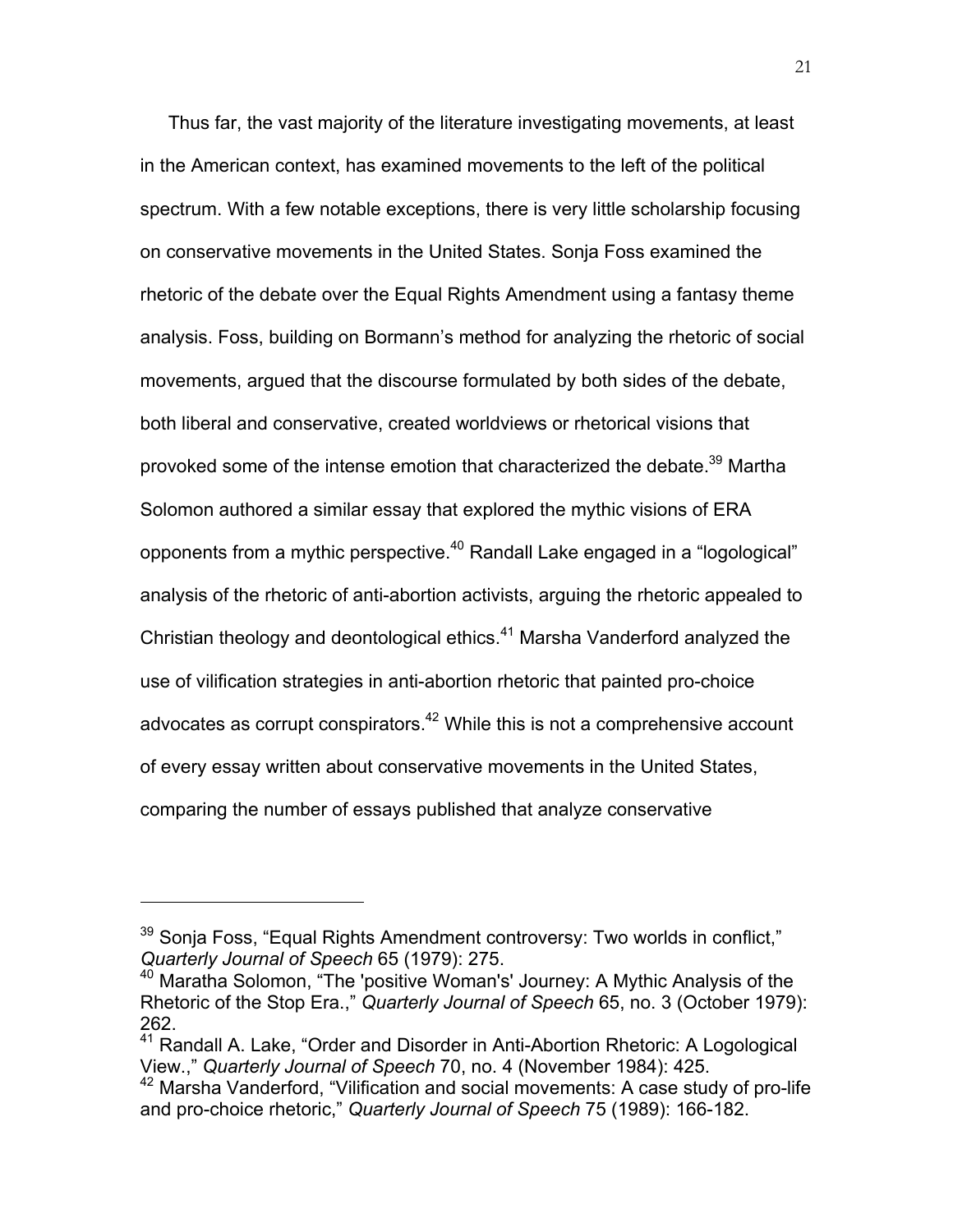movements with the number of articles focusing on liberal or progressive movements reveals a major discrepancy.

The dearth of scholarship on this class of movements persists for a number of reasons, but the most important has to do with the penchant of rhetorical scholars to focus on social change instead of social maintenance.<sup>43</sup> In the American political tradition, socially conservative movements tend to sprout up in reaction to progressive political change on events that threaten the status of their members.<sup>44</sup> Many rhetorical scholars have tended to view these conservative counter-movements as mere impediments to the process of progressive social change, and thus unworthy of the same attention that liberal movements receive. But even scholars strictly interested in the process of rhetorical movement from the established order must take the rhetoric of counter-movements into account. Though he did not foreground counter-movements in his introductory essay on movement studies, Griffin later admitted this was a significant oversight. In "On Studying Movements" Griffin stated, "…the counter-movement now seemed central to the dialectical development of a movement's rhetoric."45 Griffin argued that the study of counter-movements was important because it shed light on the rhetorical strategies used by a social movement in order to overcome opposition. In this way the study of a counter-movement was a necessary ingredient in the study of social movements generally. Lucas advocated the study of counter-

<sup>43</sup> Lucas, "Coming to terms with movement studies," 265.

<sup>44</sup> Seymour Lipset and Earl Raab, *The politics of unreason: right wing extremism in America, 1790-1970* (Heinemann, 1971, 1978), 14.<br><sup>45</sup> Leland Griffin, "On studying movements," *Communication Studies* 31, no. 4

<sup>(1980): 226.</sup>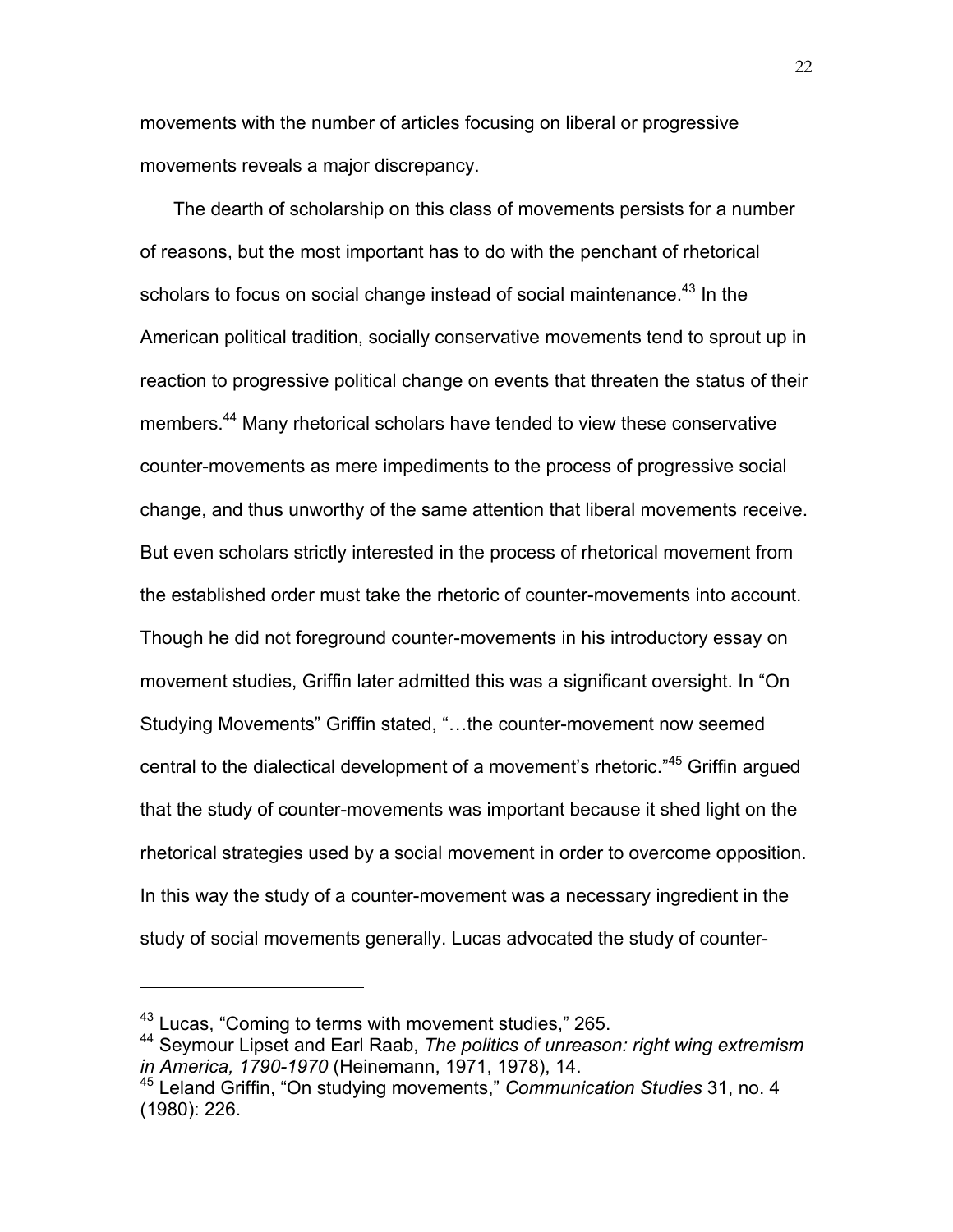movements for its own sake. In the counter-movement, he argued, the critic could glean much about the symbolic processes of social control, a topic neglected by many disciplines.

Fortunately, the study of counter-movements and conservative social movements has not been overlooked in all disciplines. For decades sociologists have been studying various conservative movements that fit the labels countermovement or conservative movement. This body of literature can be roughly divided into two groups: studies of counter-movements and studies of right-wing movements.

The term counter-movement is typically defined by sociologists as a movement mobilized against another social movement.<sup>46</sup> These definitions rely on earlier definitions of social movements that classify them as uninstitutionalized organic collectives seeking social change. Thus, protest or resistance located within an established institution like the state cannot be classified as a countermovement even if it arises in resistance to social movement. Rhetorical scholars struggle with using these definitions for obvious reasons. It is established that the rhetoric of movements is essentially indistinguishable from persuasive campaigns generally.<sup>47</sup> For sociologists, social movements may have a distinct form that makes them distinct from other collectives, but for many rhetorical scholars, the similarities in the rhetorical strategies employed by both groups

<sup>46</sup> Lewis Killian and Ralph Turner, *Collective behavior* (Prentice-Hall, 1957); Mayer Zald and Burt Useem, "Movement and Countermovement: Loosely Coupled Conflict" (1982).

 $47$  Hahn and Gonchar, "Social movement theory: A dead end"; Zarefsky, "President Johnson's War on Poverty: The Rhetoric of Three "Establishment" Movements"; Zarefsky, "A Skeptical View of Movement Studies."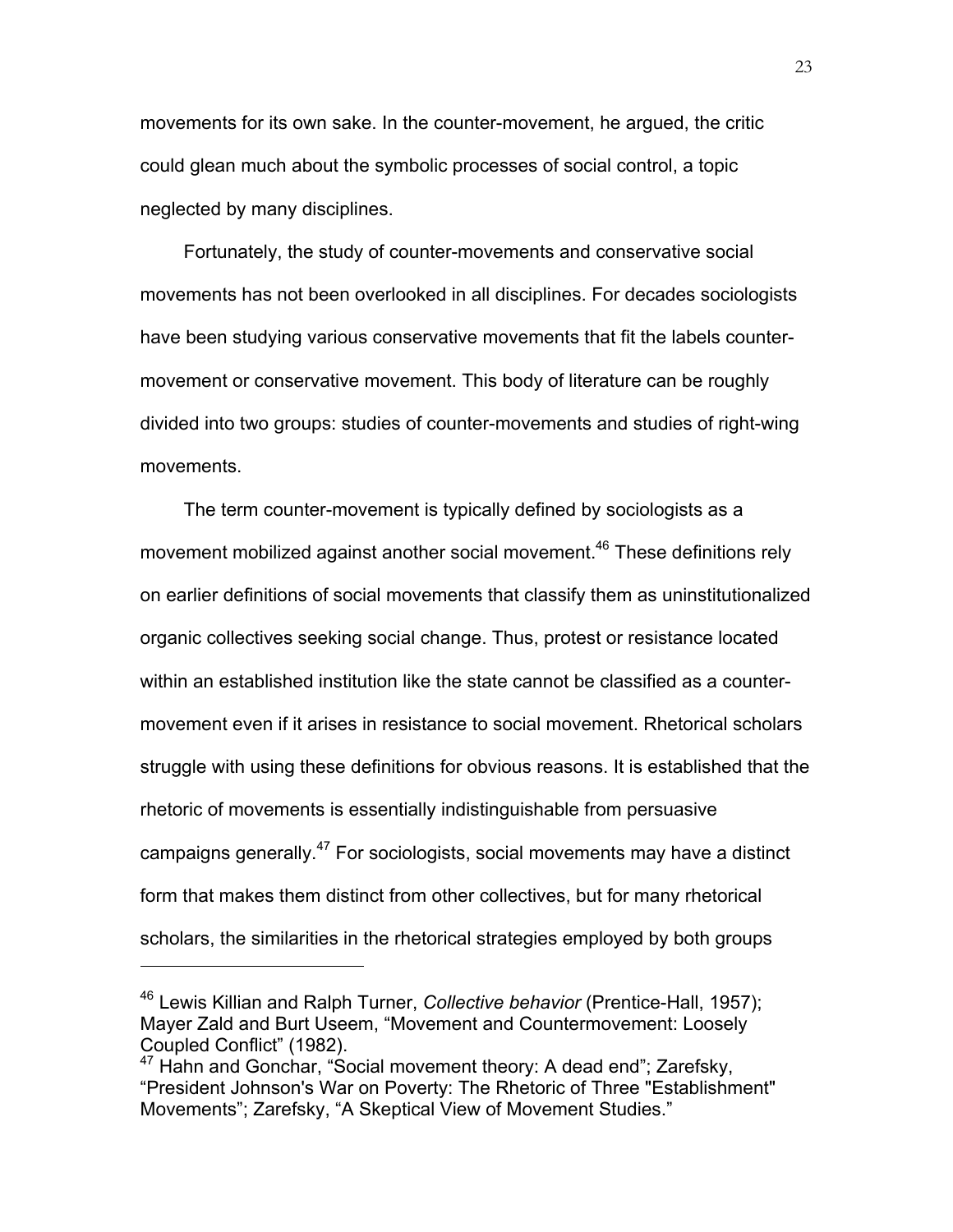seem to suggest that any distinction between the two is not of a rhetorical nature. A definition that rests up opposition to a genuine social movement seems useless for the rhetorical scholar. It begs a question that cannot be answered definitively. One would simply be defining away interesting rhetorical behavior for definition's sake.

Other social scientific definitions of counter-movements have avoided this pitfall. Mottl defined a counter-movement as opposing not another movement, but rather social change from groups lower in the stratification hierarchy.<sup>48</sup> Similarly, Tilly defined a "reactive movement" as a group's defensive mobilization against another group.<sup>49</sup> These approaches classified mass mobilization against another movement as counter-movements if, and only if, those movements were trying to further economic equality. These approaches were helpful in that they would allow us to examine struggles between movements in various forms (bottom-up and organic versus top-down and institutionalized). At the same time, these definitions were also limiting in that they viewed class as the only important axis of struggle for counter-movements. And yet, this emphasis on class has helped to focus the attention of many sociologists on conservative or right-wing movements in the United States.

Clarence Lo defined right-wing movements as, "social movements whose stated goals are to maintain structures of order, status, honor, or traditional social differences and values." These movements tended to cause, and sometimes

<sup>48</sup> Tahi Mottl, "The analysis of countermovements," *Social Problems* 27 (1980): 620-635.

<sup>&</sup>lt;sup>49</sup> Charles Tilly, "Major forms of collective action in western Europe 1500ñ1975," *Theory and Society* 3 (1976): 365-375.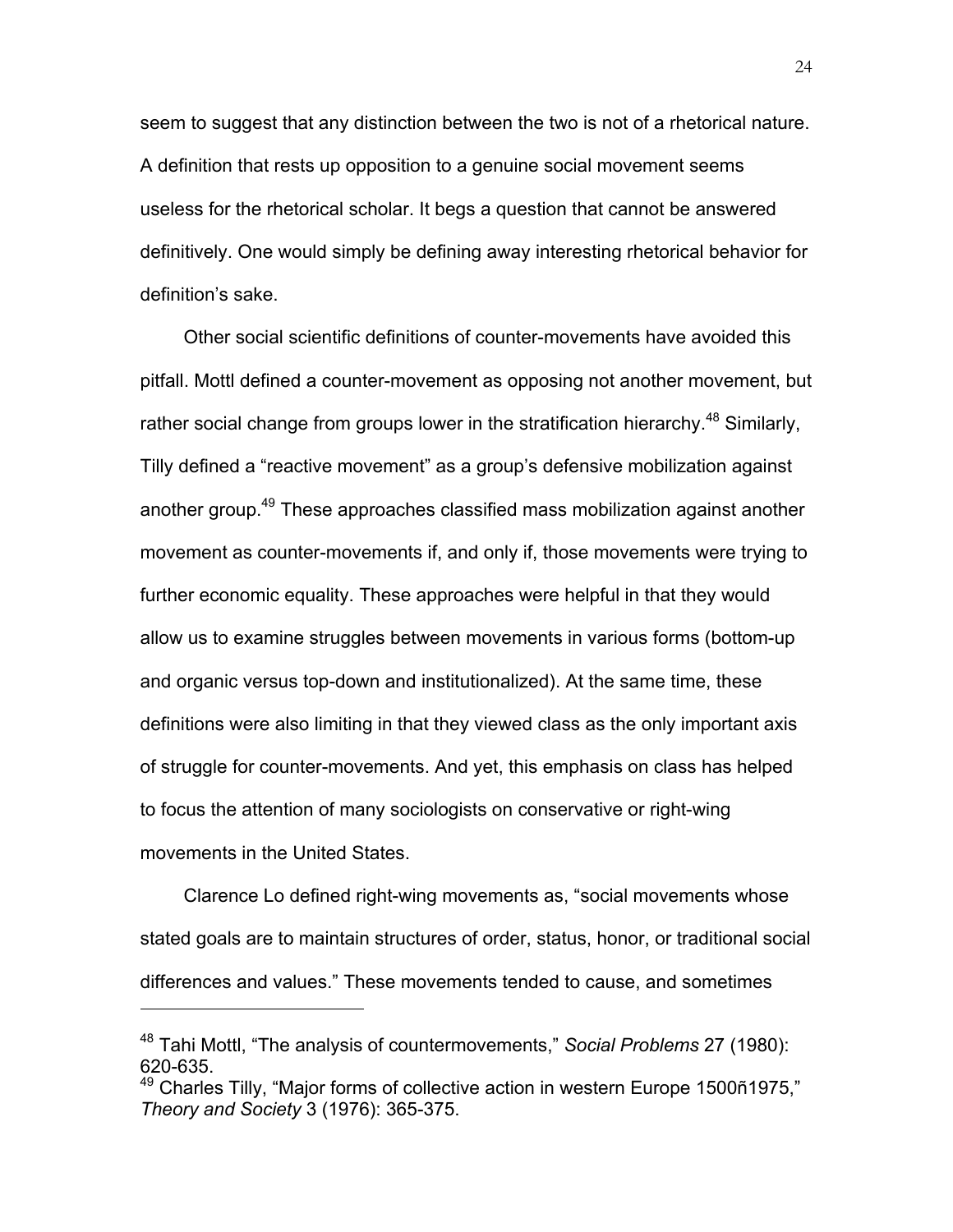directly advocatde, the perpetuation or increase of economic or political inequalities.<sup>50</sup> Social scientists have examined several right-wing movements in great detail including the anti-busing, Stop-ERA, pro-life, and conservative religious movements. Others have examined a subset of right-wing movements called right-wing extremist movements. Right-wing extremist movements differ from other conservative movements in their use of historical simplism, moralism, and conspiracy theories.<sup>51</sup> This scholarship has produced various theoretical contributions. For instance, Seymour Lipset's theory of status preservatism contends that declining groups seek to maintain their eroding status by strengthening or creating identification with prestigious groups in the past. Rightwing groups dwell in the past because they have lost their group attachments and identities.<sup>52</sup> He also argues that right-wing movements are forms of antimodernist culture that oppose the self-gratification, equality, securlarism, and the loosening of traditional restraints.<sup>53</sup> A major criticism of Lipset's work, one that I happen to share, is that his theory of status preservatism over-determines economic relations and discounts the importance of ideology. For Lipset, ideologies were epiphenomenal because they were constantly present and only became important when status erosion occured. Thus, many ideologies (or any

<sup>&</sup>lt;sup>50</sup> Clarence Lo, "Countermovements and conservative movements in the contemporary US," *Annual Review of Sociology* 8 (1982): 108.

<sup>51</sup> Lipset and Raab, *The politics of unreason: right wing extremism in America, 1790-1970*, 7.

<sup>52</sup> SM Lipset, "The revolt against modernity'," *Mobilization, center-periphery structures and nation-building: a volume in commemoration of Stein Rokkan* (1981): 451.

<sup>&</sup>lt;sup>53</sup> Lipset and Raab, *The politics of unreason: right wing extremism in America, 1790-1970*.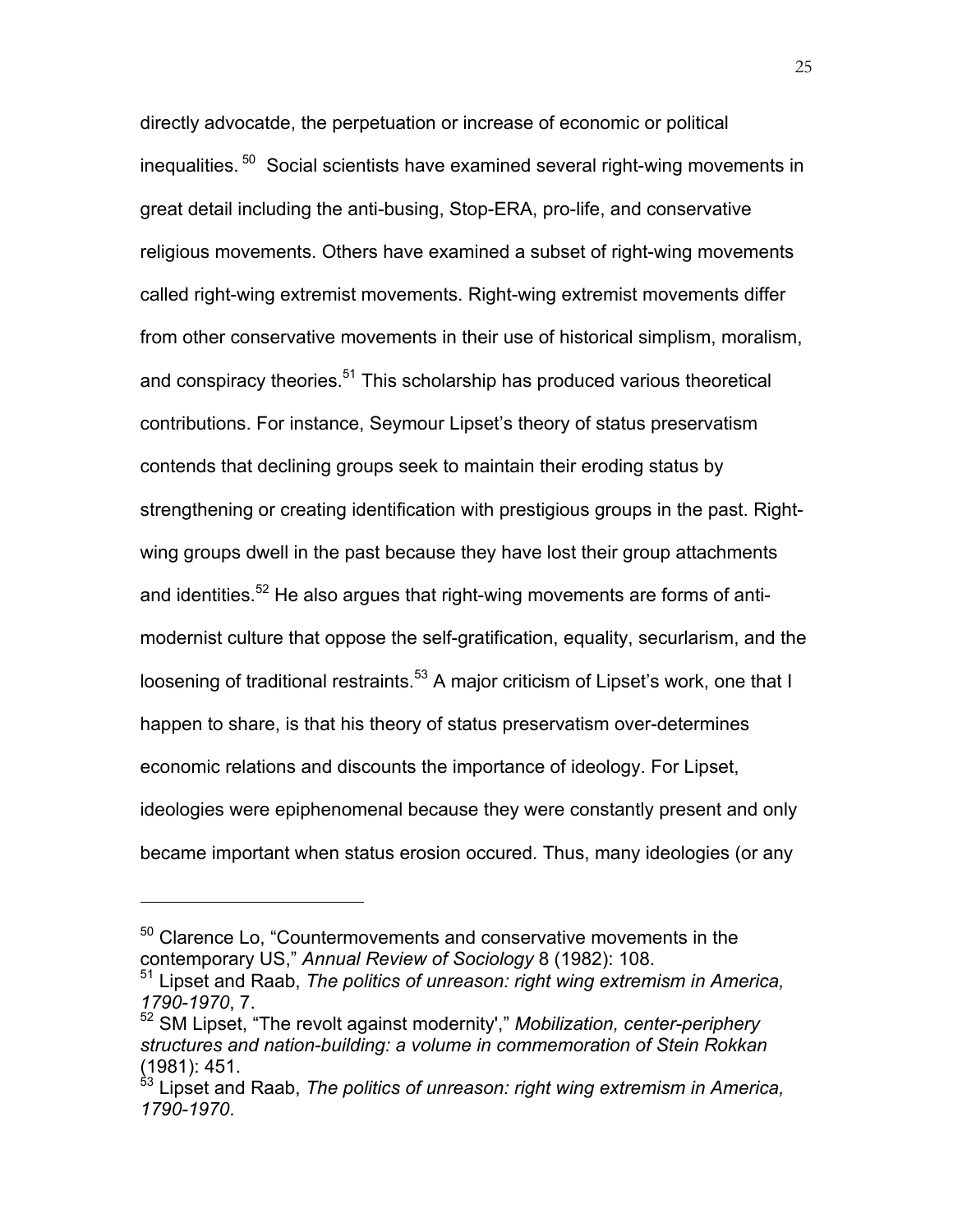ideology) would suffice to express the underlying urge for status preservationism.54 By contrast, other scholars have argued that status-oriented movements should be seen as attempts to build and sustain moral orders, rather than angry responses to declining social status. According to this view, the symbols employed by the movement were important because they gave insight into ideologies of right-wing movements.<sup>55</sup>

In his book, *Theory of Collective Behavior*, Neil Smelser made an important distinction between norm-oriented movements and value oriented movements. Though this insight was not specifically about the study of conservative movements, it will provide a useful point of departure for this project. According to Smelser, a norm-oriented movement was interested in changing the regulations that control existing norms, or protecting those norms from threatening change.<sup>56</sup> The concept of a norm-oriented movement was very similar to Windt's idea of procedural movements. Both were interested in procedural changes within the existing political system. Value-oriented movements saw the normative changes they demanded as part of a "fundamental reallocation of value." Adherents to these movements were primarily interested in taking political power, rather than changing public policy. In their view, the current society was in decay and the only way to achieve future harmony and stability was to tear down the current system.<sup>57</sup> Value-oriented

<sup>54</sup> Ibid., 340, 392. 427.

<sup>55</sup> Ann Page and Donald Clelland, "The Kanawha County textbook controversy: A study of the politics of life style concern," *Social Forces* 57 (1978): 265-281. <sup>56</sup> Neil Smelser, *Theory of collective behavior* (Free Pr, 1971), 110. <sup>57</sup> Ibid., 121.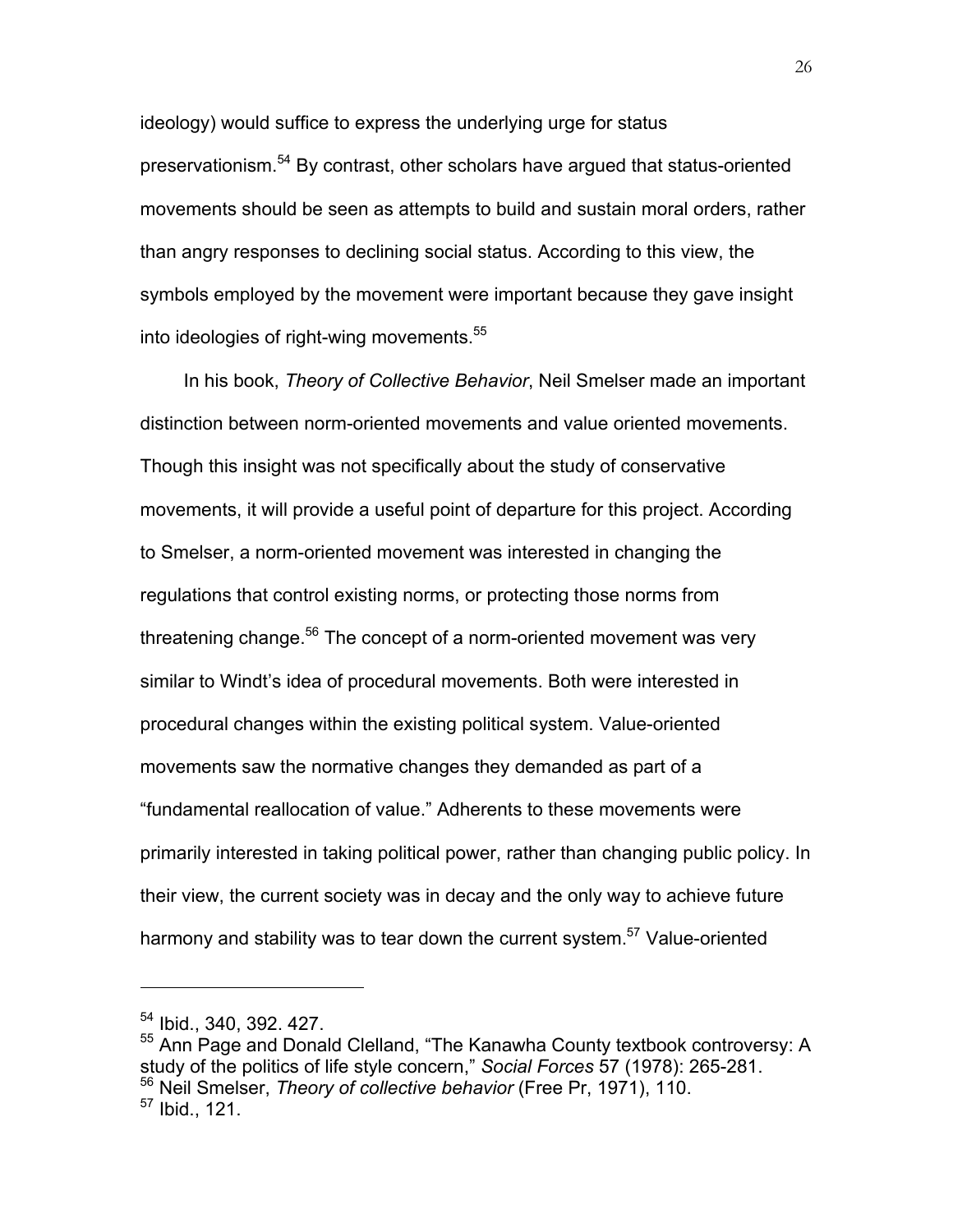movements seemed to coincide conceptually with Windt's ideological movements. Both were convinced the current system cannot be reformed and both engaged in conspiratorial, and sometimes extremist, rhetoric.

Lipset and Raab used Smelser's typology in their analysis of the decline of right-wing extremist movements. They argued that right-wing extremist movements in American have typically been value-oriented movements that ended up, at best, in creating normative change. And, like Windt they believed the success of value oriented, right-wing extremist movements in creating procedural change has been a major reason for their demise:

Because of the coalition and cafeteria nature of the two-party system in America, it has had the flexibility to respond to extremist movements and tendencies when they appeared substantial. These movements and tendencies have had the ability to influence those parties that have the power to modify the normative structure. Restrictive immigration laws, for example, and repressive measures in general have been embraced and enacted by main-stream parties, under-cutting support for right-wing extremist movements…They all this process "cooption: and ascribe it, in their fashion, to the evil designs of the main-stream political leaders, who wish to maintain the basic value system.<sup>58</sup>

Whether viewed as cooption by evil elites or responsiveness by an establishment struggling to adapt to the demands of its constituency, Lipset, Raab, Smelser and Windt all seem to agree that value-oriented extremist movements began with genuine aims of reconstituting the social order, but often fell short because of the response of the state. This statement is significant, especially in the context of

<sup>58</sup> Lipset and Raab, *The politics of unreason: right wing extremism in America, 1790-1970*, 499.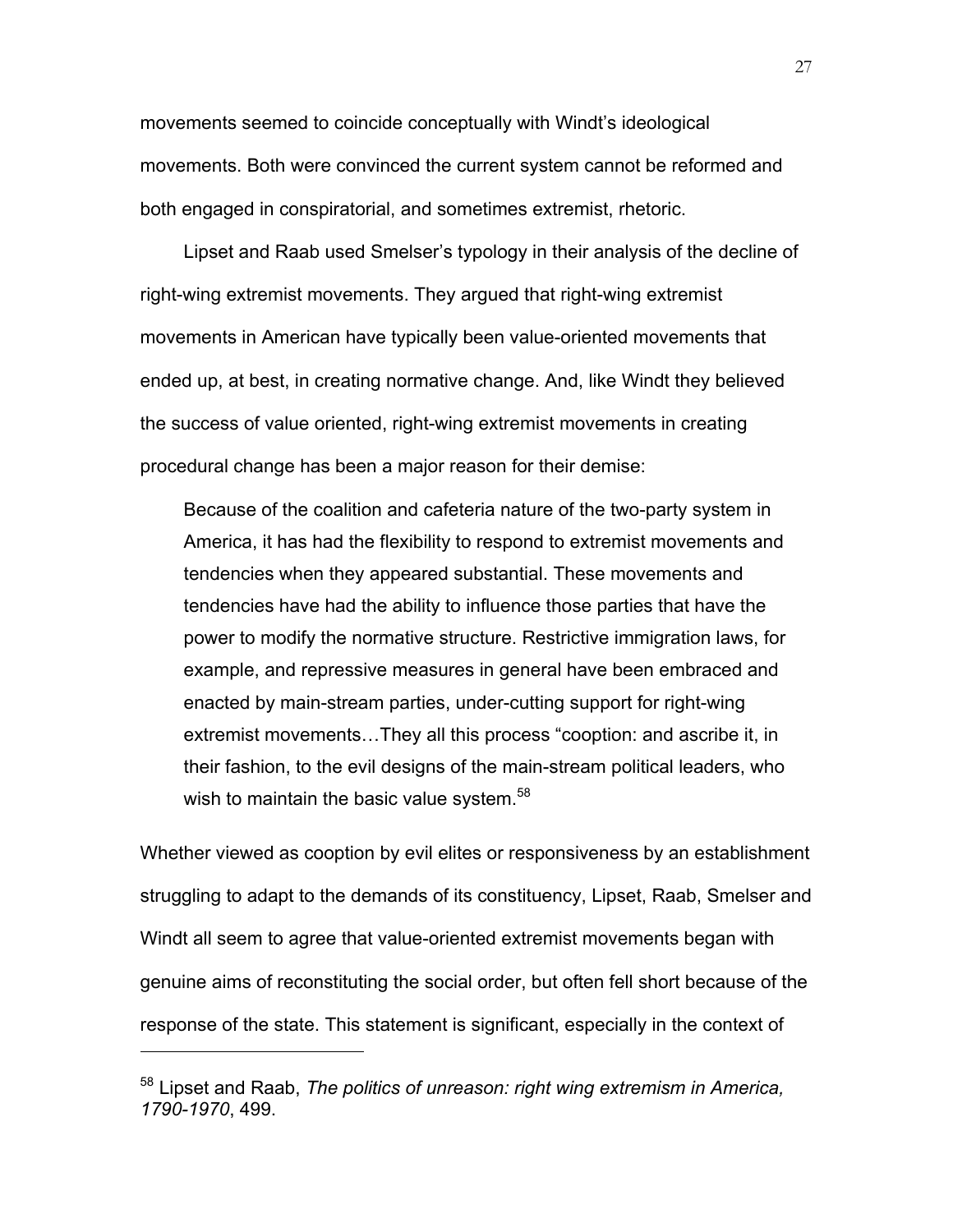American politics.

There are two major political parties in the United States. America operates on a plurality system where constituencies elect single representatives. This is different from the proportional representation systems common in Western Europe. Because American constituencies elect single representatives, the success of third and fourth parties is marginal. The enduring nature of the two party system means that concessions to social movements from the state tend to affect the perception of and feelings toward party in power (or in relative power) more than the weaker party or vice versa.<sup>59</sup> In this context, the theory of Lipset et al. regarding the relationship between the decline of value-oriented movements and capitulation by the state has some important implications.

A hypothetical example might illustrate my point. Imagine a conservative movement with a series of demands aimed at the state. In order to quell the threat posed by the movement, the party in power decides to adopt some of their demands as a platform in the coming election. This move significantly diminishes the appeal of the movement. Now members of the movement have to determine how they are going to interpret this sequence of events. Was the movement successful in convincing the party to adopt some of their demands? If members feel this way, are they not more likely to vote for said party in the coming election than they would have been otherwise? In contrast, let us say that other members of the movement feel the party made a deliberate attempt to co-opt the movement. But are they not still more likely to vote for that party after it adopted

<sup>59</sup> Ibid., 500.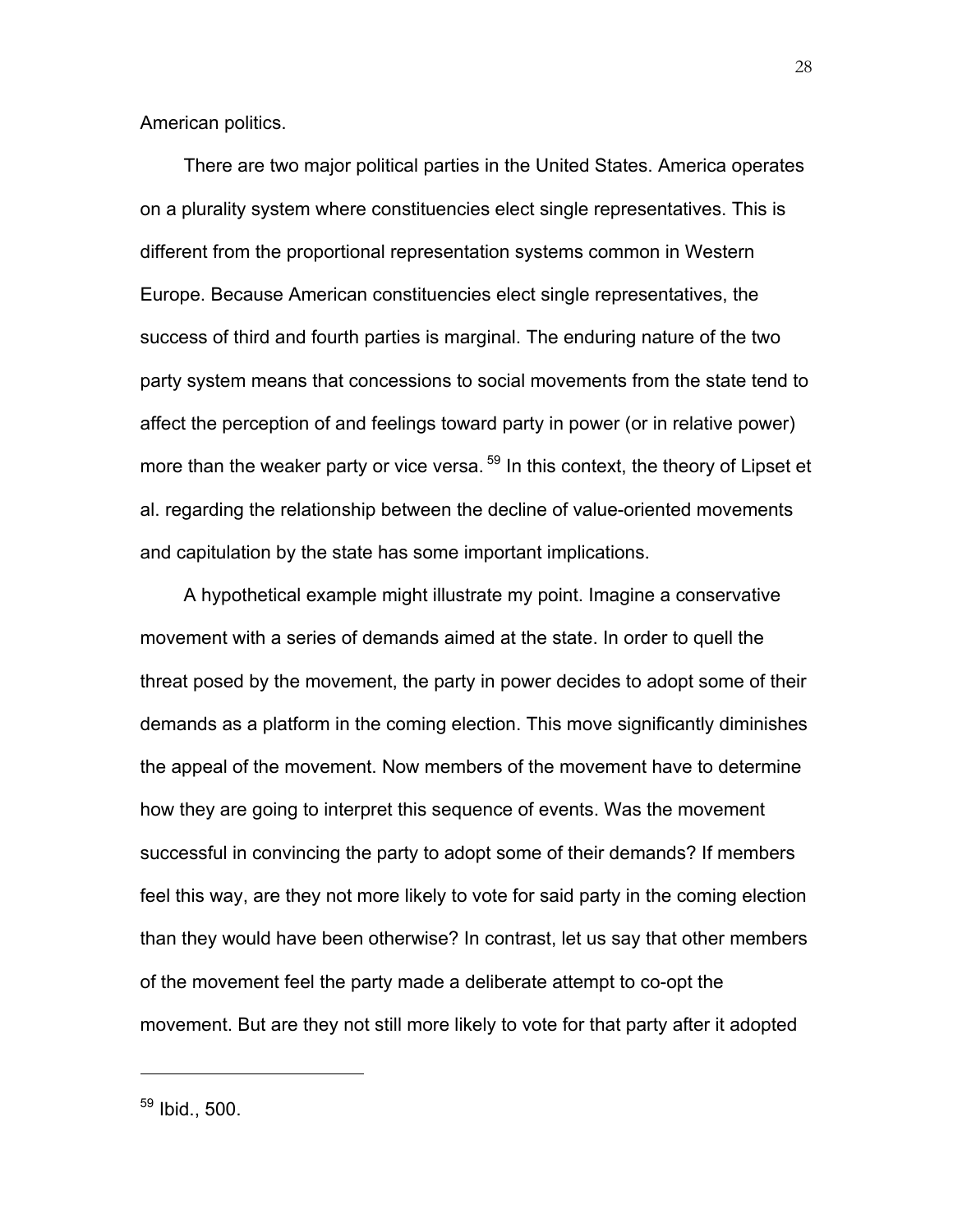their platform, than if the party had not responded to the movement at all? And what about voters observing these events from outside the movement? I would argue in their view the party might have become more responsive to the will of a certain segment of the population. If outside observers oppose that policy measures taken up by the party from the movement, then they may be even less likely to vote for them in the upcoming election. But if they agreed with those measures, or were even ambivalent, might the perception of responsiveness by the party affect their voting preferences?

The theory proposed by Lipset et al. envisions a system where valueoriented extremist movements are trying to achieve a fundamental reallocation of values and a major reason for their success or failure is the response of the state, perceived by the movement as responsiveness, cooption, or disregard. According to this view, the state will receive much of the credit or blame for the progression or decline of value-oriented extremist movements. Obviously, the state is not the only actor responsible for the fate of these movements. Many scholars have documented the extraordinarily difficult task of movement leaders. Movement leaders must negotiate a careful path that alters perceptions of history and the present, prescribes courses of action, mobilizes for action, and sustains the movements against apathy and setbacks. $60$  Most movements, and especially value-oriented extremist movements, are not successful over the long-term in one or more of these tasks. But in the cases of movements that do successfully

 $60$  Stewart, "A functional approach to the rhetoric of social movements"; Simons, "Requirements, problems, and strategies: A theory of persuasion for social movements"; Seymour Lipset and Earl Raab, *The politics of unreason* (Heinemann London, 1971), 481.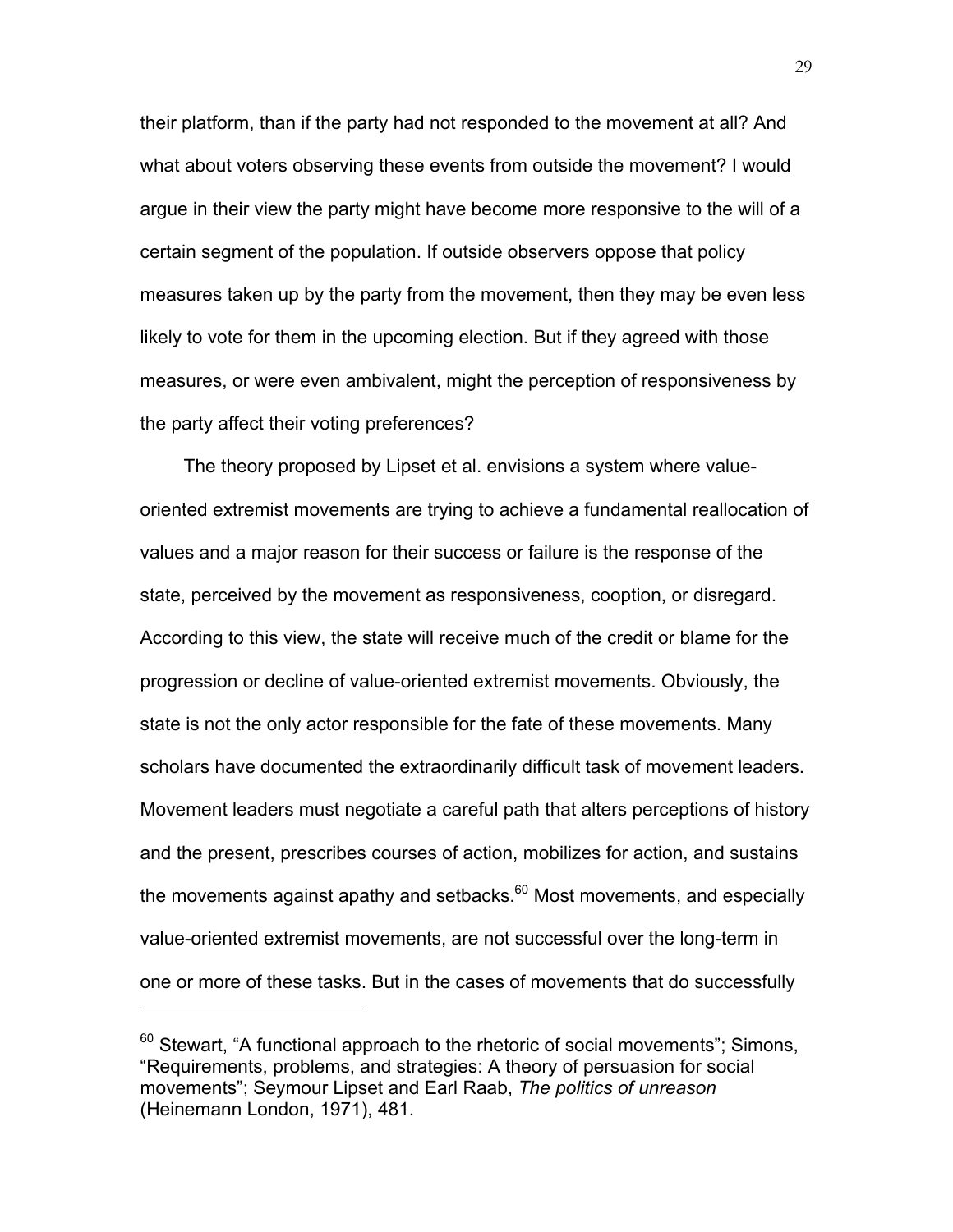navigate this rhetorical obstacle course, the response of the state becomes a focus concerning the movements' progression.

The history of conservative social movements seems to support this analysis. However, examination of a contemporary conservative countermovement has caused me to believe that a caveat should be added. In the view of Lipset et al. the goal of the value-oriented extremist movements is to fundamentally change a society's value system; their dealings with the state are all intended to further that ultimate goal. But what about movements that appear to be value-oriented, but whose goal is not a fundamental reallocation of value but the promotion of a political party? In this case, the responsiveness from the state should not be seen as a catalyst in the decline of the movement; on the contrary, it seems that procuring a favorable response from the state would be its ultimate achievement. Lipset and Raab stated that, "While no party can afford to cater to an 'extremist' group, it must also be responsive to any swell of expression or aspiration which deviant political movements feed or feed on. In being so responsive, the two major parties vitiate the popular appeal of the deviant movements."61 I am envisioning a case where an extremist group creates (or taps into) this swell of expression or aspiration for the sole purpose of getting one of the major parties to placate the movement, rebranding the party in the process. I call movements of this type – seemingly value-oriented movements whose goal is to rebrand a political party – pseudo-movements.

I believe the Tea Party Movement may be an example of a pseudo-

<sup>61</sup> Lipset and Raab, *The politics of unreason*, 503.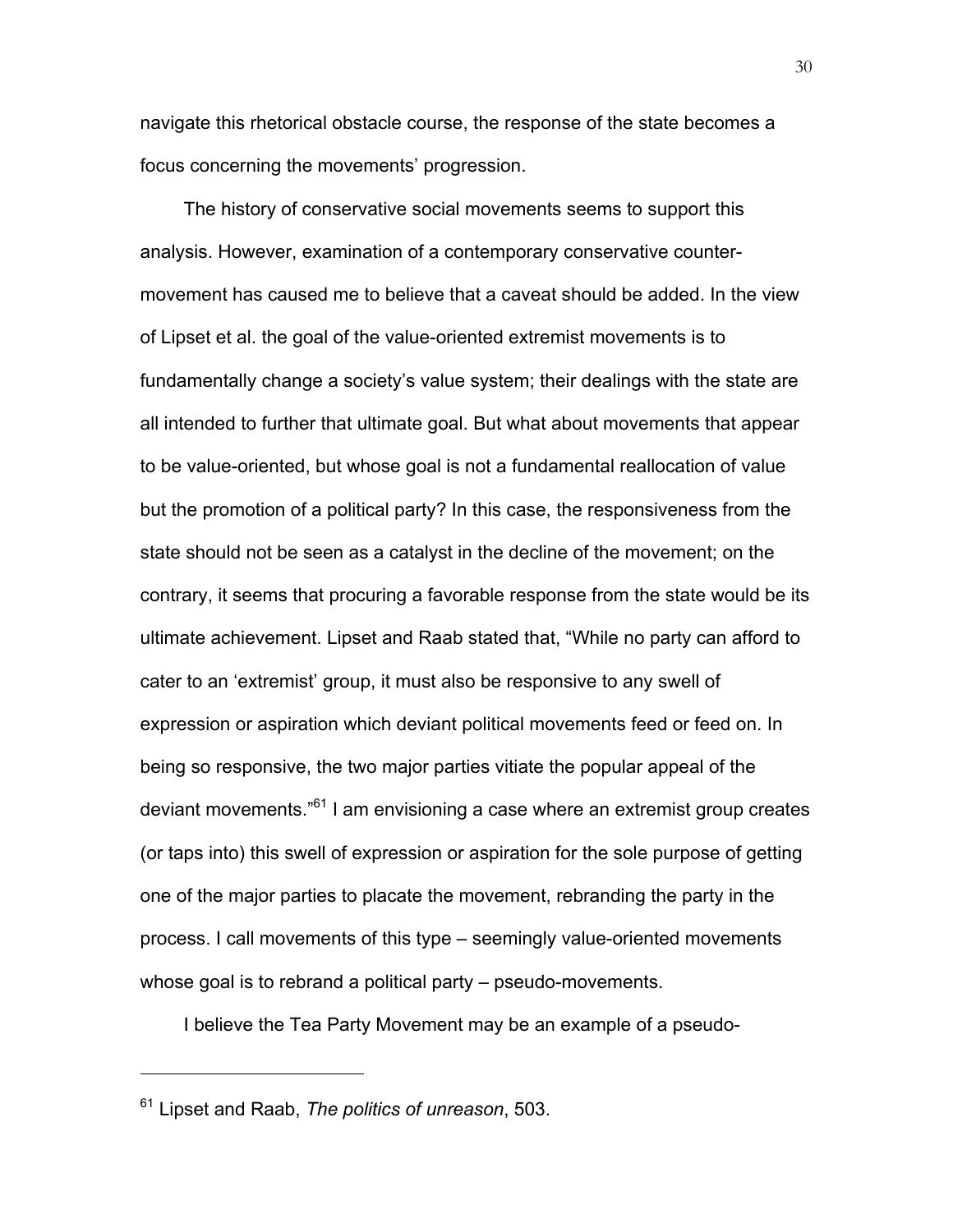movement. I would like to test this theory by examining the rhetorical choices of the movement and comparing them with what we already understand about radical conservative movements. This project is significant for two reasons. First, it will contribute to our understanding of a movement that may become a burgeoning political force in the coming years. Whether the Tea Party Movement is absorbed into the Republican Party or it becomes an alternative party, many observers believe that it could have some degree of lasting political influence.<sup>62</sup> Others are quick to dismiss these claims, arguing that the Tea Party Movement is the equivalent of a political fad that will die out after an election cycle or two. $^{63}$ Either way, investigating the ways the rhetoric of the Tea Party Movement is similar to or differs from the rhetoric of other social movements will give rhetoricians a way of contributing to public debate in which we have said very little.

Second, by investigating the rhetoric of the Tea Party Movement, I might be able to develop a rhetorical theory of pseudo-movements. For decades, movement studies have been losing prominence as a high priority for rhetorical critics. Movement studies stalled due, in large part, to the lack of a "rich theoretical underpinning that might direct the critic of movements to more penetrating understandings" of movement rhetoric. Whalen and Hauser argued

<sup>62</sup> Manu Raju, "Tea party power swaying centrists?," *Politico.com*, July 1, 2010, http://www.politico.com/news/stories/0610/39259.html; Kate Zernike, "In Power Push, Movement Sees Base in G.O.P.," *The New York Times*, January 14, 2010, http://www.nytimes.com/2010/01/15/us/politics/15party.html?\_r=1&ref=us.  $63$  Glenn Greenwald, "Palin and the Tea-Party "movement": Nothing New," *Salon.com*, February 7, 2010,

http://www.salon.com/news/opinion/glenn\_greenwald/2010/02/07/palin.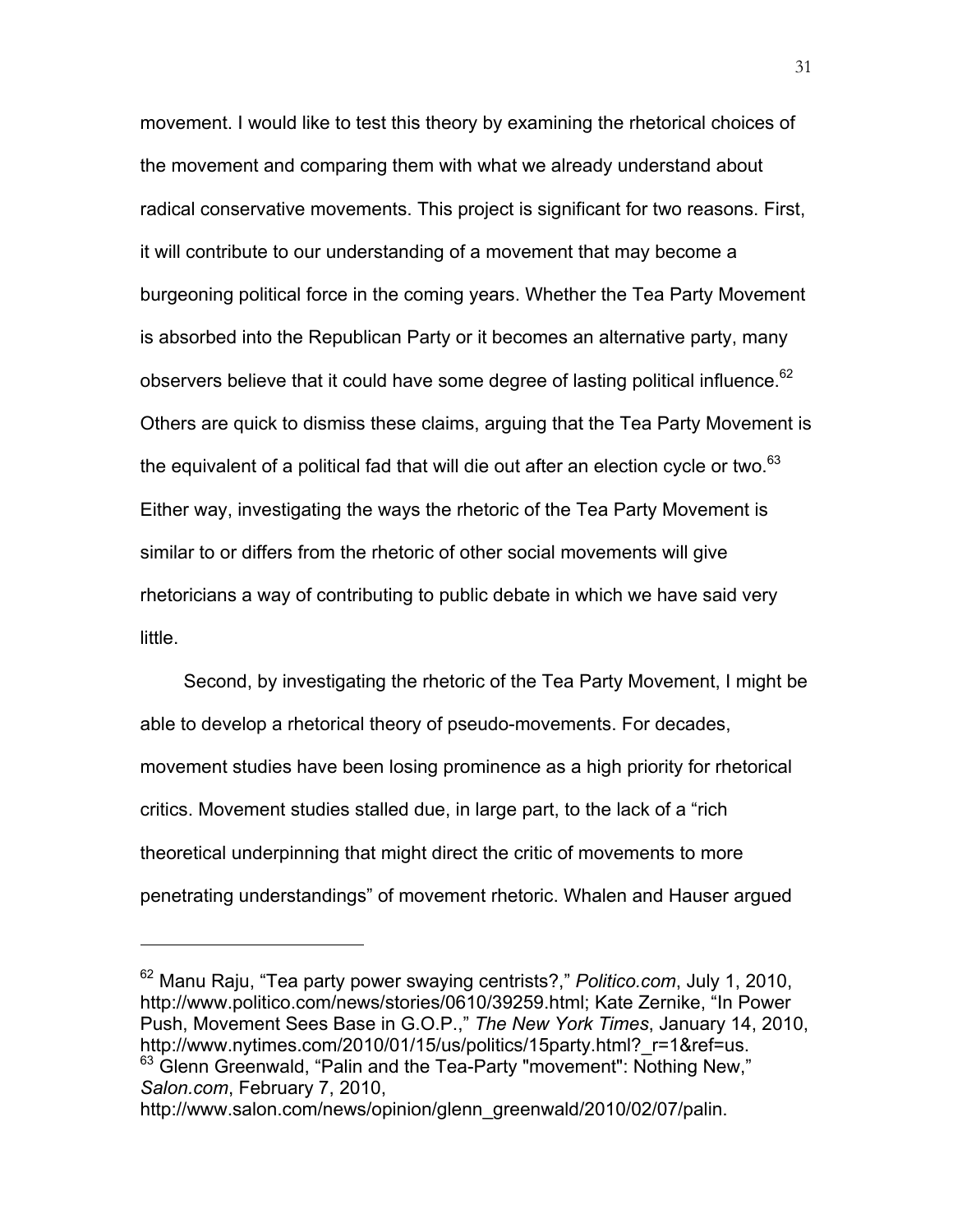an inordinate focus on the rhetorical strategies and tactics of movements contributed to the stall by leaving an ambiguous picture of the distinctive rhetorical dimensions of social movements.<sup>64</sup> I disagree. Movement studies have lost momentum precisely because they were not "catalogues of tactics." In other words, the studies that focused on the strategies of movements were not systematic enough. Critics have not taken up the call of several scholars to systematically identify unique classes of movements, choosing instead to focus on developing meta-level theories of movement rhetoric. It is certainly true that a theory outlining the rhetorical strategies of a class of movements will not produce a picture of the distinct rhetorical dimensions of movements. But these dimensions will remain elusive because of the rhetorical similarities between movements and persuasive campaigns.

The purpose of this essay is to take a first step towards pulling movement studies out of this critical stall. I will determine whether the rhetoric of pseudomovements is rhetorically distinct from rhetoric of movements that currently exist on the continuum of rhetorical movements. $65$  If so, I will be able to add pseudomovement rhetoric as another gradient on the continuum of movement rhetoric. From there, I might be able to sketch out a genuinely rhetorical theory of pseudomovement that might give insight into the rhetoric of many contemporary and

 $64$  Gerard Hauser and Susan Whalen, "New rhetoric and new social movements," *Emerging theories of human communication* (1997): 119.

<sup>&</sup>lt;sup>65</sup> Zarefsky, "President Johnson's War on Poverty: The Rhetoric of Three "Establishment" Movements"; Zarefsky, "A Skeptical View of Movement Studies"; Hahn and Gonchar, "Social movement theory: A dead end"; Smith and Windes, "The innovational movement: A rhetorical theory"; Windt, *Presidents and protesters: Political rhetoric in the 1960s*.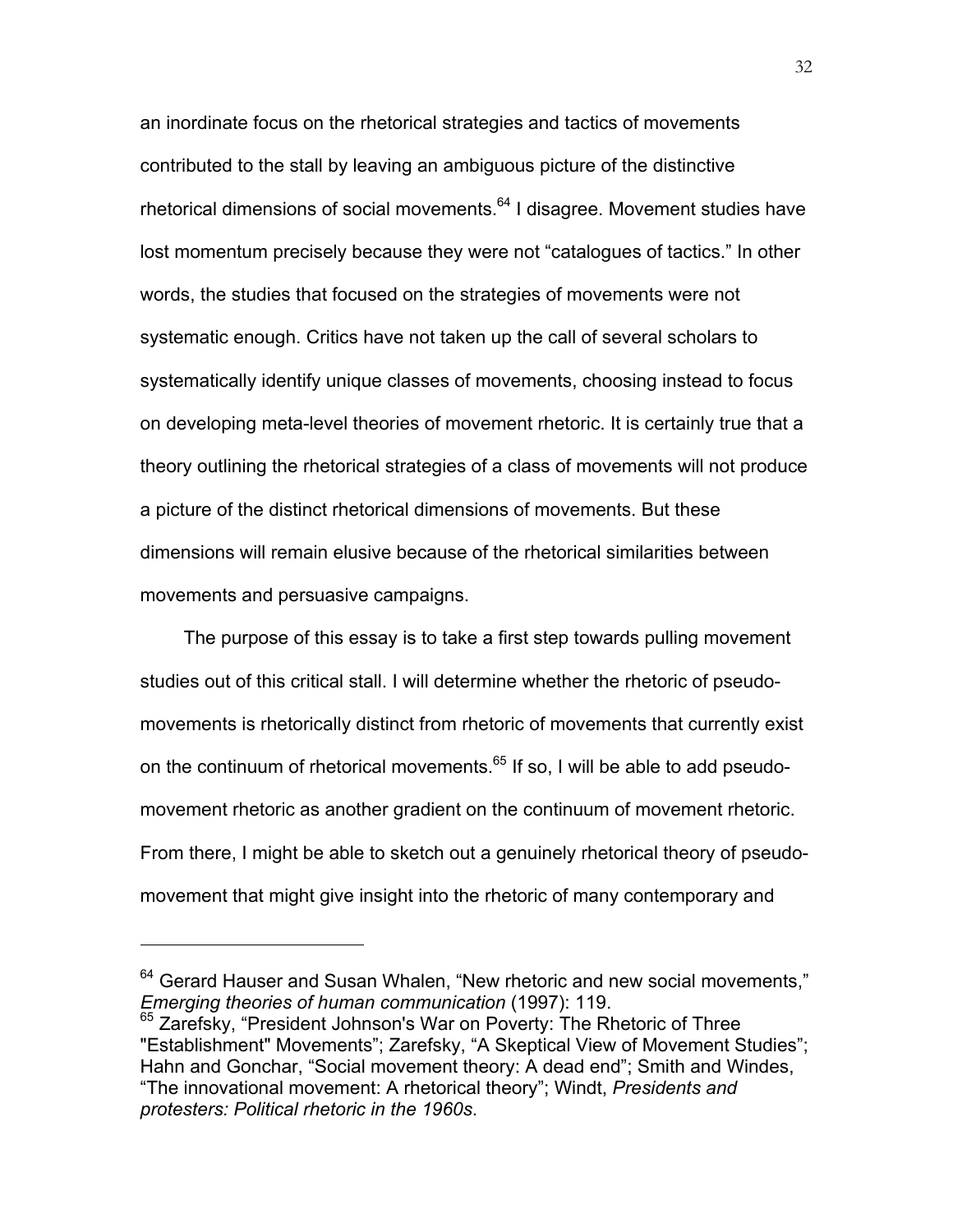historical movements while also helping to push movement studies forward. This theory will add to both the communication and sociology disciplines by combining some of the theoretical insights of each to deliver a more thorough picture of counter-movement rhetoric than either has delivered on its own.

I am partially narrowing the scope of my investigation to the rhetoric employed at national convention because the Tea Party Movement is a loose collection of ideas and symbols. There is no national platform or official movement leader. The National Tea Party Convention was designed specifically to address this problem. This convention featured prominent voices in the movement, and showcased some politicians in order to project them as future leaders of the movement. The convention took place at a formative stage in the movement's development: the inception stage. In "The Rhetoric of Historical Movements" Griffin identified three phases of development for all movements, the first of which being the inception period. $66$  During inception a preexisting sentiment is nourished by interested rhetoricians and begins to flower into public notice. The convention would seem to be the culmination of the inception stage for the Tea Party Movement. Examining the inception period of the movement is most appropriate because the movement is still in its infancy and has not completed the second phase of development.

I will employ a variety of methods in my analysis of the convention. I will conduct a close textual analysis of the important speeches delivered at the national convention. I will examine the speeches and compare them against the

<sup>&</sup>lt;sup>66</sup> Griffin, "The rhetoric of historical movements."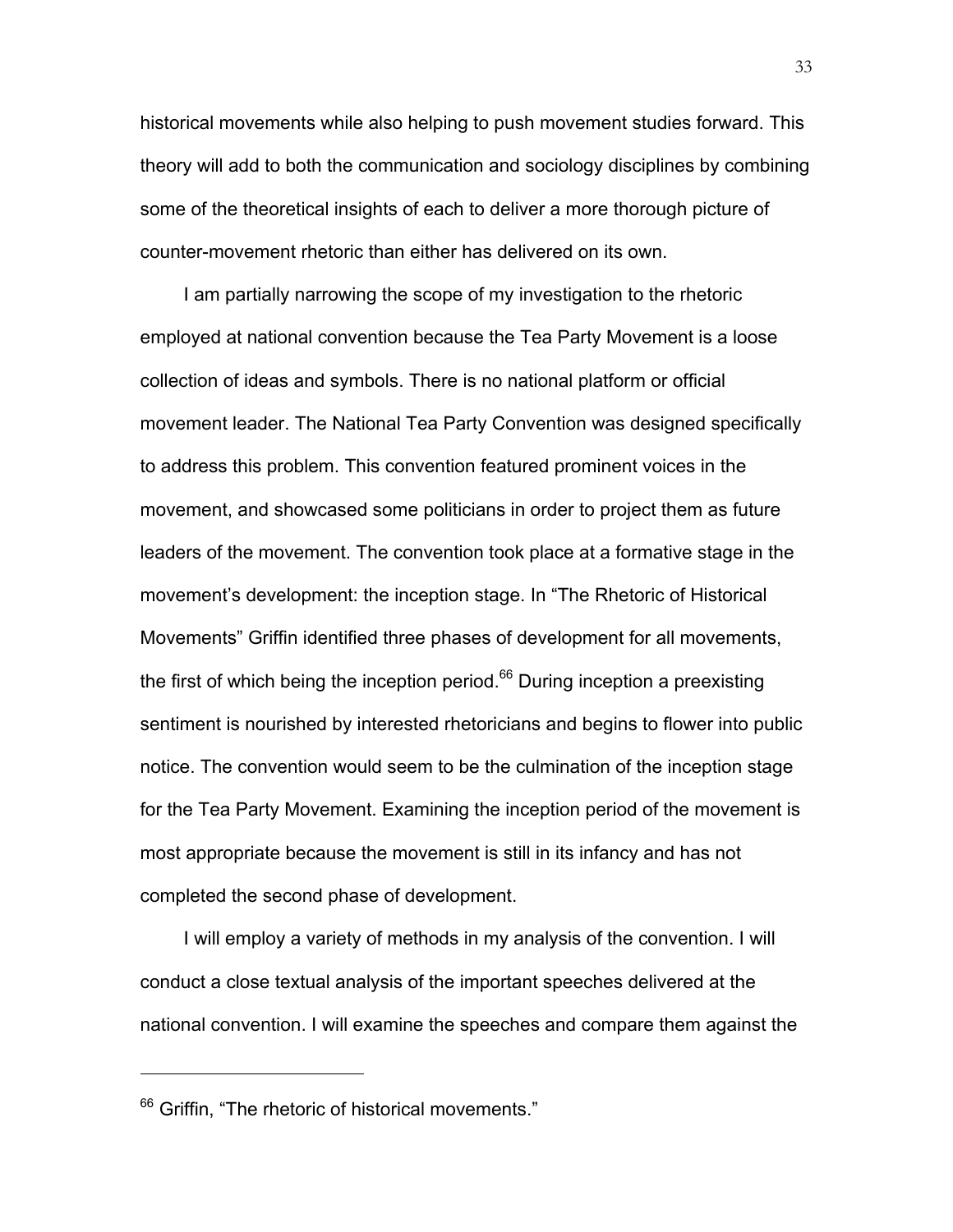previously established strategies of ideological protest movements, valueoriented movements, and right-wing extremist movements in order to determine if a unique type of rhetoric is being employed. All three of these conceptual models share affinities with two broad areas of rhetorical studies: the prophetic discourse tradition and conspiracy discourse. Chapter three will examine the important speakers of the National Tea Party Convention, as well as public statements by potential leaders of the Tea Party Movement in order to determine if the discourse is consistent with what we know about the prophetic tradition. Chapter four will focus exclusively on speeches delivered at the national convention. It will examine the speeches delivered in order to find similarities or differences between the use of conspiracy discourse at the convention with the expectations of the literature. Chapter five will focus exclusively on the final speaker of the convention. It will compare her speech to the other convention addresses in order to find and explain any similarities or differences. Chapter six will draw some conclusions about the Tea Party Movement and whether it resembles a radical conservative movement, a pseudo-movement, or something different.

In the chapter two, I will conduct a situational analysis of the Tea Party Movement. I will answer some of the questions posed by previous researchers regarding social movements. These questions include the following. Is the Tea Party Movement an organic collective? Who comprises the movement's membership? What circumstances provided the impetus for the movement's mobilization? In order to answer these questions, I will enter this project into conversation with scholars from the field of political theory. In addition to being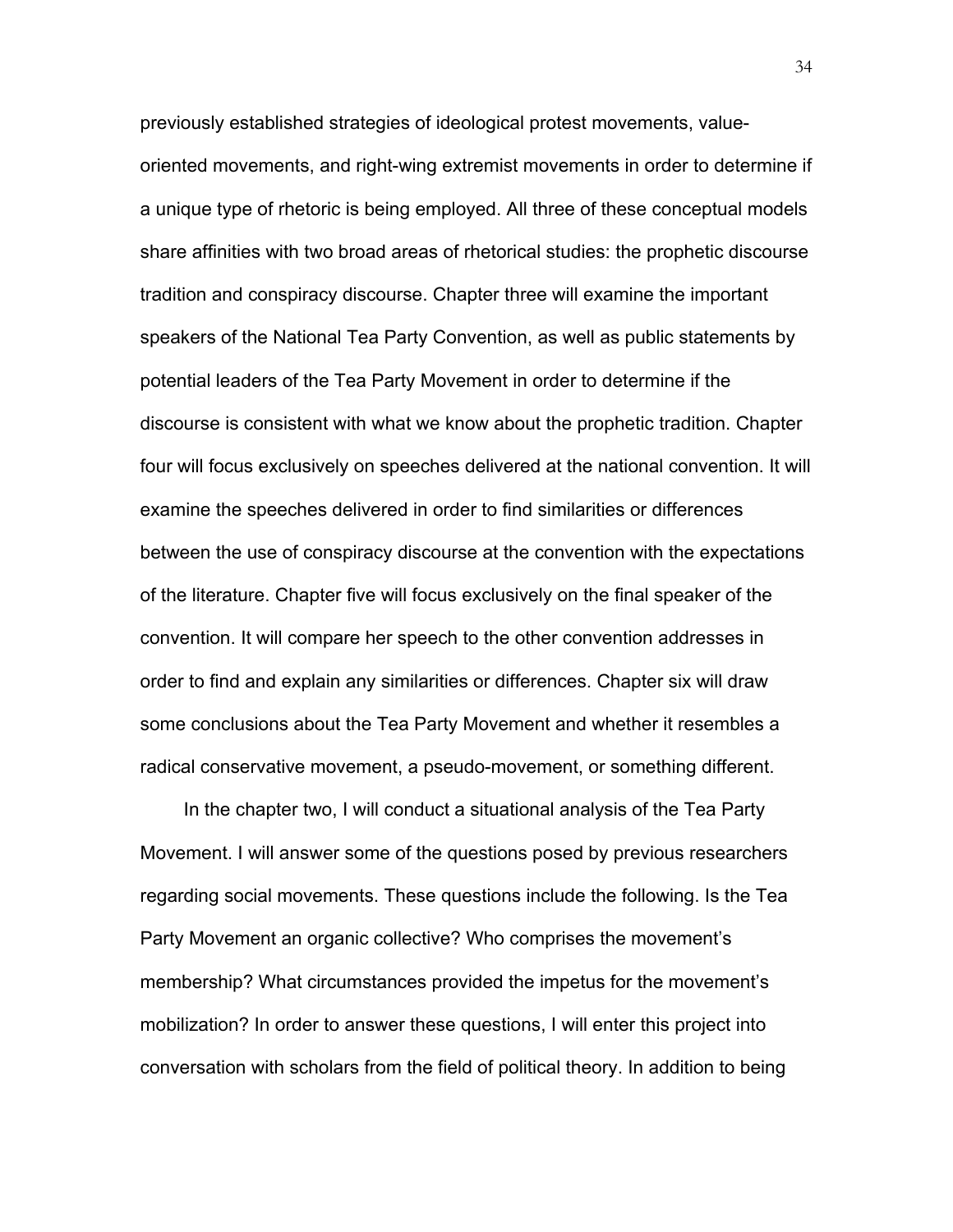studied by rhetoricians, social movements have been investigated by sociologists, political scientists, and political theorists. My hope is to use a sampling of these theoretical approaches to enrich our understanding of the movement and its political context.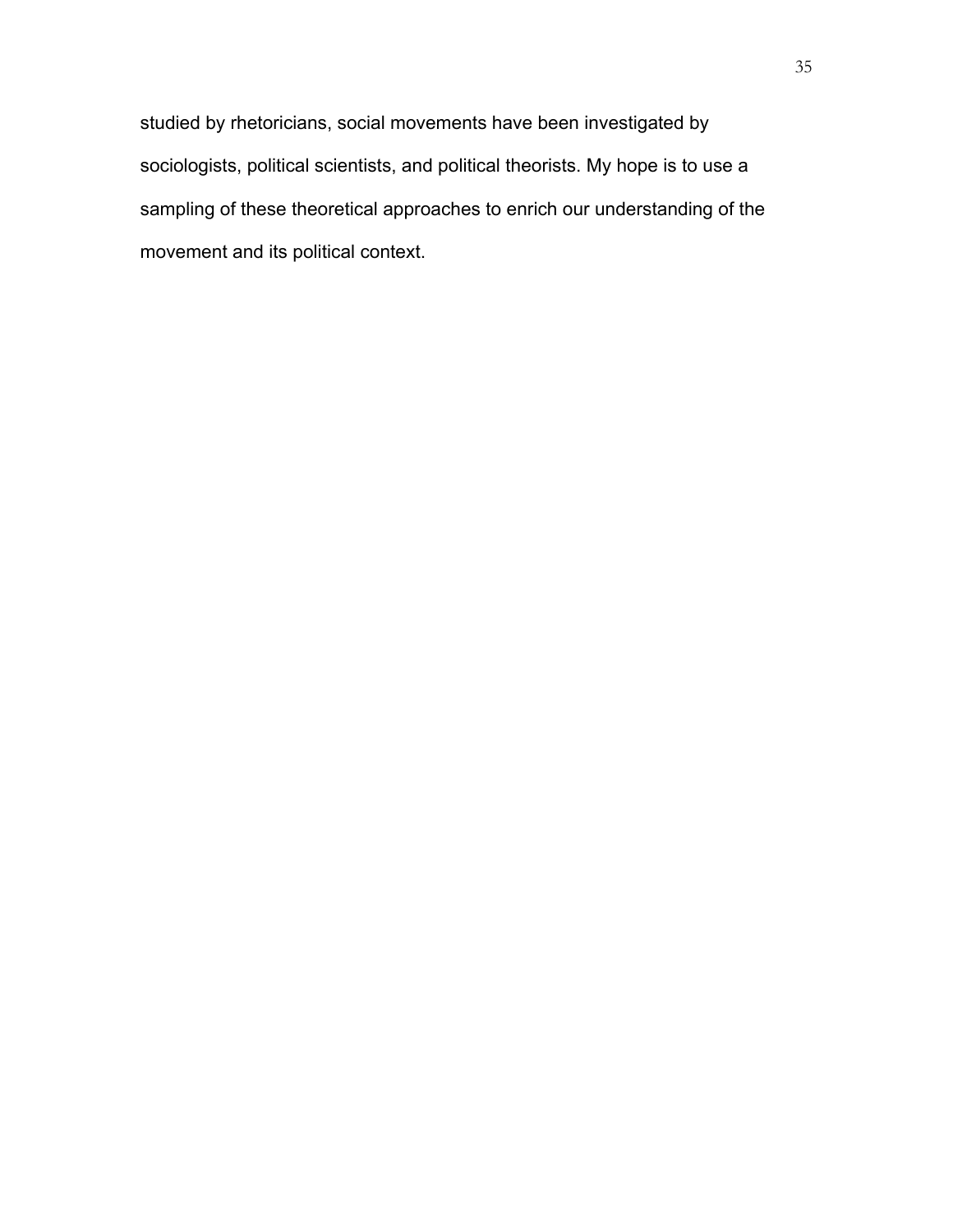## *Chapter 2: A Situational Analysis of the Tea Party Movement*

Before we address any theoretical questions concerning the rhetoric of the movement, we must first get a sense of the contours of the movement. What is the Tea Party Movement? Where are the edges of the movement and who if anyone leads it?

The Tea Party Movement refers to a wave of local political protests that occurred began in 2009. These Tea Parties should be divided into three waves: the February Spending Protests, the Tax Day Tea Parties, and the Taxpayer March on Washington. Though the initial protests in February did not bear the tea party label, I would argue that they were the precursors to the movement because they were organized by FreedomWorks, one of the main corporate sponsor of Tea Party events.

On February 10, 2009, FreedomWorks employee Mary Rakovich led a protest outside President Barack Obama's town hall meeting in Fort Myers, Florida, displaying a sign with an image of a pig and the statement "\$650,000,000 for DTV coupons."<sup>67</sup> Interviewed by a local reporter, Rakovich explained that she "thinks the government is wasting way too much money helping people receive high definition TV signals" and that "Obama promotes

<sup>67</sup> Brendan Steinhauser, "Cape Coral Tea Party is ON!," *FreedomWorks.org*, March 29, 2009, http://www.freedomworks.org/blog/bstein80/cape-coral-teaparty-is-on; Brendan Steinhauser, "FreedomWorks plans to protest Obama in Fort Myers, Florida Tuesday!," *FreedomWorks.org*, February 9, 2009, http://www.freedomworks.org/blog/bstein80/freedomworks-plans-to-protestobama-in-fort-myers-.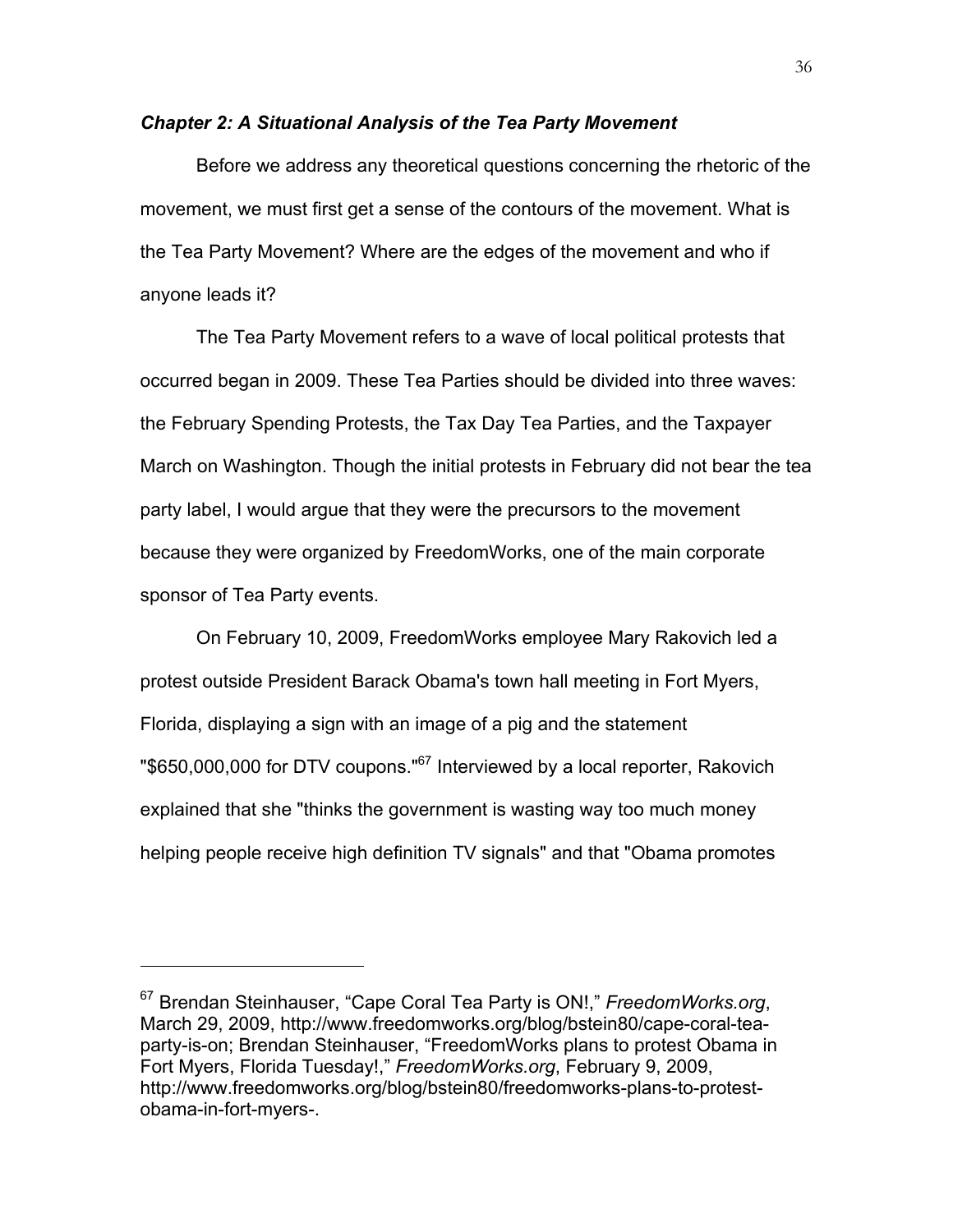socialism, although 'he doesn't call it that".<sup>68</sup> After the protest, she was invited to appear in front of a national audience on Neil Cavuto's Fox News Channel program, Tour World, where she complained about the excessive spending policies of the Obama administration.

A week later, a blogger known as Liberty Belle was asked by FreedomWorks to organize a "porkulus" protest in Seattle, Washington. Conservative talk show host Rush Limbaugh coined the term "porkulus" when he described the stimulus bill signed into law by President Obama on February 17, 2009 as an improper mix of stimulus money and pork barrel spending. A similar protest was held the next day in Denver, Colorado, and another was held the day after that in Mesa, Arizona. The protest organizers in Denver and Mesa boasted they were able to gather at least 500 protesters. $69$ 

It was not until later that these protests would be seen as parts of a larger movement. On February 19, 2009, in a broadcast from the floor of the Chicago Mercantile Exchange, CNBC market commentator Rick Santelli, criticized the government's plan to refinance mortgages as "promoting bad behavior", and raised the possibility of a "Chicago Tea Party. $n^{70}$  Within hours, websites such as

press.com/article/20090211/OBAMA/90210068/Those-outside-Harborside-in-Fort-Myers-had-plenty-to-see-say; Andrea King, "You can't keep a good Tea Party down!," *WorldNetDaily*, March 30, 2009,

http://www.wnd.com/index.php?fa=PAGE.view&pageId=93372.

 $\overline{a}$ 

37

 $68$  Laura Ruane, "Those outside Harborside in Fort Myers had plenty to see, say," *News-press.com*, February 11, 2009, http://www.news-

<sup>&</sup>lt;sup>69</sup> Patrik Jonsson, "Arguing the size of the "tea party" protest," *CSMonitor.com*,<br>April 18, 2009, http://www.csmonitor.com/USA/2009/0418/p25s03-usgn.html. <sup>70</sup> "Rick Santelli's Shout Heard 'Round the World," *CNBC.com*, February 22, 2009,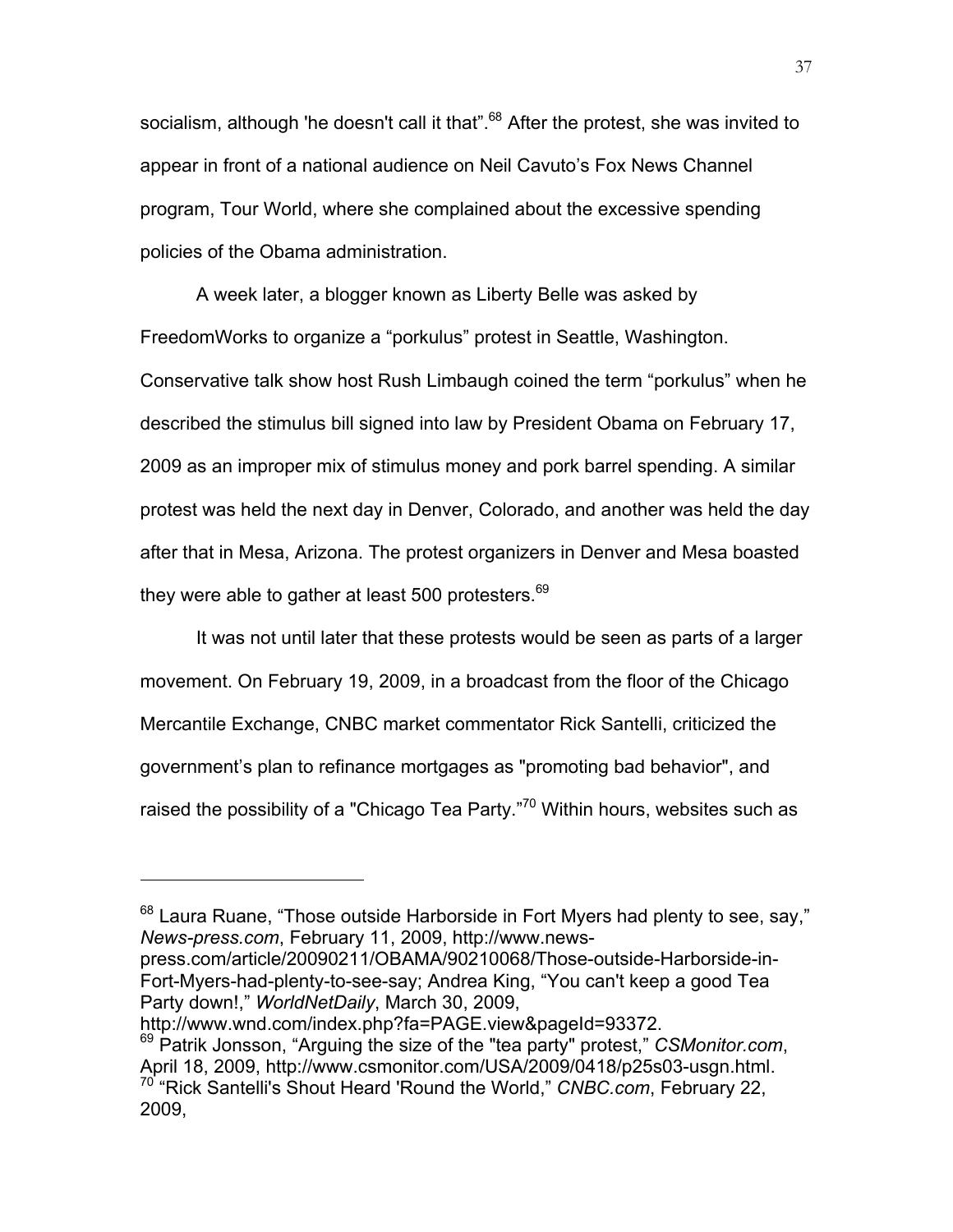ChicagoTeaParty.com and reTeaParty.com were live and recording large amounts of traffic. This culminated in the "Nation-Wide Chicago Tea Party", held on February 27, 2009 with over 40 protests in various places throughout the nation. The Tea Party movement was born.

The Tax Day Tea Parties represented the next stage in the movement's development. These protests were labeled the Tax Day Tea Parties because they occurred on April 15, 2009, the official deadline for filling an income tax return. A large number of protests occurred all across the county. By some estimates there were protests in more than 750 cities.<sup>71</sup> But it is difficult to determine exactly how many people attended the protests. Counting the turnout became politicized as authorities, organizers, and attendees often came up with drastically different counts.<sup>72</sup> At any rate, this wave of protests represented the largest showing of support for the Tea Parties to date.

The movement entered its next stage when it hosted the Taxpayer March on Washington. Held on September 12, 2009, this march was hailed by some as the largest conservative demonstration ever held in the nation's capital. Estimates place the turnout between 10,000 to 75,000 protestors.

FreedomWorks was the primary sponsor for the event, spending an estimated

http://www.cnbc.com/id/29283701/Rick Santelli s Shout Heard Round the W orld.

<sup>71</sup> Liz Robbins, "Tax Day Is Met With Tea Parties," *NYTimes.com*, April 15, 2009, http://www.nytimes.com/2009/04/16/us/politics/16taxday.html? r=3&ref=yourmoney%3e.

 $72$  Thomas Jonsson, "Arguing the size of the "tea party" protest."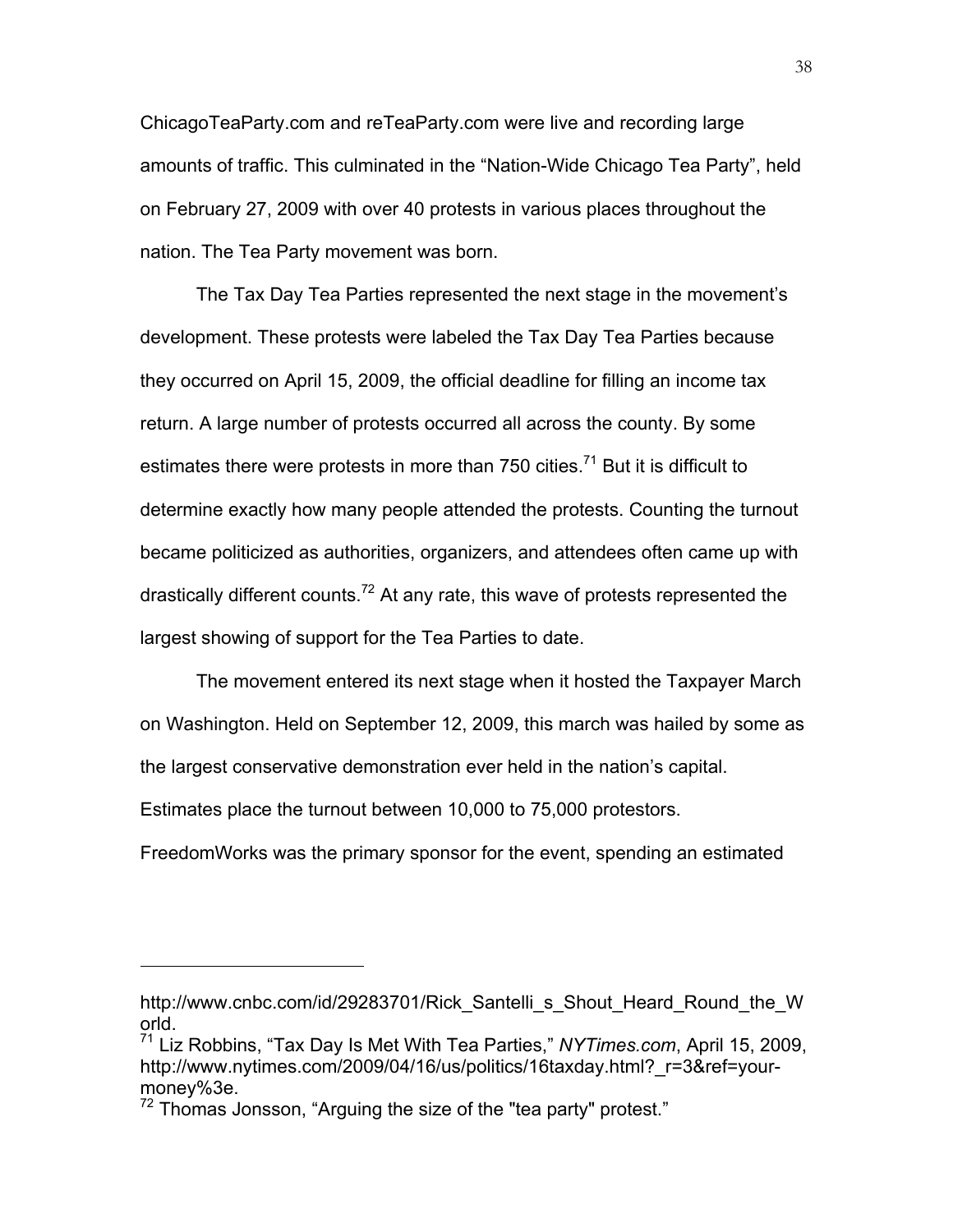\$600,000 on permitting and logistics.<sup>73</sup> Organizers cited the march as proof positive of the political strength of the Tea Party movement.<sup>74</sup>

The Tea Party Movement began with an angry protest in Fort Meyers, Florida that prompted hundreds of demonstrations across the nation and culminated in what could be safely called the largest conservative demonstration in held in Washington D.C. But what does this tell us about the goals of the movement? People affiliated with the movement are constantly trying to sell the image of an organic collective where tens of thousands of people across the country have come together to express a general dissatisfaction with the direction of the government policy. For example, Mark Williams, a conservative talk show host and a chairman of a political action committee sponsoring some of the Tea Party demonstrations, said, "Where the real problem comes in, is that – because it's so organic – if you ask 1,000 people what this should be, you'll get general agreement on the broader theme that we have to get the government back under control, but you're going to get 1,000 different answers on the specifics".<sup>75</sup> The picture Williams painted resembled a classic populist movement where members were filled with anger and dissatisfaction with the way that the "ordinary" person was treated by powerful elites. How are we to identify the demands of the movement when all of the members brandish placards complaining about issues as diverse as fiscal policy and abortion?

<sup>73</sup> Kenneth Vogel, "A March, But is it a Movement?," *Politico.com*, September 12, 2009, http://www.politico.com/news/stories/0909/27058\_Page2.html. <sup>74</sup> Kenneth Vogel, "Tea partiers turn on each other," *Politico.com*, November 20,

<sup>2009,</sup> http://www.politico.com/news/stories/1109/29744.html.

<sup>75</sup> Vogel, "A March, But is it a Movement?."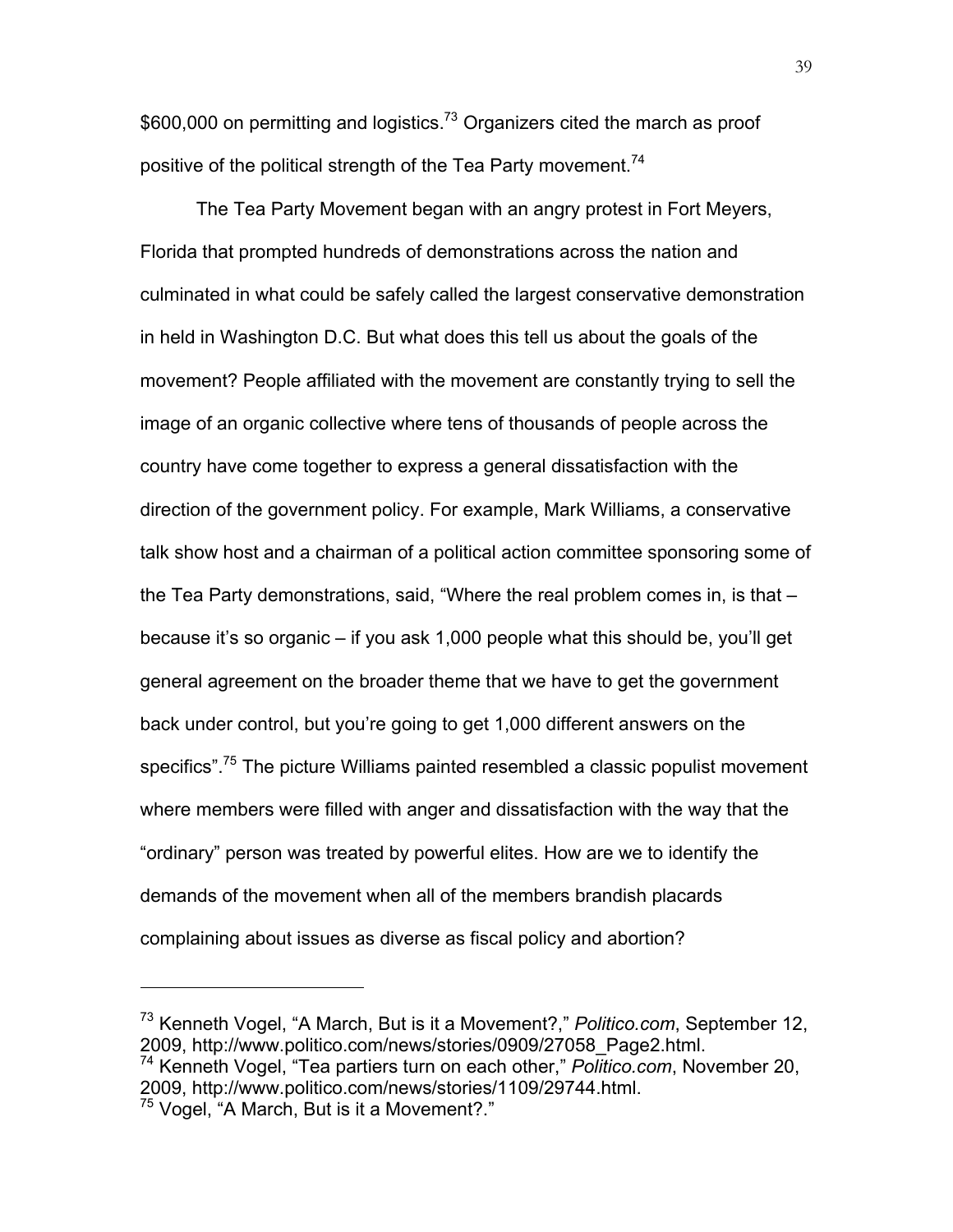A political theorist named Ernesto Laclau has produced a useful model for analyzing populist movements. According to Laclau, the smallest unit in the analysis of popular movements was the demand, not the group. Demands were constitutive of the people. There was no pre-existing group or social structure to which demands might have been attributed. For Laclau the only thing that unified the group was the aggregation of social demands that could be crystallized into social practices. A universal demand was formed when particular demands linked up through chains of equivalences. Here the universal demand functioned as a floating or empty signifier that could be filled with any content.<sup>76</sup>

The Tea Parties could easily fit into Laclau's model. The name of the protests, the Tea Parties, is a reference to the Boston Tea Party, a signature moment in the American Revolution. Calling the protests Tea Parties was likely an attempt by the organizers and promoters to evoke images and slogans from the American Revolution. For many people, the American Revolution is a symbol for freedom because it tells the story of a small resourceful colony fighting and defeating a larger and more powerful imperial power in the name of liberty. Thus the Tea Party movement, because of it connotations with the Boston Tea Party and the American Revolution, becomes a synecdoche for the idea of freedom. Now the Tea Party can operate as an empty signifier that can be invested with any protester's grievance as long as he or she believes they are fighting over freedom. This might explain why protestors from the original demonstrations in February held placards and made statements mostly about fiscal conservatism,

<sup>76</sup> Ernesto Laclau, *On populist reason* (Verso Books, 2005).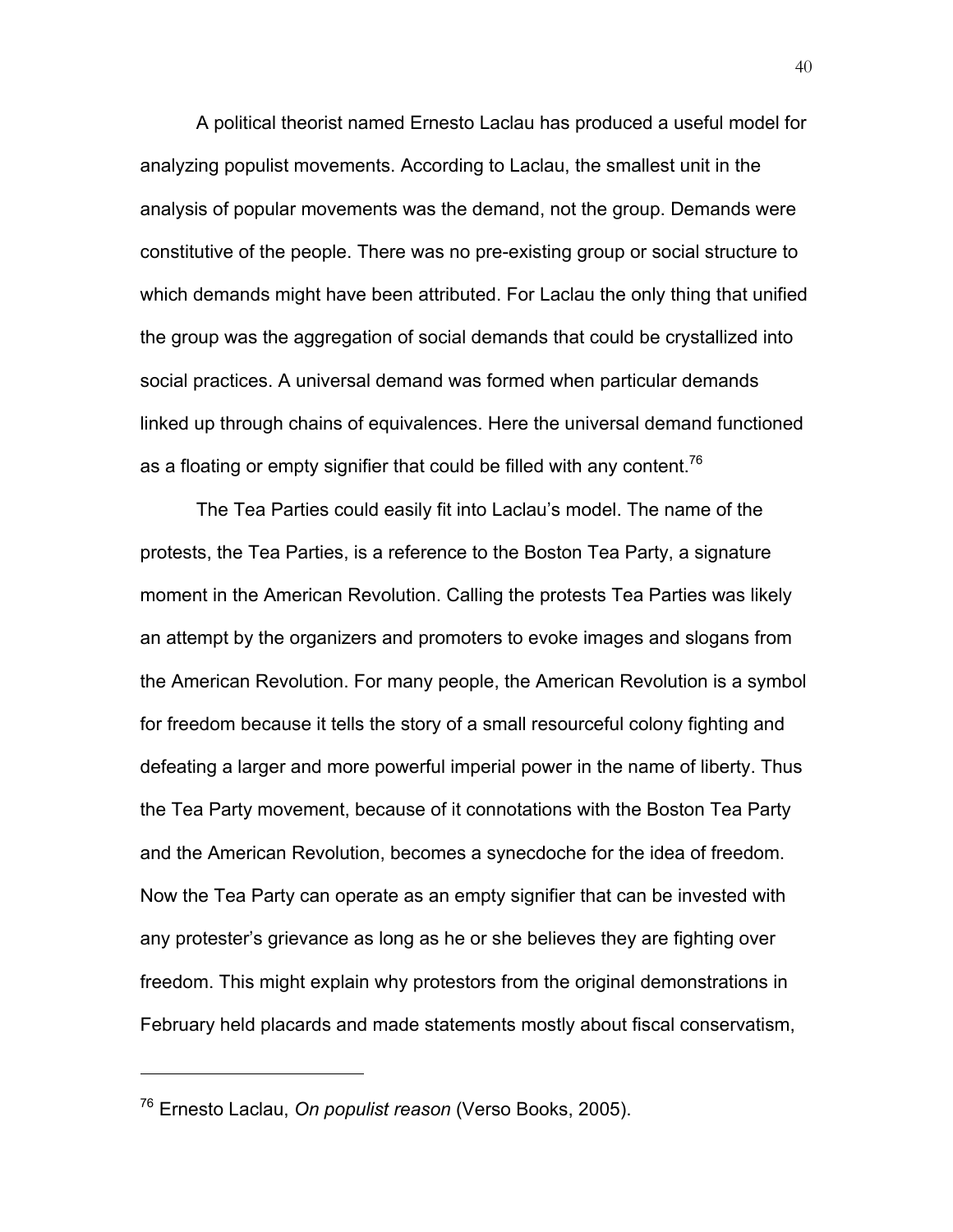yet the Taxpayer March seemed to have a heavier element of religious and social conservatism<sup>77</sup>

This model might even explain the movement's tenuous affiliation with the Republican Party. Republican political strategist, Craig Shirley, compared the Tea Parties to Ronald Reagan's failed 1976 president bid in reinventing the GOP. "At that point, the Republican Party was essentially an empty vessel, and the movement took its ideas and poured them into it… What we're seeing today is somewhat analogous, but all they're doing so far is anti-liberalism, which doesn't necessarily have a political philosophy or an agenda of its own".<sup>78</sup> According to Laclau, the individual demands in a populist movement come together to form a chain of equivalences because they are each individually not satisfied by the social-political establishment, or hegemony. When the chain is formed, the current hegemony provides the contours of movement's ideological frontier. Thus, what a populist movement is for is determined in the last instance by what they are against. The Tea Parties are not "for" Republicans anymore than they are "for" Democrats. For Laclau, all hegemonies are temporary. Eventually, once the movement has created a new hegemony, a new set of demands will form a new chain of equivalences and the Tea Party movement will begin to fracture. The beginnings of this process may already be seen in the squabbles and turf battles between varying factions of the movement.<sup>79</sup>

<sup>77</sup> Vogel, "A March, But is it a Movement?."

 $78$  Ibid.

 $79$  Jim Vandehei and Alex Isenstadt, "Conservatives take aim at leaders, Charlie Crist, other races," *Politico.com*, November 2, 2009,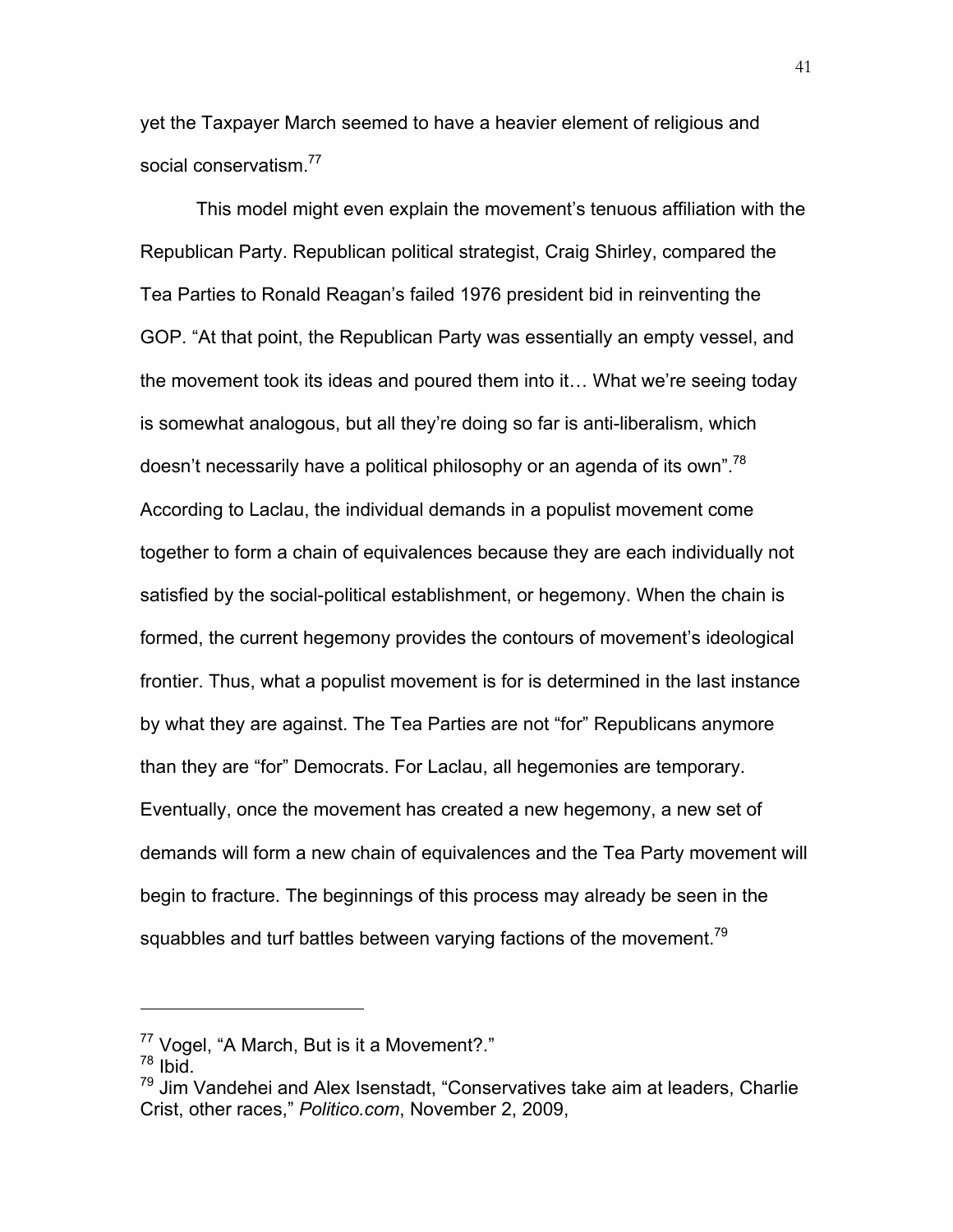It is clear that there are many individuals involved in the protests that do not view themselves as part of a corporate lobbying effort. Even so, it is important not to underestimate the influence of large organizations in shaping the direction of these protests. FreedomWorks and other national-level conservative groups seem to have organized hundreds to thousands of the Tea Parties. Organizers admit that FreedomWorks staffers coordinated conference calls among protesters, contacted conservative activists to give them "sign ideas, sample press releases, and a map of events around the country." FreedomWorks also provided how-to guides for delivering a "clear message" to the public and media.<sup>80</sup> Given the heavy involvement of national level conservative groups in organizing the Tea Parties, we should expect them to control much of the movement's message. But it would be inaccurate to declare that FreedomWorks and the conservative fronts control the Tea Party Movement. FreedomWorks promotes a traditionally fiscally conservative message but the movement seems to have expanded its program.<sup>81</sup> Even if the protests are Astroturf, it does not follow that they cannot be populist movements in Laclau's sense of the term. For Laclau, radical democracy is the essence of politics.<sup>82</sup>

http://www.politico.com/news/stories/1109/29008.html; Vogel, "Tea partiers turn on each other."

<sup>80</sup> Lee Fang, "Spontaneous Uprising? Corporate Lobbyists Helping To Orchestrate Radical Anti-Obama Tea Party Protests," *Think Progress*, April 9, 2009, http://thinkprogress.org/2009/04/09/lobbyists-planning-teaparties/; Chris Good, "Palin To Address Tea Party Convention," *The Atlantic* (online, January 7, 2010), sec. Politics, http://www.theatlantic.com/politics/archive/2010/01/palin-toaddress-tea-party-convention/33122/.

<sup>&</sup>lt;sup>81</sup> Vogel, "Tea partiers turn on each other."

<sup>82</sup> Laclau, *On populist reason*.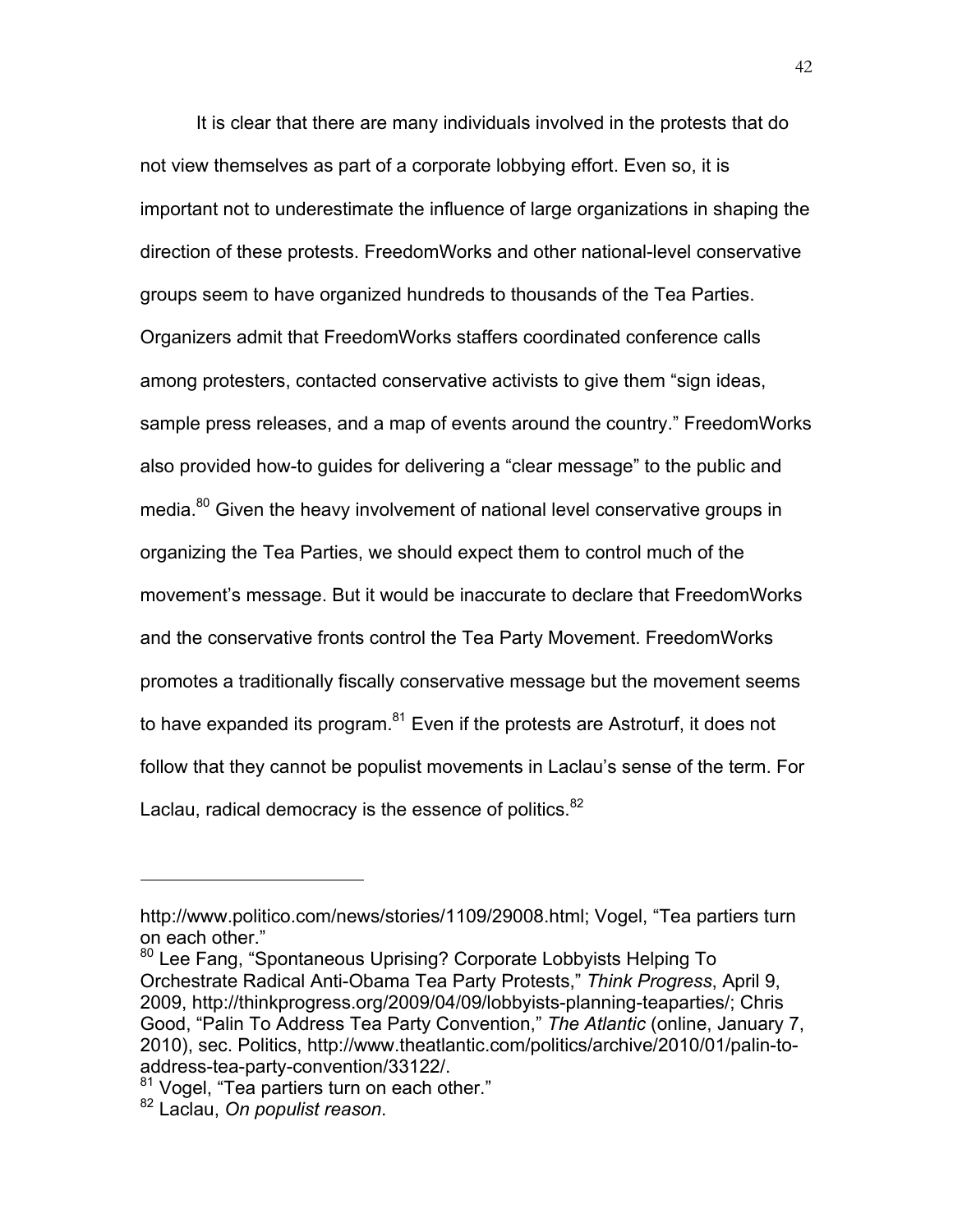Laclau's theory about radical democratic politics is just one of many theoretical approaches that could be applied to the Tea Party Movement. As stated in introduction, there are on-going debates about the nature of social movements in the communications, sociology, and political science fields. All of these approaches illuminate different aspects of social movements and afford different perspective. Scholars of social movements should not wed themselves to the tools of a particular discipline. In that spirit, chapters that follow will investigate various aspects of the Tea Party Movement by employing aspects of theories from the communications, sociology, political science, and political theory disciplines. However, special emphasis will be placed on rhetorical studies, since the goal of this project is to contribute to rhetorical theory on social movements. The next chapter will conduct a rhetorical analysis of speeches delivered by potential leaders in the Tea Party, with a special focus on the speakers at the National Tea Party Convention. These speeches will be examined through the lens of public communication strategy that is consistent with previous scholarly literature concerning radical conservative movements, namely, prophetic discourse.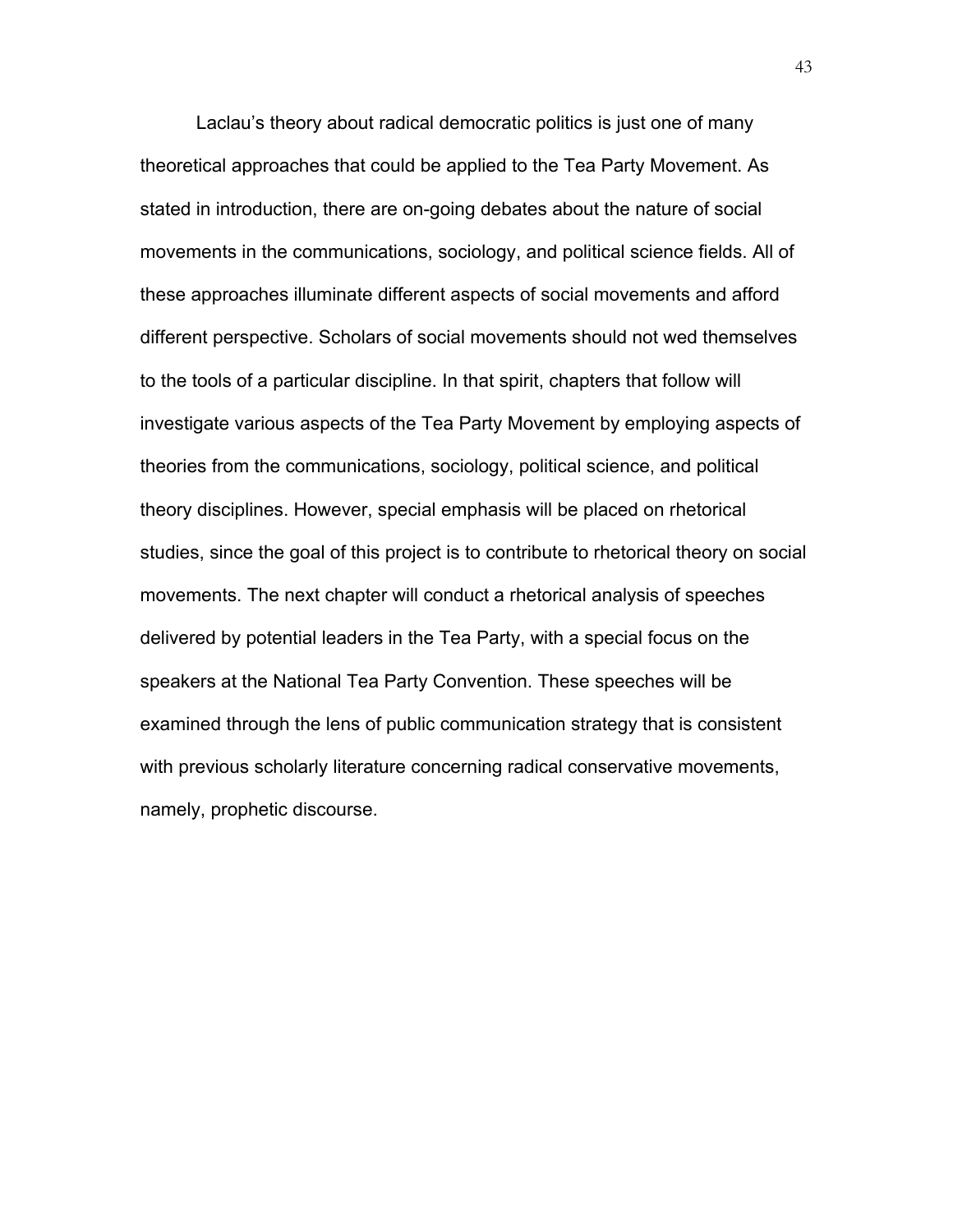### *Chapter 3: The Prophetic Voice in the Rhetoric of Tea Party Movement*

The central question of this project is whether the rhetoric of the Tea Party Movement is significantly different from what we currently understand about the rhetoric of radical conservative movements. Whether viewed from the prospective of ideological protest movements, value-oriented movements, or right-wing extremist movements, radical conservative movements employ grand historical narratives that emphasize moralistic struggle between at least two classes. These grand narratives simplify historical events, caricature social actors, and prescribe courses of action, frequently through the lens of religious rhetoric. While the field of rhetorical studies has identified multiple approaches to religious rhetoric, one perspective, the prophetic tradition, seems particularly relevant to the first three keynote speakers at the Tea Party Movement's national convention.

This chapter will analyze the discourse of prominent figures in Tea Party Movement for the adoption of the prophetic voice. It will begin by identifying key rhetorical figures in the movement that have prominent standing with the Tea Party membership. Afterwards, it will demonstrate how these speakers relied on the prophetic tradition as a key feature of their public communication strategies.

#### *Key Figures in the Tea Party*

The rhetors analyzed here will include all of the keynote speakers at the National Tea Party Convention (the final speaker will be excluded for reasons specified later). Tom Tancredo delivered the kick-off address on February 4, 2010. Tancredo is a former member of the United States House of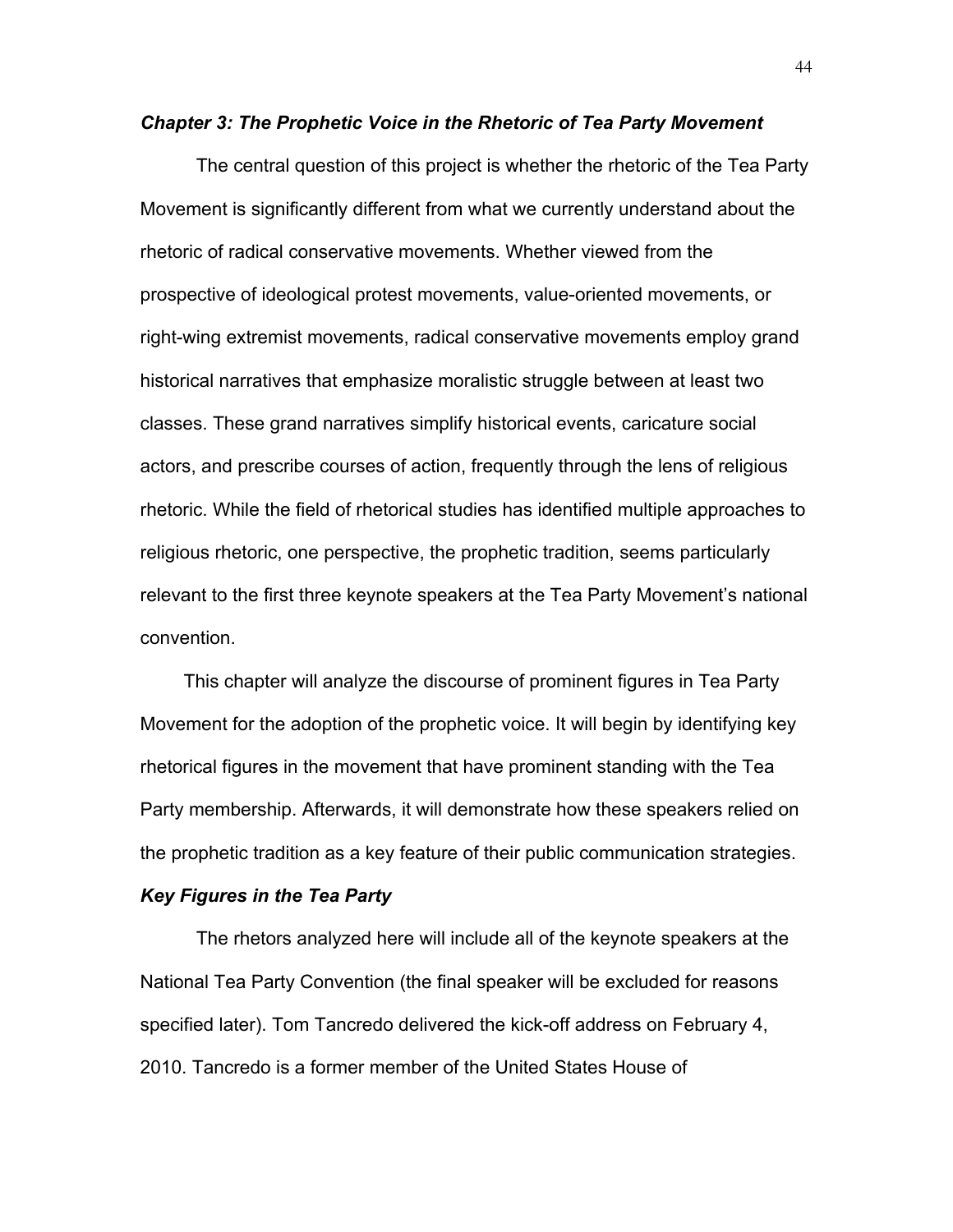Representatives from the sixth district of Colorado. Tancredo is best known for his opposition to illegal immigration. He founded the Congressional Immigration Reform Caucus and served as its chairman for eight years until he stepped down in 2007. Tancredo has supported various proposals for restricting illegal immigration as well as a three-year moratorium on legal immigration to allow the immigrants that are already here time to adjust to "American culture."<sup>83</sup> Joseph Farah, an outspoken critic of the Obama administration and editor of World Net Daily, an online conservative tabloid, gave a keynote address on February 4, 2010. Andrew Breitbart gave a keynote address on February 5, 2010. Breitbart is a commentator for the Washington Times, and an editor for the Drudge Report website. He runs various news aggregation sites including, breitvart.tv, Big Hollywood, Big Government and Big Journalism.

The chapter will also feature two potential leaders in the movement who were not featured at the convention. Glenn Beck is an American conservative radio and television host, political commentator, author, and entrepreneur. His provocative and often polarizing views have afforded him media recognition and popularity within the Tea Party Movement. Beck has promoted the movement on his cable news show on Fox News Channel. He has served as the final speaker at several Tea Party rallies around the country. Some label him the leader of the socially conservative fringe of the movement.<sup>84</sup>

<sup>&</sup>lt;sup>83</sup> "The Federation for American Immigration Reform (FAIR): Rep. Tancredo Introduces an Immigration Moratorium Bill,"

http://www.fairus.org/site/PageServer?pagename=research\_researchb210. 84 Vogel, "A March, But is it a Movement?."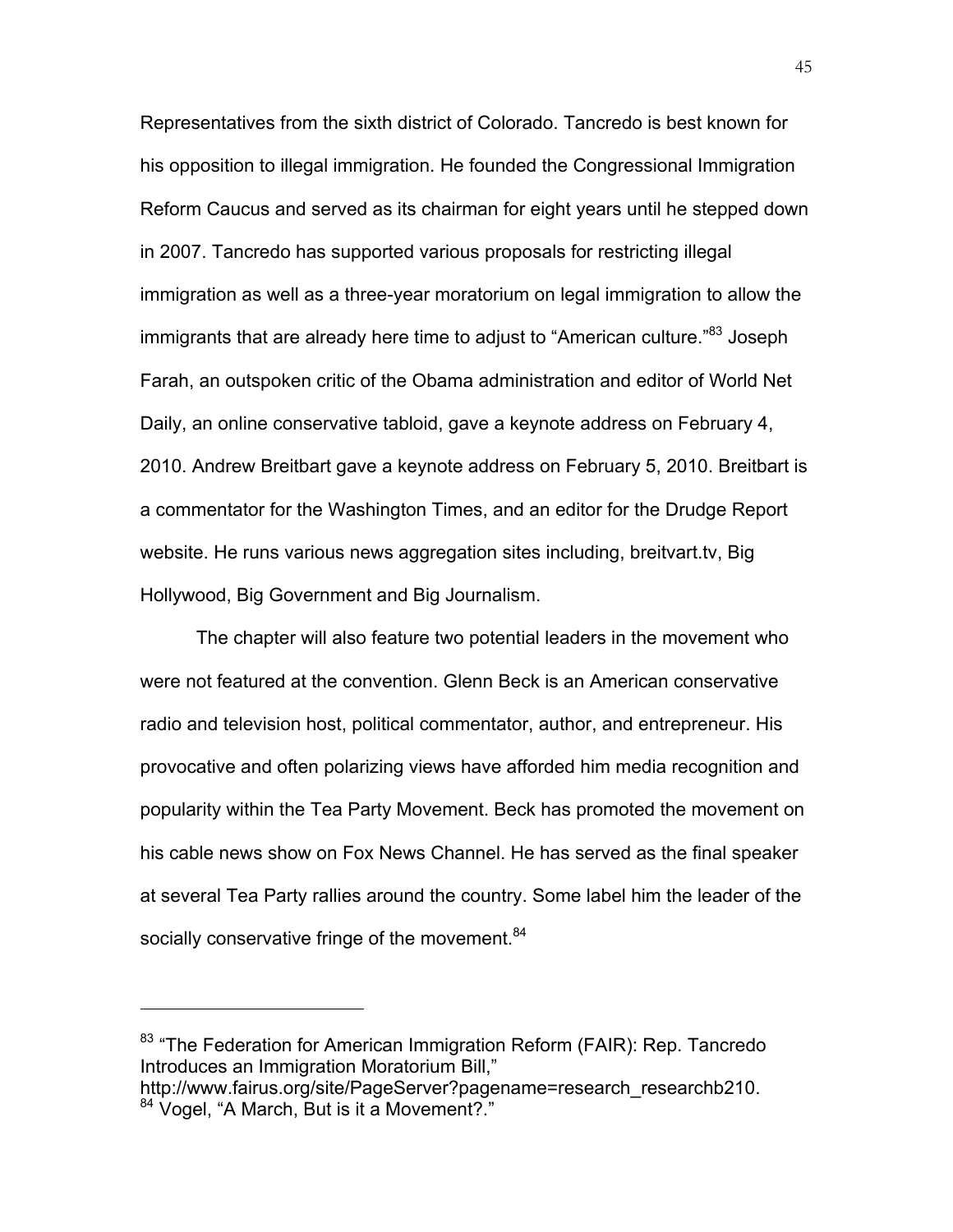The other speaker featured that did not participate in the convention is Ron Paul. Paul is a Republican Congressman for the 14th congressional district of Texas. He is generally an outspoken critic of American foreign and monetary policy. His right-libertarian views have caused him to clash with both Republican and Democratic Party leaders. He has run for President of the United States twice, once as nominee of the Libertarian Party and once as a candidate for the Republican nomination. He has served as the final speaker at several Tea Party rallies and some label him the leader of the fiscally conservative wing of the Tea Party Movement.<sup>85</sup>

## *Use of the Prophetic Voice*

Prophetic discourse is intimately related to the radical rhetoric of reform in American history. Prophetic discourse implies, "a sense of mission, a desire to bring the practice of people into accord with a sacred principle, and an uncompromising, often excoriating stance toward a reluctant audience."<sup>86</sup> Prophetic discourse is grounded in a religious heritage specifically rooted in the Old Testament. Taken together, scholars of the prophetic discourse tradition focusws on four important questions when analyzing prophetic rhetoric: in what context did the rhetoric originate; how did the prophets announce their presence to the people; what was the character of the covenant between God and the people; and what was the role of the people in fulfilling the covenant? $87$ 

 $85$  Ibid.

<sup>86</sup> James Darsey, *The prophetic tradition and radical rhetoric in America* (NYU Press, 1997), 40.

<sup>87</sup> Darsey, *The prophetic tradition and radical rhetoric in America*; Margaret Zulick, "The Agon of Jeremiah: On the Dialogic Invention of Prophetic Ethos,"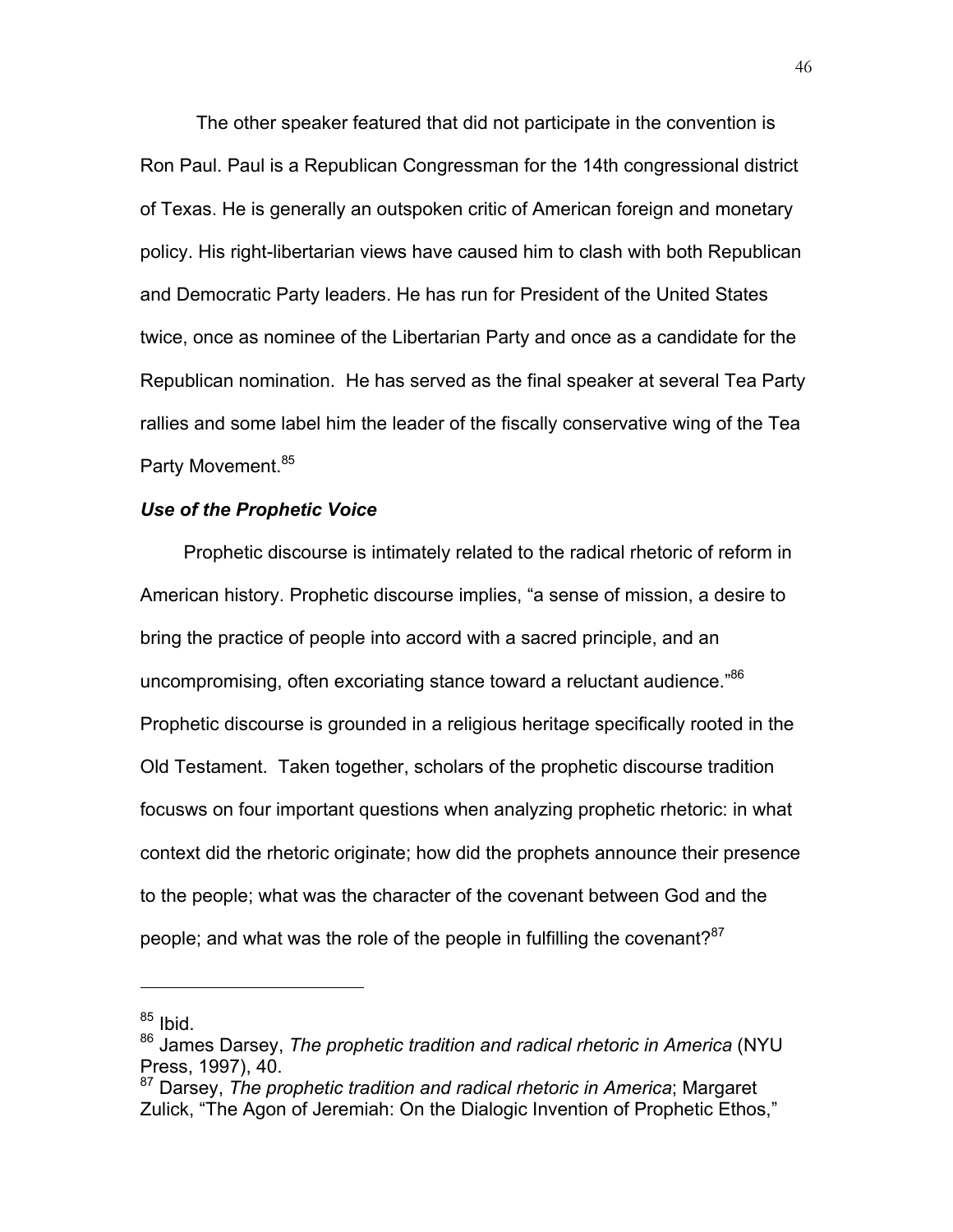# *Prophecy and Crisis*

Prophetic rhetoric tends to appear in times of crisis. A crisis threatens the self-identity of the people in relation to God.<sup>88</sup> According to Ben Witherington: "The prophet's role is to encourage people to accept the loss of the old order and the structures that have been created to support it."<sup>89</sup> The advent of the Tea Party Movement, as well as the impetus for the prophetic rhetoric employed by its activists, can be traced to a distinct event: the financial crisis of 2007 to present.

Since 2008, the United States and the rest of the world have been in the grips of the greatest economic recession since the Great Depression. Commonly referred to as the "financial crisis," this economic tailspin was triggered by a liquidity shortfall in the United States banking system caused by overvaluation of assets. This "crisis" resulted in the collapse of large financial institutions, downturns in stock markets across the world, and the initiation of interventions by national governments to rescue additional banks from insolvency. While there was substantial disagreement among economic authorities regarding the proper solution to the nation's economic woes, widespread agreement existed as to the severity of the problem. In the fall of 2008, President George W. Bush admitted, "We're in the midst of a serious financial crisis, and the federal government is

*Quarterly Journal of Speech* 78, no. 2 (1992): 125-148; Alan Phillips, "Prophecy and law," *Israel's Prophetic Tradition: Essays in Honour of Peter R. Ackroyd*: 217-32; Kenneth Burke, *Permanence and change: An anatomy of purpose* (Univ of California Pr, 1984).

<sup>88</sup> Darsey, *The prophetic tradition and radical rhetoric in America*, 23.

<sup>89</sup> Ben. Witherington, *Jesus the seer: the progress of prophecy* (Hendrickson Pub, 1999), 404.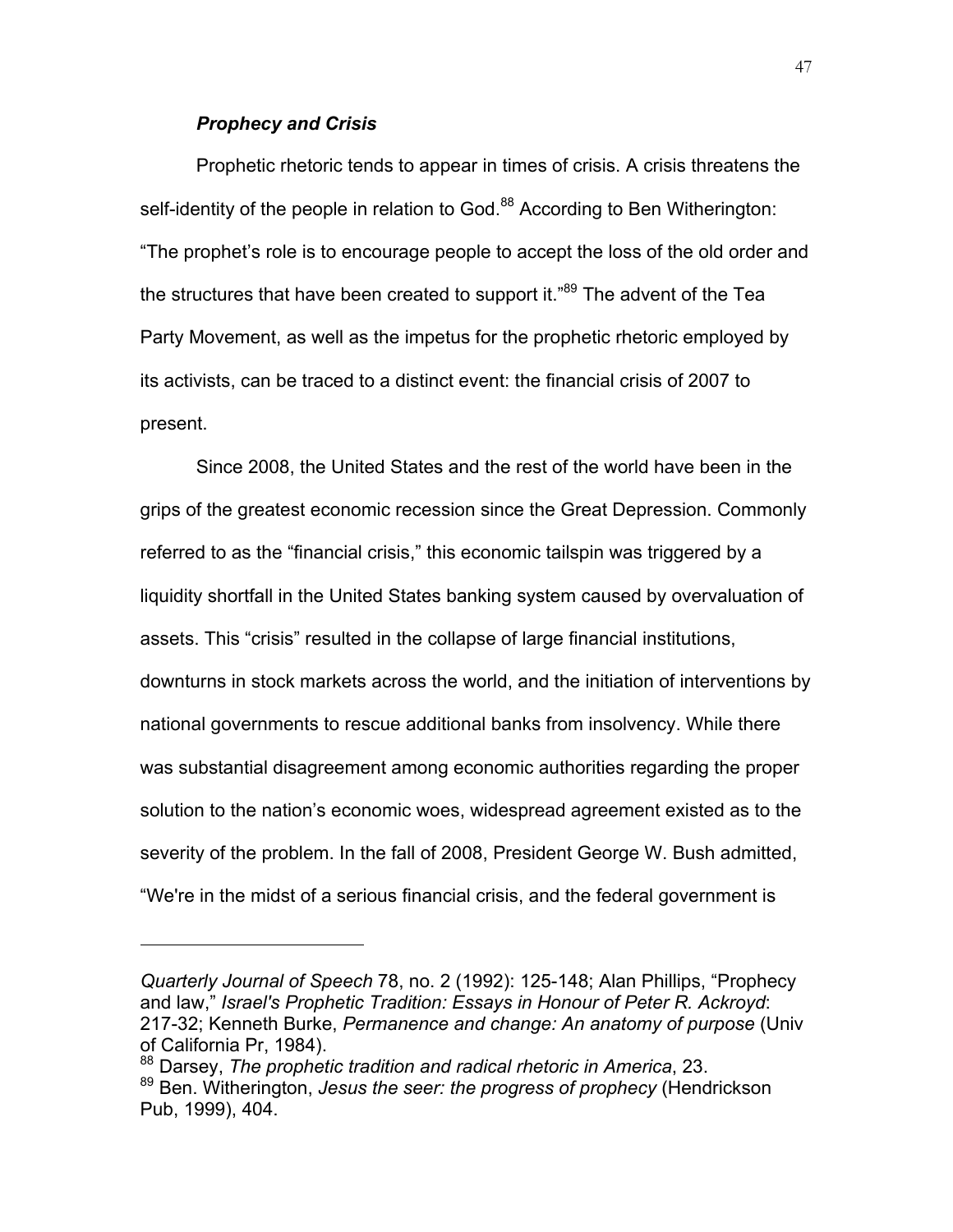responding with decisive action."<sup>90</sup> Politicians, pundits, and analysts across the country concurred that the collapse of the housing bubble rocked the economic foundation of the country.

The Obama administration's response to this crisis provided the backdrop for the Tea Party Movement's emergence. On February  $19<sup>th</sup>$ , 2009, Rick Santelli, an on-air editor for the CNBC Business News Network, engaged in a heated rant decrying administration's mortgage bailout plan. Santelli claimed Obama was stealing tax dollars from the majority of the responsible citizens in America in order to keep irresponsible people in houses that they could not afford. In order to protest this policy, and others of the Obama administration, Santelli declared, "We are thinking of having a Chicago Tea Party in July. All you capitalists that want to show up to Lake Michigan, I am going to start organizing."<sup>91</sup> Santelli's "shout heard 'round the world" $92$  is considered the birth of the Tea Party Movement. Locally organized protests sporting the Tea Party label sprang up across the country protesting what participants felt to be the unwise economic policies of the Obama administration and the Democratic Congress.

As the movement evolved over time, it began to incorporate different ideological strains, most of them socially conservative. As people who believed that the goals of the movement were broader than economic reform began to swell the movement's ranks, the description of America's crisis morphed. A

<sup>90</sup> George. W Bush, "President George W. Bush's Address Regarding the Economic Crisis," *About.com*, January 3, 2009,

http://uspolitics.about.com/od/gwbush/a/bush\_economy.htm.

<sup>91</sup> "Rick Santelli's Shout Heard 'Round the World."

 $92$  Ibid.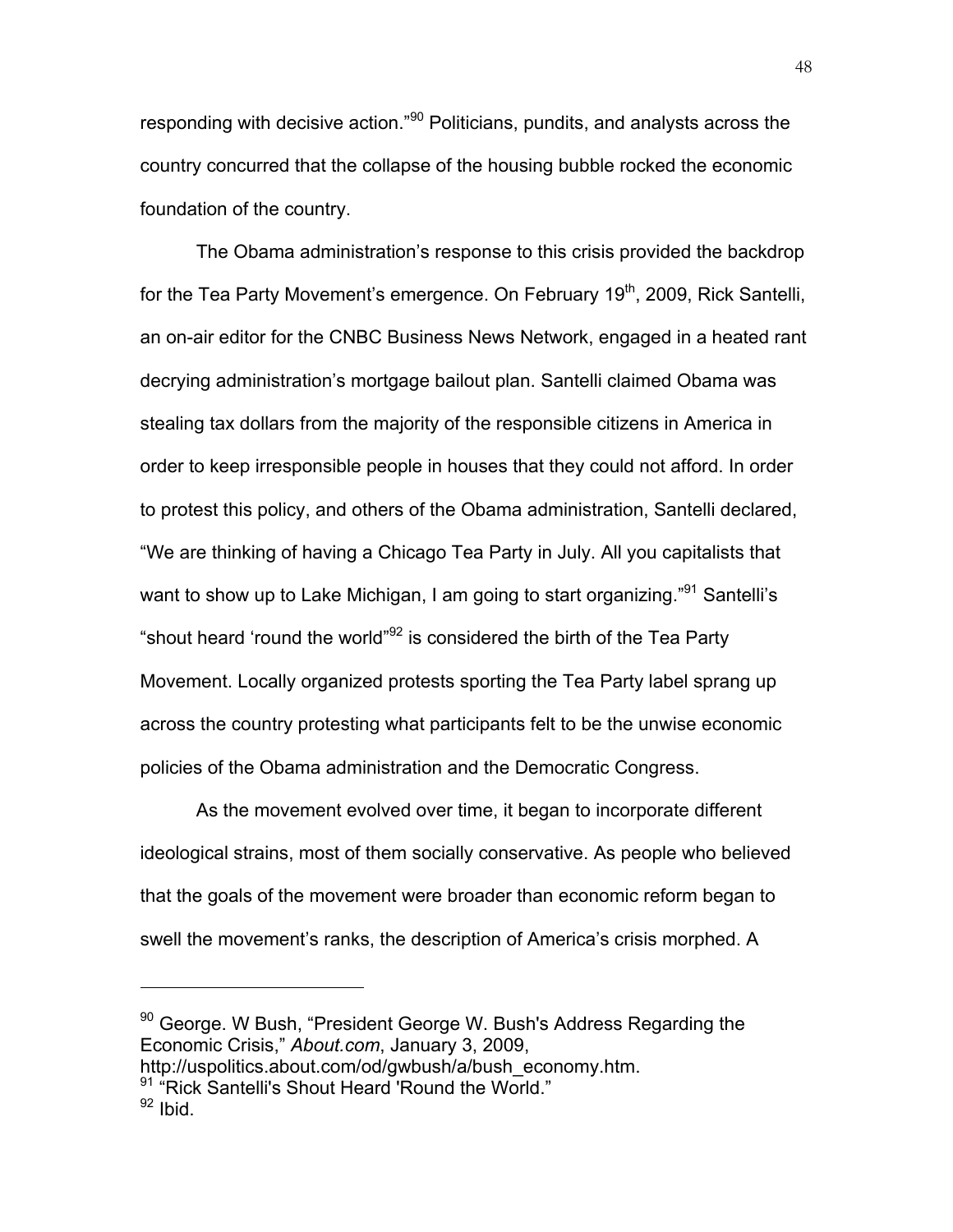growing number of American citizens viewed the economic meltdown as a consequence of a general march toward the left that would leave the country in ruins. An analysis of the rhetoric of prominent Tea Party activists revealed a consistent description of this new social crisis. Tancredo used a metaphor of a frog cooking slowly in a pot to describe America's slow march to the left:

It seemed as though we were doomed to experience the political equivalent of the proverbial frog in the water syndrome. Every year, the liberal Dems and RINO Republicans turned the temp up ever so slightly till it seemed we would all be boiled to death in the cauldron of the nanny state. And then… Obama… immediately turned up the heat under that cauldron so high and so quick that people started jumping out of the water all over the place.<sup>93</sup>

Farrah employed the exact same metaphor in his speech:

Have you ever heard the story about the frog, sitting in the pot, on top of the burner. And in the beginning, the frog is enjoying the warm balmy temperature. He's not noticing that it's getting hotter and hotter. And by the time it gets unbearable for the frog, he's cooked! He's immobilized, he can't jump out, it's too late for him. And it is my theory that American's have been that frog in the pot for at least the last 20 years.<sup>94</sup>

Both speakers agreed that a recent crisis in leadership had provided the impetus

for patriotic Americans to recognize their perilous condition. Until the movement

 $93$  Tom Tancredo, "Thank God John McCain Lost! Here's why." (presented at the National Tea Party Convention, Opryland Hotel, Nashville, TN, February 4, 2010), http://www.freerepublic.com/focus/f-news/2445943/posts.

<sup>94</sup> Joseph Farrah, "Joseph Farrah's Address to the First National Tea Party Convention" (presented at the National Tea Party Convention, Opryland Hotel, Nashville, TN, February 4, 2010),

http://www.youtube.com/watch?v=vrAwia\_kE5I&feature=related.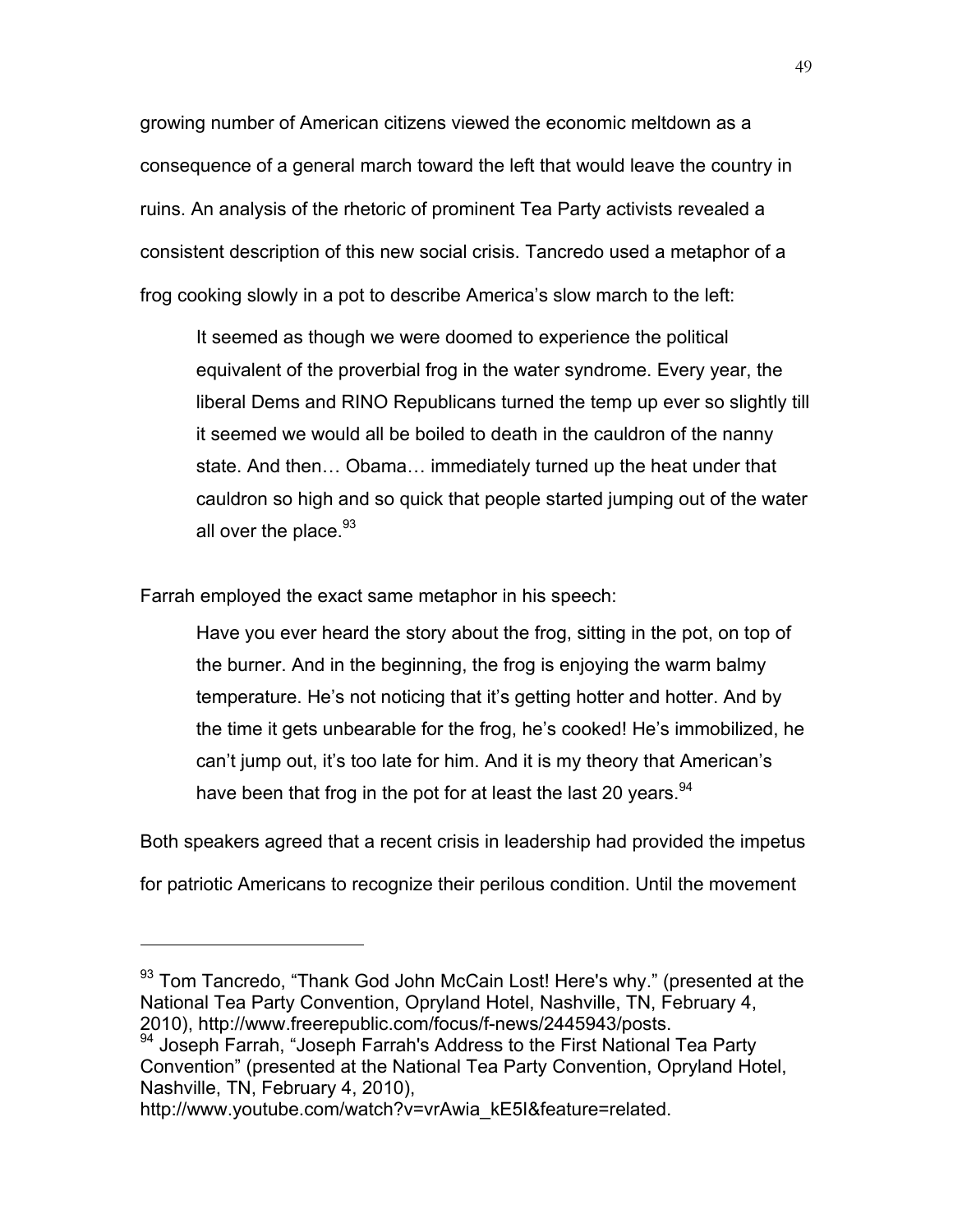stepped in, America was moving quickly down the road to "bigger government and less freedom."95

In traditional prophetic discourse, prophets are very critical of the people. Prophets have to convince the people that the crisis they experience is the result of their failure to adhere to the dictates of the divine covenant between God and His people. For this reason, prophets often use metaphors of drunkenness or sleep to describe the people's role in creating the crisis. When the Tea Party prophets were describing the crisis of too much government involvement, they too, were forced to explain ways in which the people violated the covenant. Tancredo and Farrah described the people as relaxing for decades in a nice balmy bath that was slowly cooking them alive. In his Tax Day Tea Party speech, Glenn Beck described the people as slumbering and ignoring gathering foreign threats: "On 9/11, we were asleep. You know, on 9/10, we chose to ignore those problems. On 9/11 we were asleep and we were afraid. Well. On 9/12, without anybody saying, 'Be good to each other,' we just were. We don't have to be told how to act. We are naturally those people."<sup>96</sup> Beck was describing the way the people allowed the country to descend into incivility before the September 11th attacks on the World Trade Center.

In his Tax Day Tea Party speech, Paul echoed the other speakers by arguing that the country had fallen into such dire straits because the people had

<sup>&</sup>lt;sup>95</sup> Tom Tancredo, "Thank God John McCain Lost! Here's why.," February 4, 2010, http://www.freerepublic.com/focus/f-news/2445943/posts.

<sup>96</sup> Glenn Beck, "Glenn Beck's speech at Alamo Tea Party," *YouTube*, April 15, 2009, http://www.youtube.com/watch?v=o4OvuuhtRQ0.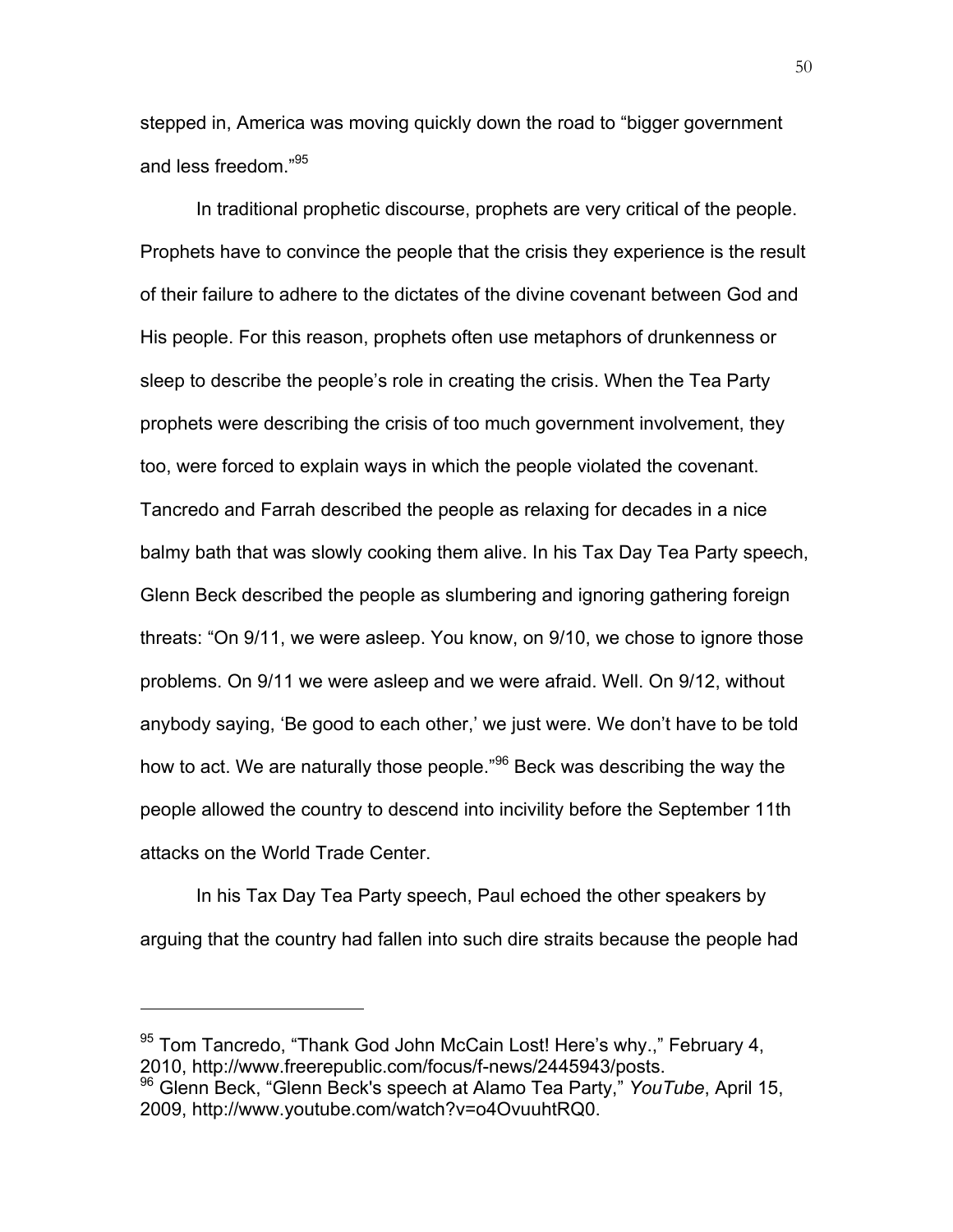been asleep. Unlike Beck, however, he focused on the consequences of the public's inattention into the economic realm.

The budget is horrible, the Congress is horrible, they're spending, they don't hesitate for one minute. But there are good things happening in the country and you're part of it. People have finally awakened. They have finally found out that if they speak out, maybe they will have some influence. Washington has not responded to the people because the people basically have been quiet.<sup>97</sup>

Again, the people were able to wake themselves from their own slumber in order to correct the wrongs that they had committed and renewed the covenant in the process.

Breitbart also employed the slumber metaphor when he described the ways in which the people had violated the covenant by allowing politicians and the mainstream media to do as they pleased:

I think the last twenty years, everyone in this room benefited from the peace dividend after the fall of the Soviet Union, and we kind of sleepwalked through our lives. We became consumerists […] And I think many of us feel, to a great extent, it's not just the government that is to blame, and it's not just the media that is to blame. Many of us are to blame as well because we didn't take our civic duties as seriously as we should have […] We allowed for them to get out of control, but we're telling them that we are awake, and we now have the tools to take them on.<sup>98</sup>

<sup>97</sup> Ron Paul, "Ron Paul's Tea Party Speech," *RonPaul.com*, April 15, 2010, http://www.ronpaul.com/2010-04-15/ron-pauls-speech-at-the-tea-party-inwashington-dc/.

<sup>98</sup> Andrew Breitbart, "Breitbart's Keynote Address To The First National Tea Party Convention," *Big Government*, February 5, 2010,

http://biggovernment.com/amarcus/2010/02/09/breitbarts-full-length-keynoteaddress-to-the-first-national-tea-party-convention/.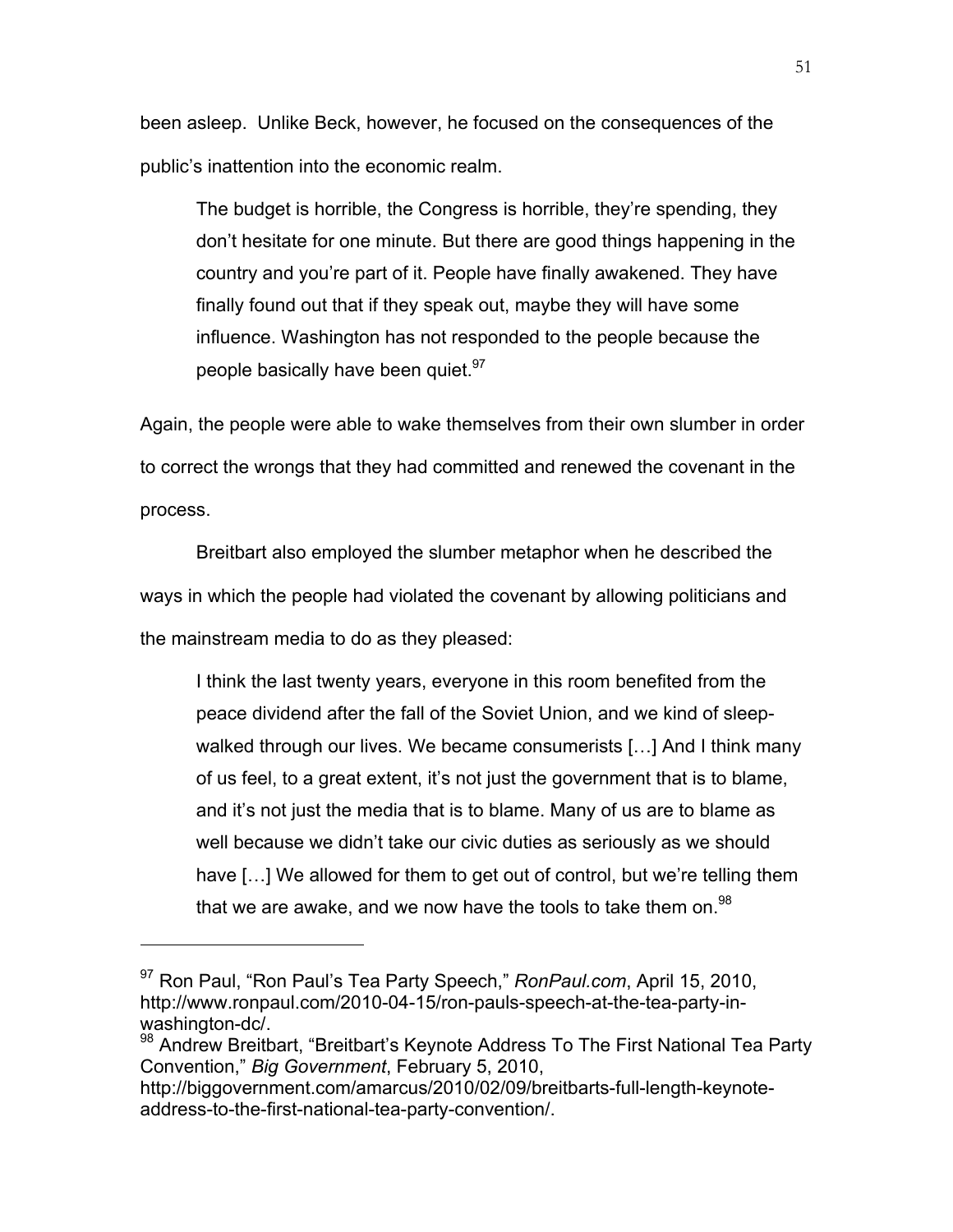All five of the speakers argued that crisis originated, in part, because the people had fallen asleep, or otherwise neglected their duties. They depicted the members of the Tea Party Movement as followers who had lost, but could still find, their way.

All the speakers also explained that the people had awoken from their own slumber and began to correct the wrongs they had committed. The people experienced a temporary fall from grace that left open the possibility of redemption. Farrah and Tancredo argued that the people had been metaphorically resting in the boiling pot, but they were eventually able to recognize their situation and took action to address their plight. Beck argued the day after the 9/11 attacks the people were able to wake themselves from their stupor and accord themselves with decency and respect.

In the prophetic tradition, the primary source of the danger brought on by the crisis is those who hold a deliberate commitment to a countercovenant.<sup>99</sup> While the people may have fallen temporarily from grace, they were never as heretical as Obama, "a committed socialist ideologue."<sup>100</sup> Labeling Obama and other liberal politicians as socialists, natural enemies of freedom, weak on national defense, and unscrutinized by the media, depicted the movement's followers in a positive light by comparison.

Tea Party prophets used the people's anxiety about the economy in order to rhetorically construct a broader social crisis with economic implications. They

<sup>99</sup> Kenneth Burke, *The rhetoric of religion: Studies in logology* (Univ of California Pr on Demand, 1970), 194.

<sup>100</sup> Tancredo, "Thank God John McCain Lost! Here's why.."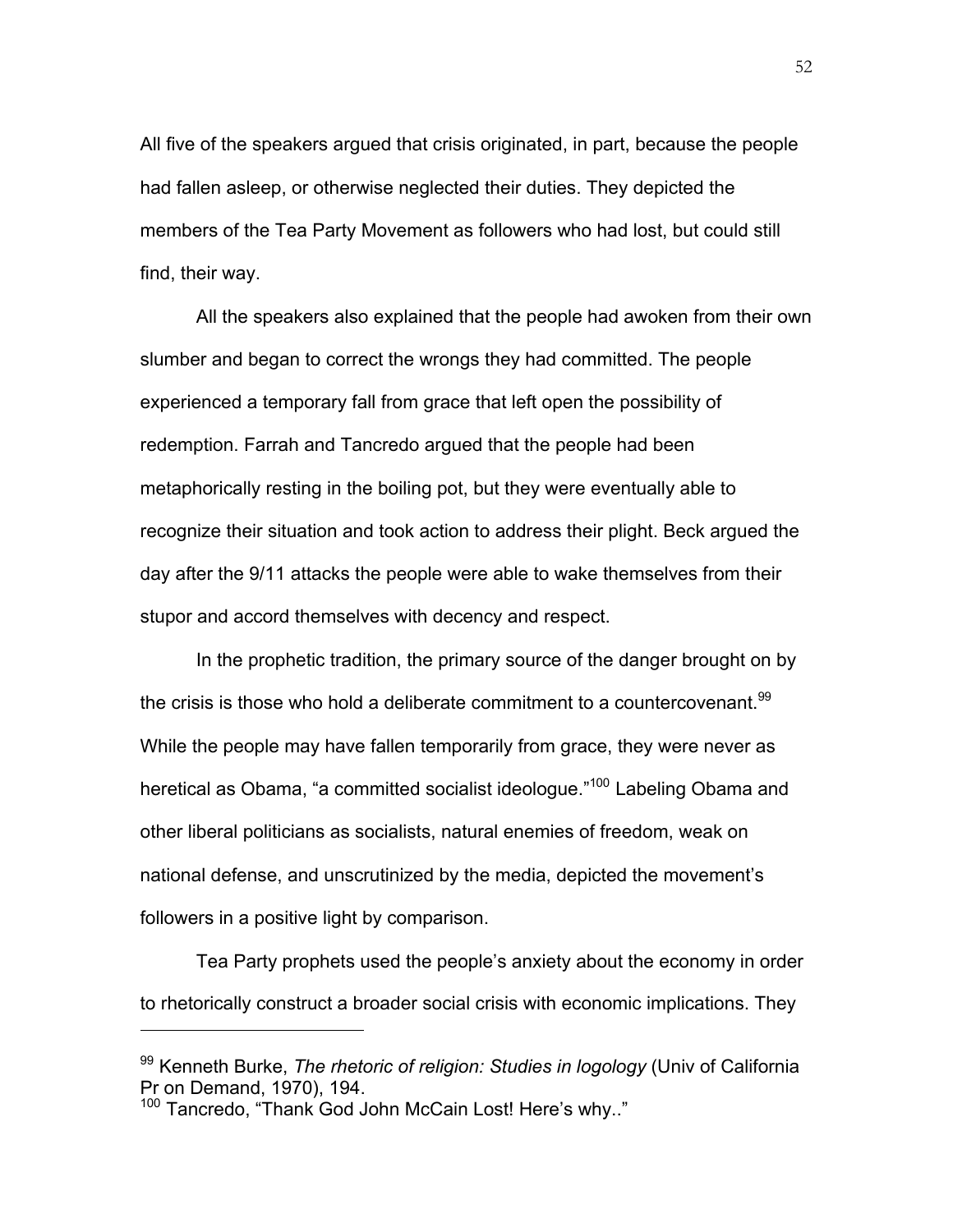used the crisis to magnify the sins of the enemy and to mobilize the people to act in a way that would restore the covenant. But for the speakers to fulfill their role as prophets, they would have to announce themselves as such.

## *Announcing the Prophet*

 $\overline{a}$ 

Prophetic speech comes from those authorized to speak in the name of God. Prophets essentially function as mouthpieces for the Almighty. As James Darsey put it: "Prophetic speech is incomprehensible except as the speech of a divine messenger; the prophet, properly understood, speaks for another."<sup>101</sup> In the Old Testament, prophets announced themselves as God's messengers by using the messenger formula, "Thus saith the Lord."<sup>102</sup> The messenger formula left no doubt from where the prophet's message originated.

In contemporary examples of prophetic discourse, prophets often refrain from revealing themselves directly as God's messengers. In a secularized society, such as the United States, where such messages are more likely to be criticized in the mass media, announcing one's self as the mouthpiece of God carries risk. Yet the importance of natural law (i.e. the law of nature handed down to humankind by God) to the American argument has been well documented. The movement's name is an allusion to the Boston Tea Party, a signature moment in the American Revolution where American radicals fought with the British government during the seventeenth- and eighteenth-century. The revolutionaries' cause was rooted in a preoccupation with the laws of nature and

<sup>101</sup> Darsey, *The prophetic tradition and radical rhetoric in America*, 16. 102 Michael Knibb, "Prophecy and the Emergence of the Jewish Apocalypses'," *Israel's Prophetic Tradition: Essays in Honour of Peter R. Ackroyd*: 155–80.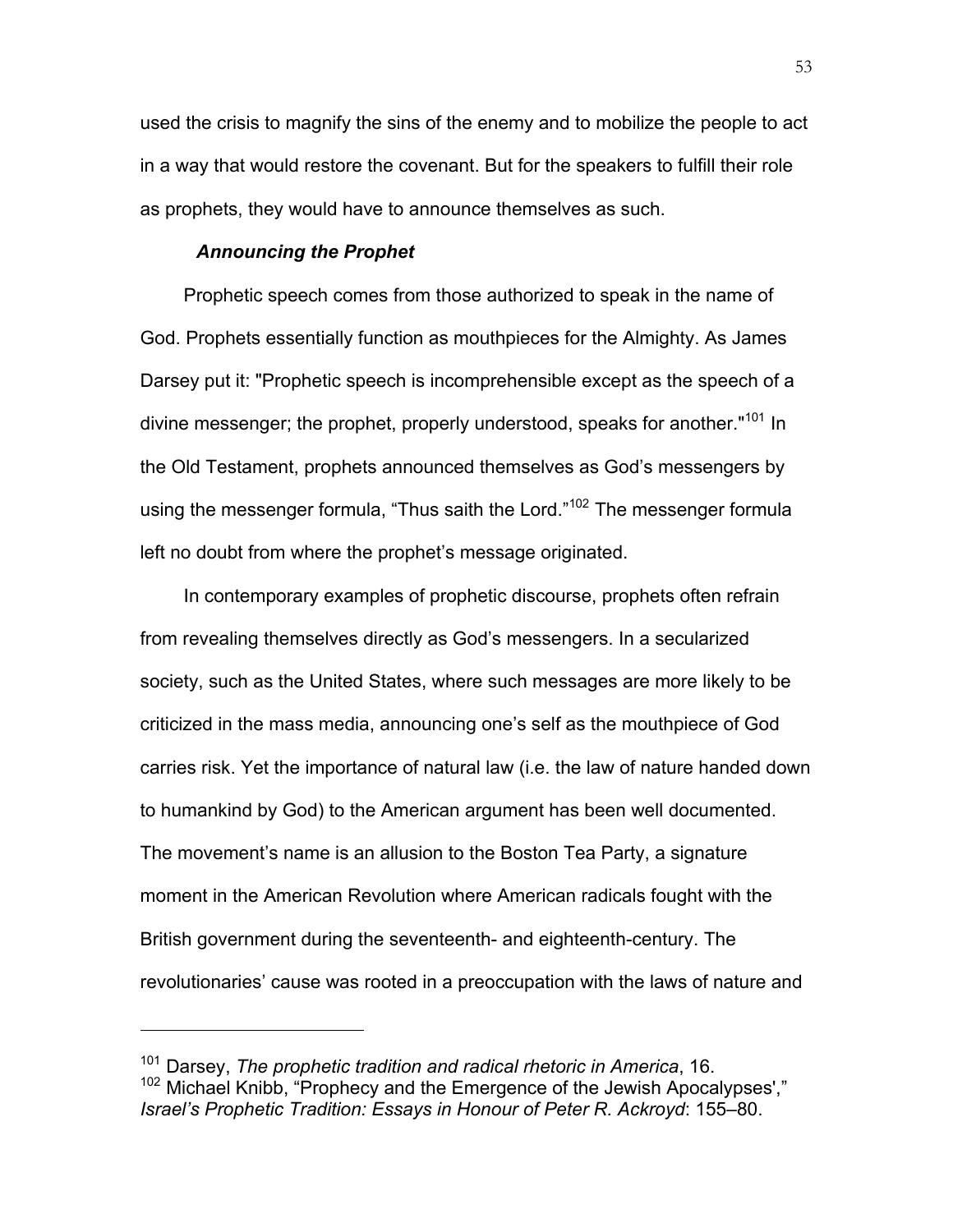of nature's God.<sup>103</sup> Even though Tea Party activists did not invoke the divine explicitly, the rhetorical legacy of the American Revolution evokes the religious undertones characteristic of such discourse.

In some instances, prominent members of the Tea Party Movement have announced themselves as prophets explicitly. In his keynote address to the National Tea Party Convention, Joseph Farrah, explained how he had prophesied the advent of the movement:

Way back in 2003, I wrote a book that literally prophesied this movement that you have created. It was called *Taking America Back*. And that's exactly what you are doing; that's the mission, that's the goal. And it's the most exciting development in American politics in my lifetime. Now I got even more specific in a book I wrote in 2008 called, *None of the Above*. And in that book I explained why neither major party candidate would change the failed course that America was on. And the only difference between the two candidates was the speed at which they would drive the country to the brink of bankruptcy and disillusionment. But more to the point, I explained what would happen, if Barack Obama were selected. I explained that the freight train he was driving would result in a major grassroots rebellion. Ordinary hardworking Americans, who have never marched in a protest, or attended a rally were going to get off their behinds and fill the streets. And you fulfilled that prediction.<sup>104</sup>

Farrah explicitly characterized himself as having the powers of a prophet, though he did not specify that he spoke the word of God. Throughout his speech, he provided hints to the audience, but he invited them to fill in the divine source of

<sup>103</sup> Darsey, *The prophetic tradition and radical rhetoric in America*, 42.

<sup>104</sup> Farrah, "Joseph Farrah's Address to the First National Tea Party Convention."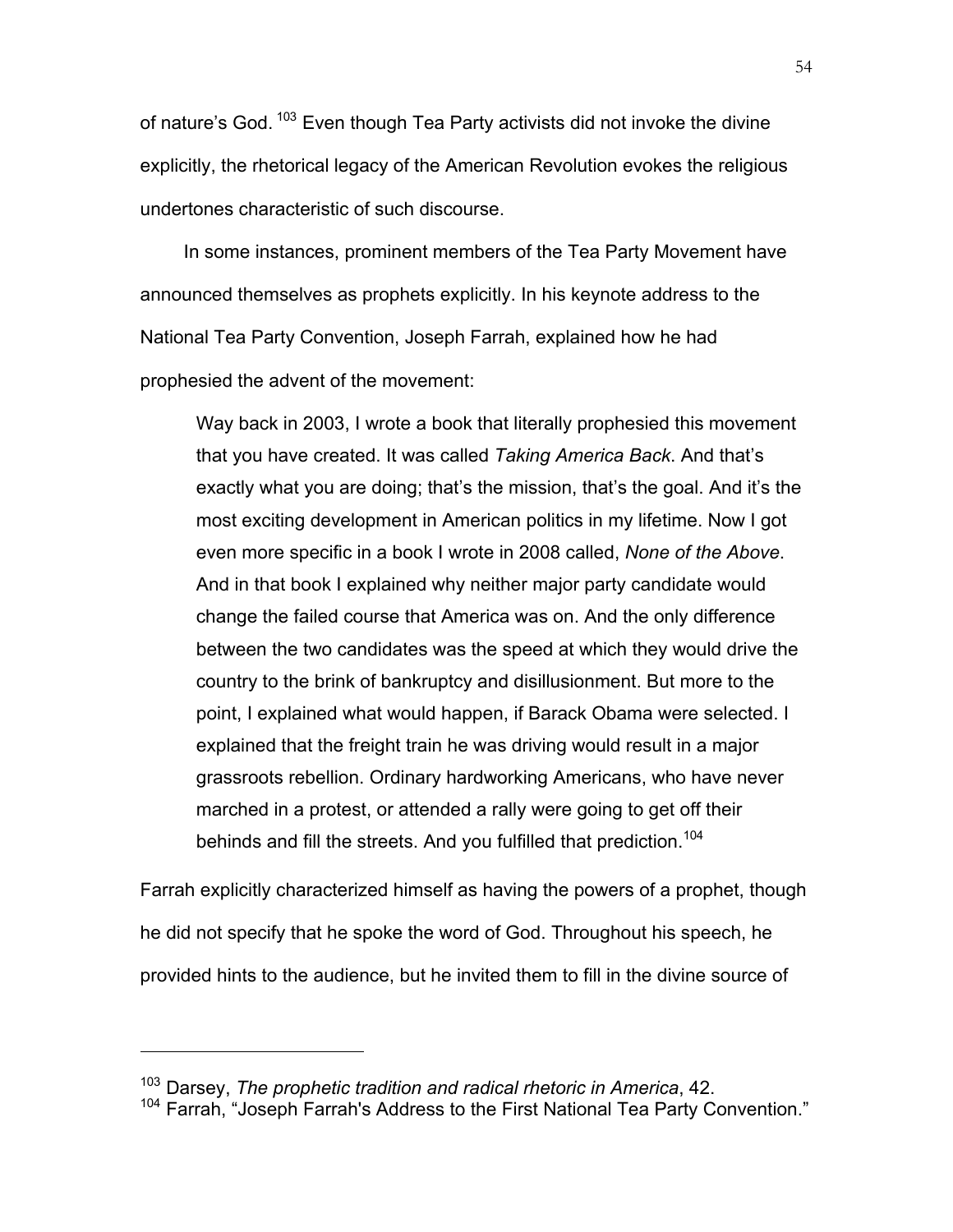the message for themselves. Farrah was speaking to a television audience, where his enthymematic appeal arguably broadened the appeal of his message.

Farrah went to great lengths to build his credibility as a prophet. In order to demonstrate a consistent ability to predict future events, he told his audience of two different predictions he made – one of which was long before the most recent election cycle, and the other was specific to the election of Barack Obama as president. Establishing that he was able to predict future events and that he was able to interpret complex series of events and produce specific and accurate forecasts bolstered his ethos. By stating that the audience had "fulfilled that prediction," Farrah was distinguishing himself from the audience based on insight.

Farrah set up his credibility to rest on more than the accuracy of his predictions. In a later portion of his speech where he argued the Jesus Christ had better documentation of his birth than Obama, Farrah quoted scripture in order to boost his prophetic credentials:

In fact – look at your bibles – the first seventeen verses of Matthew are devoted to his genealogy, through the line of Mary. The next nine verses and the first verse of the second chapter are devoted to the who, what, where, when, and why of his birth. The rest of the second chapter is devoted to the actions of Joseph and Mary at protecting the young Jesus from efforts to put him to death. Likewise, the first fifteen verses of the third chapter of Luke are devoted are devoted to Jesus' genealogy, this time through the line of Joseph, as his adopted father.  $105$ 

55

 $105$  Ibid.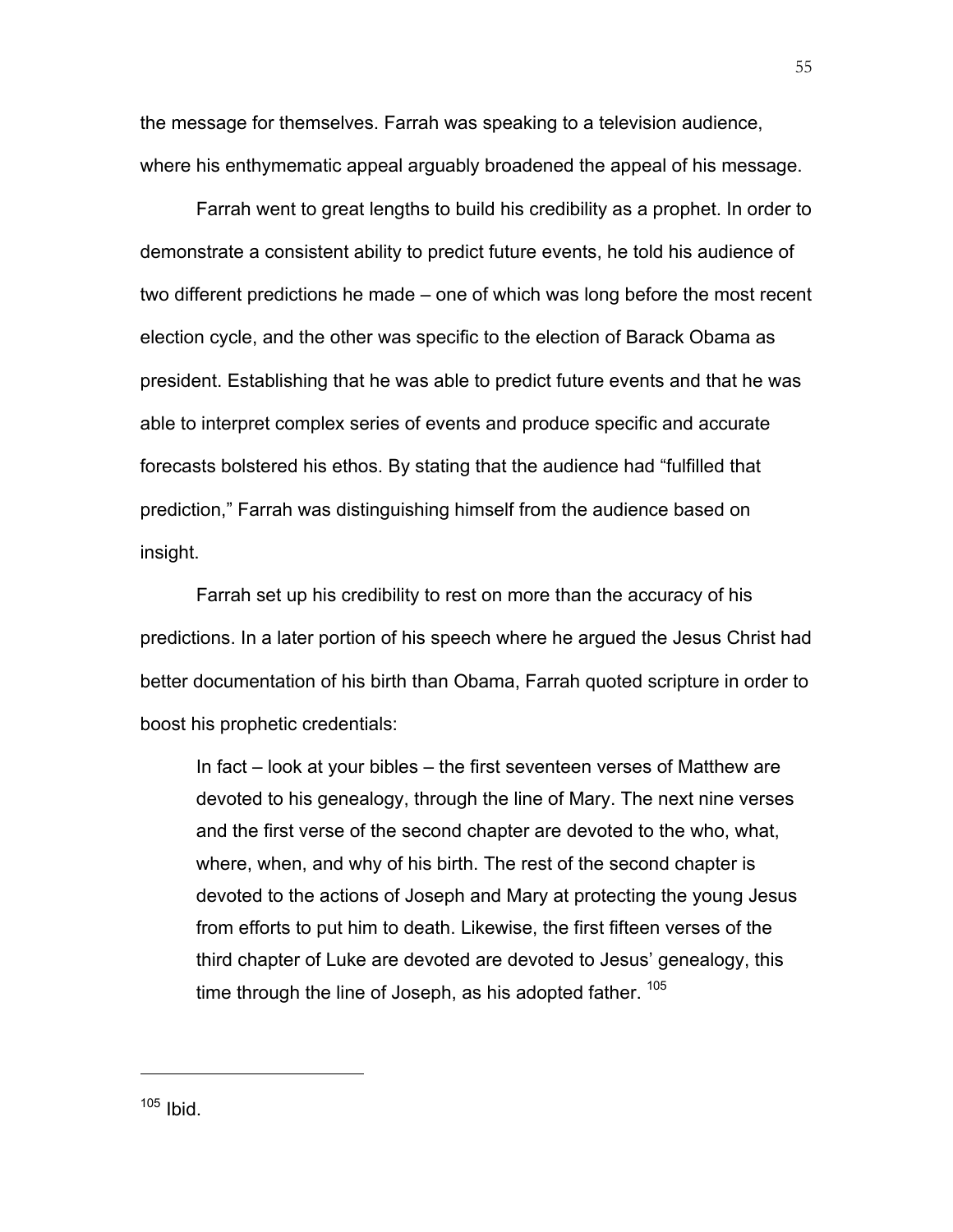As if he were a reverend speaking to his congregation, Farrah identified specific verses in The Bible that provided genealogical information about Christ. Farrah's care with specific verses helped to demonstrate his mastery of the text specifically and God's word more generally. While he may not have announced himself as God's prophet directly, he invited the audience to assume the divine nature of his insights.

As I stated previously, not all of the keynote speakers and potential leaders announced themselves explicitly as prophets. Each of the five speakers, however, fulfilled the other rhetorical expectations of the prophetic voice. The most important of these expectations is reasserting the divine principles to the people.<sup>106</sup> Here, prophets act as a medium between God and his chosen people. In the case of the Tea Party Movement, prophets sometimes acted metaphorically as mediums between movement activists and the rest of the country. In a speech he delivered at a Tax Day Tea Party rally in San Antonio, Texas, Glenn Beck explained his role in the movement:

But you know, I know it's really hard for the mainstream media to figure out what all these people that they belittle, that live outside of LA or Hollywood or Washington DC or New York, and not all the parts of New York, just the important, snotty parts of New York. So they continue to think that the Tax Day Tea parties are all about Barack Obama or they're all for the GOP. It's not because, you know, its not because they don't try to understand, I don't think they are capable of understanding. But since

<sup>&</sup>lt;sup>106</sup> Zulick, "The Agon of Jeremiah: On the Dialogic Invention of Prophetic Ethos," 137.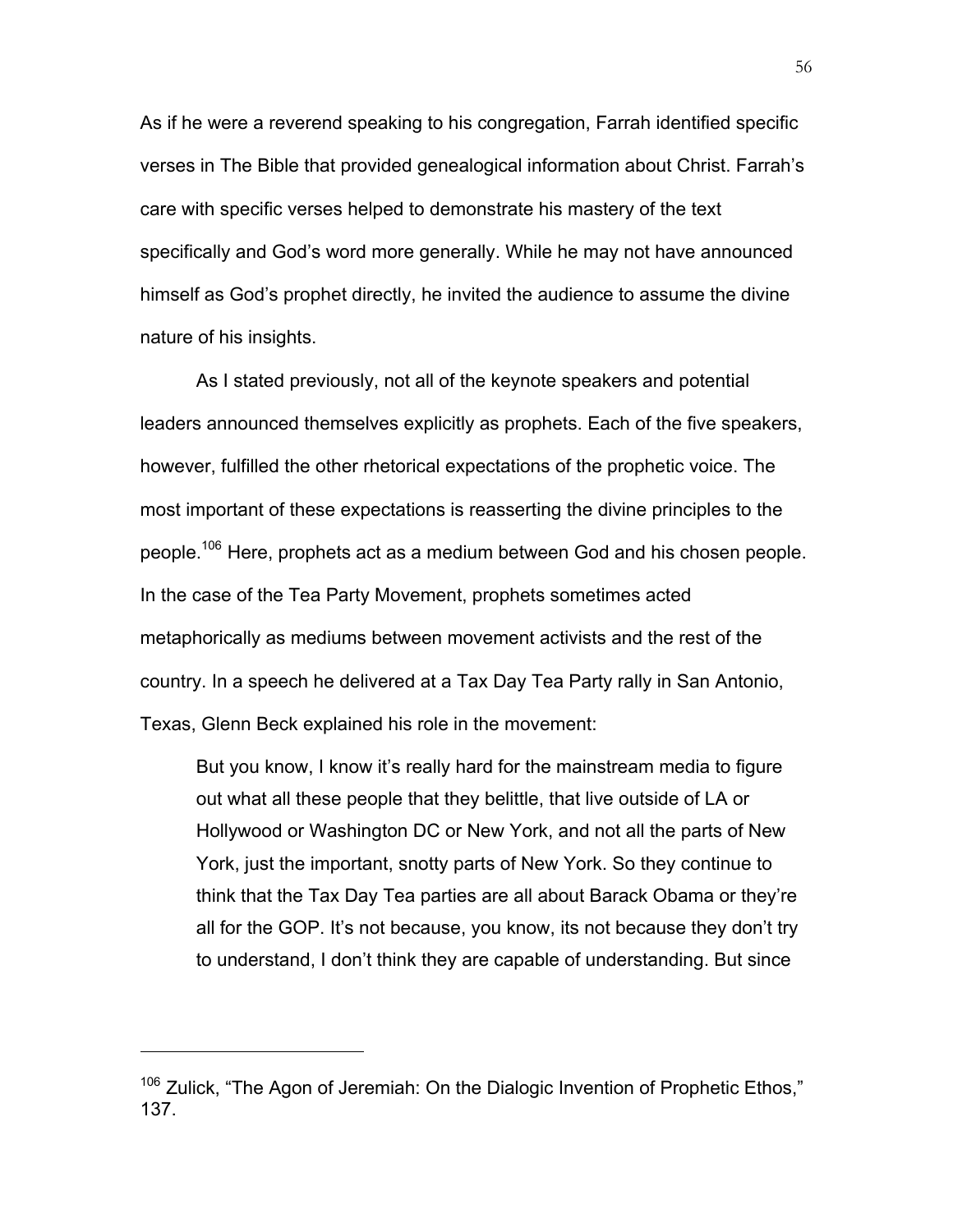the media and Stephen Colbert are watching, I'm going to speak very very slowly, and I'll explain. $107$ 

Beck explicitly positioned himself as a medium between the movement, the mainstream media, and the rest of the country. His role was to interpret the movement for the nation, because the media, "the people's" primary means of communication, was incapable of understanding. According to Darsey, "The prophet sees what we in our moral torpor cannot or will not see and hears what we either cannot or will not hear."<sup>108</sup> Beck went on to define the contours of the movement by stating a long list of grievances. This list included generational theft in the form of deficit spending, circumvention of the law by the rich and powerful, an irresponsible media, unfair tax burdens, and the circumvention of freedom of speech. This laundry list is consistent with the prophetic voice. Prophets are preoccupied with concepts of justice and equality.<sup>109</sup> As Huston Smith put it, "Stated abstractly, the Prophetic Principle can be put as follows: the prerequisite to political stability is social justice; it is ingrained in the nature of things that injustice breeds its down demise. In theological terms, Gods standards are high; he will not put up forever with exploitation, corruption, and mediocrity.<sup>"110</sup> Beck fulfilled his prophetic function by arguing that the movement was in protest of the

 $\overline{a}$ 

<sup>107</sup> Beck, "Glenn Beck's speech at Alamo Tea Party."<br><sup>108</sup> Darsey, *The prophetic tradition and radical rhetoric in America*, 56.

<sup>&</sup>lt;sup>109</sup> Arnie Madsen and Robert C. Chandler, "Prophets and Priests: Argument By and Before the Supreme Court.," in *Conference Proceedings -- National Communication Association/American Forensic Association (Alta Conference on Argumentation)* (National Communication Association, 1991), 365, http://ezproxy.gsu.edu:2048/login?url=http://search.ebscohost.com/login.aspx?dir ect=true&db=ufh&AN=20750971&site=ehost-live.

<sup>110</sup> Huston Smith, *The Religions of Man* (HarperCollins Publishers, 1965), 276.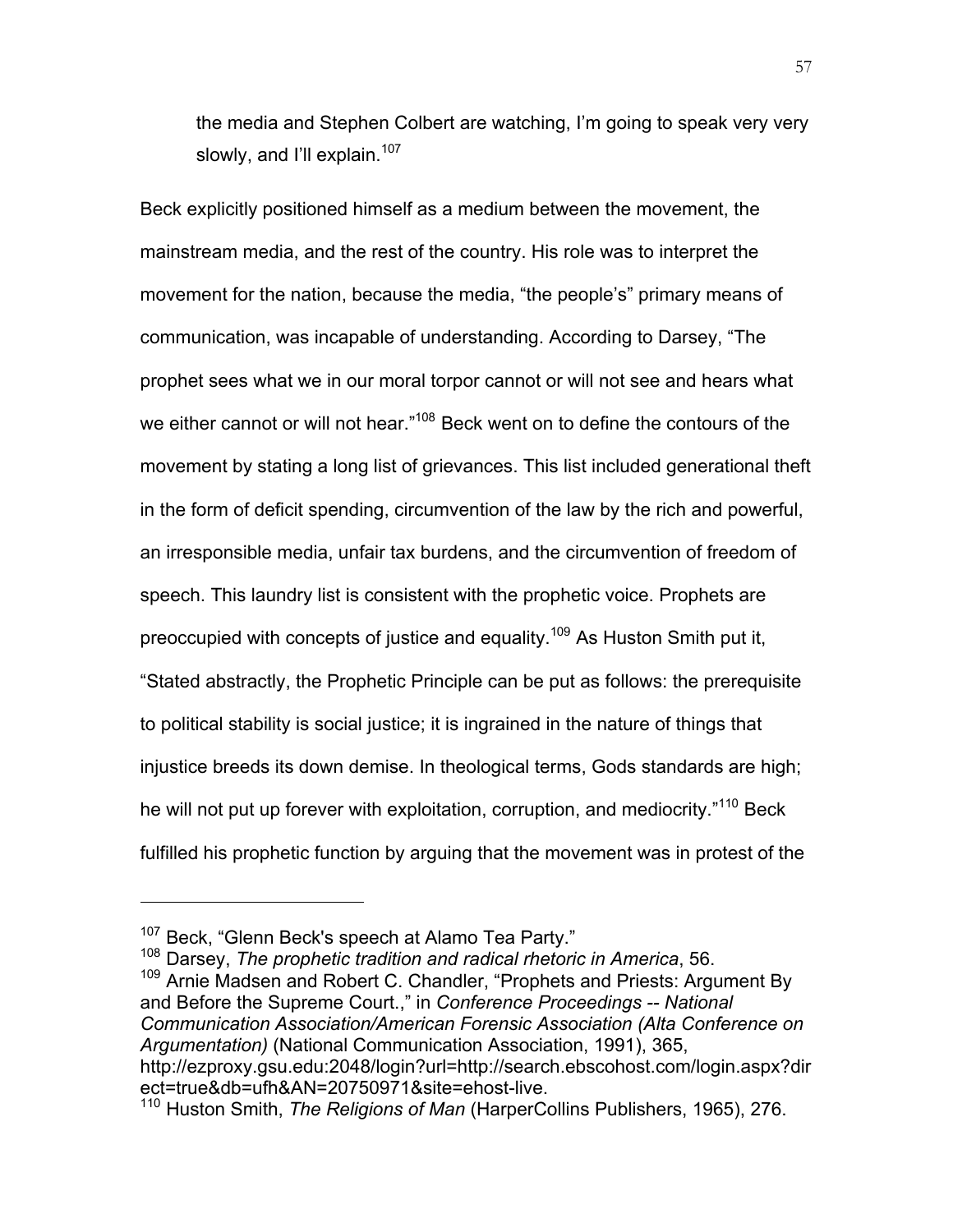exploitation of ordinary, hard-working Americans, and the corruption of government.

Paul hinted at the mediator function of the prophetic voice during a debate with other congressional candidates representing the Tea Party Movement. Paul was asked to define the phrase "we the people." During his answer he stated:

But the people have to have leaders, and the leaders are the ones who influence the majority of the people. So there is something to be said that sometimes we the people are represented by leaders who understand what the Constitution is all about, what liberty is all about. And they represent we the people. That's why I think the Tea Party Movement is so important, because they are representing we the people even though they don't have 51% of the votes. It's a small group […] So I would say we the people are now having an influence on Washington.<sup>111</sup>

He defended the need for leaders in the movement who could influence the people because they really understood the terms of the covenant. These leaders would function as mediators between the divine word and the majority of the people just as prophets of the Old Testament.

While not all of the speakers explicitly identified themselves as mediators between the divine word and the people, or between the faithful and the rest of the country, mediator themes were consistent. In his keynote address, Breitbart criticized the universities and the media for their unfair liberal biases. He claimed that the media had systematically misrepresented the goals of the Tea Party Movement to the American people. Unlike Beck, he did not take it upon himself

<sup>111</sup> Ron Paul, "Ron Paul in the Katy Tea Party Debate," *RonPaul.com*, February 20, 2010, http://www.ronpaul.com/2010-02-20/ron-paul-in-the-katy-tea-partydebate/.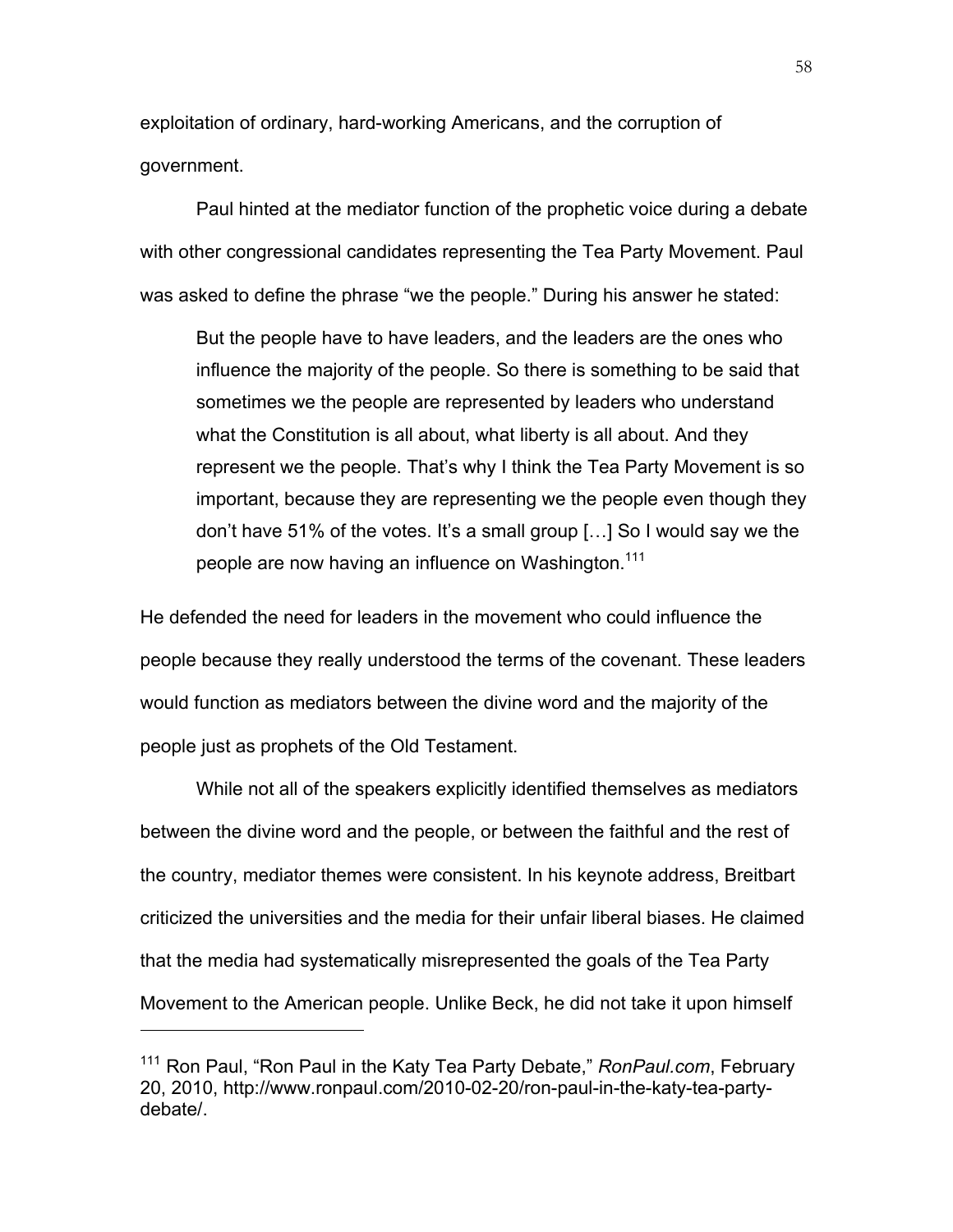to explain the movement to the media, but he called on members of the movement to become their own "counter-media" and to report the news that they cared about.<sup>112</sup> Breitbart would function as the leader of this "counter-media" and would continue to expose the liberal bias in coverage. All of these speakers preformed the primary function of prophets in that they attempted to interpret God's will, via natural law, to the people in order to mold values and provide imperatives for the future.

## *The Divine Covenant and the People*

The divine principles referenced above constitute a covenant between the Almighty and His chosen people. The covenant functions as a treaty between God and the people that commits His followers to a certain set of behaviors.<sup>113</sup> The prophet's role is to demonstrate the ways in which the people have broken the covenant and call them to renew it. Prophets do not seek identification with their audience in the ways that traditional rhetorical theory has stated. Prophets do not try to meet the audience where they are; instead, prophets achieve identification only when the people have come to God.<sup>114</sup>

Popular sovereignty, or the notion that the legitimacy of the government rests on the will of the people, became the central principle in the covenant of the Tea Party Movement. The movement's name itself is an illusion to the American

<sup>&</sup>lt;sup>112</sup> Andrew Breitbart, "Andrew Breitbart's Address to the First National Tea Party Convention" (Speech presented at the National Tea Party Convention, Opryland Hotel, Nashville, TN, February 5, 2010),

http://biggovernment.com/amarcus/2010/02/09/breitbarts-full-length-keynoteaddress-to-the-first-national-tea-party-convention/.

<sup>&</sup>lt;sup>113</sup> Phillips, "Prophecy and law," 219.

<sup>114</sup> Darsey, *The prophetic tradition and radical rhetoric in America*, 22.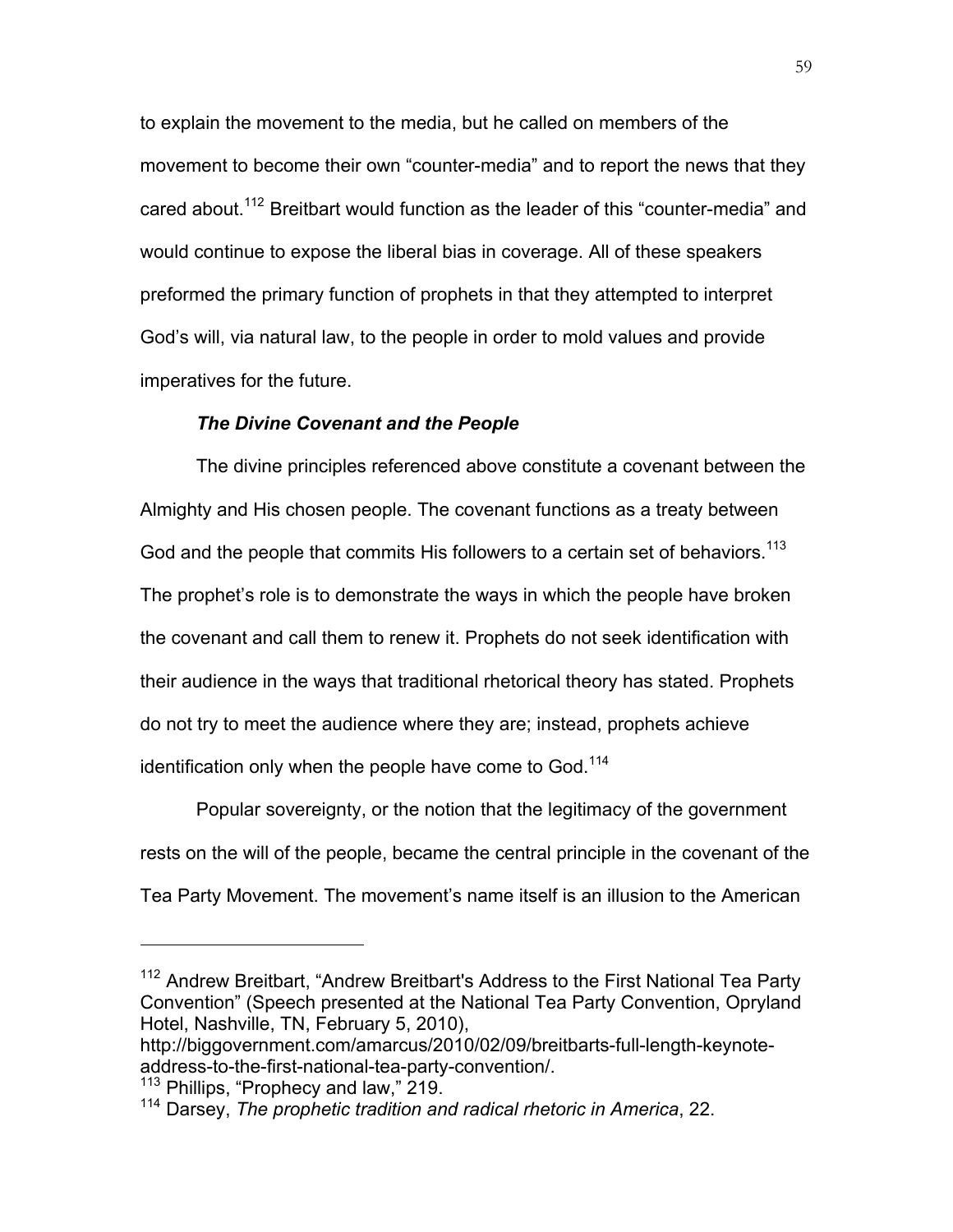Revolution. The covenant of the American Revolution relied heavily on the idea of popular sovereignty. This covenant stated that the only purpose of government was to defend the inalienable rights demanded by natural law. Any usurpation of those rights constituted tyranny, and thus American colonists were obligated by natural law to revolt.<sup>115</sup> The Tea Party Movement relied on its historical namesake to serve as a model for its own divine covenant.

In a speech delivered at a Tax Day Tea Party in Washington D.C., Paul lamented the violation of the covenant by tyrannical government: "What we need is a strong Congress to rein in the executive branch and the courts to get back to a constitutional government."<sup>116</sup> In his view, in order to return to a constitutional government consistent with the value of popular sovereignty, we would need to restrain the abuses of a "runaway government." The road to redemption lied with a Congress strong enough to enforce the will of the people. He went on to explain the terms of the covenant:

The role of government is to protect our liberties. And if we protect our liberties, then the free people can take care of themselves. Get rid of all these taxes and all these regulations and all these government controls and needless wars. The purpose of liberty is to allow a free people to be creative, to release the creative energy that we need, and also to strive for excellence and virtue; that's what life is all about.<sup>117</sup>

 $115$  Ibid., 42.

<sup>&</sup>lt;sup>116</sup> Paul, "Ron Paul's Tea Party Speech."

 $117$  Ibid.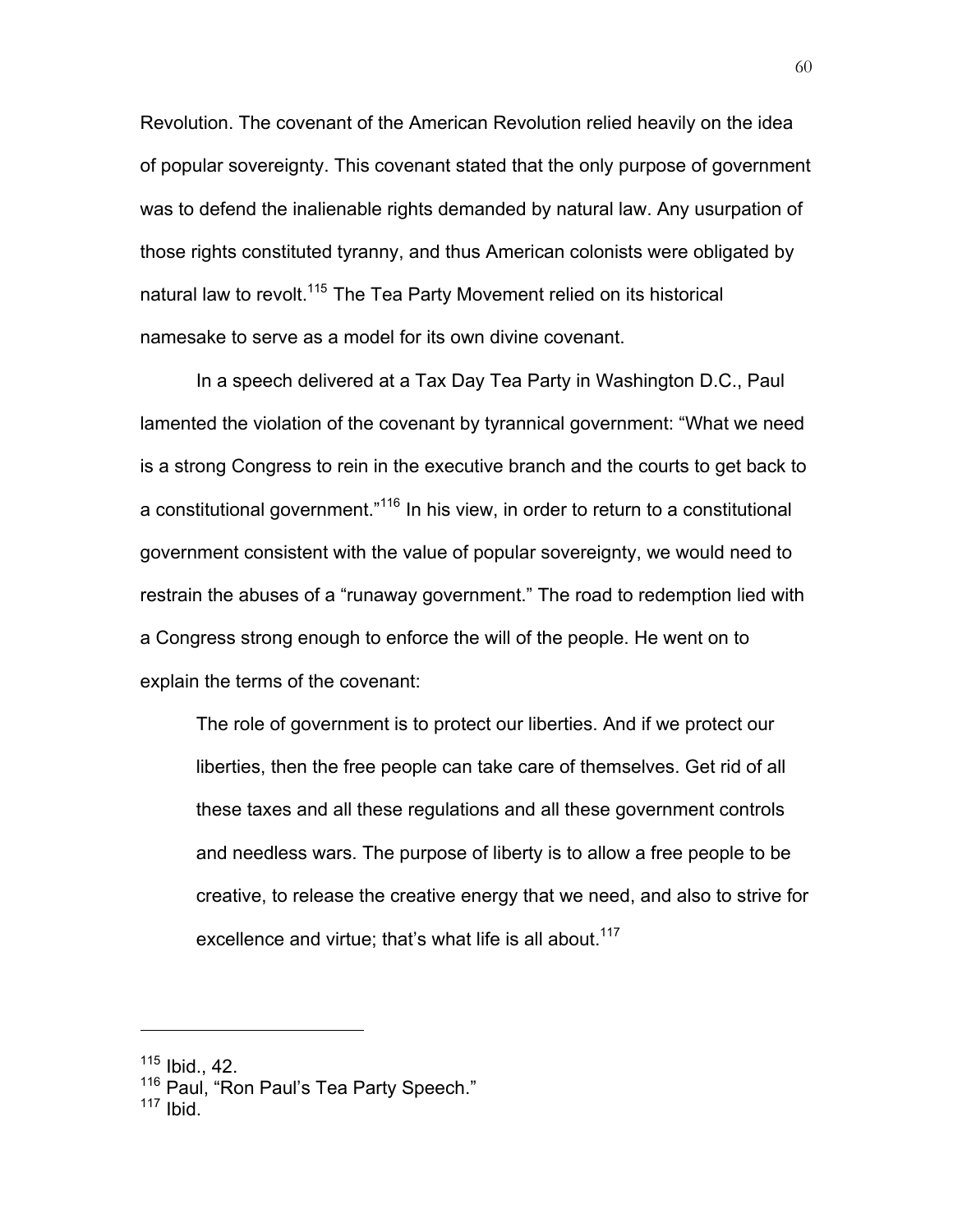The covenant's primary function was to protect the liberty of individuals. Liberty was treated as the highest value among Tea Party prophets because the people's freedom was a natural right dictated by God. The covenant allowed freedom to be regulated to maintain an orderly society, but it could never be abrogated, or not social contract was void.

The other speakers also set up the ideas of popular sovereignty and liberty enshrined in the Constitution as the primary aspects of the covenant. During his keynote speech at the National Tea Party Convention, Farrah explained the way the Constitution functioned as the covenant: "The Constitution is the glue that holds us together, that binds us as a people, and as a nationstate. And we abrogate it and abuse it at our great peril."<sup>118</sup> Later, he explained exactly what he thought the Constitution meant through a series of questions in which he waited for the appropriate responses from the audience.

Does the constitution mean what it says? Does it actually limit what the Federal Government and the Congress can do? […] Can congress constitutionally require Americans to buy medical insurance? Does Obama have the power to constitutionally appoint unaccountable czars to rule over every aspect of our lives? Does Congress have the power to kill or inhibit freedom of speech talk radio hosts like Rush Limbaugh? Do we have a right to bear arms or not? You passed the test. So what's wrong with being obsessed with the Constitution? Without it America ceases to be America.<sup>119</sup>

<sup>&</sup>lt;sup>118</sup> Farrah, "Joseph Farrah's Address to the First National Tea Party Convention."  $119$  Ibid.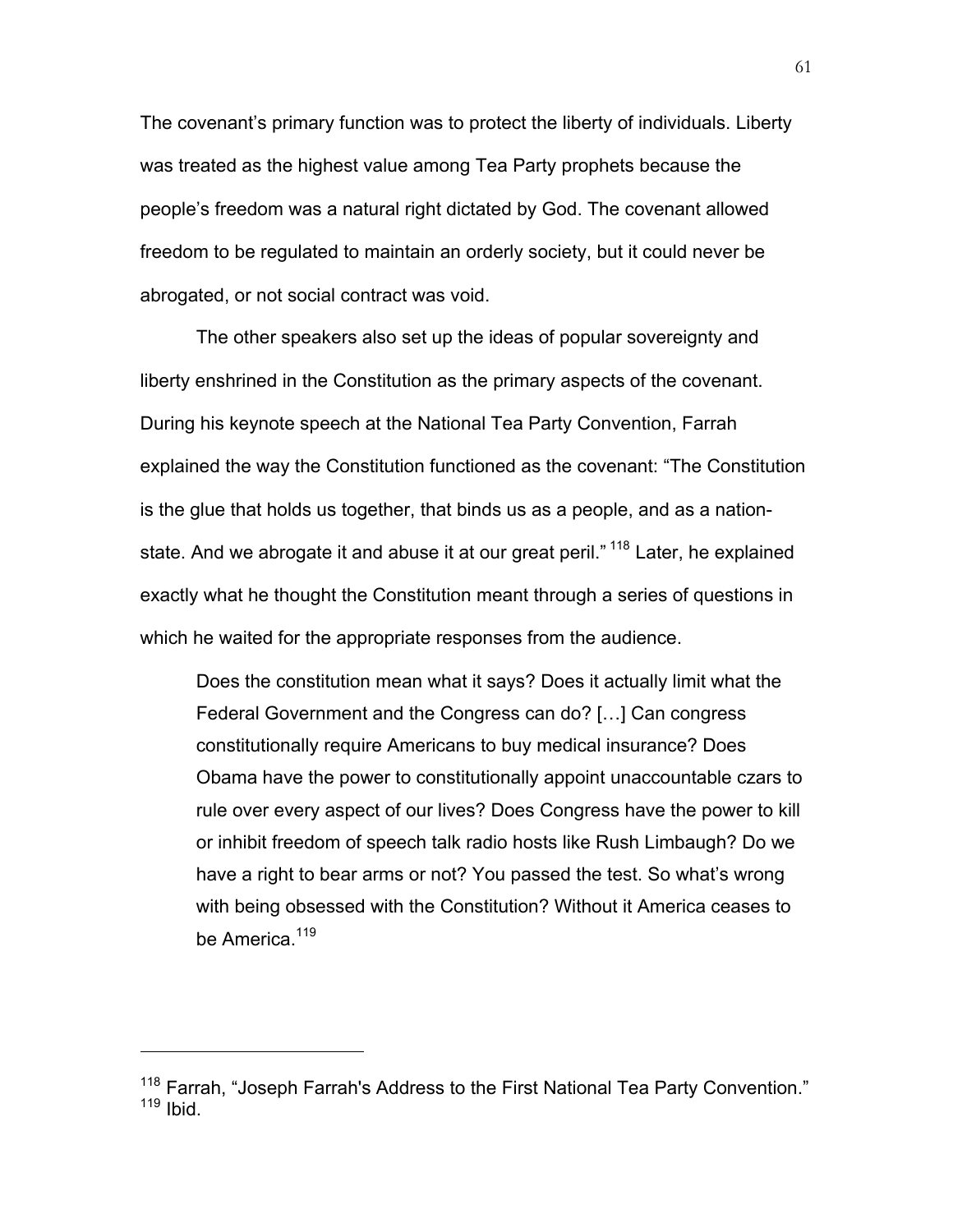He predicted, in a prophetic fashion, that violating the covenant would result in "great peril." All of questions that he asked regarded what he viewed as violations of freedom, be it economic freedom, domestic freedom, freedom of speech, or the freedom to bear arms. Clearly liberty operated as the controlling value.<sup>120</sup>

While almost every speech delivered by prominent Tea Party activists made an implicit reference to the Constitution and liberty, the movement's covenant was often described in broader terms. Tea Party speakers often invoked conservative values at they same time they emphasized the importance of the Constitution. The Tea Party speakers touted protecting and promoting conservative values, for the protection of American culture, as a secondary goal of the movement. In these instances, conservative value systems functioned as a portion of the covenant. After his completed his pre-scripted address, Tancredo exclaimed to an excited audience, "We really do have a culture to pass on to our children: it's based on Judaeo-Christian values." "This is our country," he declared. "Let's take it back! Cultures are not the same. Some are better. Ours is best!"<sup>121</sup> America's covenant required adherence to a cultural code based a religious tradition. Tancredo fulfilled his prophetic function by calling the people to embrace the faith of that tradition.

<sup>&</sup>lt;sup>120</sup> Tancredo, "Thank God John McCain Lost! Here's why.."<br><sup>121</sup> Devin Burghart, "Revival and Revolt: Inside the Tea Party Nation Convention," *Institute for Research and Education on Human Rights*, February 11, 2010, http://www.irehr.org/index.php?option=com\_content&view=article&id=52:revivaland-revolt-inside-the-tea-party-nation-convention&catid=10:analysis&Itemid=23.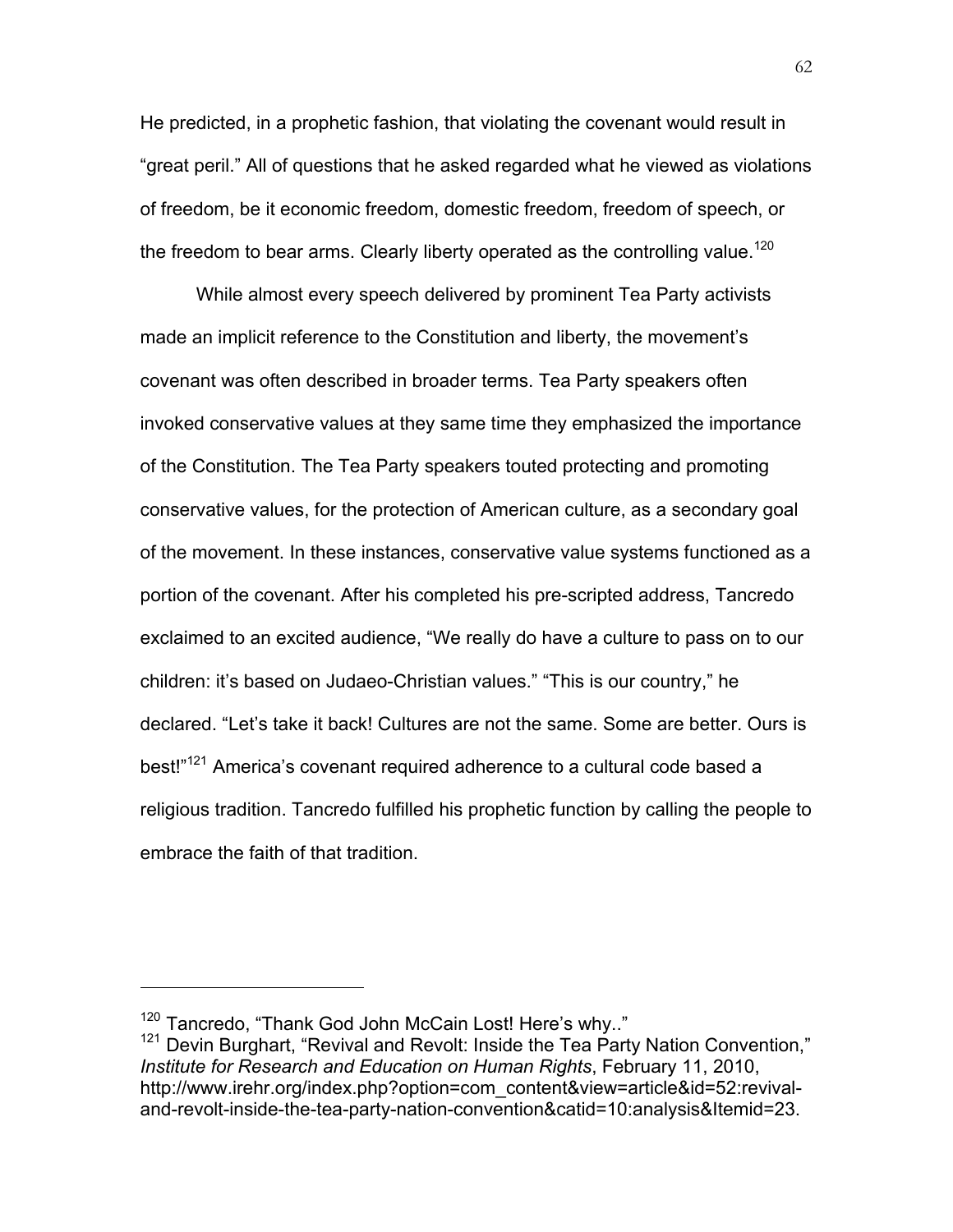Farrah also emphasized the importance of cultural values to the covenant. However, Farrah used abstract language to allow the audience to fill in the content of American culture:

If this movement is to last, we need a long term strategy to do what our enemies have done over the last 100 years: take over, not only the political institutions, but the cultural institutions, like the press, the entertainment business, the schools, the universities, and yes, even the churches. It's our duty then, those of us who believe in God, liberty, security and responsibility: what he represents and only he represents; And begin a process of what I call reverse-Gramscism… it is not a time for timidity or compromise, it's not a time for defensiveness or conciliation. It's time to take the offense in this struggle.<sup>122</sup>

Farrah's conception of the covenant required Americans who believed in God, liberty, security, and responsibility to engage in a culture war with the political left. Prophetic scholars maintained the sacred covenant was beyond compromise. Darsey argued that prophetic discourse is not reasonable. Prophets cannot change the divine word based on circumstance or opportunistic reading because God's will is immutable and altering the message would be a violation of His sacred trust.<sup>123</sup> Though each speaker who emphasized the importance of cultural values had slightly different conceptions about what those values entailed, the notion that the faithful shared in a specific cultural tradition the norm for the speakers who described the covenant's tenets.

<sup>&</sup>lt;sup>122</sup> Farrah, "Joseph Farrah's Address to the First National Tea Party Convention." <sup>123</sup> Darsey, *The prophetic tradition and radical rhetoric in America*, 20.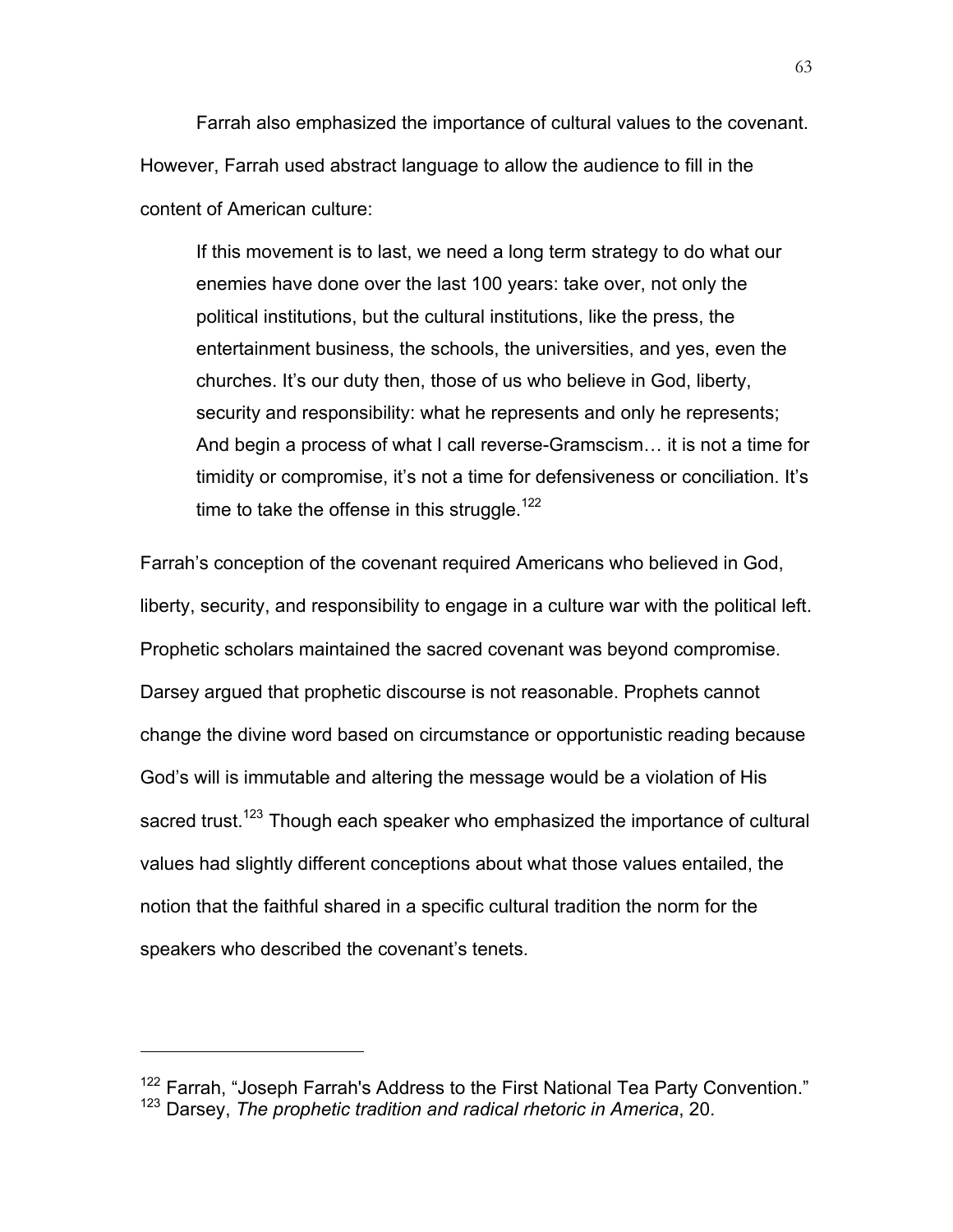## *The Role of the Chosen People*

In prophetic discourse, the role of God's chosen people is to sacrifice in order to fulfill the obligations of the covenant. As Darsey put it, "The prophet demands that the people give up their worldly comforts and follow him into the purity of the wilderness."<sup>124</sup> God's message cannot be abridged in order to meet the demands of the people; the people must always subjugate themselves before His will.

Two types of sacrifice were typical in the discourse emanating from the Tea Party Movement. The first type of sacrifice involved the people giving up common comforts and luxuries in order to win the most important fights. During his speech, Beck explained to his audience that they would need to make sacrifices if the movement was to be successful: "We all have to be prepared to lose everything. Okay? So, we lose our job. Oh well. Okay, we lose our house. Oh well. Okay? It's gonna be tough. Oh well. We know how the story ends […] We just need to reconnect and realize that no matter what – no matter what we lose – it's gonna be okay."<sup>125</sup> For Beck, sacrifice was necessary because if the movement succeeded in restraining the spending habits of the government, many people might find it harder to survive financially in the short-term. Government programs designed to support poor and middle class citizens might be cut. Preserving the values of the Constitution was ultimately more important to the well being of the people than physical provisions for their survival.

 $124$  Ibid., 27.

<sup>125</sup> Beck, "Glenn Beck's speech at Alamo Tea Party."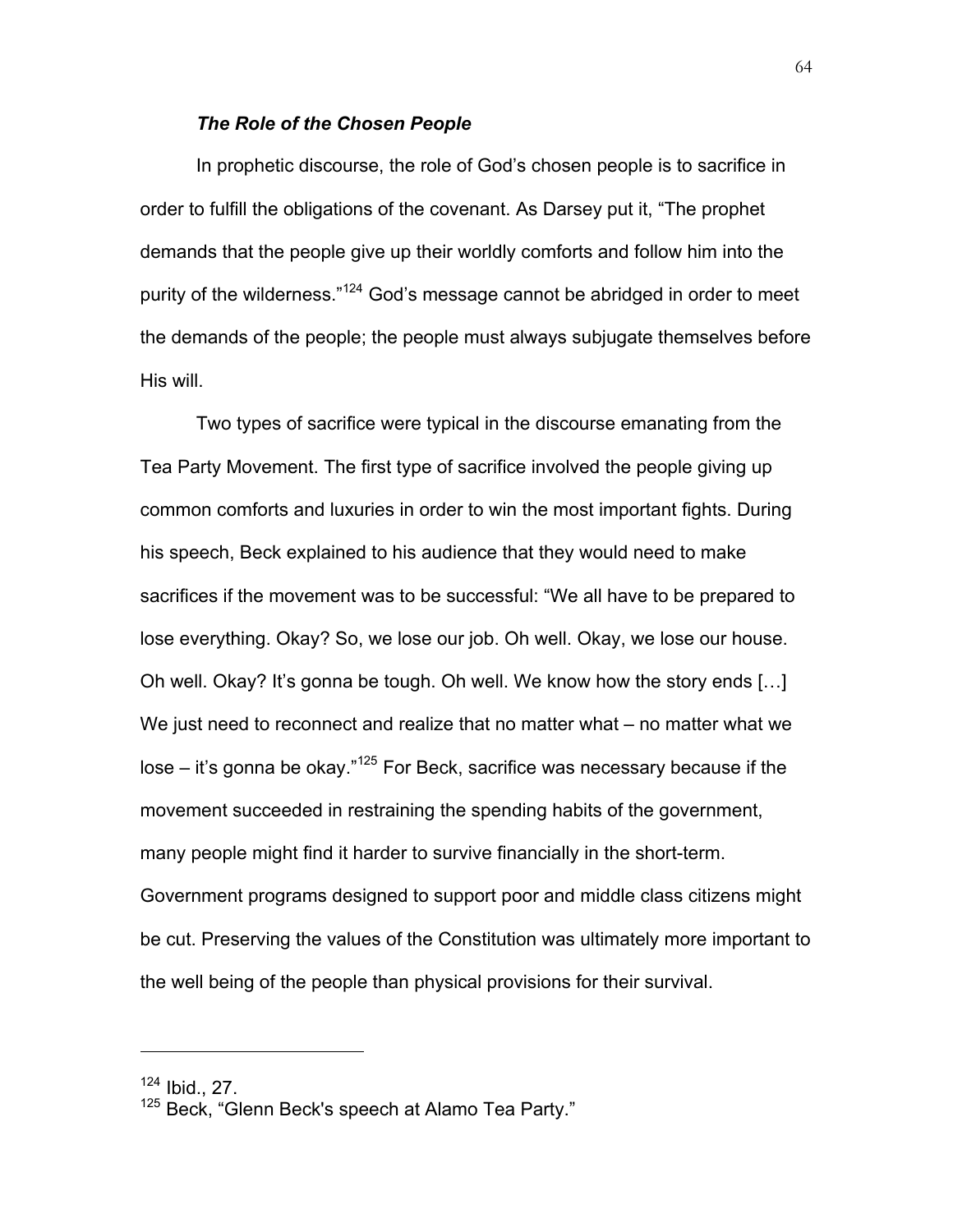The second type of sacrifice involved fighting in the name of the covenant. The people's role was not simply to obey the laws of the covenant; they were obligated to defend it against any threat.<sup>126</sup> After his keynote address to the National Tea Party Convention, Scarborough distributed a pamphlet for his new campaign, the Mandate to Save America. The pamphlet read, "We, the undersigned, and millions of other American patriots, including many who comprise the growing TEA Party movement, are no less determined than patriots of the past, who fought for our freedom. We will make any sacrifice, endure any hardship, and confront any foe to keep the flame of freedom burning bright; so help us God."<sup>127</sup> Scarborough directly equated the willingness to fight any enemy of freedom as a form of sacrifice. He invoked the memory of those who fought in the American Revolution to convey the commitment and devotion expected of the followers of the covenant.

Farrah not only equated fighting the members of the counter-covenant to sacrifice, he suggested cultural warfare as a specific form of activism. During his keynote address, Farrah told the audience that they would pursue means beyond the polls to ensure the lasting success of the movement: "Electing the best politicians will never be enough. Are you with me on that? Are you ready to engage in a culture war after we take back Congress in November?"<sup>128</sup> While a culture war is presumably less violent than the American Revolution, Farrah still described the obligations of the people in terms of a struggle with an adversary.

<sup>126</sup> Darsey, *The prophetic tradition and radical rhetoric in America*, 48.

<sup>127</sup> Burghart, "IREHR."

<sup>&</sup>lt;sup>128</sup> Farrah, "Joseph Farrah's Address to the First National Tea Party Convention."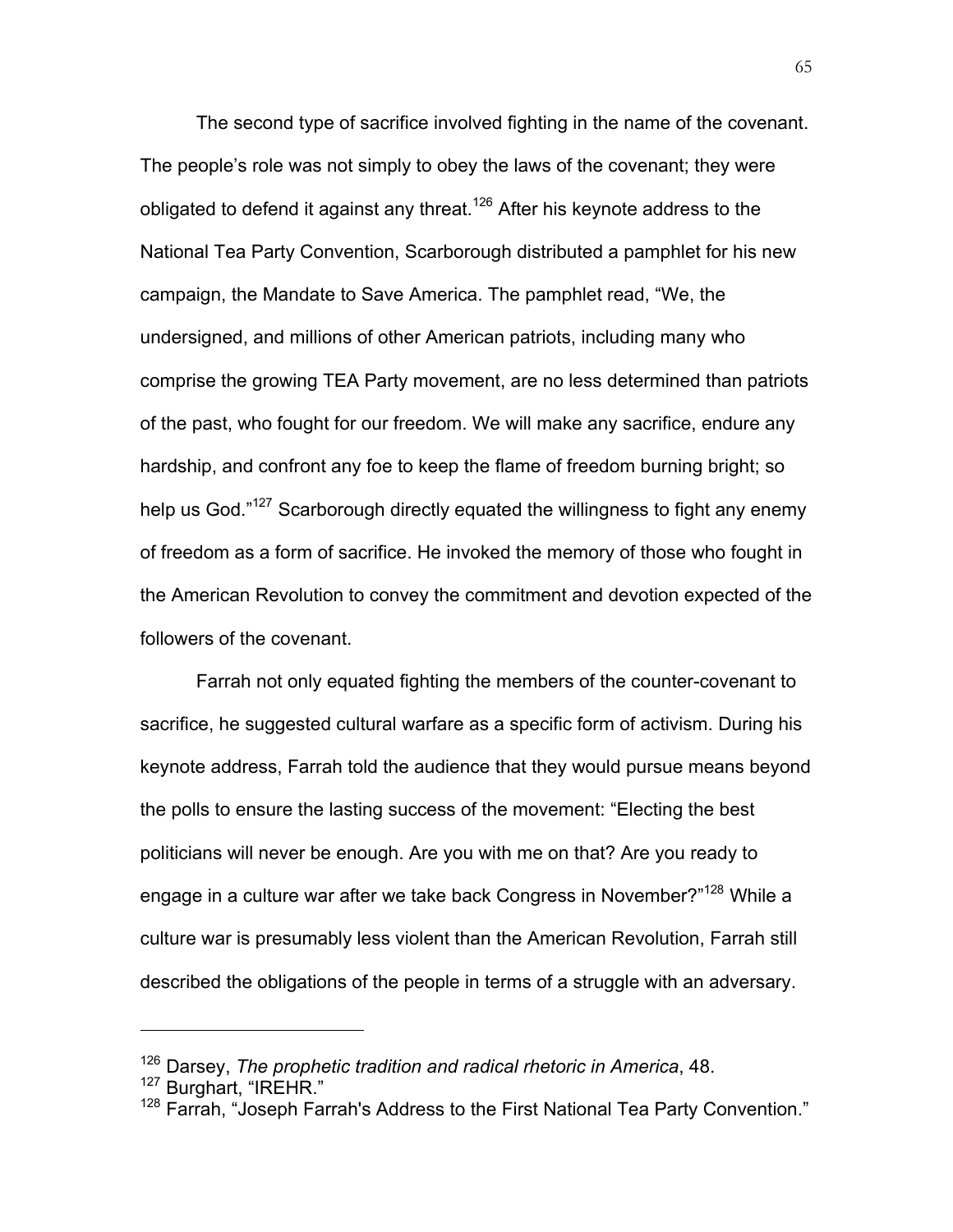The idea of struggle with a foe as sacrifice was consistent for almost all of the speakers. But unlike the other speakers, Breitbart did not explicitly call on the audience to combat the forces of evil. Instead, he depicted members of the movement as already locked in a struggle with the mainstream media. In his keynote address, Breitbart began his speech by saying, "I am glad that we are all here. I am glad that we have all survived the main-stream media's onslaught, on our movement."<sup>129</sup> If it was true that the media tried to attack with movement by depicting its members as racist extremists, then it was only natural for protestors to fight back against this foe.

#### *Summary and Conclusions*

 $\overline{a}$ 

The speakers examined here adopted many elements of the prophetic voice on behalf of the Tea Party Movement. They described a crisis in which the steady expansion of government threatened to destroy, not just the country's economic strength, but its moral fiber and security as well. The crisis emerged both because of the acts of individuals dedicated to an evil socialists countercovenant, and because the people had temporarily neglected their duties to uphold God's covenant. This covenant consisted of ideas about popular sovereignty, individual liberty, and socially conservative values. In order to uphold the covenant the people were asked to sacrifice; both in terms of giving up their worldly, material comforts, and fighting any enemy who threatened the covenant. Like the traditional prophets of the Old Testament, the prophets of the

<sup>&</sup>lt;sup>129</sup> Breitbart, "Andrew Breitbart's Address to the First National Tea Party Convention."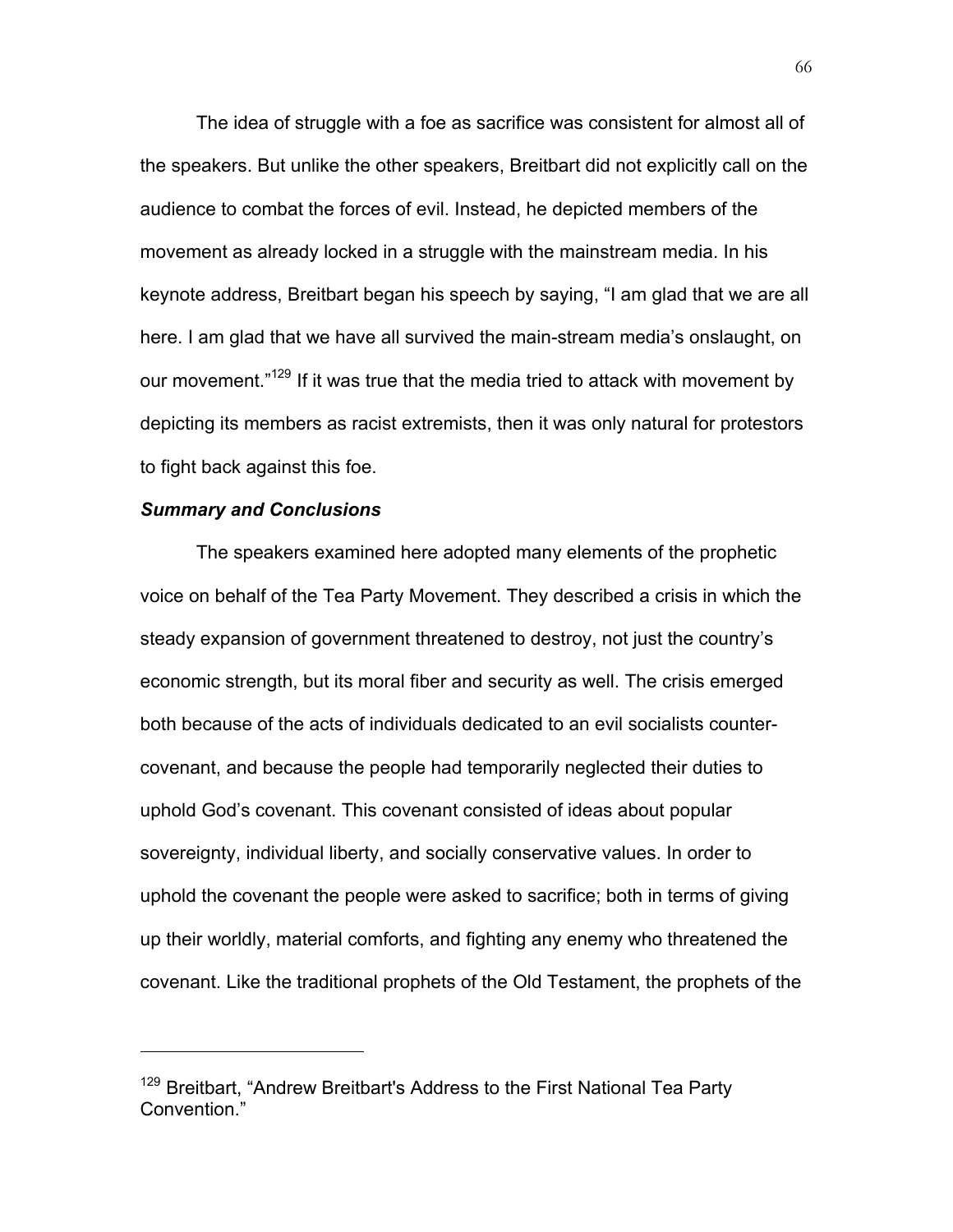Tea Party Movement criticized the people for temporarily moving away from the covenant, and praised them when they decided to follow the path to redemption.

On the surface, leading a populist movement would seem to be inconsistent with speakers choosing to employing the prophetic voice. Populist movements value "the will of the people" above all else while the prophet unreservedly casts the will of God as the uncompromising authority. Yet the rhetoric of the Tea Party prophets easily resolved this tension. By attributing the origin of the crisis to the people's slumber, they were able to criticize the people without claiming that they needed to change their will or submit themselves to anyone. The Tea Party Prophet did not call upon the people to change their behavior, he applauded them for remembering what they wanted all along.

This chapter analyzed the speeches of prominent Tea Party figures including, but not limited to, all of the keynote speakers at the first-ever National Tea Party Convention with one exception – Sarah Palin, the final speaker at the convention. This speaker was excluded from this analysis because her speech did not conform to the expectations of the prophetic tradition. In fact, her speech bore very few similarities to the other keynote address delivered earlier at the convention. Chapter five will be reserved for exclusively examining her speech, and the situational exigency she faced. The next chapter will continue the focus on the Tea Party Movement leaders more generally, examining another public communication strategy recurrent within radical conservative protest movements, namely, conspiracy discourse.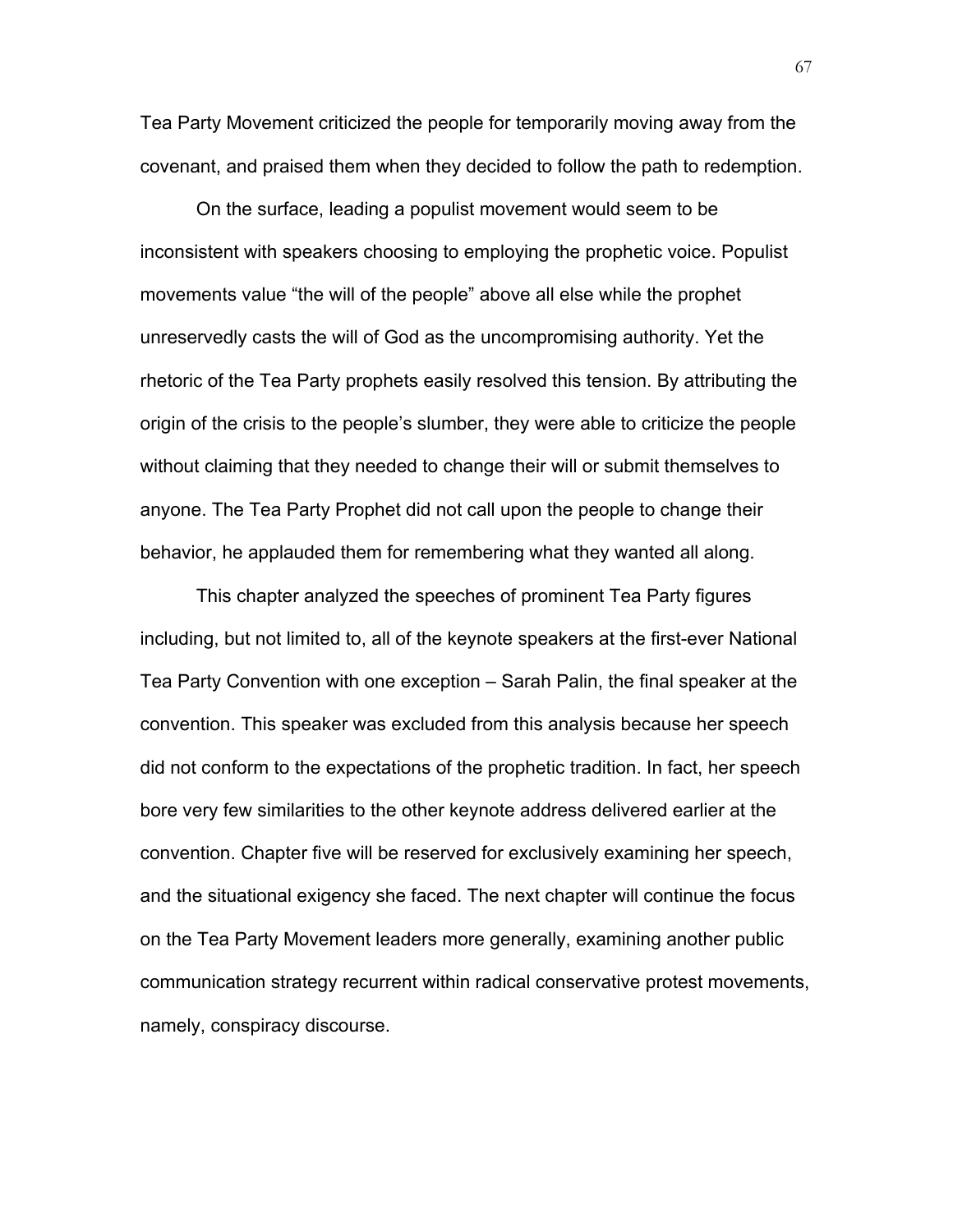# **Chapter** *4: Conspiracy Discourse in the Rhetoric of the Tea Party Movement*

While there is substantial debate regarding the prevalence of conspiracy discourse in the political and cultural mainstream of America, there is little doubt that conspiracy theories are frequently deployed in radical conservative movements.<sup>130</sup> A conspiracy theory, as defined by Brian Keeley, is, "a proposed explanation of some historical event (or events) in terms of the significant causal agency of a relatively small group of persons – the conspirators – acting in secret."<sup>131</sup> Though it is true that conspiracies can and do happen, most conspiracy theories cannot be verified because they are a product of political moralism taken to the extreme. As Lipset and Raab put it, "[…] if every historical moment at every stage is almost exclusively a matter of good will or ill will, freely chosen, those who make a mistake are not just wrong; they are evil. And all our social and political pathologies are the result of deliberate evil doing. Given the moralistic premise, how else could we account for them?"<sup>132</sup> Conspiracy theories constitute a large portion of the rhetorical behavior that Richard Hofstadter called the "Paranoid Style."<sup>133</sup> "The Paranoid Style" involves a feeling of persecution or resentment. This is why Hofstadter typically associated this style with

<sup>130</sup> Lipset and Raab, *The politics of unreason: right wing extremism in America, 1790-1970*; Windt, *Presidents and protesters: Political rhetoric in the 1960s*; R. Hofstadter, "The paranoid style in American politics," *Harper's Magazine* 229, no. 1374 (1964): 77-86.

<sup>&</sup>lt;sup>131</sup> Brian Keeley, "Of conspiracy theories," The Journal of Philosophy 96, no. 3 (1999): 51.

<sup>&</sup>lt;sup>132</sup> Lipset and Raab, *The politics of unreason: right wing extremism in America, 1790-1970*, 14.

<sup>&</sup>lt;sup>133</sup> Hofstadter, "The paranoid style in American politics."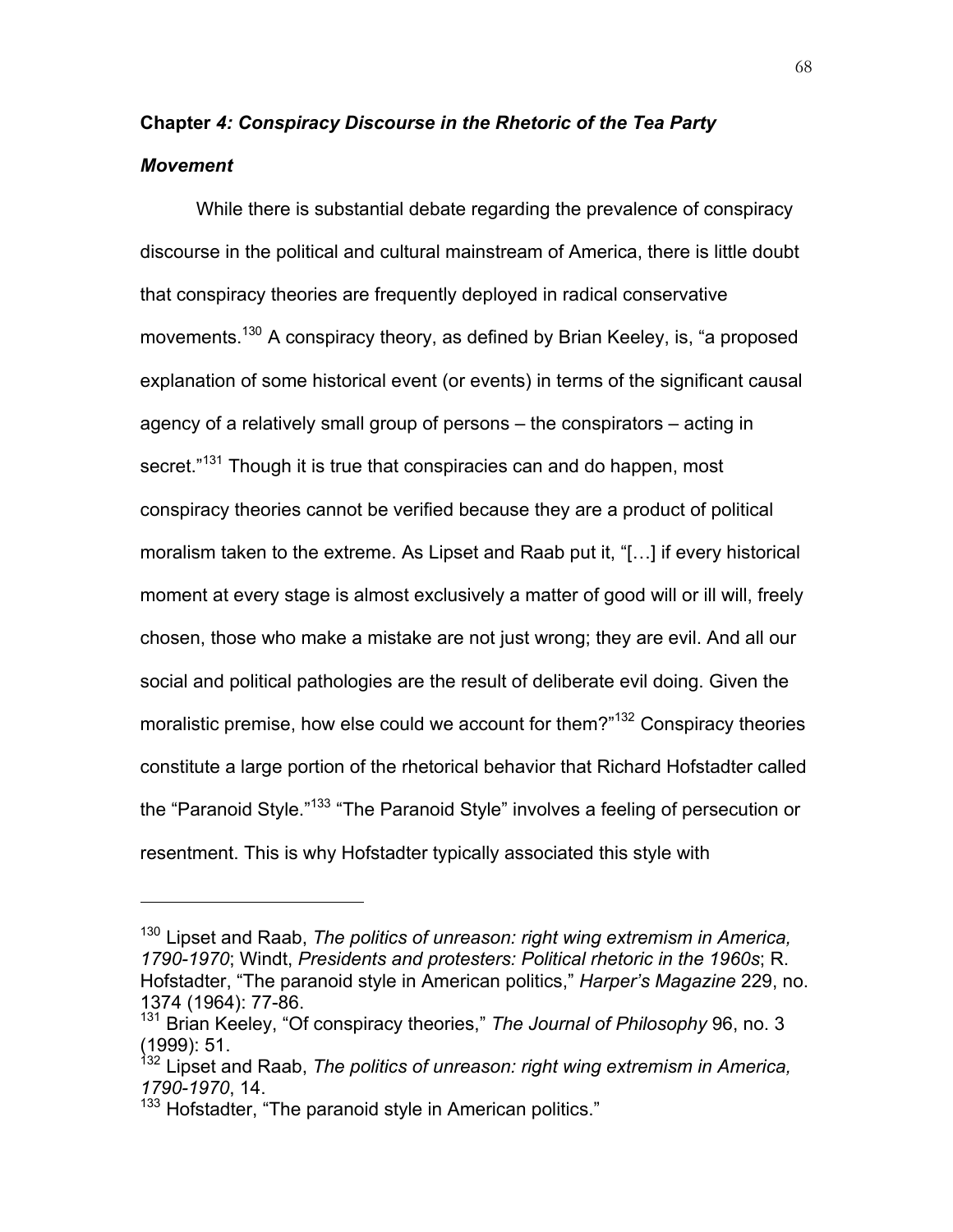conservative movements in America; a key tenant of radical conservative movements is the belief that a change in the social order has resulted, or will result, in the loss of prestige or power for relatively well-established groups.<sup>134</sup>

Recently, the idea that conspiracy theory is a trait reserved for radical or extreme groups has been challenged. Goodnight and Poulakos have argued that theories of conspiracy rhetoric needed to be revisited because the controversies surrounding the Nixon trial and other public issues brought conspiracy discourse into the political mainstream.<sup>135</sup> Mark Fenster argued that the incorporation of conspiracy theories into the American mainstream was not a new development at all, but part of a long political tradition:

[...] the prevalence of conspiracy theories is not necessarily external or pernicious to American politics and culture, but instead an integral aspect of American, and perhaps modern, and post-modern life. Not simple and outlying "style" of American politics, conspiracy theory has always been and a significant aspect of American political rhetoric, with wide-ranging, often salutary effects.<sup>136</sup>

But even if conspiracy theory is not exclusively the province of extremist movements, most conspiracy theories are rooted in a degree of political moralism and monism that is consistent with the tradition of radicalism in America. All three of the approaches to study of radical conservative movements highlighted in

<sup>134</sup> Lipset and Raab, *The politics of unreason: right wing extremism in America,*  1790-1970.<br><sup>135</sup> G. Thomas Goodnight and John Poulakos, "Conspiracy Rhetoric: From

Pragmatism to Fantasy in Public Discourse.," *Western Journal of Speech Communication: WJSC 45, no. 4 (Fall1981 1981): 302.* 1303.<br><sup>136</sup> Mark Fenster, *Conspiracy theories: Secrecy and power in American culture* 

<sup>(</sup>Univ Of Minnesota Press, 2008), 9.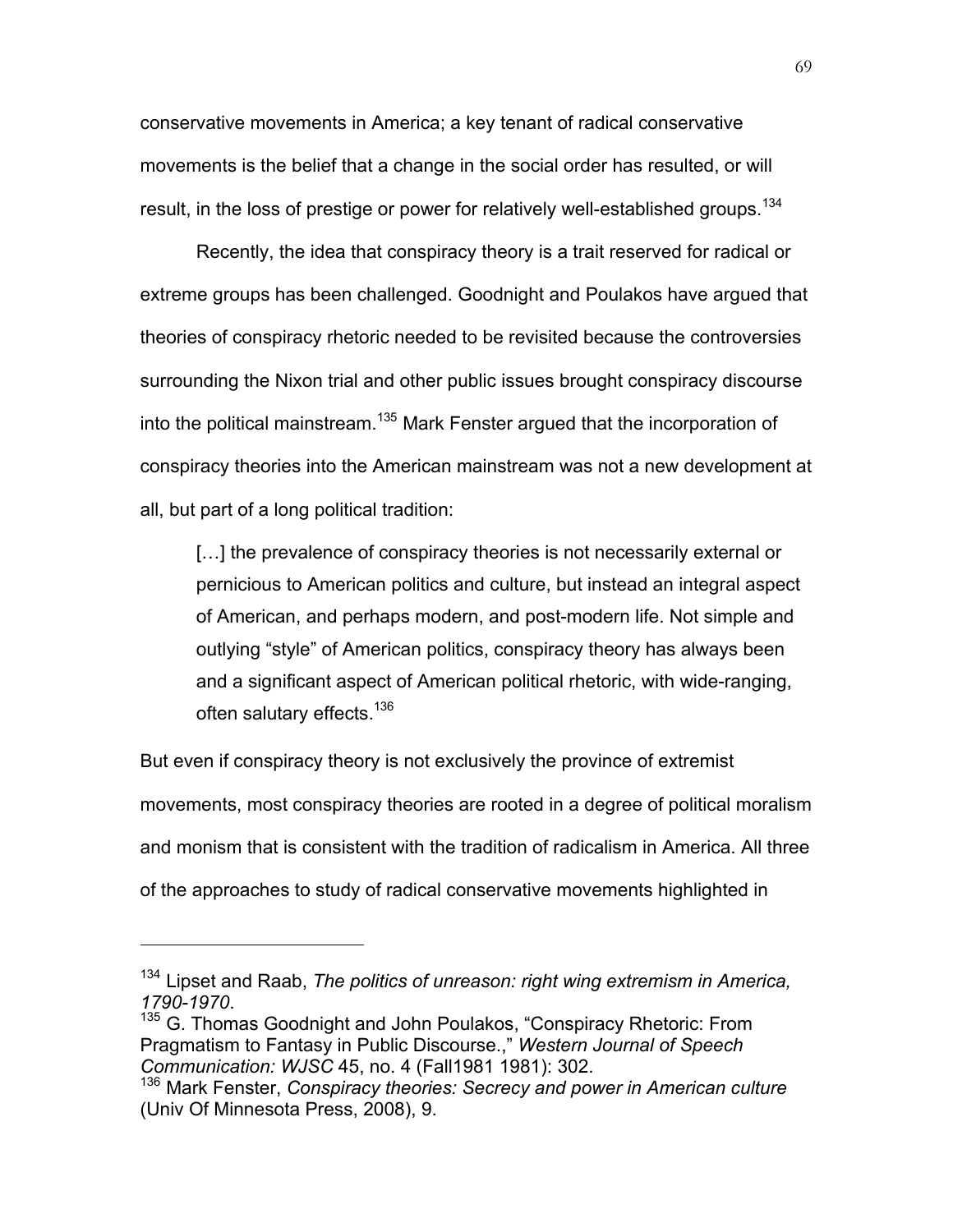chapter one (ideological protest movements, right-wing extremist movements, and value-oriented movements) mention conspiracy theory as an important aspect of the radical voice in social movements. Moreover, conspiracy theory has played a role of varied importance in many populist movements because its preoccupation with secret elite domination over and manipulation of the entirety of economic, political, and social relations. I believe conspiracy theories are used in the Tea Party Movement in ways that distinguish the movement from the political mainstream.

In order to determine the ways in which conspiracy discourse is used in the Tea Party movement, I will examine the rhetoric of the speakers at the National Tea Party Convention. I will focus exclusively on the rhetoric emanating from the convention because that is the place where conspiracy discourse was most likely to flourish in the movement. Fenster described conspiracy theory as "a reckoning by those who consider themselves to be outside the centers of power with what is deemed to be an inaccessible, essentially opaque political and social order […] it offers particular pleasures and opportunities to play, as well as the promise of social interaction, community, and political involvement that it ultimately cannot deliver […] it expresses a longing for involvement, a desire for political meaning and significance on the part of the political subject." The National Convention set the Tea Party up to evolve from a series of local protests scattered across the country to a national level movement capable to producing large-scale change. In short, the National Convention represented a desire for the Tea Party Movement to become something "more." In this context,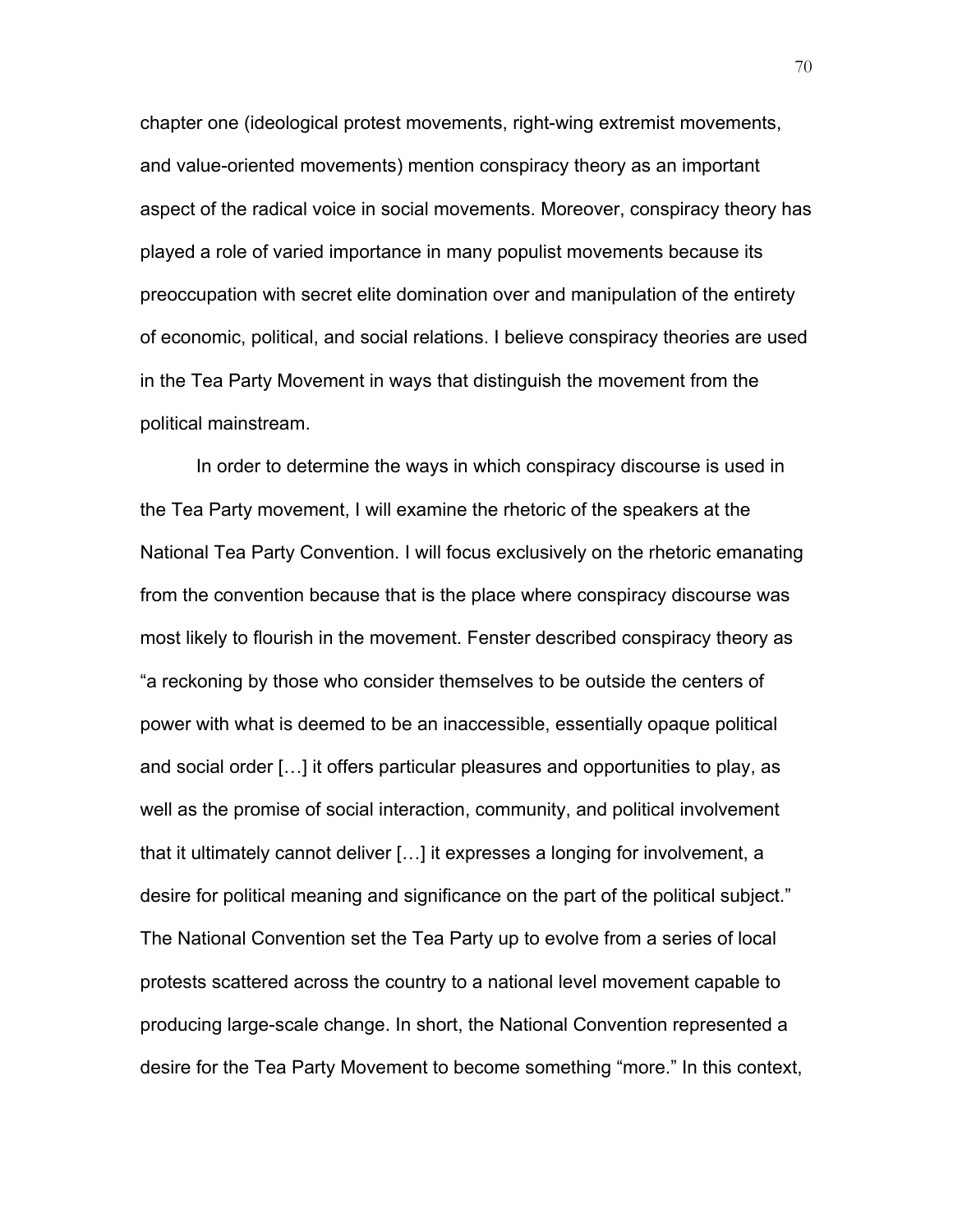conspiracy theory figures to be a prominent theme in the convention proceedings.

This chapter will feature some of the speakers from the previous chapter with one addition. This includes World-Net Daily owner, Joseph Farrah; mediamogul, Andrew Breitbart; and former House Representative Tom Tancredo. The new addition is Steve Milloy, who addressed the convention on February 4, 2010. Milloy is a Fox News commentator dedicated to debunking what he labels "junk science" or faulty scientific data and analysis. Milloy has addressed what he believes are false scientific claims regarding global warming, ozone depletion and the health effects of second-hand smoke. The chapter will analyze these speeches while paying special attention to what rhetorical scholars agree are the three characteristics of conspiracy theories: disputing the official story; the evil intent of the conspirators; and the endless circle of interpretation.<sup>137</sup>

# *Deviating from the Official Script*

 $\overline{a}$ 

Conspiracy theories attempt to explain some important historical or contemporary event in a way that contradicts the mainstream interpretation of that event. The notion that there has been a cover-up by some group of people is often perceived as the most damning piece of evidence supporting the existence of a conspiracy. When there is no explicit evidence of a cover-up, conspiracy

<sup>137</sup> Keeley, "Of conspiracy theories," 50; Fenster, *Conspiracy theories: Secrecy and power in American culture*, 94; Goodnight and Poulakos, "Conspiracy Rhetoric: From Pragmatism to Fantasy in Public Discourse."; Katherine Stewart, "Conspiracy theory's worlds," *Paranoia within reason: a casebook on conspiracy as explanation* (1999): 13-19.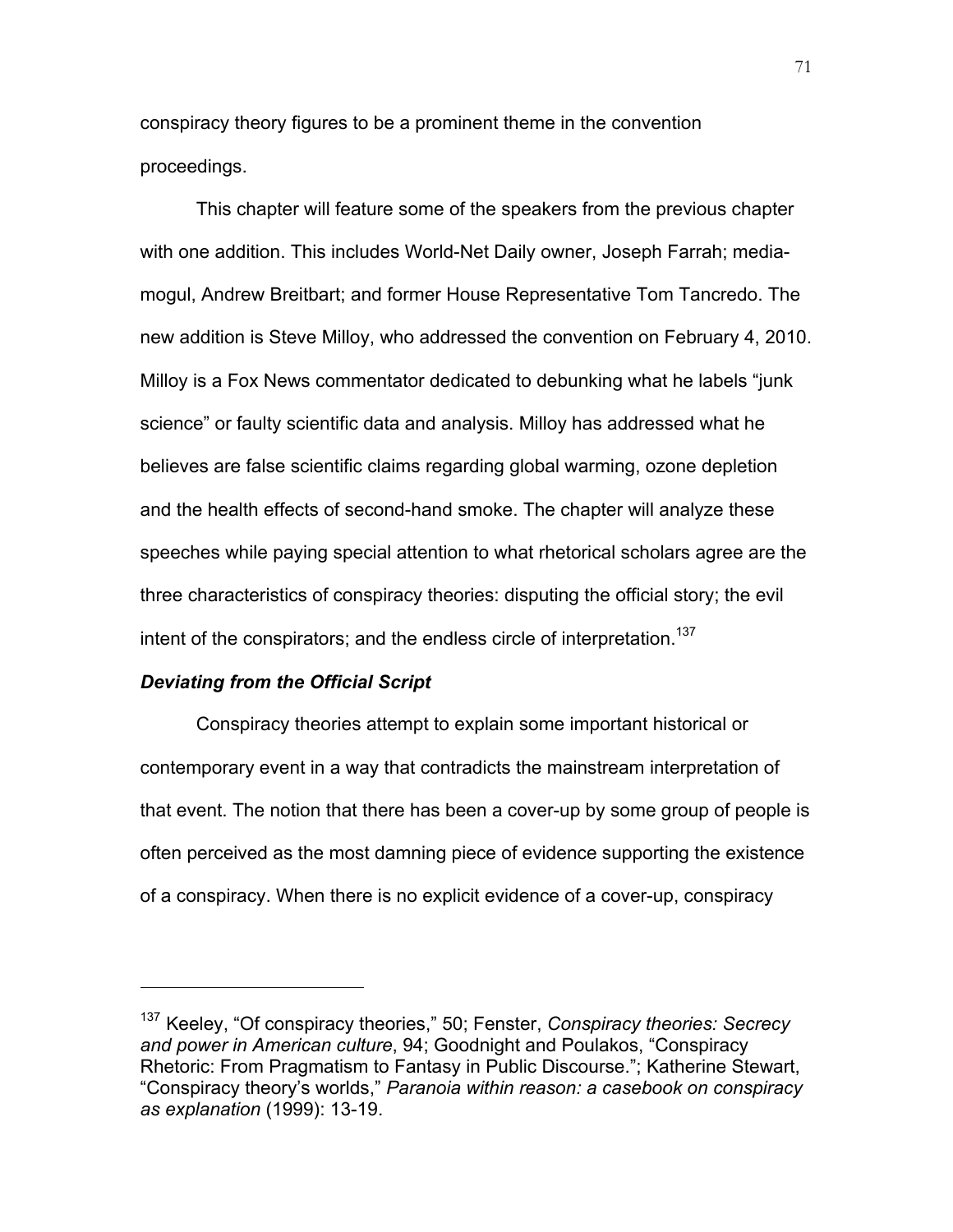theorists settle for arguing that the mainstream silence on an issue is an attempt at deception.<sup>138</sup>

During his keynote speech to the National Tea Party Convention, Farrah claimed to unmasked a liberal conspiracy that disqualified Obama to be President of the United States. He argued that Obama and a few of his socialist allies tricked the nation into believing that he was born in Hawaii in order to steal the presidency and destroy the American capitalist system. A central component of Farrah's grand narrative was the way it directly clashed with mainstream views regarding Obama's origin and his political agenda – even conservatives who also opposed Obama's policies:

You know I have a dream. And my dream is that if Barack Obama even seeks reelection as president in 2012, he won't be able to go to any city, and town, any hamlet in America without seeing signs that ask, 'where's the birth certificate?' It's a simple question, and it has not been answered, despite what Bill O'Reilly will tell you. The rest of the media, they think it's ridiculous. Which makes me certain; it's one of the most important questions we can be asking … I say if its been settled, show us the birth certificate.<sup>139</sup>

Farrah demanded unequivocal proof that Obama was born in Hawaii, by which he meant an authentic birth certificate. Yet, even when presented with his requested documentation, Farrah simply dismissed it as insufficient to dismiss doubt about Obama's legitimacy to hold the office of President. In 2007, the Obama campaign released a certified copy of his Certificate of Live Birth. The

<sup>138</sup> Fenster, *Conspiracy theories: Secrecy and power in American culture*, 94; Stewart, "Conspiracy theory's worlds," 51.

<sup>&</sup>lt;sup>139</sup> Farrah, "Joseph Farrah's Address to the First National Tea Party Convention."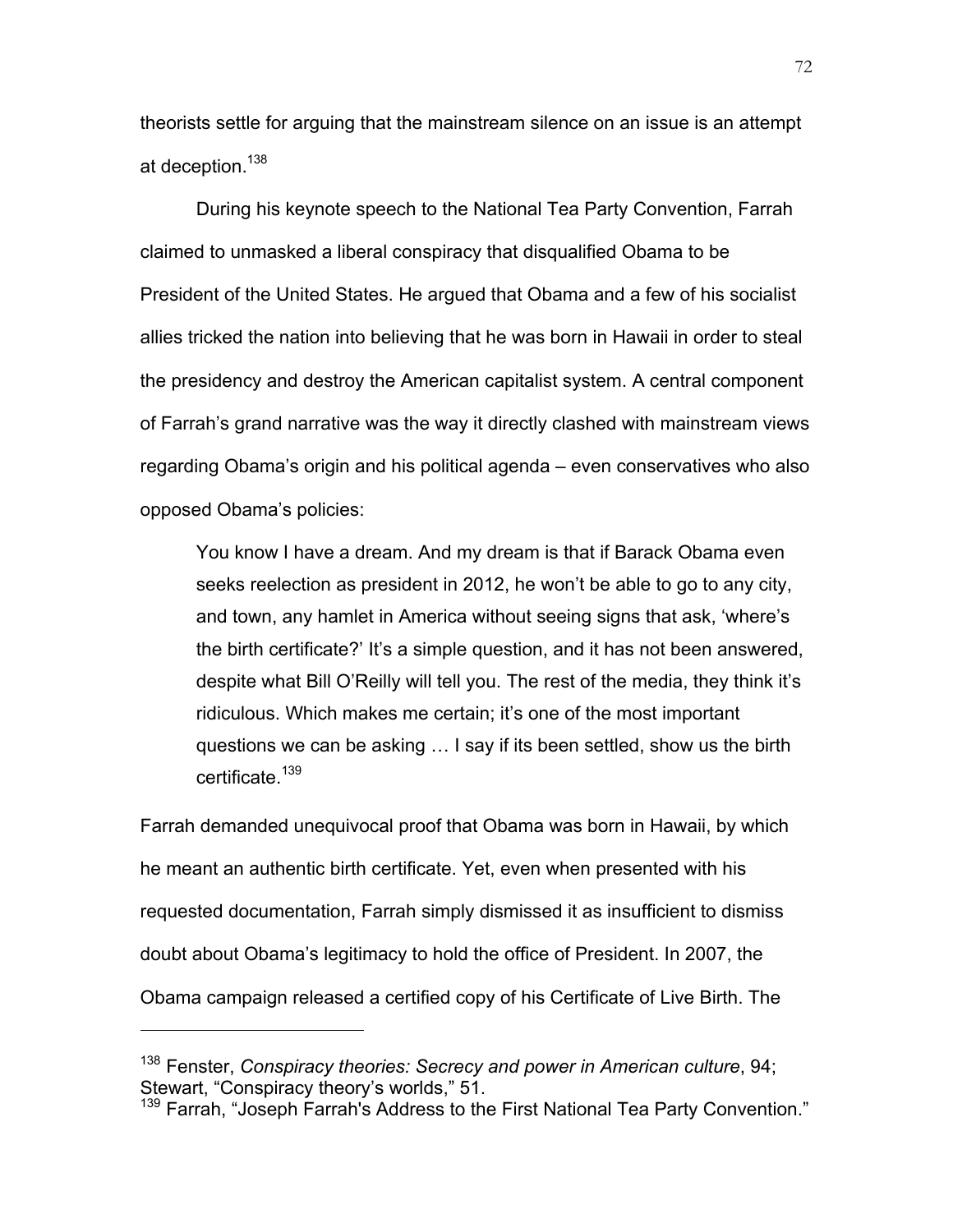certificate states that Obama was born in Honolulu, Hawaii, on August 4, 1961.<sup>140</sup> Farrah responded that this short form was not the same as an original birth certificate.<sup>141</sup> A Hawaiian Department of Health spokeswoman, Janice Okubo, stated that Hawaii "does not have a short-form or long-form certificate. The director of health department has confirmed that the state "has Sen. Obama's original birth certificate on record in accordance with state policies and procedures."142 Farrah's refusal to acknowledge these different forms of proof illustrates an important component of conspiracy theory. The conspiracy theorist is always looking for more information, and yet on another level, there is nothing more to know, because the explanation of new evidence is always already formed.<sup>143</sup> All new information has to fit neatly into the explanatory system the conspiracy theorist has created; if it does not, it must be discarded.

Farrah acknowledged that other, credible media outlets had researched the claim and found there was no substance to it, and yet such public statements seemed to fuel his quest for answers even more. Indeed, he argued, the fact that everyone else seemed to think this question was baseless was the reason he needed to investigate himself. Conspiracy theorists are skeptical of "credible sources." In the words of Goodnight and Poulakos:

http://www.salon.com/news/feature/2008/12/05/birth\_certificate.

<sup>&</sup>lt;sup>140</sup> Alex Koppelman, "Why the stories about Obama's birth certificate will never die," *Salon*, December 5, 2008,

 $141$  Farrah, "Joseph Farrah's Address to the First National Tea Party Convention." <sup>142</sup> June Watanabe, "Born identity," *Star Bulletin*, June 6, 2009, sec. Columnists, http://www.starbulletin.com/columnists/kokualine/20090606\_kokua\_line.html.

<sup>143</sup> Fenster, *Conspiracy theories: Secrecy and power in American culture*, 95.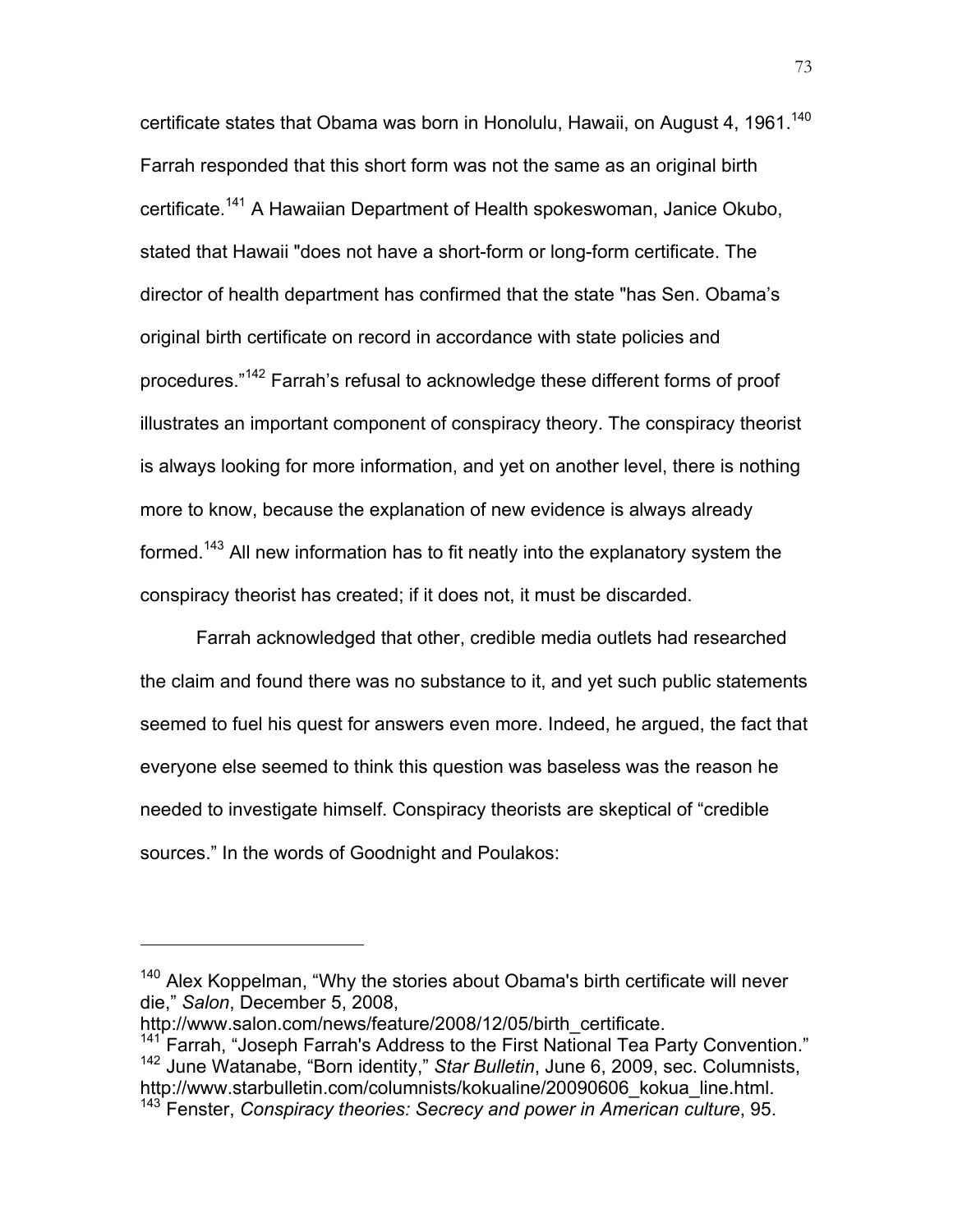Another form of rhetorical proof which becomes subject to distrust is the credibility of all sources that do not share the conspiracy hypothesis. Typically, the more highly regarded the source, the more credible the message, and the greater the likelihood of persuasion. However, since the drama of conspiracy largely unfolds in successively greater betrayals, apparent credibility ultimately serves only as a cloak of respectability, deceiving the uninitiated. It is not only that hierarchical authority loses its credibility; personal relationships, too, become suspicious. This may explain the need of the conspiratorially minded to purge even the faithful. However, while not all conspiratorial discourse finds all authority to be in complicity with the conspirators, unless the hypothesis is shared by others or vindication is attained through higher sources, the tendency to debunk credible sources increases.<sup>144</sup>

Farrah challenged the hierachial authority of the mainstream media by arguing the questions they were afraid to ask were the most important. For the conspiracy theorist, the very attempt to shut down the circle of interpretation is itself a suspicious act that requires interpretation.<sup>145</sup> Furthermore, Farrah also called out Bill O-Reilly, a staunch traditionalist that was widely respected among conservatives, for accepting the mainstream narrative. Even though O'Reilly was traditionally faithful to the cause of the movement, he had to be purged if the conspiracy theory was to remain credible.

In his keynote speech, Breitbart expanded beyond the more limited conspiracy claim related to Obama's birth certificate to maintain the existence of

<sup>&</sup>lt;sup>144</sup> Goodnight and Poulakos, "Conspiracy Rhetoric: From Pragmatism to Fantasy in Public Discourse.," 306.

<sup>145</sup> Fenster, *Conspiracy theories: Secrecy and power in American culture*, 94.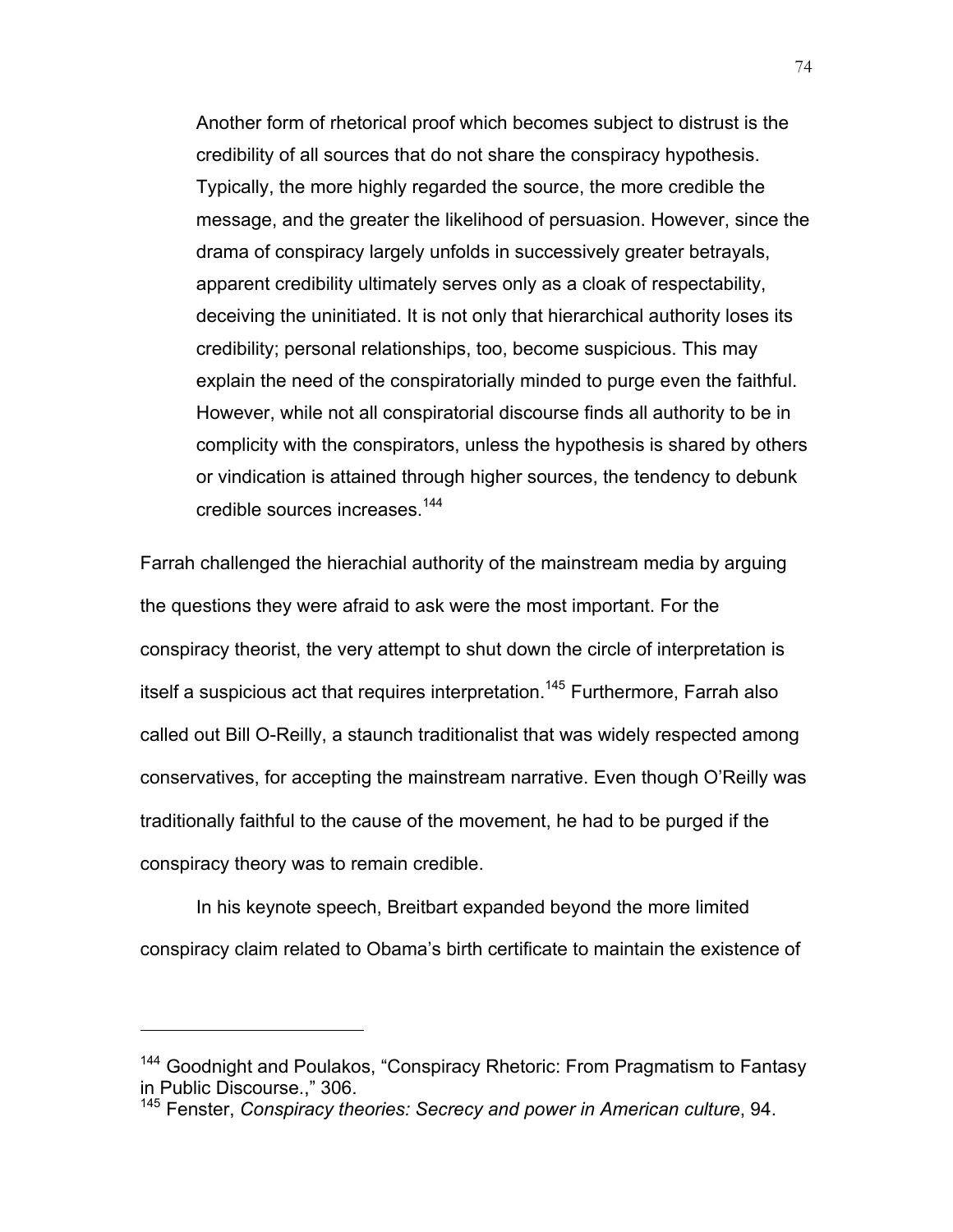a liberal media conspiracy. He explained how the conspiracy between the mainstream media and America's cultural institutions functioned:

It's a form of intimidation that they do the second that your kid walks on a college campus. They sit down in their freshman orientation, and they say, 'You're racist, your parents are racist, your patriarchal, your parents authority is over. Welcome to the American academic tradition. If you're going to graduate from here you are going to have to play by our rules.' And the mainstream media plays by those rules. And I don't think those rules are fair. So my entire business model, is born of the fundamental understanding that the media… is rigged against us. It's all I know. I know these people.<sup>146</sup>

Here, Breitbart situated the mainstream media within the larger conspiracy orchestrated by America's cultural institutions to promote liberal values. He personified the whole of the mainstream media, and claimed that he was familiar with their lot. Some might argue that Breitbart was not weaving a conspiracy theory in the same way that Farrah had. After all, conservatives have decried the unbalanced reporting from liberal journalists for decades.<sup>147</sup> But Breitbart's narrative can be distinguished from other claims that the media has a liberal bias by how viciously he attacked it. After attending the National Convention, Jonathan Kay, a conservative journalist remarked, ""One of the most bizarre moments of the recent tea-party convention came when blogger Andrew Breitbart delivered a particularly vicious fulmination against the mainstream

<sup>&</sup>lt;sup>146</sup> Breitbart, "Andrew Breitbart's Address to the First National Tea Party Convention."

<sup>147</sup> Eric Alterman, *What liberal media?: the truth about bias and the news* (Basic Books, 2004).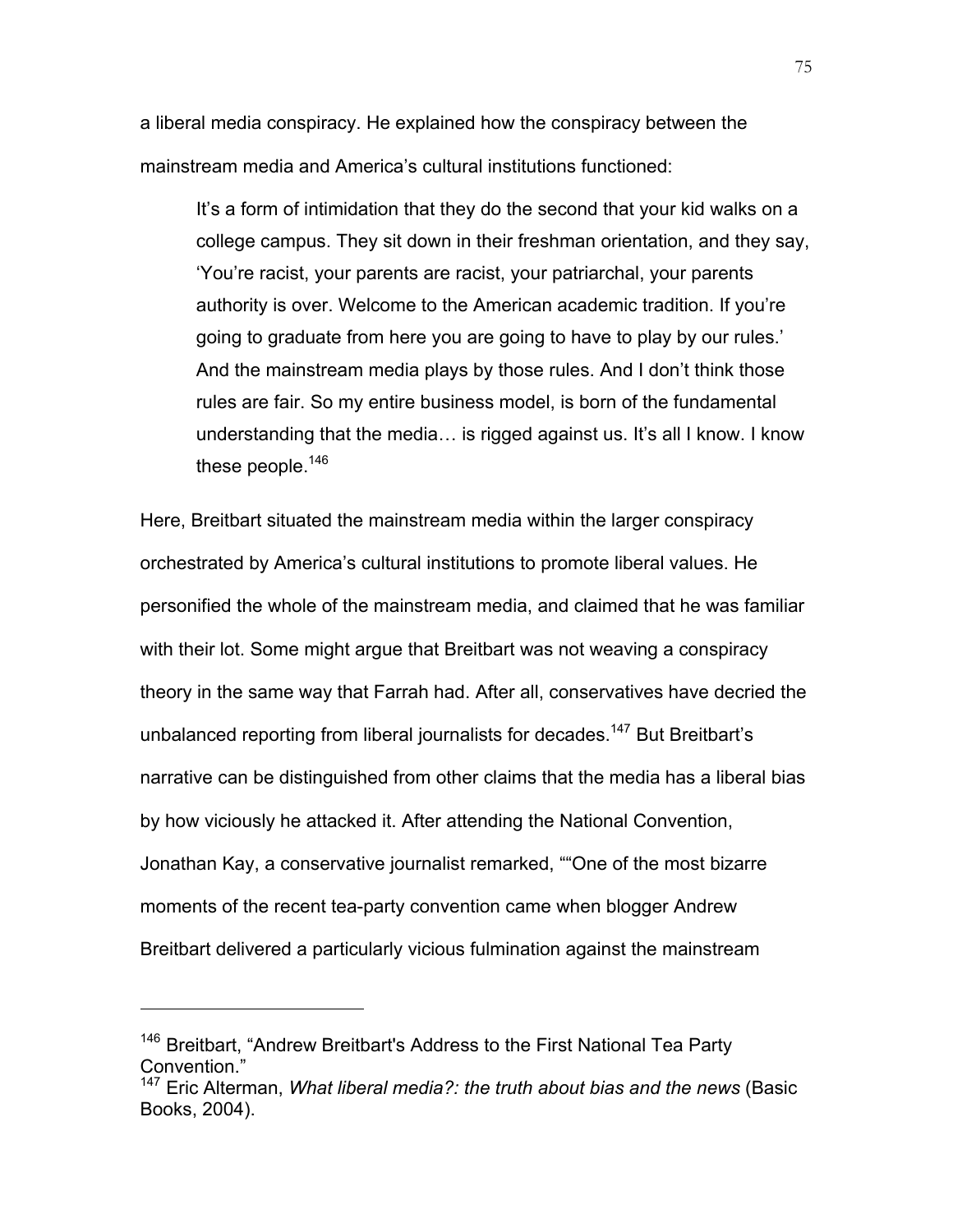media, prompting everyone to get up, turn toward the media section at the back of the conference room, and scream, 'USA! USA! USA!"<sup>148</sup> The distrust of traditionally credible sources seemed to be a consistent theme across the conspiratorial rhetoric of the Tea Party Movement.

## *The Evil Intent of the Conspirators*

 $\overline{a}$ 

Because conspiracy theories are built on a foundation of political moralism, the motives attributed to the conspirators are nefarious.<sup>149</sup> This political moralism is combined with faith in the perfectability of man to create a narrative in which people who make mistakes are not just misguided; they must have evil intentions. For if it is true that there is one right and moral way to conduct oneself, and all people are capable of conducting themselves in this way, then anyone who did not must have made a conscious decision to act immorally.<sup>150</sup>

In the Tea Party Movement, conspiracy theorists attributed malicious motives to President Obama and his Democratic allies. According to Farrah, Obama's goal was, "to heighten the contradictions of capitalism, bring the system to it's knees and ultimately, to collapse… It's the only paradigm that makes any sense given the policies of the Obama administration and the democratic congress. They are following a deliberate course to destroy the American free-

<sup>&</sup>lt;sup>148</sup> Jonathan Kay, "Tea Party Movement Is Full of Conspiracy Theories," *Newsweek*, http://www.newsweek.com/2010/02/08/black-helicopters-overnashville.html.

<sup>149</sup> Lipset and Raab, *The politics of unreason: right wing extremism in America, 1790-1970*; Keeley, "Of conspiracy theories," 51; Goodnight and Poulakos, "Conspiracy Rhetoric: From Pragmatism to Fantasy in Public Discourse.," 302. <sup>150</sup> Lipset and Raab, *The politics of unreason: right wing extremism in America, 1790-1970*, 51.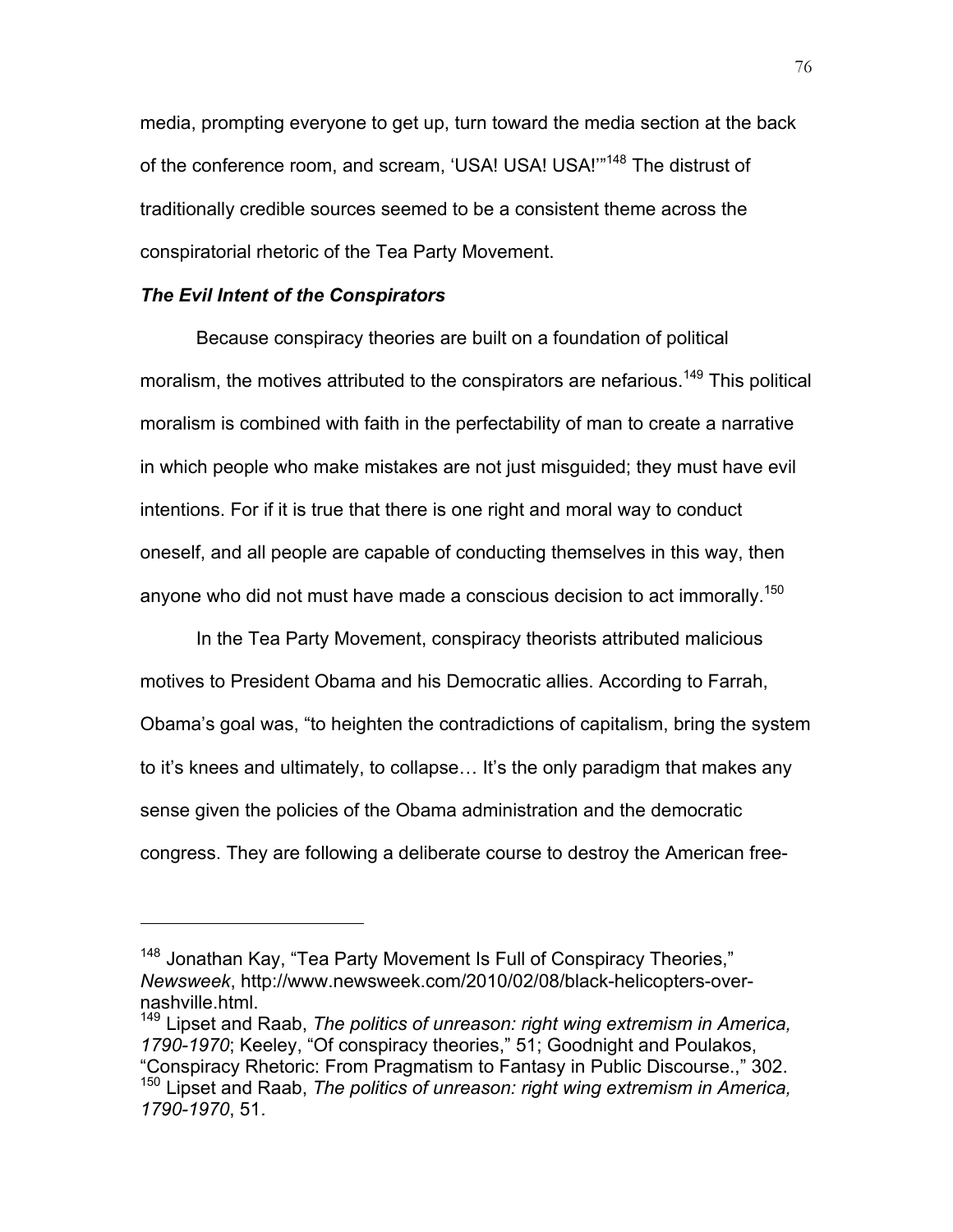enterprise system; your freedom, and the American way of life."<sup>151</sup> Farrah dismissed the possibility that Democrats really believed that their policies would serve the public interest. If there was only one "right" way to conduct public policy, and Democrats deviated from it, then that was all the evidence Farrah needed to confirm their nefarious motives.

Whereas Farrah focused on the President's economic policies, Tancredo was more broad in his indictment of liberals. On the first night of the National Convention, Tancredo called Obama a "committed socialist ideologue" looking for "every opportunity to destroy the Constitution before we can save it."<sup>152</sup> Here, Democrats did not simply disagree with Conservatives about the principles enshrined in the Constitution. For Tancredo, there was only one correct interpretation of the Constitution in any given situation and trying to impose a different interpretation was tantamount to destroying the document.

Steve Mally, a speaker on the first full day of conference proceedings at convention, focused on the international aspect of Obama's policies. He warned that Obama and his minions were conspiring to control every aspect of Americans' lives – the colors of their cars, the kind of toilet paper they used, how much time they spent in the shower, the temperature of their homes—all under the guise of U.N. greenhouse-gas-reduction schemes. He described Obama as an internationalist that envisioned one-world government.<sup>153</sup> It seems clear that

<sup>&</sup>lt;sup>151</sup> Farrah, "Joseph Farrah's Address to the First National Tea Party Convention."<br><sup>152</sup> Tancredo, "Thank God John McCain Lost! Here's why.."

<sup>&</sup>lt;sup>153</sup> Kay, "Tea Party Movement Is Full of Conspiracy Theories."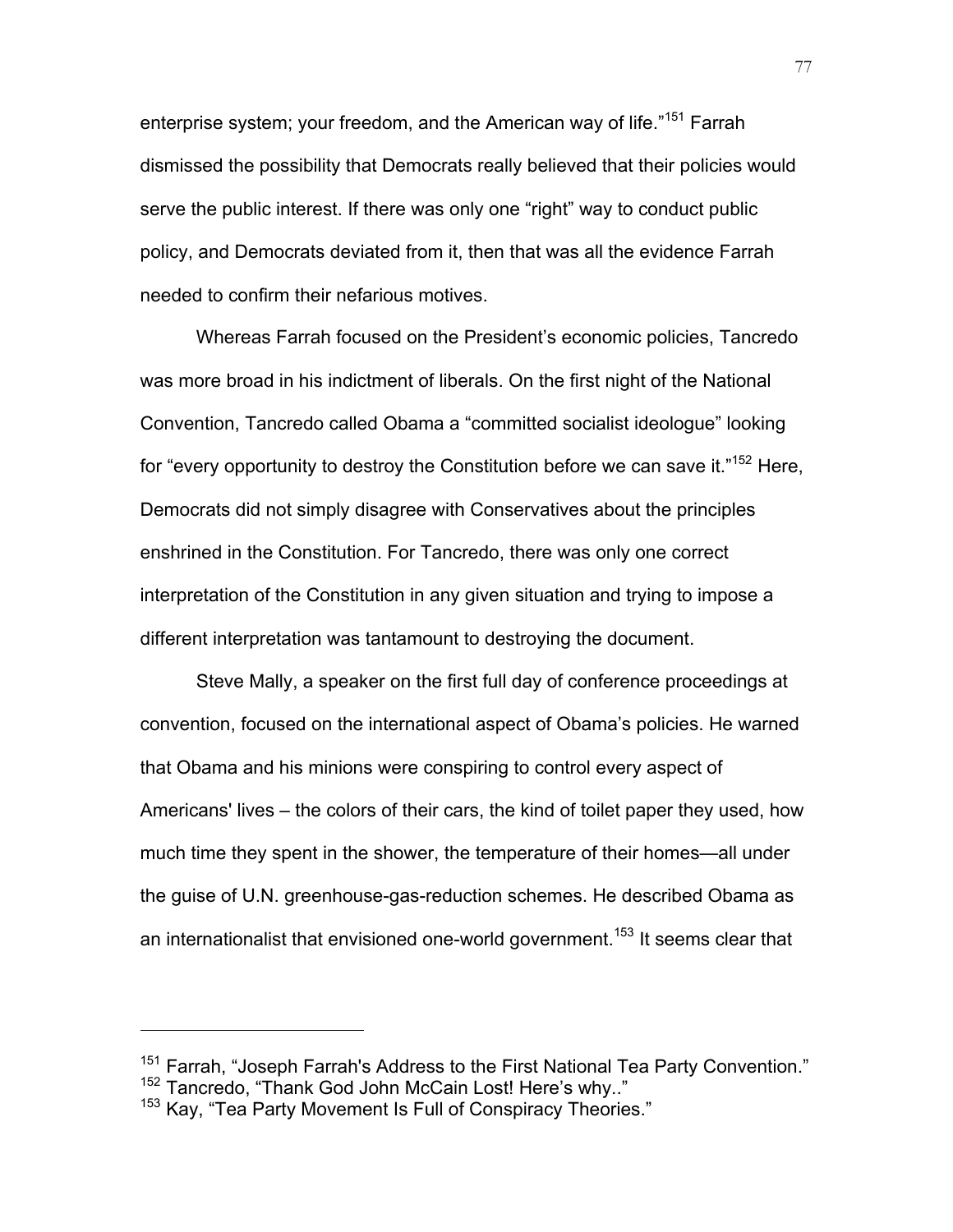the rhetoric of the Tea Party Movement depicted its enemies, not simply as foolhardy or misguided, but as malicious.

#### *The Endless Search for the Missing Link*

In order to build insurmountable proof of a diabolical plot, conspiracy theorists must tie together events that seem to be unrelated. These individual pieces of information, often insignificant in themselves, are molded into an explanatory framework that "posits an affirmative effort by a clandestine force to consolidate power and subordinate others."154 Conspiracy theorists have to link together as many individual pieces of information as possible because evidence is very hard to find in the beginning.<sup>155</sup> Conspiracy theories typically extend in time and space: they cross international boundaries, stretch back in history, and stretch ahead into the future.<sup>156</sup> They construct narratives that treat current and historical events as a series of plots to undermine the rightful order by an enemy on whom they project their own anxieties and desires.<sup>157</sup> While collecting the data to construct these historical narratives, conspiracy theories respect no interpretative limits. They demand continual interpretation. As Fenster put it, "There is always something more to know about the alleged conspiracy, the evidence of which is subjected to an investigative machine that depends on the perpetual motion of signification."<sup>158</sup> For Katherine Stewart: "Conspiracy theory is

<sup>154</sup> Fenster, *Conspiracy theories: Secrecy and power in American culture*, xii.

<sup>&</sup>lt;sup>155</sup> Goodnight and Poulakos, "Conspiracy Rhetoric: From Pragmatism to Fantasy in Public Discourse.," 301.

<sup>156</sup> Lipset and Raab, *The politics of unreason: right wing extremism in America, 1790-1970*, 17.

<sup>&</sup>lt;sup>157</sup> Hofstadter, "The paranoid style in American politics."

<sup>158</sup> Fenster, *Conspiracy theories: Secrecy and power in American culture*, 94.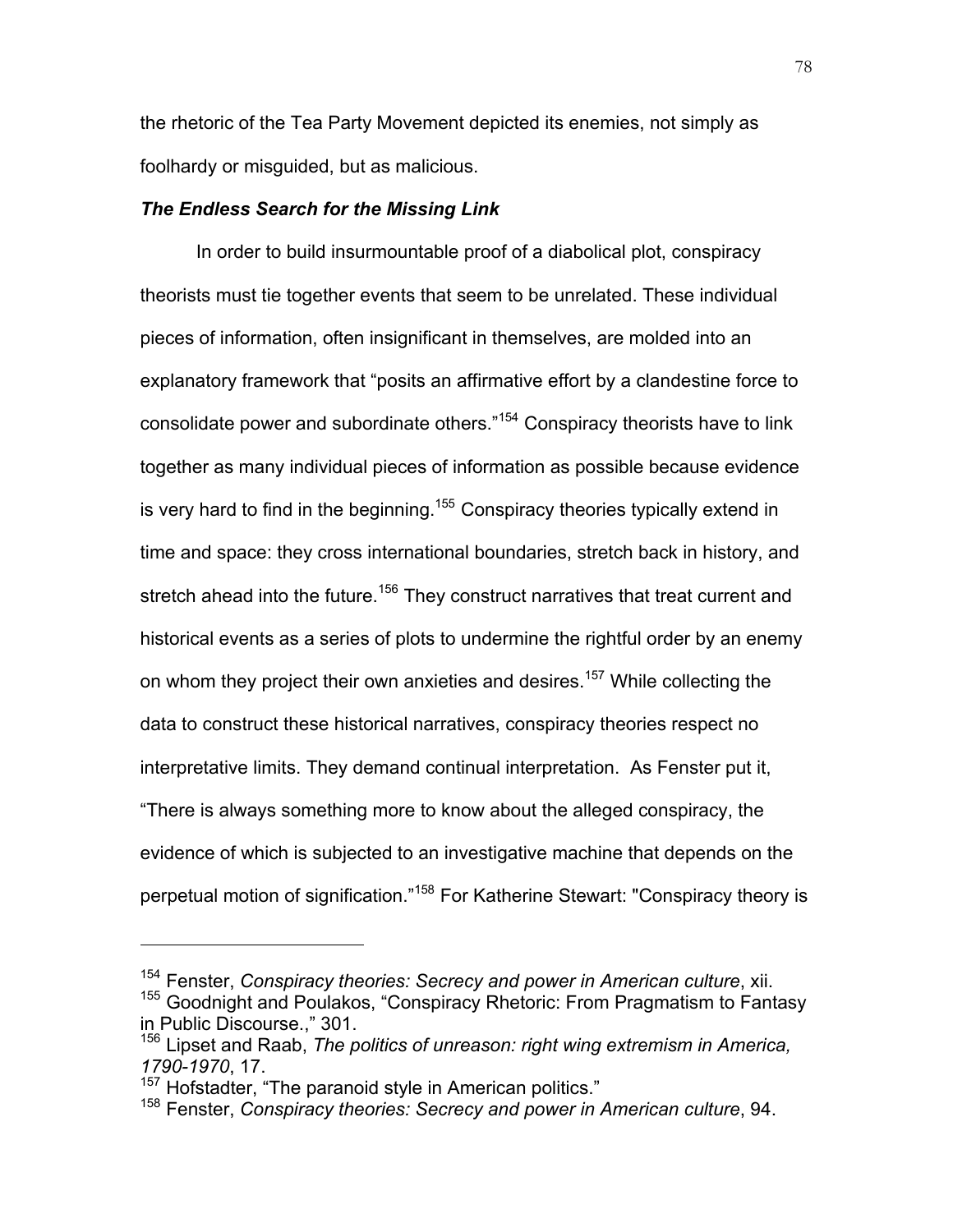a skeptical, paranoid, obsessive practice of scanning for signs and sifting through bits of evidence for the missing link."<sup>159</sup>

Farrah associated America's troubles with the political thought of Antonio Gramsci. He conveniently reduced Gramsci's writings on hegemony, the role of intellectuals in society, and the state to a plan for actualizing communism in Italy. In Farrah's words, Gramsci advocated that communists, "embark on a long march, through the cultural institutions; subverting them, changing their missions, taking them over. He believed that if socialist ideas permeated the most influential non-political aspects of society: education, the philanthropies, the entertainment industries, and the press, then political power would literally fall into their laps."160 He went on to specifically identify Obama and his allies in Congress with Gramscian political thought: "Now this work has been going on for a 100 years. This is the work that was done to lay the foundation for Obama, and Pelosi and Reid."161 Farrah also linked Obama to the tradition of manufactured crisis through his dealings with ACORN, ACORN's connection with George Wiley, and Wiley's interaction with Cloward and Piven, two fervent Marxists.<sup>162</sup> Thus Obama was a part of the socialist conspiracy, just like Cloward and Piven, Lenin, Gramsci, and Marx.

In his keynote speech, Breitbart made a similar observation about the link between coverage in the mainstream media to the traditions and policies of

<sup>&</sup>lt;sup>159</sup> Stewart, "Conspiracy theory's worlds," 17.

 $160$  Farrah, "Joseph Farrah's Address to the First National Tea Party Convention."<br> $161$  Ibid.

 $162$  Ibid.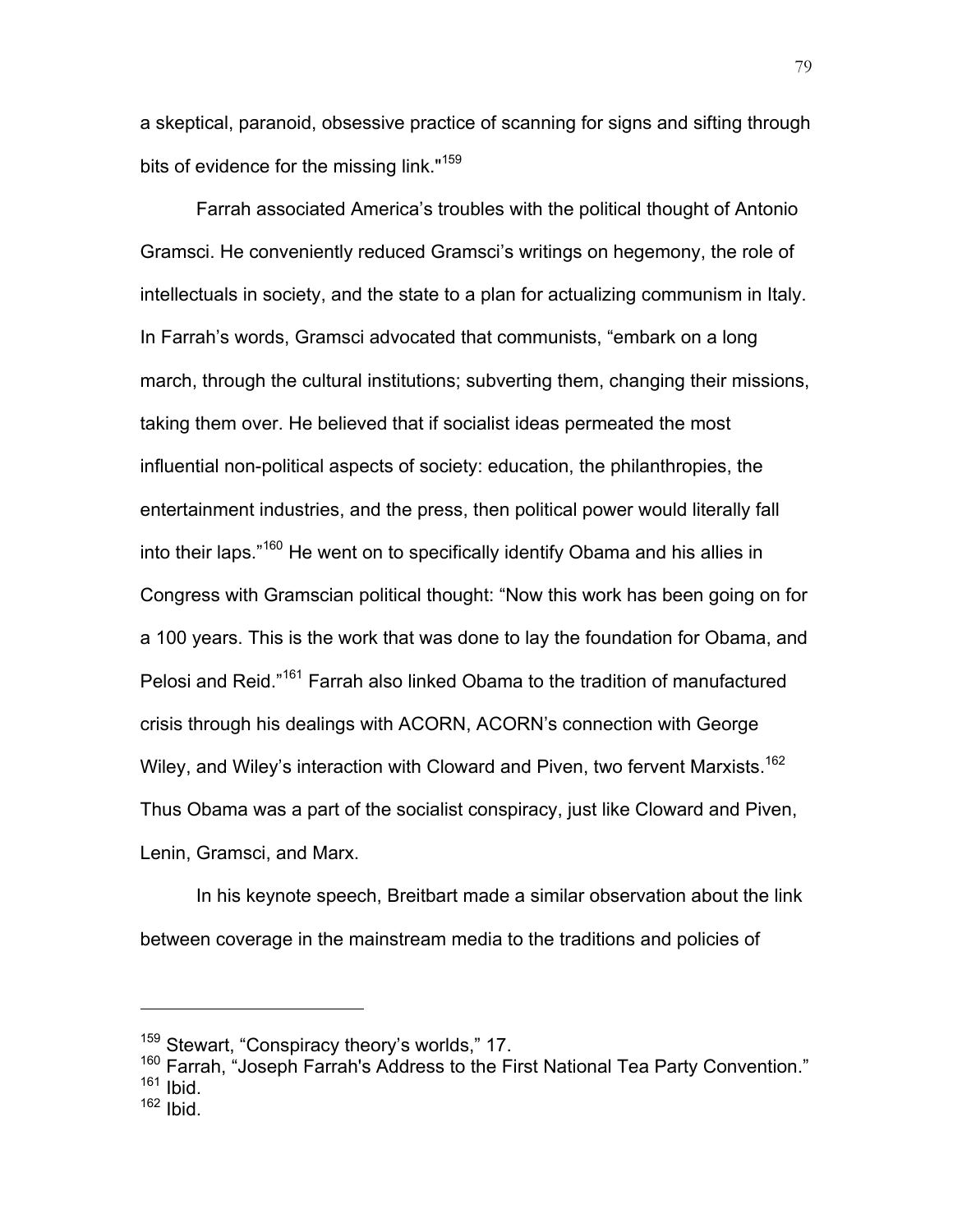universities, schools, and Hollywood production companies.<sup>163</sup> He argued that schools and universities indoctrinated students into anti-American traditions before they entered the workforce, cultural institutions like movie and television studios perpetuated those traditions with anti-American themes in movies and television shows, and the mainstream media reported news in a way that treated these anti-American traditions as the preferences of the general public. Both Breitbart and Farrah not only simplified historical events and made caricatures of historical agents, and also connected these components into a consistent historical narrative where traditional American conservatives had lost the culture war with the left.

#### *Summary and Conclusions*

 $\overline{a}$ 

Conspiracy discourse was a consistent theme of the convention. The speakers pieced together moralistic, and historically simplistic grand narratives that cast President Obama and his liberal allies, as well as the mainstream media, as nefarious conspirators planning to destroy the American way of life. In the process, they tried to discredit the mainstream media and make the movement, and sources that they deemed to be legitimate, the only sources of information the people could trust. The Tea Party speakers used conspiracy discourse in a way that was consistent with the literature about the use of conspiracy theory in radical social movements. The speakers employed conspiracy discourse in order to ultimately and indefinitely discredit their political opponents, and to build solidarity among the audience members. The speakers

<sup>&</sup>lt;sup>163</sup> Breitbart, "Andrew Breitbart's Address to the First National Tea Party Convention."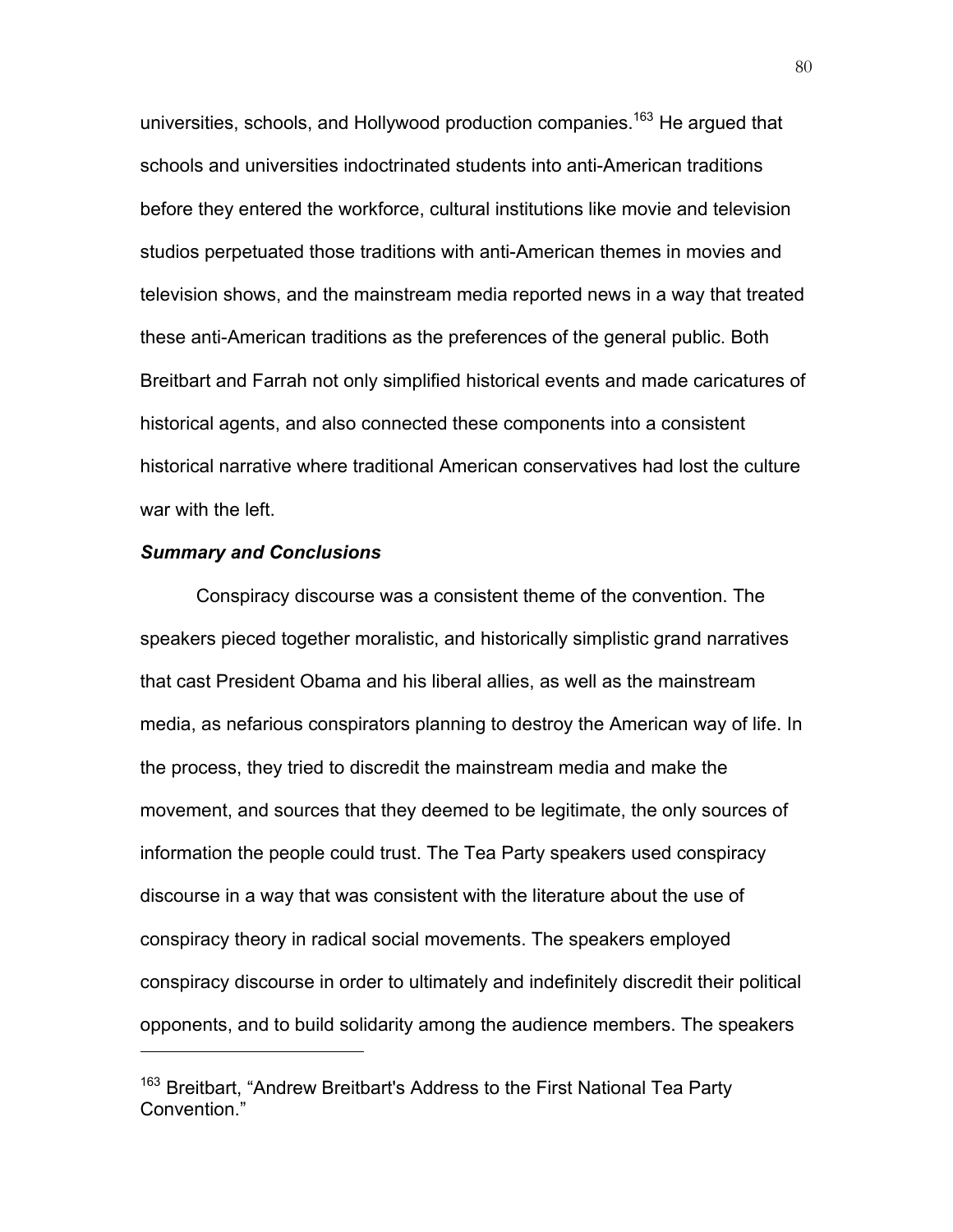set up the audience to take up the roll of detectives searching for a missing link that may never find.

Chapters three and four focused on the discourse of the speakers at the convention and other potential leaders of the Tea Party Movement. These chapters analyzed the speeches delivered for elements of public communication strategies used in radical conservative movements. But both chapters excluded the final speaker at the convention because her discourse bore few similarities to that espoused by the other speakers. Chapter five will analyze her speech to identify the similarities and differences between her speech and the other speeches featured throughout the previous chapters. I will draw on literature about the rhetoric of national nominating conventions and the priestly voice in order to explain these similarities and differences.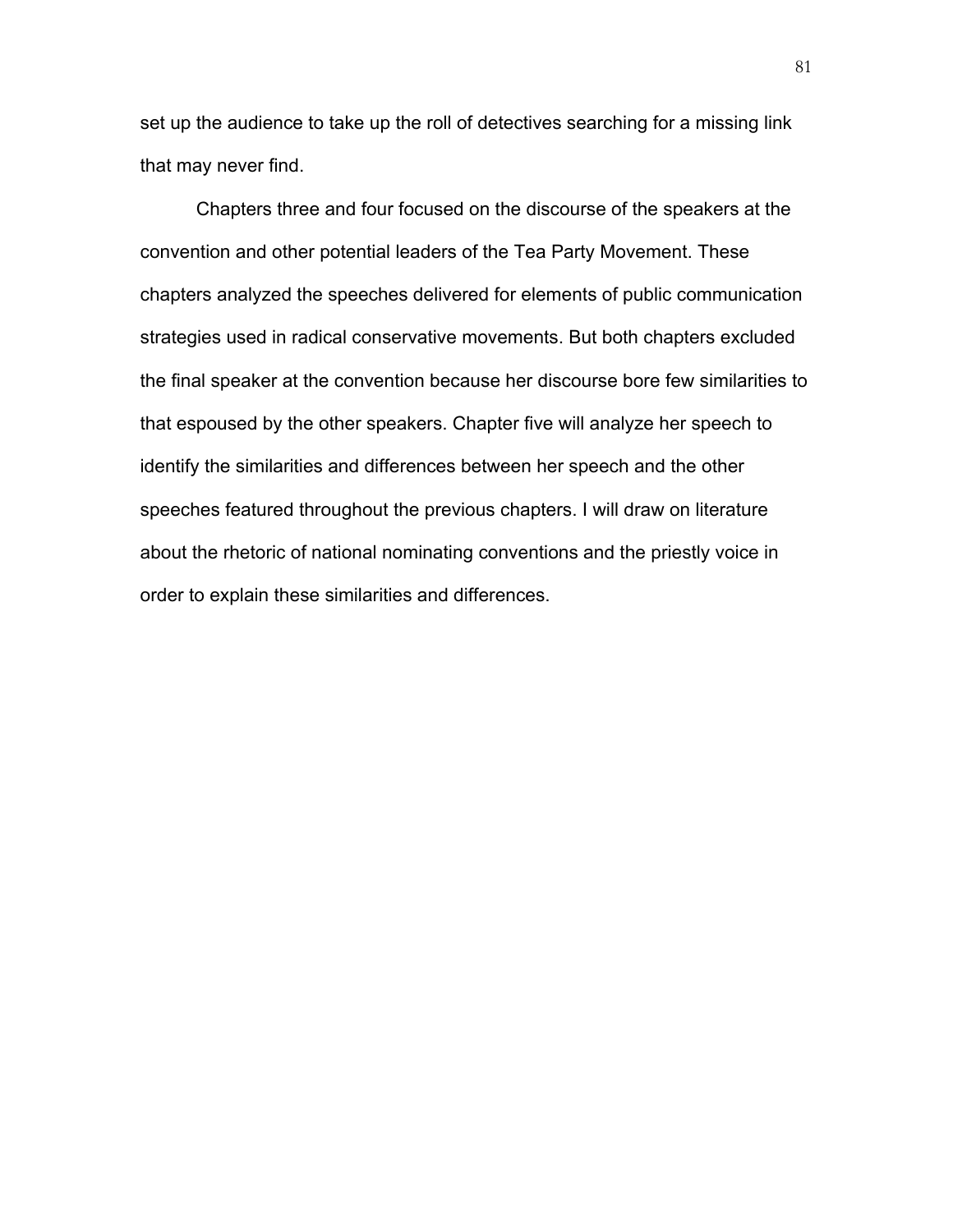#### *Chapter 5: Sarah Palin as the High Priest of the Movement*

On the evening of February 6, 2010, Sarah Palin delivered the closing speech of the first-ever National Tea Party Convention. While promoting the event, the convention's organizers touted Palin's speech as the highlight of the convention. Given the character of the proceedings up to that point, one might have expected Palin's speech to focus on a radical theme. And yet, Palin's speech was devoid of the prophetic and conspiratorial discourse that characterized the other keynote addresses.

The prophetic voice is built on a foundation of political moralism and monism. An unwavering conviction in the speaker's moral superiority is what unites the various aspects of the prophetic tradition. The prophet functions as the mouth-piece of God. The divine word is sacred and cannot be compromised for political expediency. The people must come to God; He never comes to them. Yet Palin told her audience that compromise was not just inevitable, but, instead, what the movement was really about:

[...] it is what we believe in and that's what this movement is all about. When people are willing to meet halfway and stand up for common sense solutions and values, then we want to work with them. And in that spirit, I applaud Independents and Democrats like Bart Stupak who stood up to tough partisan pressure and he wanted to protect the sanctity of life and the rights of the soon to be born. I applaud him for that. When we can work together, we will.

True prophets never work with people who are willing to meet them halfway. None of the other convention speakers applauded the efforts of a single liberal politician. Any time a liberal politician was mentioned they were described as a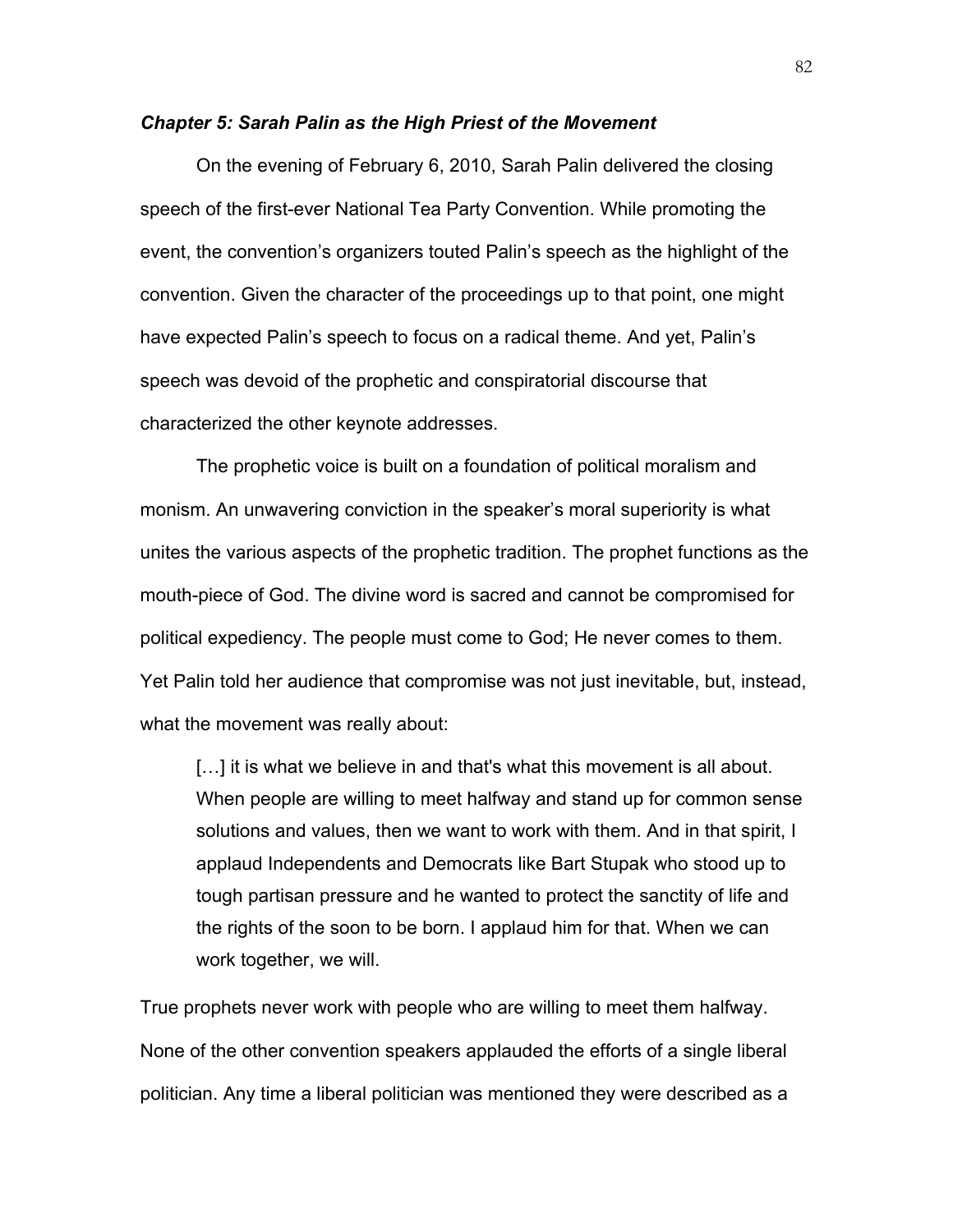part of the problem, not the solution. Not once did any of the other convention speakers tout the benefits of working across political divisions. Instead, they explicitly denounced the idea that compromise would solve America's problems. Palin took several opportunities to applaud Democrats, including Obama, that were inconsistent with the spirit of the movement, in order to build common ground with the opposition. Palin did not claim that the primary goal of the movement was to win a war, as many of the other speakers had done.

Conspiracy theories also rely on political moralism to function. A key component of conspiracy discourse is a belief in the perfectability of man. If people are capable of finding "truth" and behaving accordingly, then the only way to understand someone who strays from "truth" is to believe that they intentionally chose to neglect their duties. Here again, Palin broke with the convention:

But while I hope you give the candidates that you choose your best effort, please understand they're human. There's no perfect candidate. And they're going to disappoint occasionally. And when they do, let them know, but don't get discouraged and sit it out, because the stakes are too high. The stakes are too high right now, and your voice is too important, so work hard for these candidates but put your faith in ideas.<sup>164</sup>

She emphasized her reformist tone by asking Tea Party protestors to remain engaged in the political process even if the politicians they elected made mistakes. By explicitly stating that all humans are fallible and imperfect, Palin

<sup>&</sup>lt;sup>164</sup> Sarah Palin, "Sarah Palin Speaks at Tea Party Convention" (Speech presented at the National Tea Party Conventions, Opryland Hotel, Nashville, TN, February 6, 2010), http://www.youtube.com/watch?v=E7gVp3diPbI.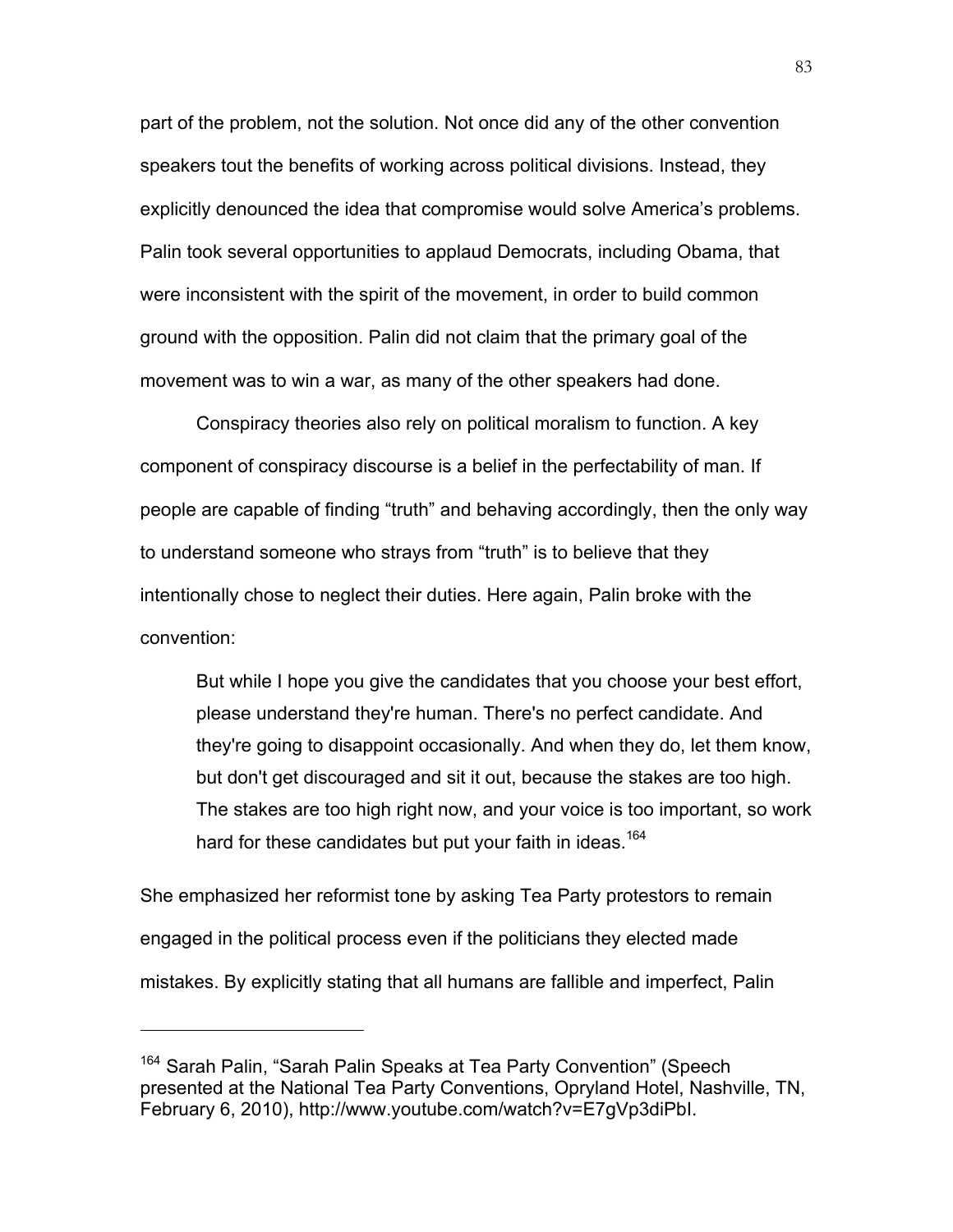undermined the case for political moralism. Not once, did Palin characterize the opposition as nefarious. When she discussed Democratic miscues, as she did with Obama's foreign policy decisions and congressional health care plans, she referred to them as "misguided thinking."

So why did Palin's speech significantly differ from those of the other keynote speakers? It is important to note that certain elements of her speech were indeed consistent with those of the other speakers; she promoted many of the same conservative values and principles as they did. She, like the other keynote speakers, advocated limited government, fiscal restraint, and commonsense solutions. But in very important ways her keynote speech drastically differed from the rhetoric espoused by the other speakers. Palin did not employ conspiracy rhetoric and she was not a prophet of the movement. In order to explain why Palin's speech differed from those of the other speakers, we have to examine Palin's unique rhetorical situation.

#### *The Convention Metaphor*

 $\overline{a}$ 

On February 4-6, 2010, a for-profit corporation named Tea Party Nation hosted the National Tea Party Convention. The convention was the culmination of a collaborative effort by Judson Phillips, the head of Tea Party Nation, and Mark Skoda, the leader of the Memphis Tea Party. The convention was billed as an event "where local tea party groups could select their best to meet with their peers from across the nation."<sup>165</sup> The decision to host a national level event associated with the Tea Party Movement was significant in itself. Tea Party

<sup>&</sup>lt;sup>165</sup> "The Tea Party Convention in Opryland, Nashville, Tennessee » Right Pundits," http://www.rightpundits.com/?p=5286.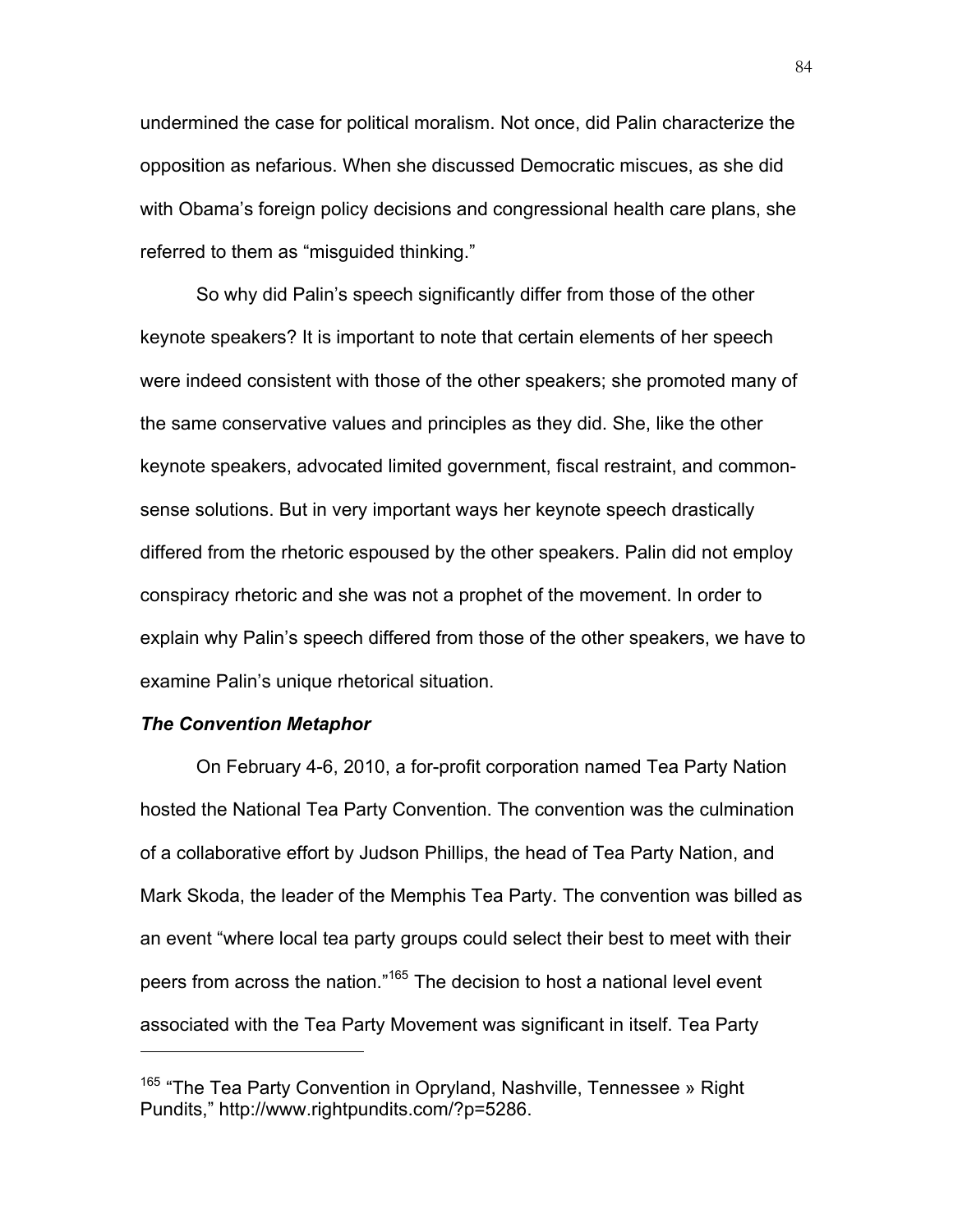protestors had traditionally gathered at small, local rallies to voice their displeasure with out-of-control spending, mainstream media, immigration policies, etc. The local nature of the protests contributed to the perception that the Tea Party protests were an expression of genuine, popular discontent. The execution of a national level event risked destroying this perception.<sup>166</sup>

A significant aspect of Phillips' and Skoda's decision to host the event was the decision to name it the National Tea Party Convention. The name invites comparison to the nominating conventions of America's two major political parties. At first glance, it would appear that the National Tea Party Convention does not resemble the nominating conventions of the Democratic and Republican Parties. Parties use nominating conventions as venues to officially designate their presidential candidates. In early eras, delegates selected the nominees during the convention proceedings, but shortly after conventions became nationally televised in the 1950s, both parties decided to front-load the decision by placing greater emphasis on the primary elections.<sup>167</sup> However, while the official change in nominating procedure happened during the 1950's, even before then, nominating decisions were never truly made during conventions. "Conventions have always tended to be decision *ratifiers* -- that is, they put the party label on decisions made elsewhere: compromises and deals struck in state

<sup>&</sup>lt;sup>166</sup> "Riehl World View: Judson Phillips Wants To Be A Tea Party Millionaire?," http://www.riehlworldview.com/carnivorous\_conservative/2010/01/judson-phillipswants-to-be-a-tea-party-millionaire.html.

<sup>167</sup> W. L. Benoit, J. R. Blaney, and P. M. Pier, *Campaign'96: A functional analysis of acclaiming, attacking, and defending* (Praeger Publishers, 1998), 108.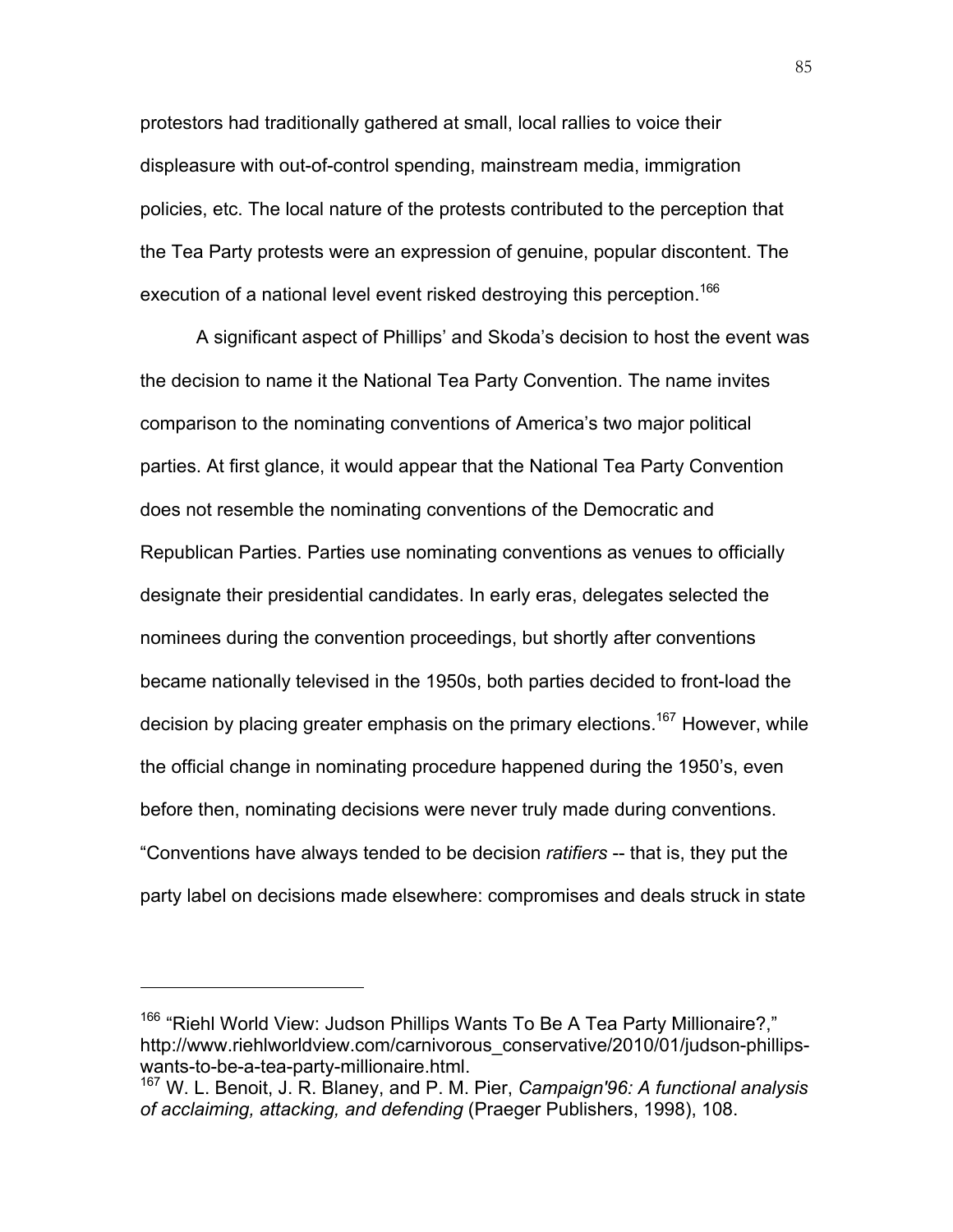legislatures in an earlier era, then in state conventions run by party machines, in smoke-filled rooms, but rarely open on the floor of a national convention."<sup>168</sup>

Judged by either standard, that is, *making* decisions or *ratifying* them, the Tea Party National Convention did not perform the primary task of nominating conventions. The Tea Party Movement is not a political party, and thus, it cannot nominate a candidate to run for President of the United States. The convention occurred two years before the national elections, rather than several months before the November elections, as is the common practice of national nominating conventions. Even if the movement were capable of nominating a presidential candidate, it would be too early in the election cycle to do so.

And yet, in some ways, the convention metaphor was apt. The Tea Party Movement may not have been able to nominate a presidential candidate, but the movement was in search of leadership. The Tea Party Movement is unlike most social movements in that is has no clear founding members or leaders. Previous studies have documented the importance of founders to a movement's progression.<sup>169</sup> Gerardo Munck explained, "Founders are, quite literally, the social actors who both organize a decentralized mass and orient it toward change and who, in such a role, constitute the core of a social movement."<sup>170</sup>

<sup>168</sup> Larry, David Smith and Dan Nimmo, *Cordial concurrence: Orchestrating national party conventions in the telepolitical age* (Praeger Publishers, 1991), 4. <sup>169</sup> Alaine Touraine, *77ie Voice and the Eye: An Analysis of Social Movements* (Cambridge: Cambridge University Press, 1977), 299, 329; S. Tarrow and Tollefson, *Power in movement: Social movements, collective action and politics* (Cambridge University Press New York, 1994), 23.

 $170$  Gerardo Munck, "Actor formation, social co-ordination, and political strategy: Some conceptual problems in the study of social movements," *Sociology* 29, no. 4 (1995): 672.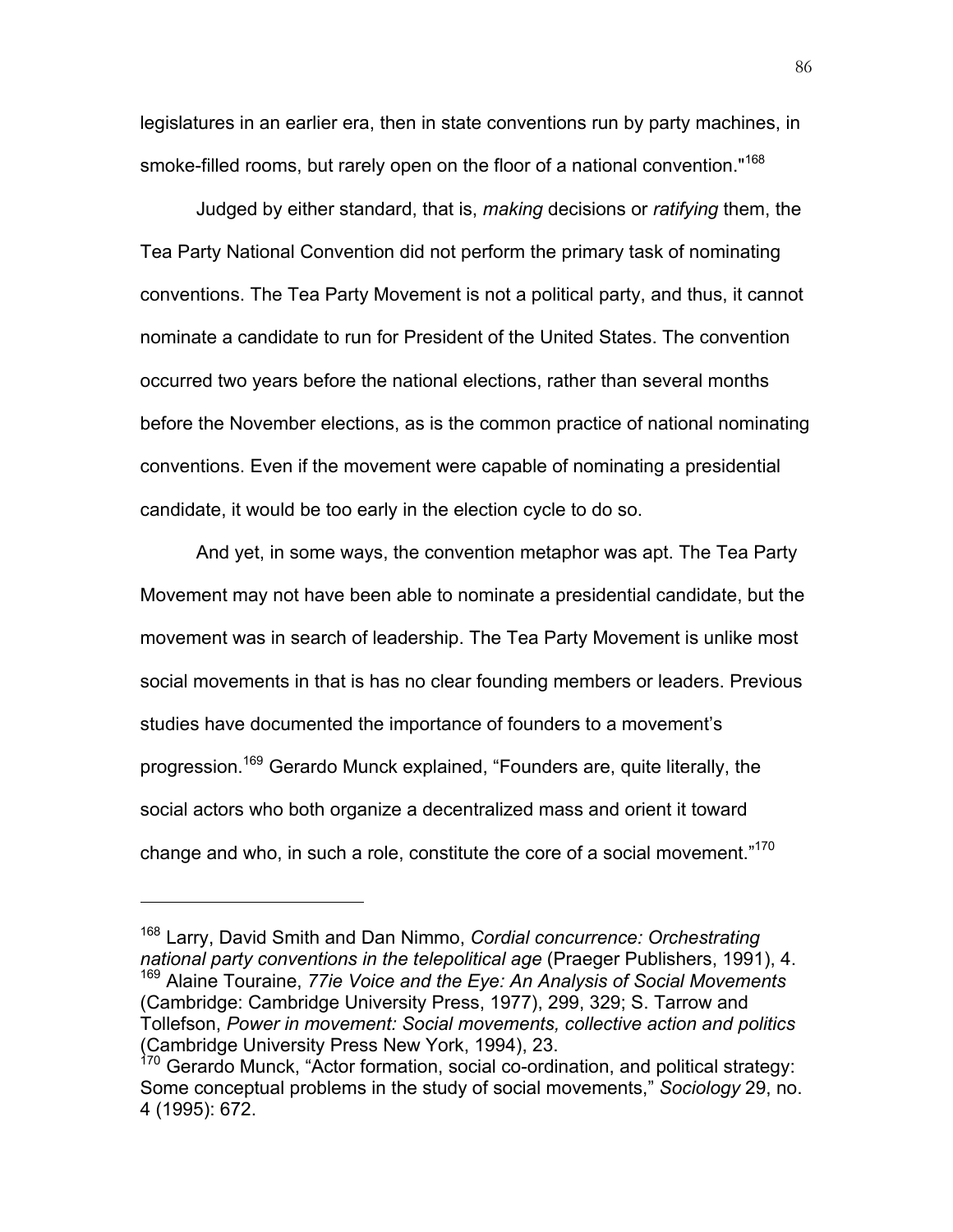Movement founders carry a vision of a new world order that forms the basis for collective action. As I have established in earlier chapters, the closest thing the Tea Party Movement has to a founding moment are Rick Santelli's public statements about a Chicago Tea Party on CNBC. Prominent political and media figures have tried to shape the movement in various ways, but it has been difficult for anyone to claim ownership of the movement. Sal Russo, the architect of Tea Party Express and one of the most visible factions of the movement, stated in the fall of 2009, "It's opened for a leader. I don't see anyone out there that can grab it. $"^{171}$ 

Some have argued the lack of national-level leadership has been an advantage for the Tea Party Movement. Indeed, individual initiative is touted as one of the most important values the movement represents.<sup>172</sup> Others have argued that the lack of a leader makes it more difficult for the movement to focus it resources and mobilize its members.<sup>173</sup> At worst, the leadership vacuum could result in what some have called a conservative civil war, resulting in bloody primaries that will leave the Republicans limping into the upcoming elections with fringe candidates.<sup>174</sup> Anyone interested in harnessing the power of the movement

<sup>171</sup> Jim Spellman, "Tea party movement has anger, no dominant leaders," *CNN*, September 12, 2009, sec. Politics,

http://www.cnn.com/2009/POLITICS/09/12/tea.party.express/index.html.<br><sup>172</sup> See, for example, Lloyd Marcus, "The Tea Party Movement Does Not Need a Leader!," *American Thinker*, January 4, 2010,

http://www.americanthinker.com/2010/01/the tea party movement does no 1. html.

<sup>&</sup>lt;sup>173</sup> Vogel, "A March, But is it a Movement?."

<sup>174</sup> Kenneth Vogle, "Conservatives grab for tea party cash," *Politico.com*, December 15, 2009, sec. Politics,

http://www.politico.com/news/stories/1209/30595\_Page2.html.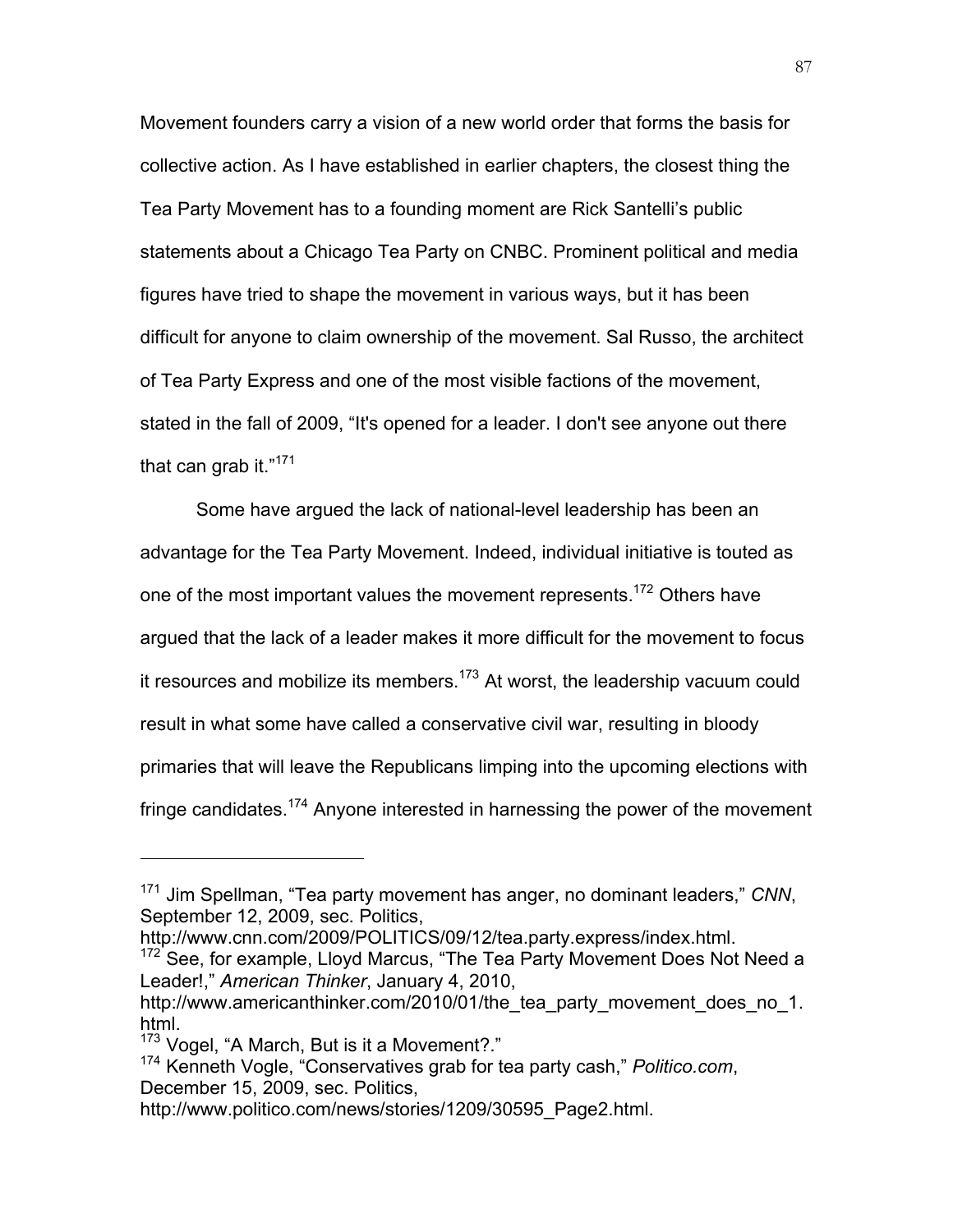to achieve success at the polls would want to guard against conservative infighting, even if they were not interested in the ascension of a particular movement leader. In this context, the organizers' decision to evoke the convention metaphor can be as seen as part of an effort to give the movement leadership and direction.

Palin delivered a keynote address to the convention audience on February 6, 2010. I say that she delivered "a" keynote address, instead of "the" keynote address, because the convention organizers officially designated several keynote speakers. This does not conform to the expectations set by traditional nominating conventions. Conventions typically designate one keynote speaker. Rhetorical scholars have indicated that a keynote speech has to perform particular tasks. These tasks include celebrating the party's candidate, values, and policies, appealing for unity after a potentially divisive primary season, and attacking the opposing party and nominee.<sup>175</sup> Having more than one keynote speech prevents the speech from fulfilling its most important prupose: that is, setting the tone (or note) for the rest of the convention.  $176$  This is especially true in instances where different speeches contradict each other dramatically in terms of content or style.

Looking beyond her formal title at the convention, it should be clear that Palin did not, in fact, deliver a keynote address. Palin's speech would best be understood as the final speaker's address, commonly referred to at nominating conventions as an "acceptance speech." In a typical nomination convention, the

<sup>175</sup> Benoit, Blaney, and Pier, *Campaign'96: A functional analysis of acclaiming, attacking, and defending*. <sup>176</sup> Ibid., 118.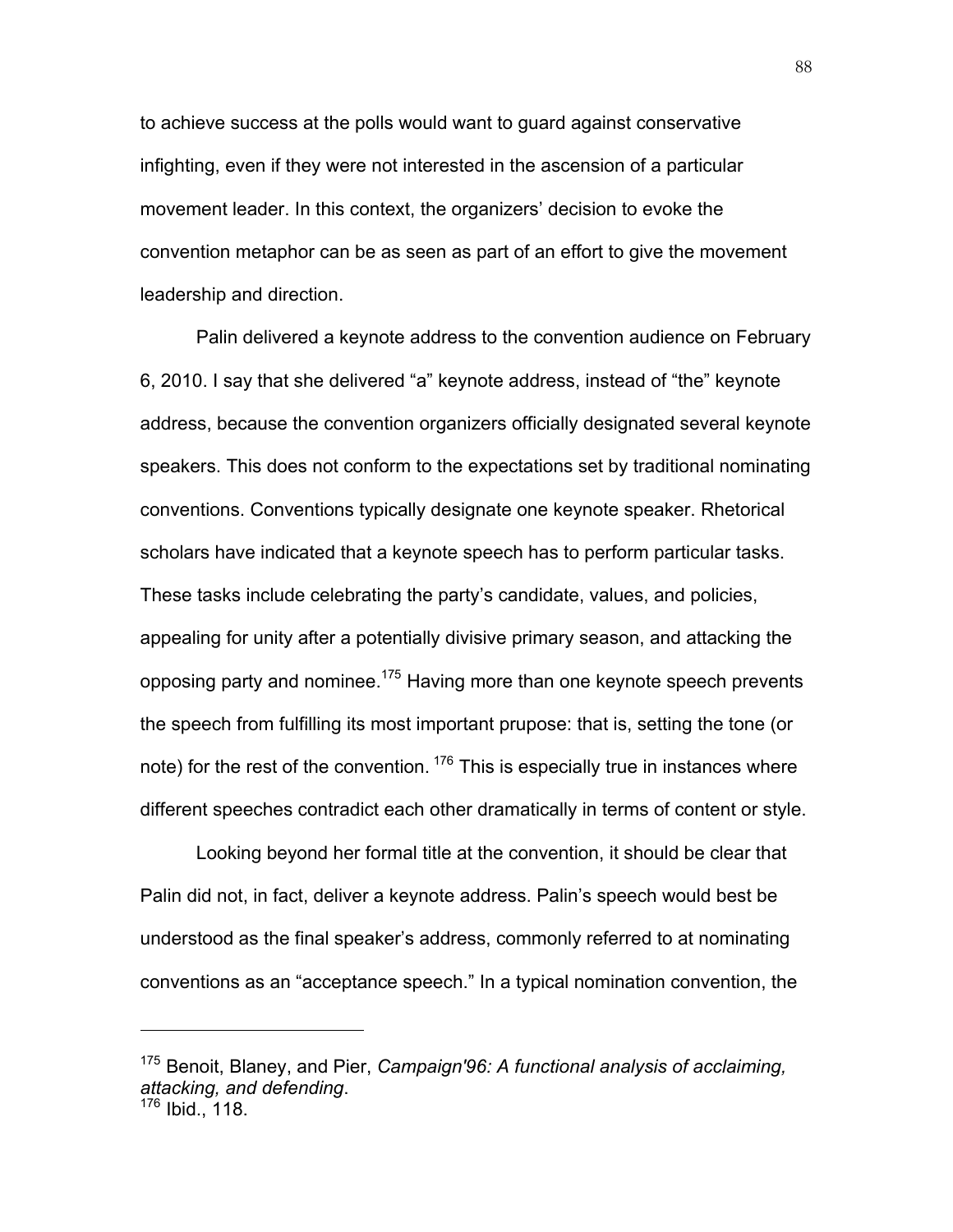presidential nomination acceptance address is intended to be the highpoint of the convention. It is traditionally scheduled at the end of the final day of the convention to serve as "the climax of the gathering of party faithful."<sup>177</sup> While the possibility remains that other discourses that occur at conventions, like keynote speeches, or speeches by candidates' spouses, may elicit a more favorable response from the audience (either in the convention, or watching on television) or more attention from the media, "there can be no doubt that conventions are designed so that nominees' speeches are the highlight of these celebrations."<sup>178</sup>

Palin's speech was scheduled for the night of the February 6, 2010; the last official proceeding on the last night of the convention. The convention's organizers agreed to allow television networks including Fox News, CNN, and Reuters TV to broadcast her speech (along with a few other events) nationally.<sup>179</sup> Her position as a prominent political figure ensured that her address would receive more media coverage than any of the other speakers at the convention. Palin was the governor of Alaska from 2006 until she resigned in 2009. She ran on a presidential ticket with John McCain as a vice-presidential candidate during the 2008 presidential election. She was the first female vice-presidential nominee of the Republican Party. After her resignation in 2009, many speculated that she might run for the Republican Party presidential nomination in 2012. In the eyes of

 $177$  Ibid.

<sup>&</sup>lt;sup>178</sup> William Benoit, Blaney Blaney, and P. M. Pier, "Acclaiming, attacking, and defending: A functional analysis of US nominating convention keynote speeches," *Political Communication* 17, no. 1 (2000): 61-84.

<sup>&</sup>lt;sup>179</sup> Kate Zernike, "Tea Party Convention's Keynote and Other Events Will Be Televised," *New York Times*, February 1, 2010, sec. Politics, http://thecaucus.blogs.nytimes.com/2010/02/01/tea-party-conventions-keynoteand-other-events-will-be-televised/.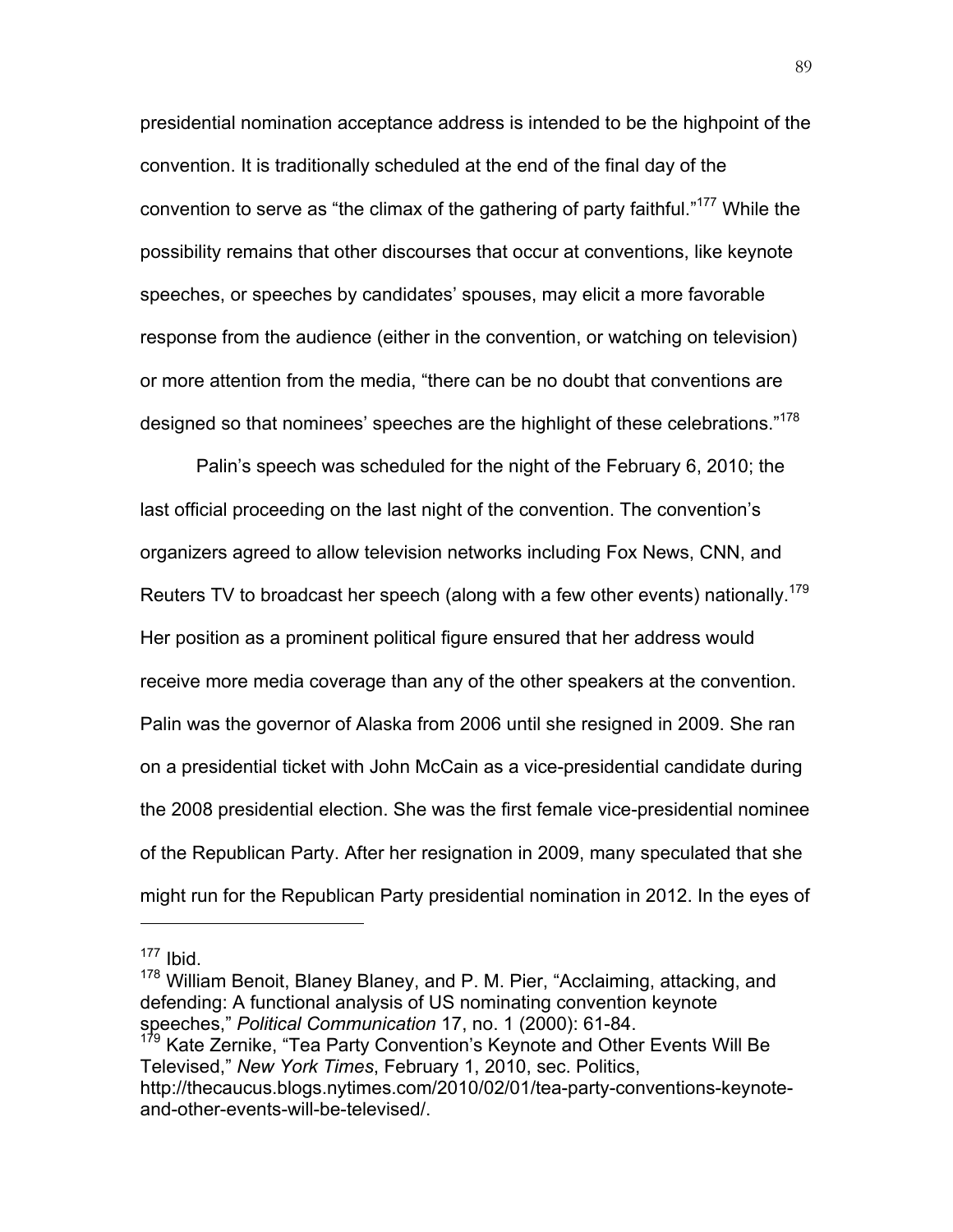many Americans, she was still a prominent, if not the most prominent member of the Republican Party, a party struggling to redefine its image after major electoral defeats.<sup>180</sup> And even though she was not officially affiliated with the movement, many had crowned Palin as "the movement's most visible and popular hero."<sup>181</sup>

By any standard, Palin's speech received the most attention at the convention and thus, may be best understood as a version of an acceptance address, rather than a traditional keynote address. Examining her speech through the lens of acceptance addresses should yield some insight into some of the rhetorical decisions Palin made in her speech. Perhaps Palin did not employ conspiracy discourse or adopt the prophetic voice because neither of these moves would have been consistent with the rhetorical expectations of presidential acceptance speeches. Scholars have indicated that the context of the nominating convention demands that a speech be delivered which performs important and necessary functions, regardless of what the speech is officially called.  $182$  In traditional conventions, these functions include; (1) public acceptance of the party's nomination by the candidate, (2) eliciting concerted and vocal response from the delegates, and (3) representing to the wider viewing audience (those watching the convention on television) an act of political

<sup>&</sup>lt;sup>180</sup> Steve Pendlebury, "Sarah Palin Will Speak at First National Tea Party Convention," *Aolnews.com*, January 7, 2010,

http://www.aolnews.com/nation/article/sarah-palin-will-speak-at-first-national-teaparty-convention/19307596.

<sup>&</sup>lt;sup>181</sup> Good, "Palin To Address Tea Party Convention."

<sup>&</sup>lt;sup>182</sup> Robert O. Nordvold, "Rhetoric as Ritual: Hubert H. Humphrey's Acceptance Address at the 1968 Democratic national Convention.," *Today's Speech* 18, no. 1 (Winter1970 1970): 34.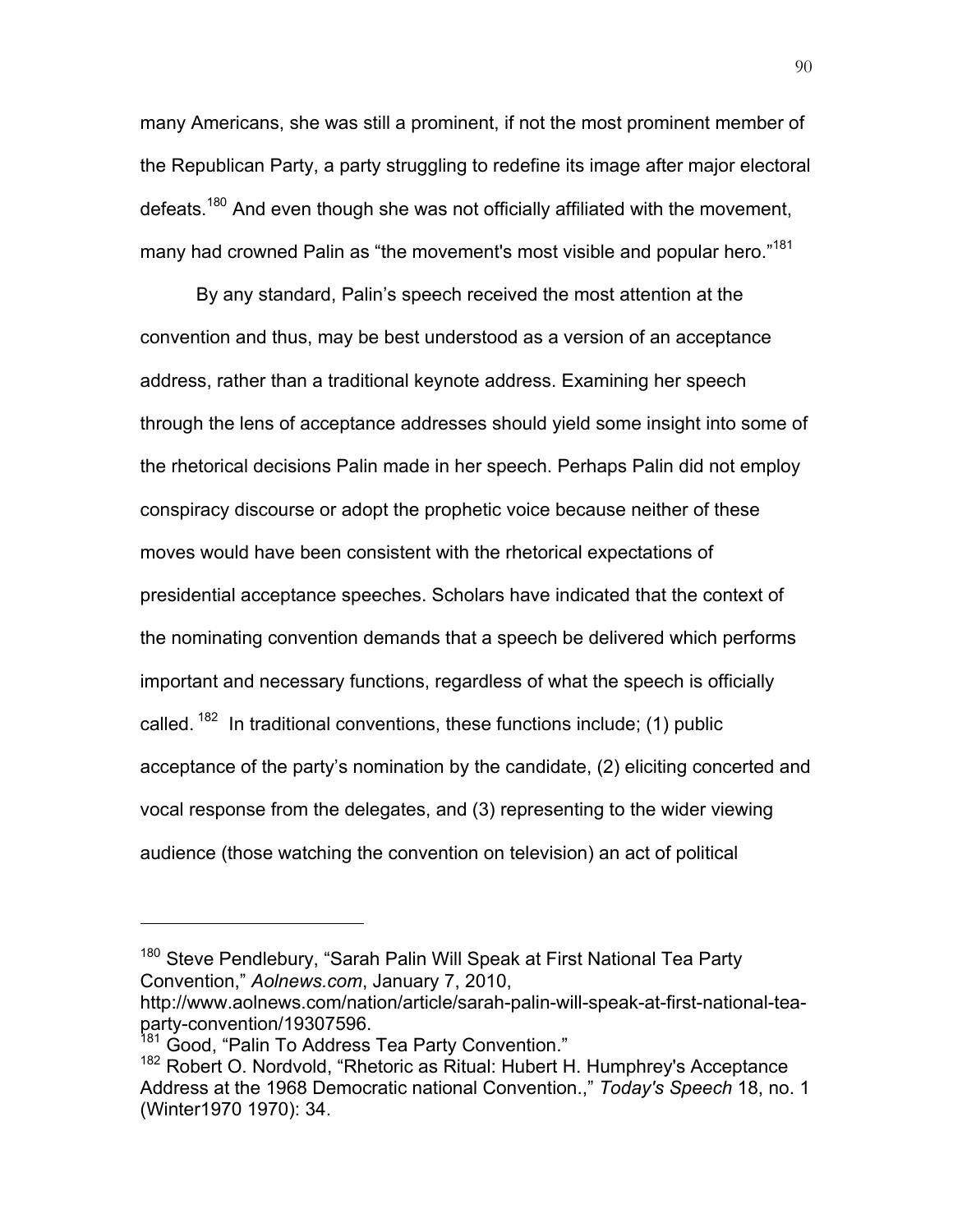solidarity and a call for unity.<sup>183</sup> The acceptance address is an exercise in both epidictic and deliberative rhetoric. Presidential candidates must distinguish themselves from their opponents by referencing policy differences, or personal credibility issues. At the same time, these deliberative details must not be made to overshadow the ceremonial aspect of the speech. The speech is a part of a "political ritual" that must enact a call for unity. There is typically a relatively minor focus on divisive policy issues in favor of highly figurative language that celebrates common and enduring values.

The use of the prophetic voice and conspiracy discourse is not consistent with many of the expectations of an acceptance speech. By virtue of their charismatic appeal, prophets can announce themselves as leaders. But they cannot join in the celebration of a convention. The ethos of a prophet rests upon his personal failure.<sup>184</sup> They can rehearse the values of a society because their purpose is to reiterate the principles of the covenant to the people. But prophets cannot call for unity between the faithful and the unconverted. The people must embrace the covenant unconditionally; the word of God cannot be compromised. Integrating the movement into the Republican Party was not something that prophets could do because of their unwavering moral conviction. Likewise, convention speeches are inopportune moments to employ conspiracy discourse

<sup>183</sup> Smith and Nimmo, *Cordial concurrence: Orchestrating national party conventions in the telepolitical age*, 81; Benoit, Blaney, and Pier, *Campaign'96: A functional analysis of acclaiming, attacking, and defending*, 108; Benoit, Blaney, and Pier, "Acclaiming, attacking, and defending: A functional analysis of US nominating convention keynote speeches"; Nordvold, "Rhetoric as Ritual: Hubert H. Humphrey's Acceptance Address at the 1968 Democratic national Convention.," 35.

<sup>184</sup> Darsey, *The prophetic tradition and radical rhetoric in America*, 32.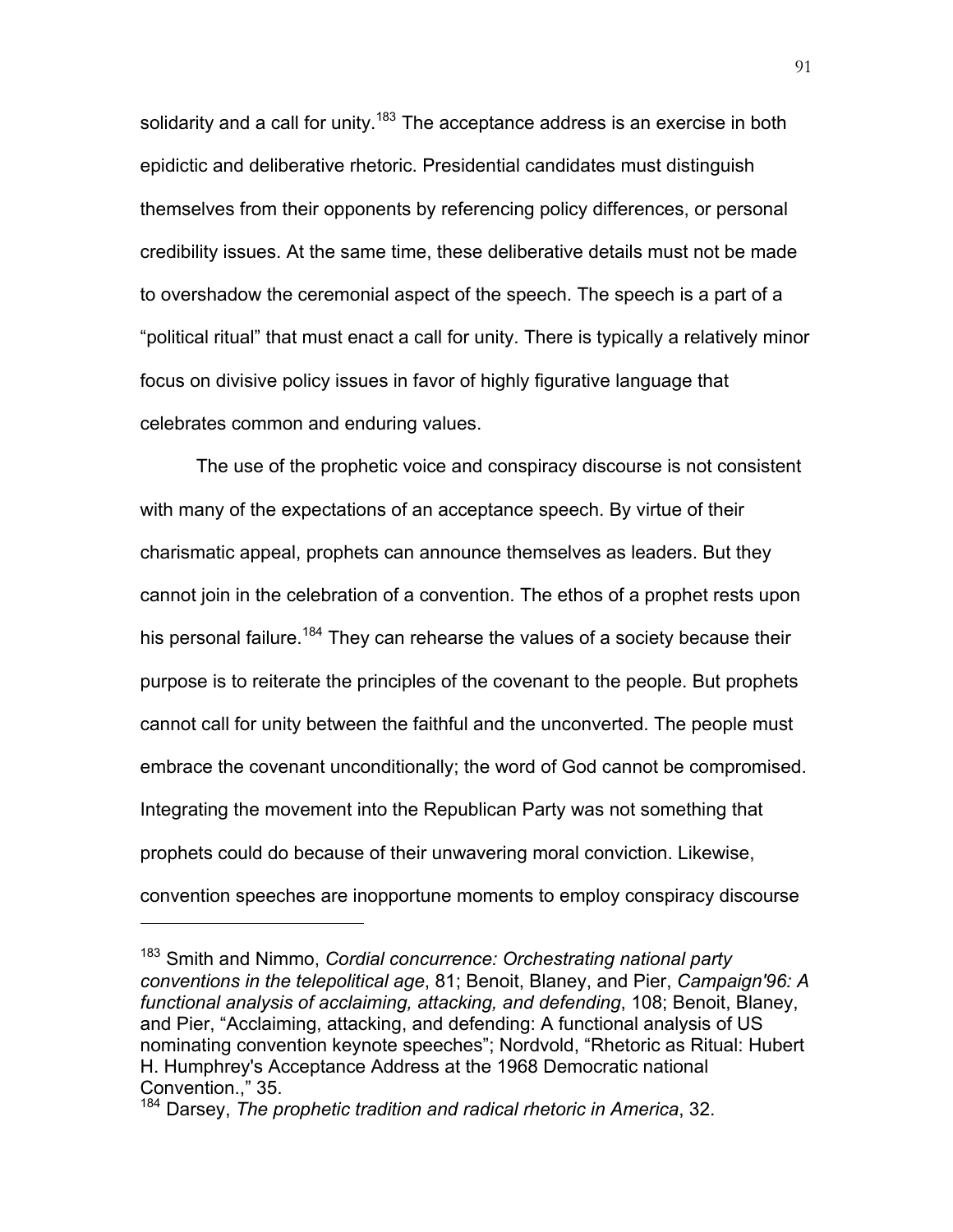because conspiracy theories suggests that anyone who is not faithful to the cause is part of a nefarious plot to manipulate the people. The notion that people who disagree with you are evil is not conducive to unifying large groups of people with different values and ideas about policy. Thus, Palin had to adopt a different voice than those used by the other convention speakers.

#### *Sarah Palin and he Priestly Voice*

 $\overline{a}$ 

If Palin is not a prophet of the Tea Party Movement, then perhaps she is the movement's high priest. Several studies have contrasted the rhetoric of priests with the rhetoric of prophets. According to Madsen and Chandler, priests have three separate and distinct characteristics: they perform ceremonial rites on behalf of the people to God, they serve as mediators between God and His people, or between people and the sacred texts, and finally, priests tend to uphold the existing institutional structures.<sup>185</sup>

Priests perform sacred ceremonies on behalf of the people to God. When the people sin, they ask priests to perform ceremonial sacrifices or prayers in their name. In contrast, the prophet does not perform ceremonial rites on behalf of the people (unless they are also working as priests). They are not empowered to do so as part of a religious institution. Related to this ceremonial function is the tendency of priests to serve as judges. Priests deal with violations of God's law as well as secular matters. They act as the court of appeal in the more difficult

<sup>&</sup>lt;sup>185</sup> Madsen and Chandler, "Prophets and Priests: Argument By and Before the Supreme Court.," 367.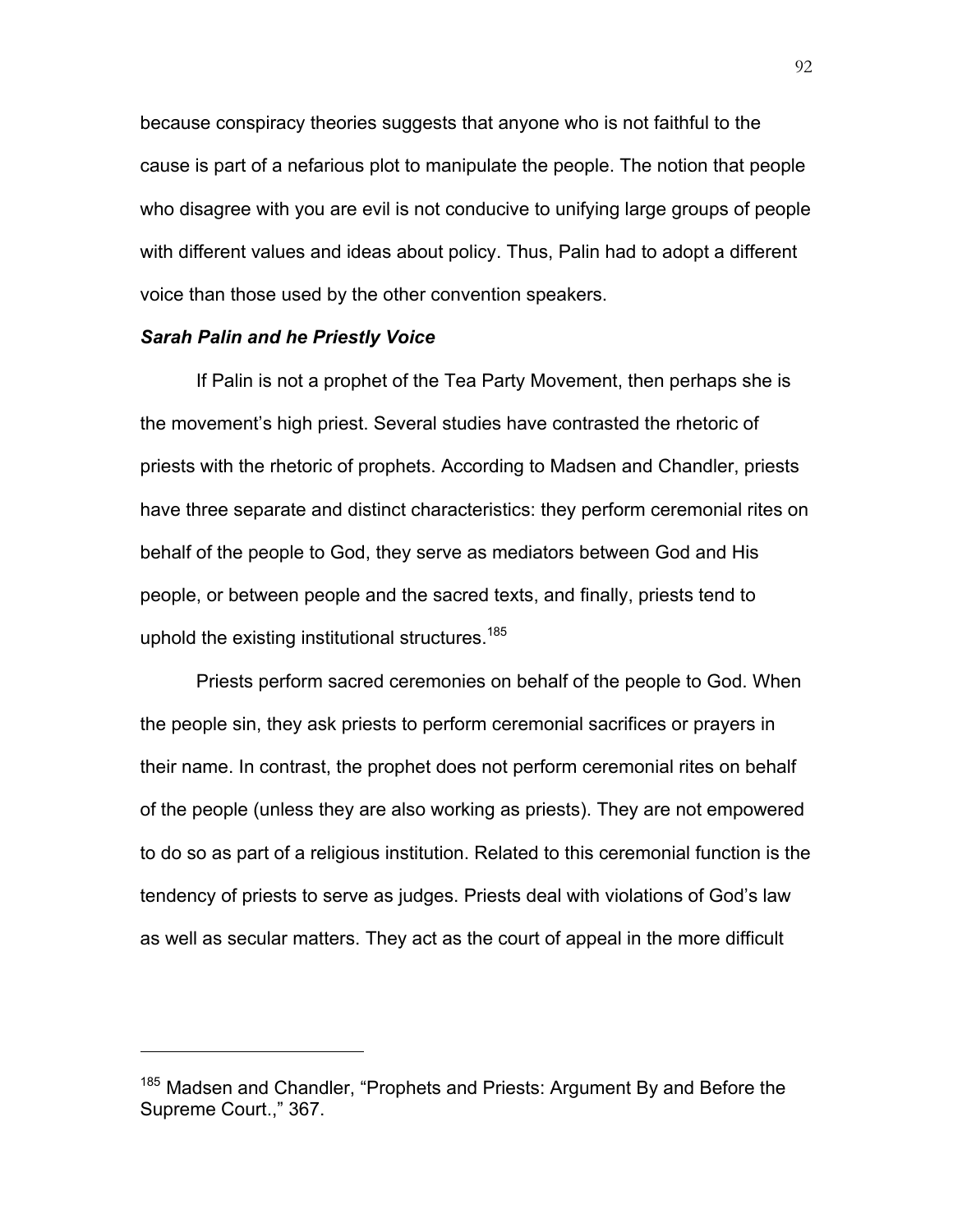controversies or civil cases. Prophets, on the other hand, do not have the ability to deliver judgment.<sup>186</sup>

The second function of priests is to serve as mediators between God and his people. Priests are charged with interpreting sacred texts and telling the people the "truth" about God's will. Prophets perform a similar function, but they claim to directly proclaim the word of God. It would seem that priests would have the upper hand in confrontations with prophets, but more often priests are able to label prophets as false prophets, and discredit their message in the eyes of the people.<sup>187</sup> Perhaps this can be attributed to the fact that priests function as gatekeepers for the frontier of the professional world. They are rhetorical police who welcome the politically faithful while blocking unbelievers.<sup>188</sup>

When priestly discourse is used by secular figures,<sup>189</sup> priests act as mediators between an elite subculture and broader social groups.<sup>190</sup> Priests are both a part of and detached from the society they serve, positioned "at the outskirts of their world as ambassadors to the unsaved."<sup>191</sup> They are charged with blending theory with practice. A portion of their function is to adapt the message of the culture they represent so that it is easier to understand and relate to for their broader audience. Prophets do not perform this function. The divine

 $\overline{a}$ 

<sup>189</sup> Burke, *Permanence and change: An anatomy of purpose*, 276.

<sup>186</sup> Ibid., 366.

 $187$  Ibid.

<sup>188</sup> Thomas M. Lessl, "The Priestly Voice.," *Quarterly Journal of Speech* 75, no. 2 (May 1989): 186-187.

<sup>190</sup> Lessl, "The Priestly Voice.," 184.

 $191$  Ibid.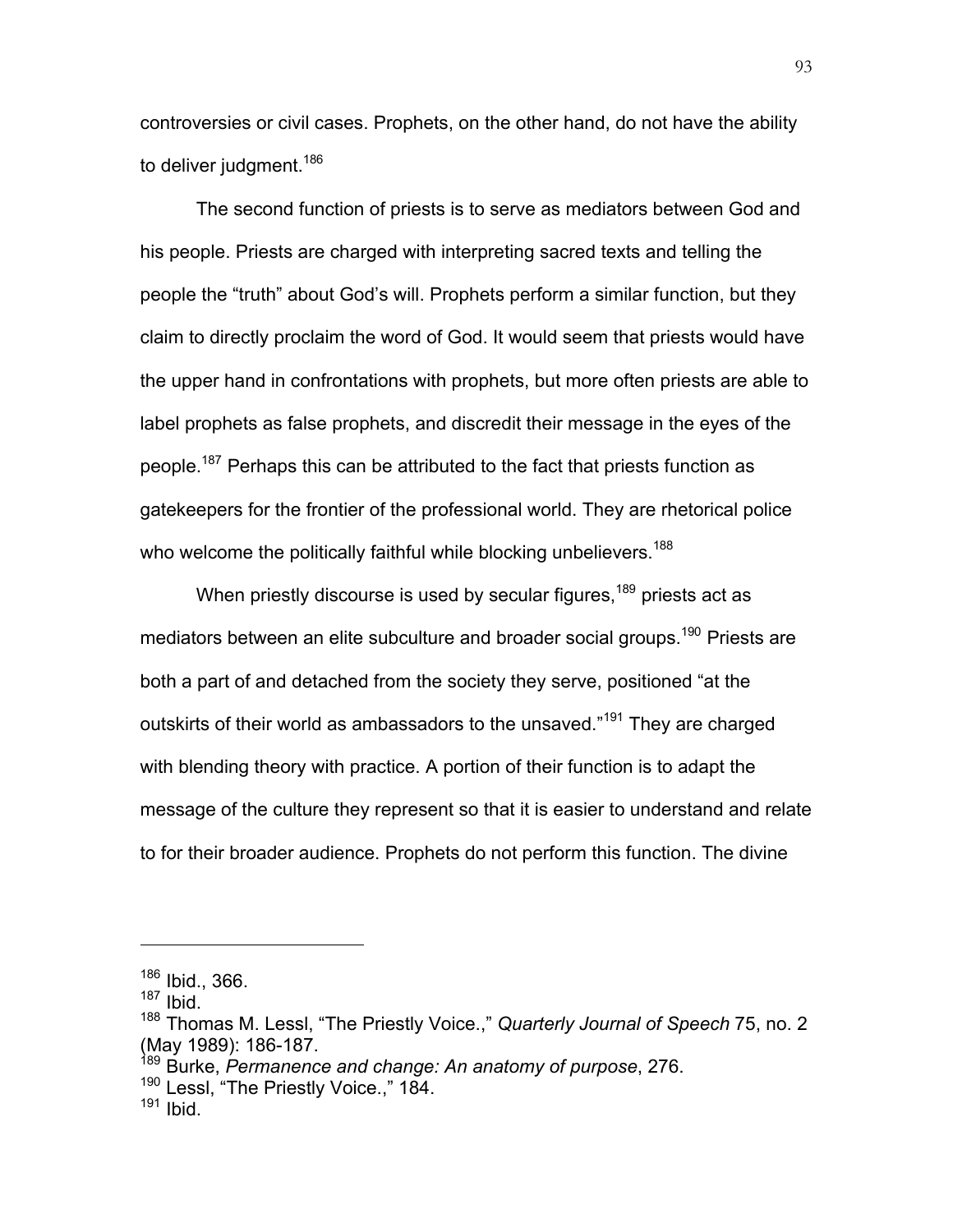word cannot be compromised for any reason, even if it results in more converts. Doing so would damage the sacred trust imparted to the prophet by the Creator.

Finally, priests are distinguished from prophets by their defense of the established institutional order. Burke argued, "[…] the priests devote their efforts to maintaining the vestigial structure; prophets seek new perspectives whereby this vestigial structure may be criticized and a new one established in its place."<sup>192</sup> Prophets criticize the people for abandoning the covenant. They also appear in times of extreme distress, where "traditional ways of seeing and doing have lost their authority."<sup>193</sup> In such turbulent times, dispensing with the old order in favor of a new, more faithful social structure is absolutely essential. By contrast, the authority of priests is maintained insofar as their interpretation of sacred text is deemed rational. Because these interpretations are open to criticism, priests tend to respect the precedents of the existing order.

Palin's rhetoric is much more consistent with the expectations of the priestly voice than those of the prophetic voice, because the former allowed her to remain more consistent with the conventions of an acceptance speech. Acceptance speeches create expectation in the audience for the speaker to accept a leadership position, to engage in a political ritual that celebrates and rehearses the values of the party, and to call for unity. Palin performed each of these functions using the priestly voice in an effort to accomplish her aims.

<sup>192</sup> Burke, *Permanence and change: An anatomy of purpose*, 179.

<sup>193</sup> Ibid., 223.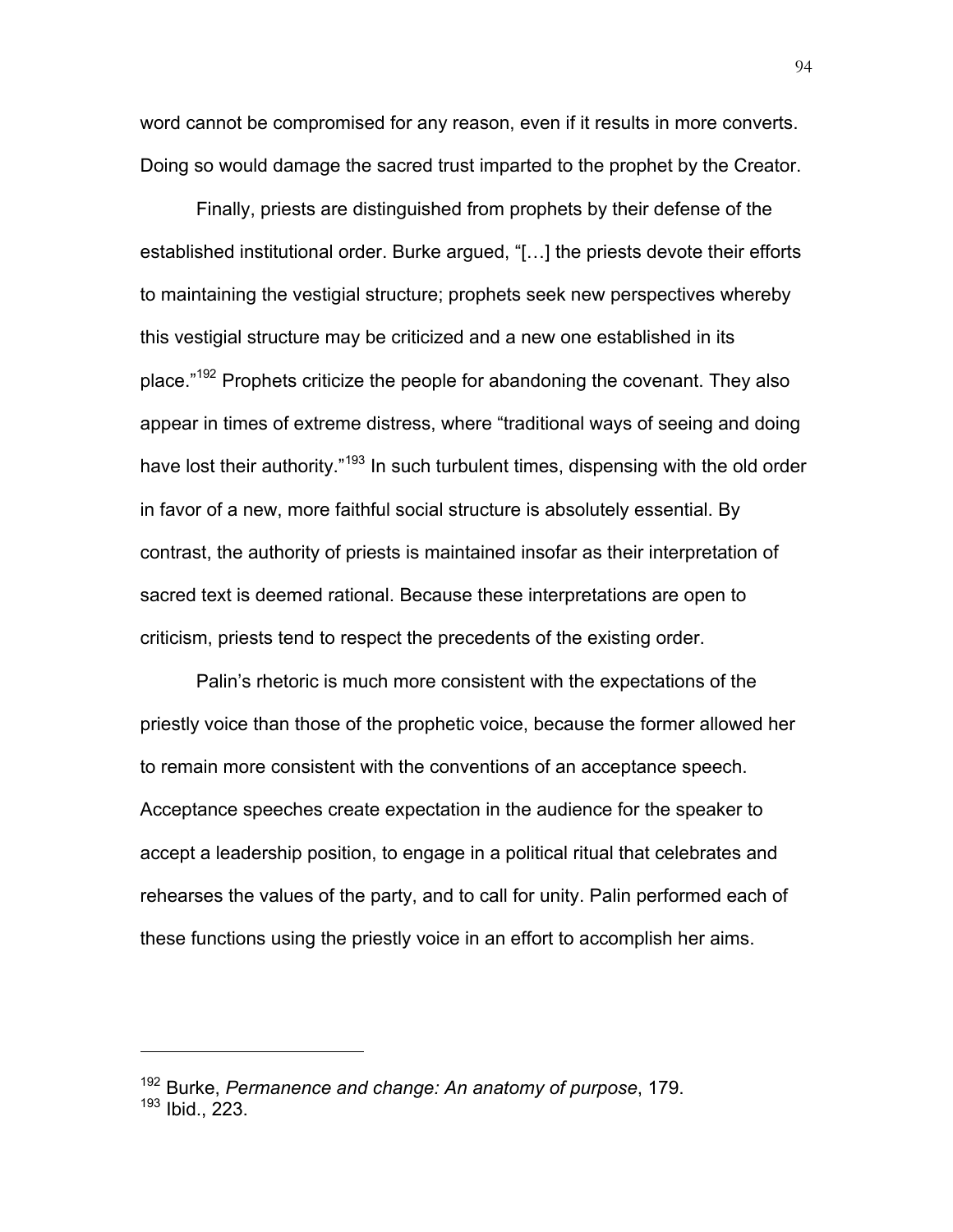## *Accepting the Nomination*

The first of these audience expectations, accepting her role as the leader of the movement, placed Palin in a difficult position. The primary function of the nominating convention is to celebrate the selection of the party's candidate. As the centerpiece of the convention, the final speaker has to accept his title as the party leader or the celebration cannot continue. In the case of presidential candidates, this acceptance is just a formality (albeit a symbolically important one) – he is the party's candidate whether he gives an acceptance speech or not. But this dynamic is more complicated in Palin's case. The organizers employed the convention metaphor in order to *imply* that Palin was the movement's leader. No delegates selected her as the head of the movement. Her speech would have to assert through embodiment, rather than accept, her claim to lead.

At the same time, Palin had to combat charges that she was going to corrupt the populist spirit of the movement by claiming it as her own. It would be difficult for her to simultaneously assert her right to lead the movement while articulating the spirit of the movement in terms that resonated with the convention participants. She deflected controversy by removing the leadership status from any single man or woman at this point in the movement's development when she said:

And in that spirit, I caution against allowing this movement to be defined by any one leader or politician. The tea party movement is not a top-down operation. It's a ground-up call to action that is forcing both parties to change the way they're doing business, and that's beautiful. This is about the people. This is about the people. And it's bigger than any king or queen of a tea party. And it's a lot bigger than any charismatic guy with a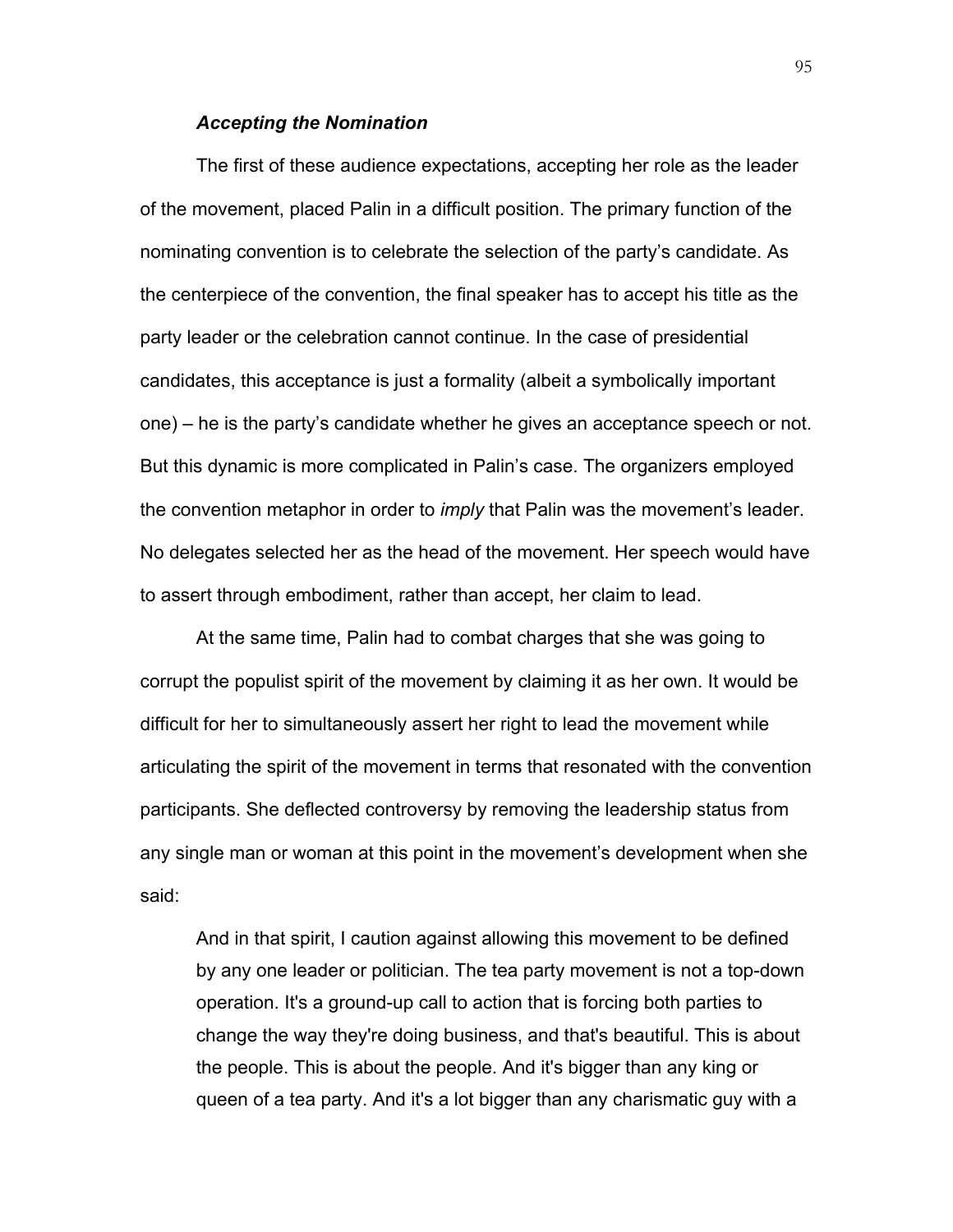teleprompter. The soul of this movement is the people, everyday Americans, who grow our food and run our small businesses, who teach our kids and fight our wars. They're folks in small towns and cities across this great nation who saw what was happening and they saw and were concerned and they got involved. Like you, they go to town hall meetings and they write op-eds. They run for local office. You all have the courage to stand up and speak out. You have a vision for the future, one that values conservative principles and commonsense solutions.<sup>194</sup>

Palin's response to this commitment was to explicitly reject the idea that she was the "queen" of the movement. Instead of embracing the title implied by her role at the convention, she chose to emphasize the populist nature of the protests. She praised the value of individual initiative, and mocked the suggestion that a charismatic leader with a grand vision knew better than ordinary folk using commonsense.

And yet, Palin's move to applaud ordinary folk set Palin herself up to become a leader in the movement. For years, Palin had cultivated her image as the spokeswoman for ordinary people in America. During the 2008 presidential campaign, she was criticized at times for her clumsy use of the English language.<sup>195</sup> She was also mocked in the media for lacking pertinent political information. Her speaking style during debates was often described as folksy and

 $194$  Palin, "Sarah Palin Speaks at Tea Party Convention."<br><sup>195</sup> Patrick Roberts, "Tea Party Mascot Sarah Palin Laughing All the Way to the Bank," *Irish Central*, April 15, 2010,

http://www.irishcentral.com/story/news/people\_and\_politics/sarah-palin-laughingall-the-way-to-the-bank-90962519.html.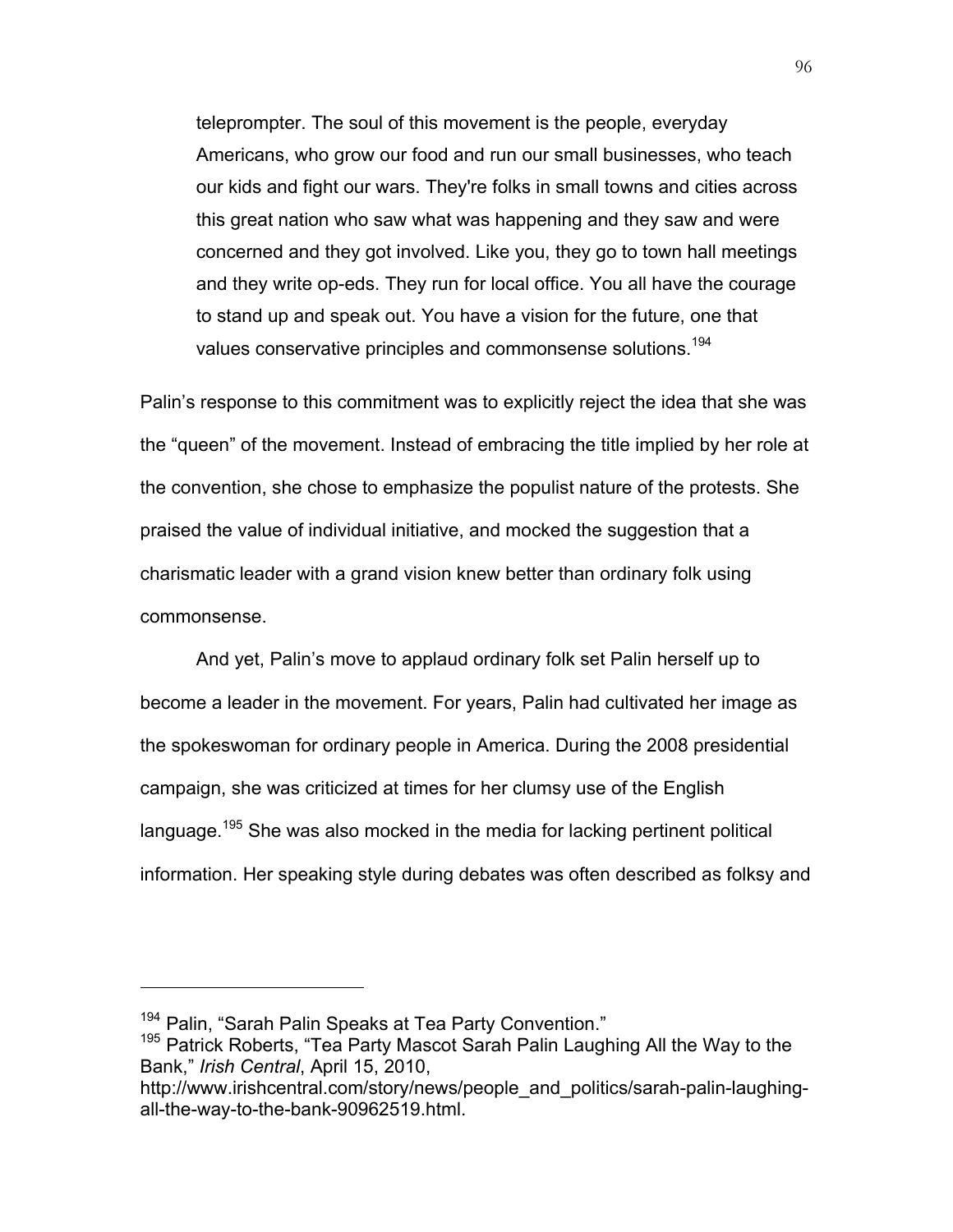charming.196 Though she was a governor during the campaign, she resigned from that post shortly after the campaign ended. She claimed that she did not want to contribute to politics as usual as a lame duck executive and she would find a better way to contribute to the change her state needed.<sup>197</sup> If the Tea Party Movement was the home of the ordinary American, then Sarah Palin was a natural leader for the movement.

Furthermore, by agreeing to give the final keynote address at the convention, Palin was hinting at her acceptance of her place as the leader of the movement. This is especially true considering the fact that she twice passed up opportunities to speak at the Conservative Political Action Conference, an annual political conference attended by conservative activists and elected officials from across the United States.<sup>198</sup> Her speech at the convention was the first she had delivered in several months.

Palin also established herself as the leader of the movement using the priestly voice. Palin agreed to participate in a short question and answer session with Phillips in front of the crowd (another distinction between Palin and the other keynote speakers who were not afforded the same opportunity). In the final

<sup>196</sup> Arthur Brice, "Palin Brings Her Folksy Tone to Debate," *Cnn.com*, http://www.cnn.com/2008/POLITICS/10/02/palin.debate/index.html.

<sup>197</sup> Chris Cillizza, "Palin To Resign, Focus on Presidential Run," *The Washington Post*, June 9, 2009, http://voices.washingtonpost.com/thefix/governors/palin-willnot-run-for-reelect.html.

<sup>198</sup> David Weigel, "WorldNetDaily and Palin, Together At Last," *The Washington Independent* (online, January 7, 2010), sec. politics,

http://washingtonindependent.com/73389/worldnetdaily-and-palin-together-atlast.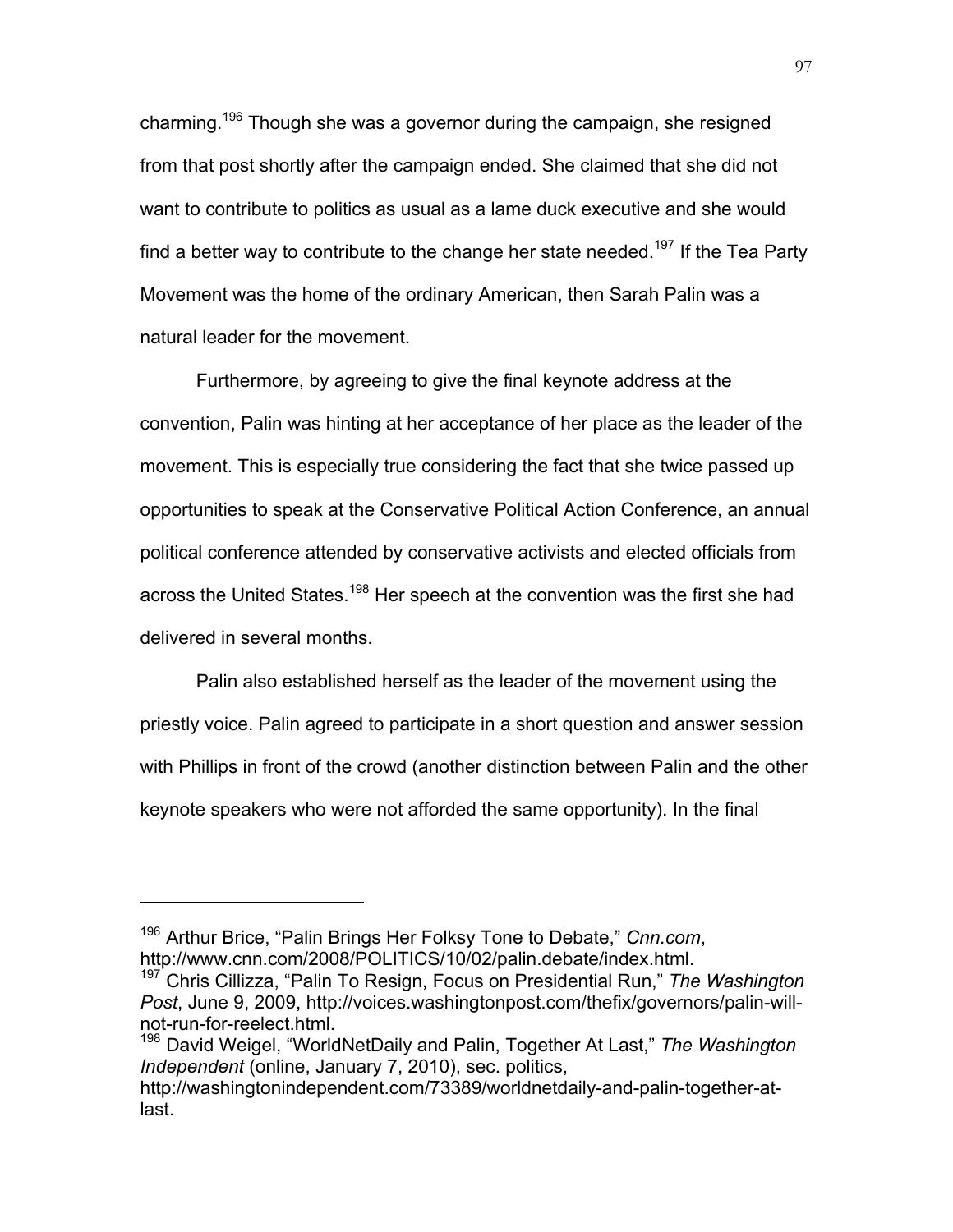exchange, Phillips asked Palin if she would be endorsing specific candidates during the upcoming primaries. She responded:

I will. And I will be attending as many events for these candidates as possible. I'll probably tick off some people as I get involved, even in a few of the primaries, but I do want to encourage these contested competitive primaries. Truly, this is how we are going to find the cream of the crop to rise to be able to face a challenger in the general. Let's not be afraid of contested primaries. I'm going to assist in some of those, but I'll get out there and campaign and if not in all the races, campaigning for specific candidates, I'm going to be campaigning for the message, this common sense conservative message.<sup>199</sup>

Less than half an hour after arguing that the movement should "not be defined by any one leader or politician," she explained that she would "be campaigning for the message." Palin announced that she would be the one to decide which political candidates were faithful to the cause of the movement. In this way, she set herself up as a gatekeeper, one who welcomes the faithful and blocks unbelievers.<sup>200</sup> Priests also act as judges who decide the outcome of important disputes.201 Deciding which candidate should be endorsed in a primary election is akin to judging a dispute over which candidate was more faithful to the movement. Even though she encouraged the audience to, "[…] get out there and

 $199$  Palin, "Sarah Palin Speaks at Tea Party Convention."<br> $200$  Lessl. "The Priestly Voice.." 185.

<sup>&</sup>lt;sup>201</sup> Madsen and Chandler, "Prophets and Priests: Argument By and Before the Supreme Court.," 366.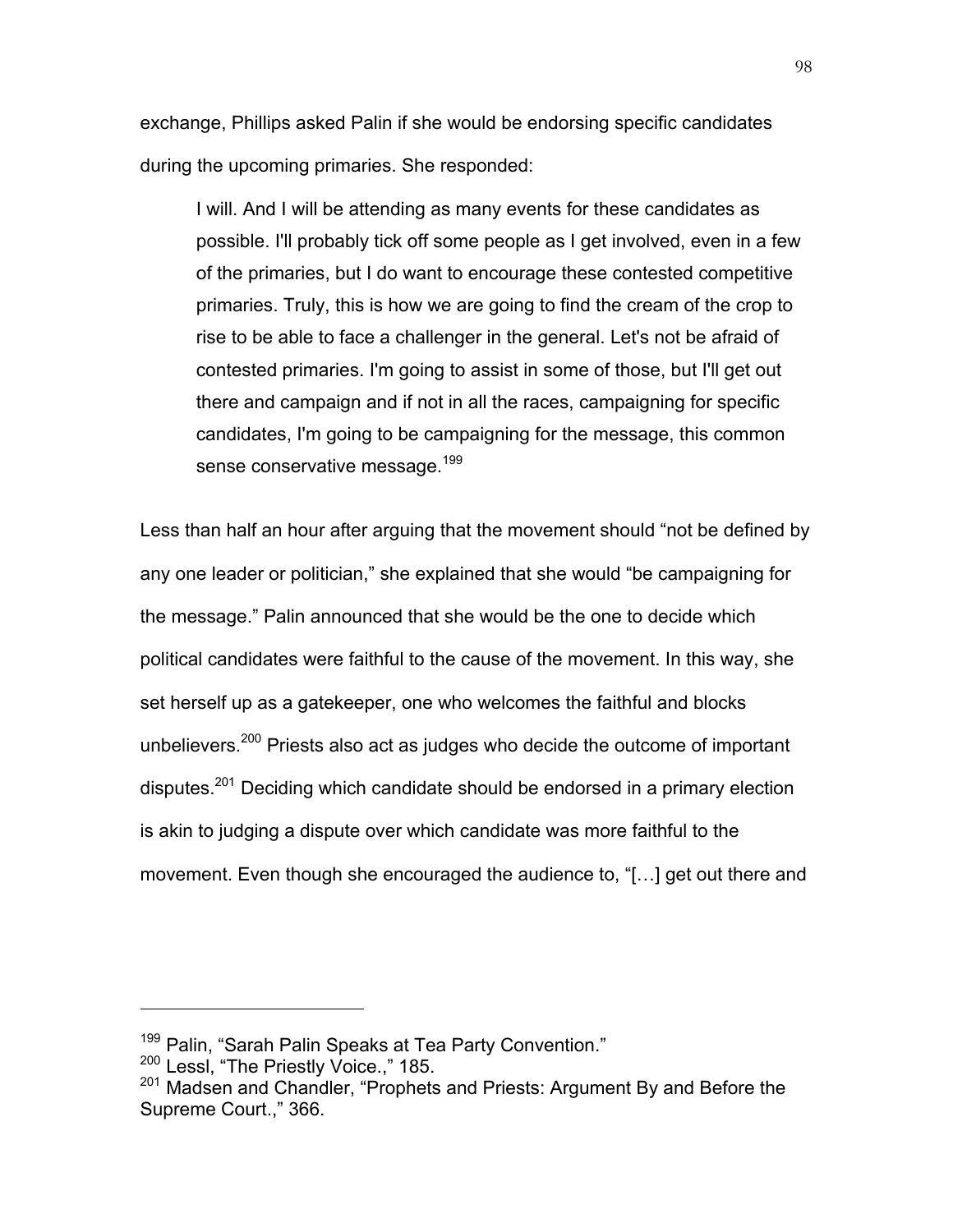work hard for the candidates who reflect your values, your priorities [...],"<sup>202</sup> it was actually Palin that defined the values and priorities of those in the audience.

A cluster analysis of the word "you" in Palin's speech revealed a concerted effort to define the values of Tea Party protestors. Palin used the word "you" in reference to the audience over thirty times in her speech. In over twenty of those instances she was defining the values of the audience, describing who they were or where they came from, or prescribing courses of action. For instance, Palin told the audience about their vision of the movement: "You have a vision for the future, one that values conservative principles and commonsense solutions. And if that sounds like you, then you probably, too, are feeling a bit discouraged by what you see in Washington, D.C." Throughout her speech, she told her audience what they valued most: "We need a strong national defense. I think you would agree with me […] I'm just like you, probably so tired of hearing the talk, talk, talk. It's time for some tough actions [against Iran]."<sup>203</sup> By couching her attempts to define the spirit of the movement in terms of the people's own values and priorities, Palin was able to reserve a leadership role for herself without explicitly accepting the position. Movement leaders often select the platform a of movement and make decisions about the direction the movement should take.<sup>204</sup> Unlike presidential candidates, who must openly acknowledge their place as the leader of the party, the only way that Palin could accept, or rather, assert, her

 $202$  Palin, "Sarah Palin Speaks at Tea Party Convention."<br> $203$  Ibid.

<sup>&</sup>lt;sup>204</sup> Stewart, "A functional approach to the rhetoric of social movements," 300.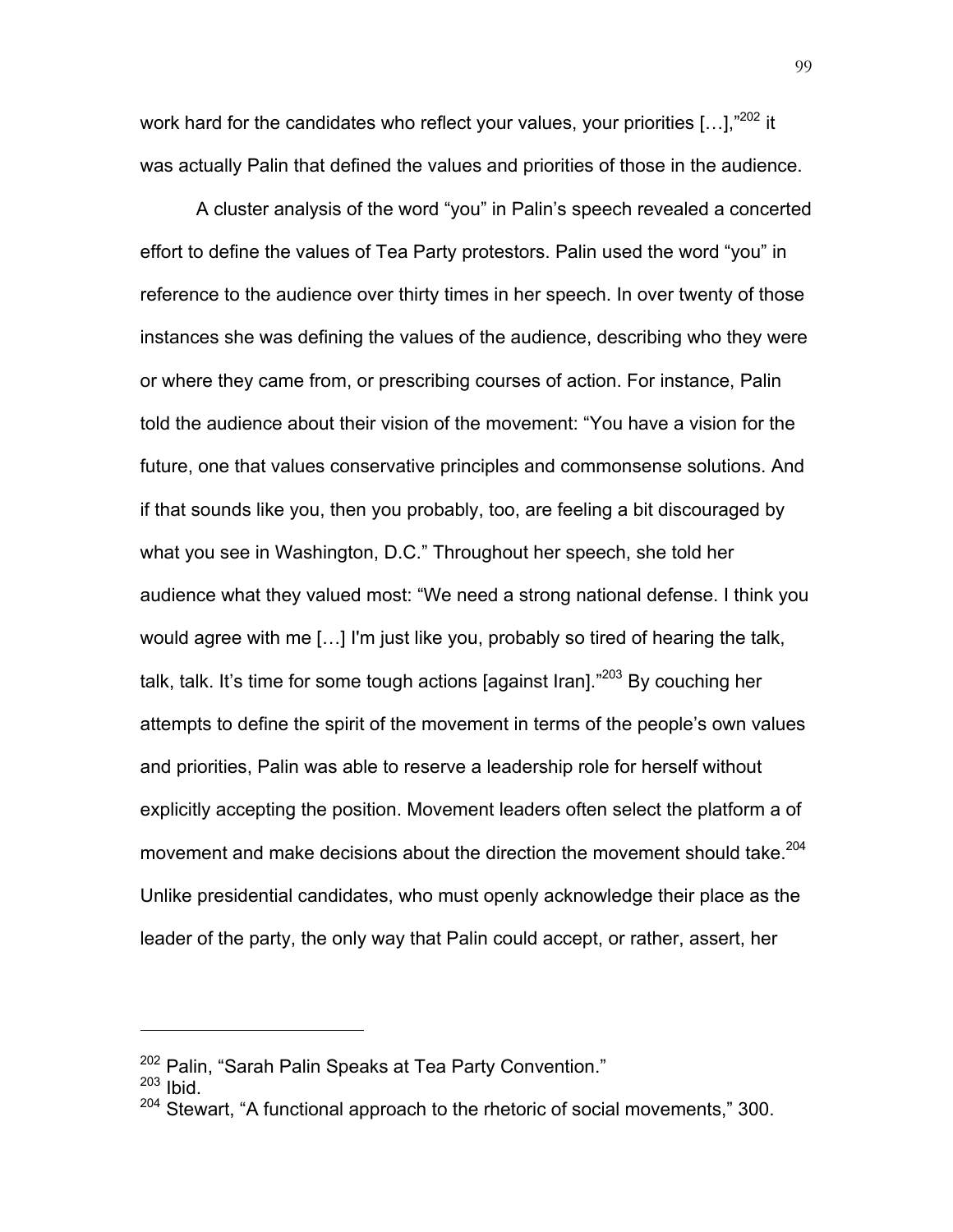position in the movement was to explicitly reject the title and instead lead by embodying the actions of a leader.

# *The Political Ritual*

 $\overline{a}$ 

"The convention is a 'party' event in more than one sense of the word. It is meant as a meeting of the political party, the time to formally nominate its candidates for president and vice president. However, it is also a chance for delegates to celebrate their principles, and their inevitable march to victory in November."205 Defining the convention as a celebration implies that the audience will participate in the proceedings. Indeed, one of an acceptance speech's primary functions is to produce a physical and vocal reaction from the crowd.

Palin met these expectations in traditional ways. Current literature suggests that one way of eliciting emotional, vocal responses from the crowd is by employing a pattern of alternation between statement and response from the audience.<sup>206</sup> Palin used this technique very effectively. She spoke for just over forty minutes and yet there were forty-two breaks in her speech for sustained applause and or laughter.<sup>207</sup> In several of these exchanges, Palin used a slow build-up, accompanied by a sharp change in tone, to elicit a more intense vocal response from the audience. For instance, when criticizing the administration for the way it handled the interrogation of a terrorist suspect, she started off in an indignant, yet somewhat muted tone, but built up steam as she finished her

<sup>205</sup> Benoit, Blaney, and Pier, *Campaign'96: A functional analysis of acclaiming, attacking, and defending*, 118.

<sup>206</sup> Nordvold, "Rhetoric as Ritual: Hubert H. Humphrey's Acceptance Address at the 1968 Democratic national Convention.," 36.

<sup>207</sup> "In Full: Palin's Tea Party Speech," *CBSNEWS.com*, February 6, 2010, http://www.cbsnews.com/video/watch/?id=6182081n.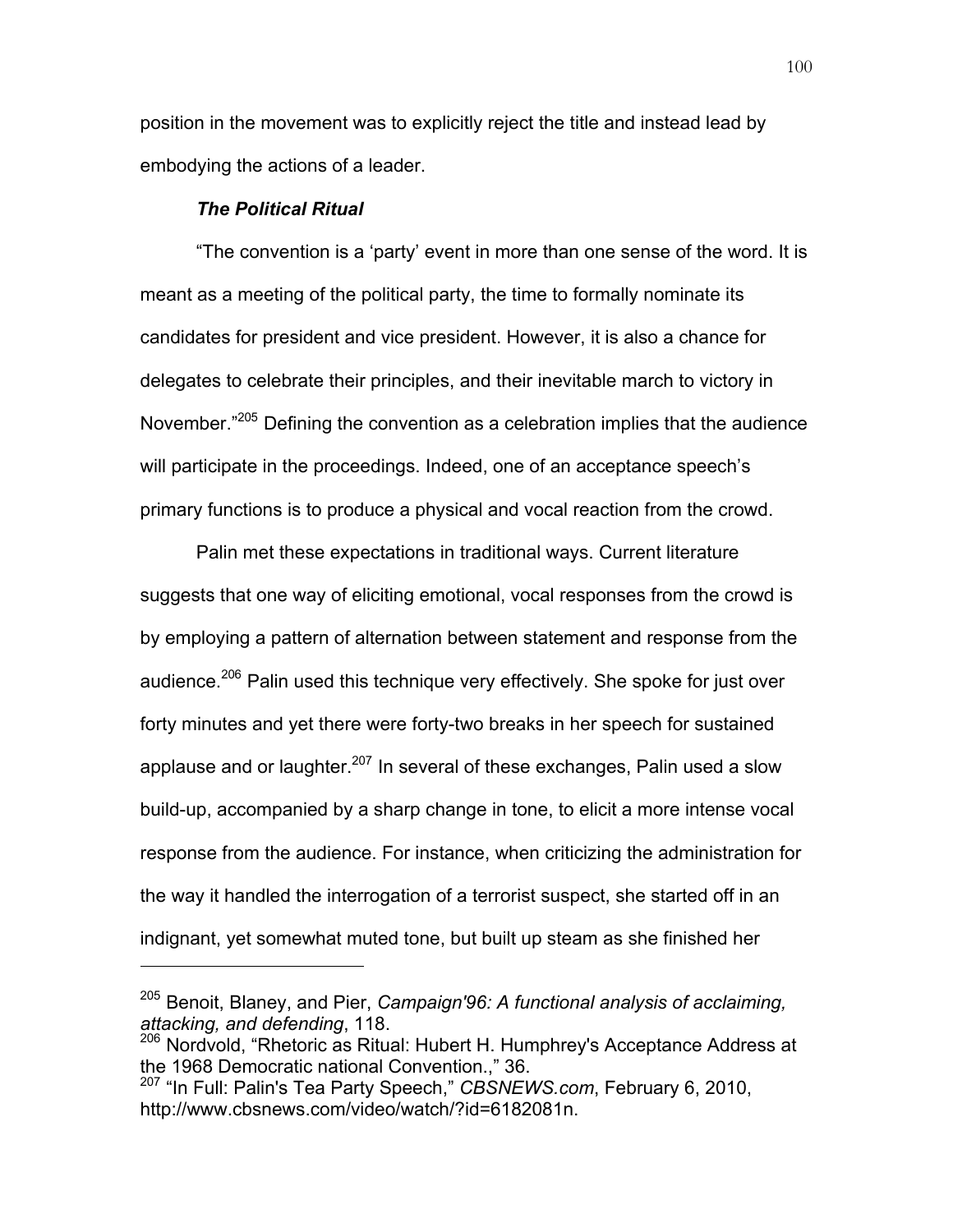statement. "The administration says that there are no downsides or upsides to treating terrorists like civilian criminal defendants. But a lot of us would beg to differ. For example, there are questions we would have liked this foreign terrorist to answer before he lawyered up and invoked our U.S. constitutional right to remain silent." Afterward, she stopped to wait for applause, but unlike previous instances, where she waited for the applause to conclude before continuing her speech, she interrupted the crowd, building on their response. "Our U.S. constitutional rights! Our rights that you, sir, fought and were willing to die for to protect in our Constitution!" The man she was referencing was a veteran who was applauding with some vigor. She used a sudden burst of emotion to elicit an intense response from the crowd, then singled out audience members who were exceptional at answering her call.<sup>208</sup>

#### **Calling for Solidarity**

The call for unity and solidarity is an important expectation in acceptance speeches. The acceptance speech is, "an opportunity to celebrate unity if the party is unified and appeal for unity if it is divided."<sup>209</sup> This has always been an expectation of acceptance speeches, but it gained special importance once conventions began to be nationally televised. Not only did the candidate have to address the delegates participating in the convention, he had to address an audience of Americans generally.<sup>210</sup> Whereas the primary purpose of the keynote

 $208$  Ibid.Ibid.

<sup>209</sup> Benoit, Blaney, and Pier, *Campaign'96: A functional analysis of acclaiming, attacking, and defending*, 107.

<sup>&</sup>lt;sup>210</sup> Nordvold, "Rhetoric as Ritual: Hubert H. Humphrey's Acceptance Address at the 1968 Democratic national Convention.," 35.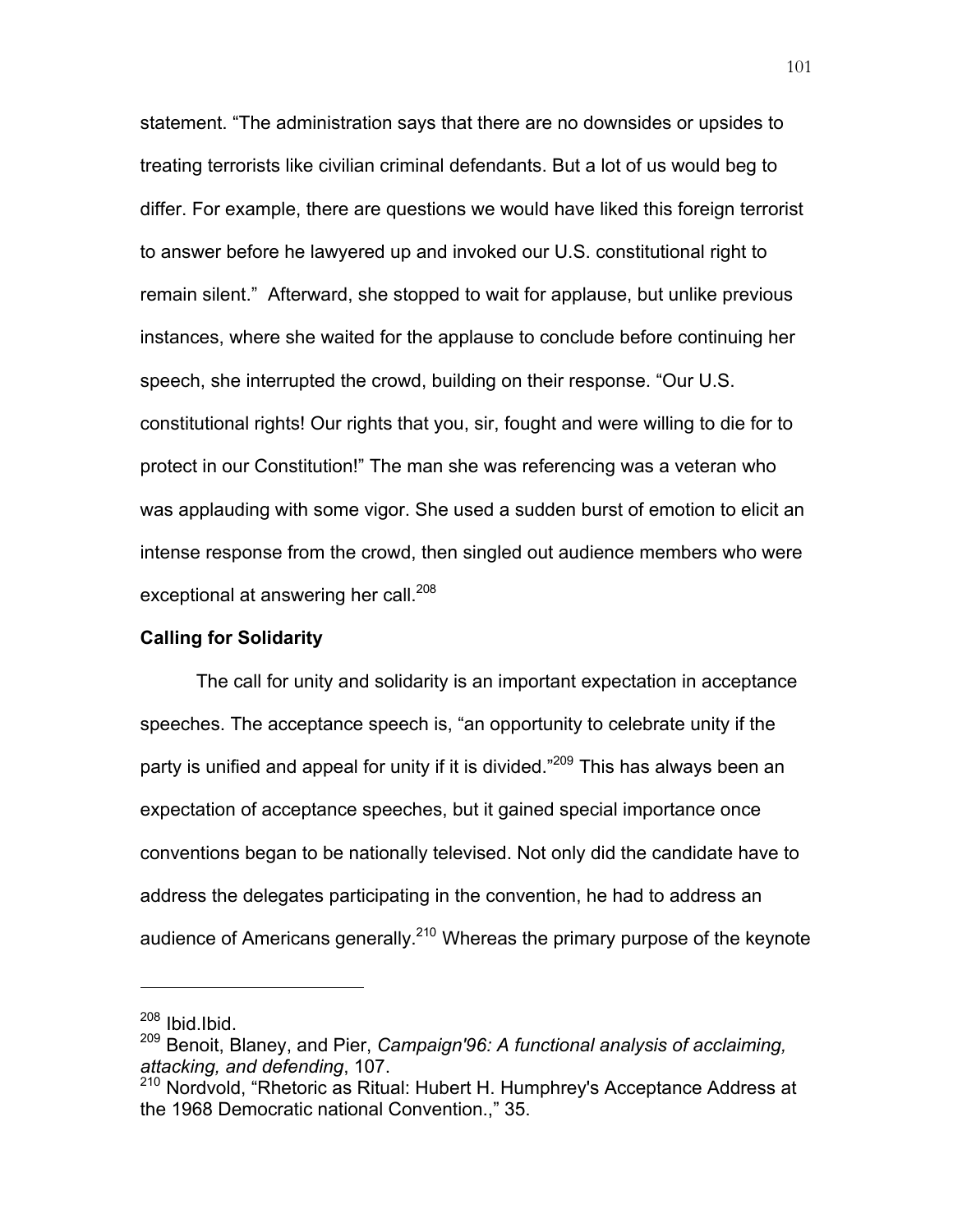speech is to create sharp divisions between one's own party and the opposition by employing a fairly even distribution of acclaims for "our" successes and attacks pointing out "their" failures, acceptance speeches rely much more heavily on acclaims than attacks.<sup>211</sup> The celebratory tone is much more conducive to calls for national unity than a series of attacks against the opposition. This is not to suggest that presidential candidates delivering acceptance speeches do not criticize the opposition. Studies have shown that they do indeed criticize both the party, and the nominee (or presumptive nominee). Rather the proportion of acclamation is greater than the proportion of attacks.

Palin faced a different situational exigency than do conventional presidential candidates. In the American political system, a candidate is unlikely to win the presidency unless they carry a substantial number of independent voters. Thus, the presidential candidate speaking to a national television audience at the convention must tone down the partisan rhetoric in order to persuade moderates and independent voters to give him their support. Palin was also speaking to a national audience, but the division she addressed was not a general division among Americans; it was an internal division among conservatives. Palin specifically addressed the issue of conservative unity when she discussed the upcoming primary season:

This year, there are going to be tough primaries. And I think that's good. Competition in these primaries is good. Competition makes us work

<sup>&</sup>lt;sup>211</sup> Benoit, Blaney, and Pier, "Acclaiming, attacking, and defending: A functional analysis of US nominating convention keynote speeches"; Benoit, Blaney, and Pier, *Campaign'96: A functional analysis of acclaiming, attacking, and defending*, 108.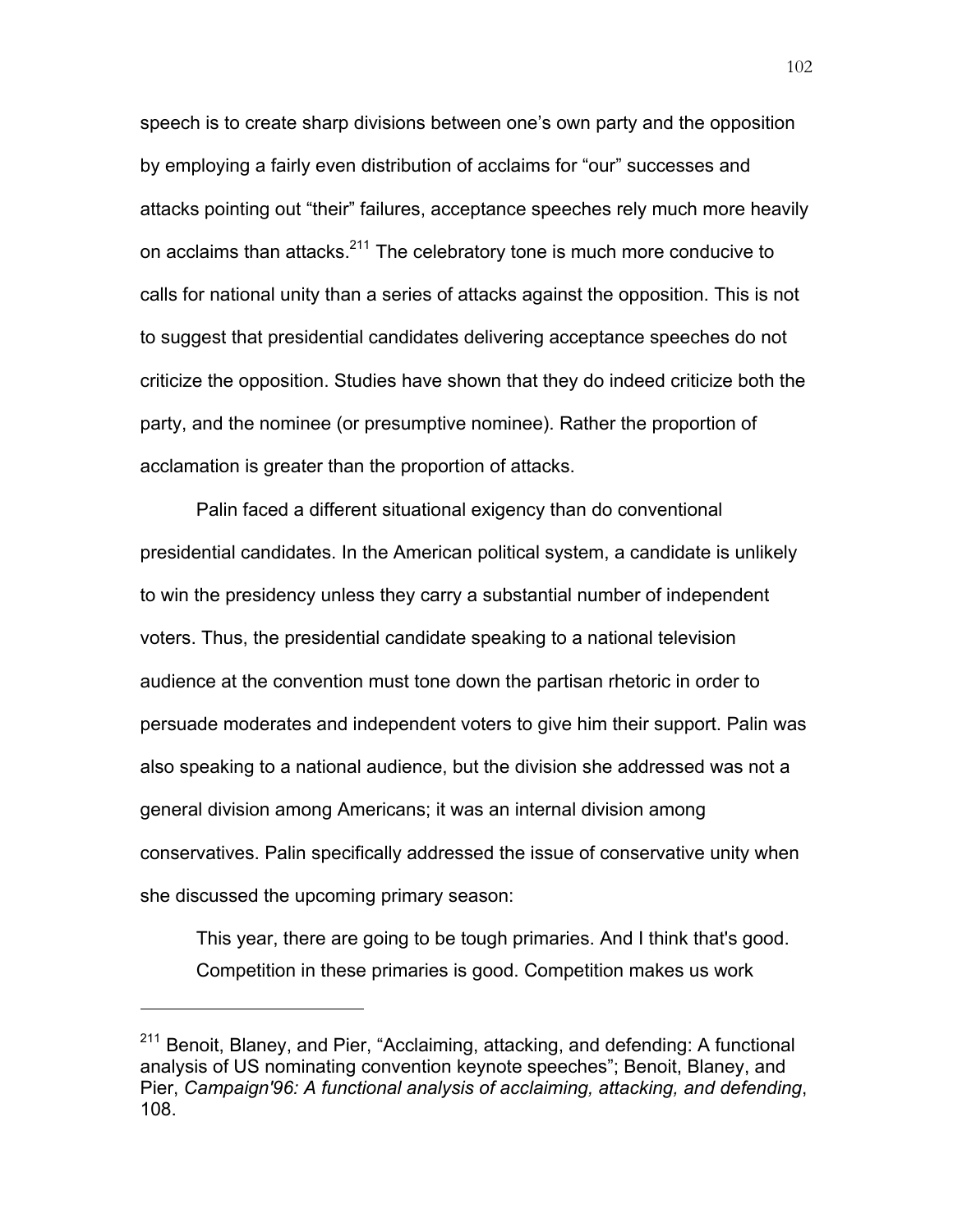harder and be more efficient and produce more. I hope you will get out there and work hard for the candidates who reflect your values, your priorities, because despite what the pundits want you to think, contested primaries aren't civil war. They're democracy at work and that's beautiful.<sup>212</sup>

An important characteristic of both keynote speeches and acceptance speeches is that both signify the end of a bitter primary season, unless the party's representative is the incumbent. Because the convention was held in early February, two years away from the general election, it makes sense that there are relatively few references to the primaries in the other keynote speeches. Indeed, Palin's speech marked the first time that any of the major speakers at the convention even mentioned the primary process. Any remarks about elections made previously were vague references to past or future gains at the polls. What is interesting about this remark, however, is that is seems to encourage divisiveness during the primary season. By arguing that competition does not equate with "civil war," Palin seemed to give the green-light to candidates and supporters to argue about who best represented the spirit of the movement. Seen in this context, Palin seemed to be intentionally ignoring one of the foundational obligations of an acceptance speech, namely, the call for unity.

In addition, she spent a larger portion of her speech attacking liberals than she did acclaiming the success or spirit of the movement. Nearly three-fourths of her speech was spent leveling attacks on Washington politicos, the Obama administration, Obama personally, and Congressional Democrats. She spend a

<sup>212</sup> Palin, "Sarah Palin Speaks at Tea Party Convention."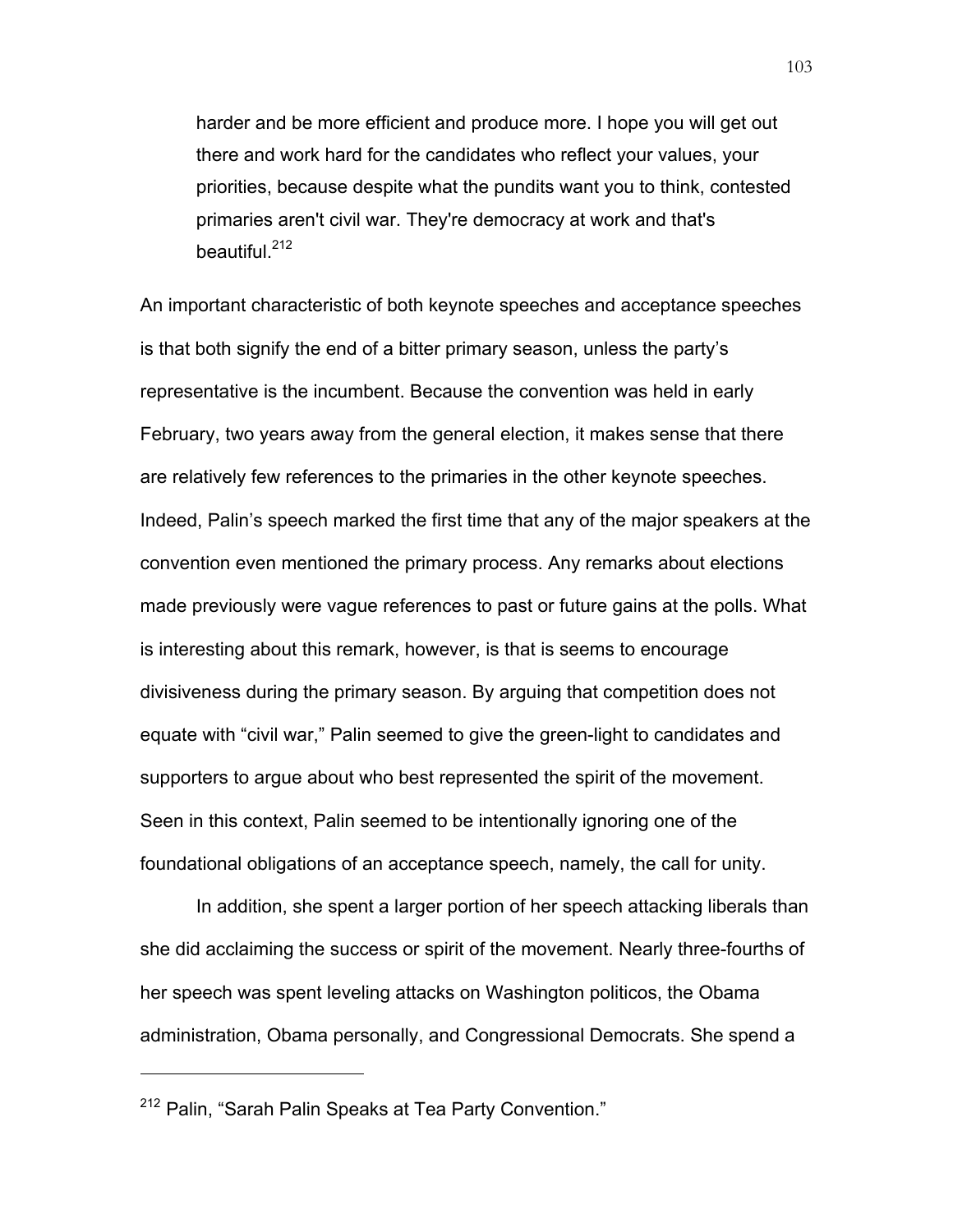tenth of the speech praising the spirit of the movement and the limited electoral successes it has had. She spent another tenth praising prominent Republicans, like John McCain, as well as independents and "blue-dog" Democrats who seemed to be sympathetic to conservative causes. While one might characterize these attacks as loss-risk attempts to unify her conservative audience, this is not necessarily the case. Over a fourth of her speech concentrated on foreign policy issues. For example, she chided the president for cutting support for democracy promotion programs and failing to stand up to, what she viewed as, hostile leaders of rogue nations:

And around the world, people who are seeking freedom from oppressive regimes wonder if Alaska is still that beacon of hope for their cause. The administration cut support for democracy programs. And where the president has not been clear, I ask where is his clear and where his strong voice of support for the Iranians who are risking all in their opposition to Ahmadinejad $?^{213}$ 

Palin exposed as many contrasts as possible between the Republican and Democratic parties and positioned Democrats to serve as the recipients of the grassroots' anger in the Tea Party Movement. But none of the other speakers mentioned foreign policy in any detail. It is arguable that the Tea Party Movement does not have any broader foreign policy goals outside of reducing American military spending or foreign aid. In fact, a prominent wing of the movement, strongly associated with Republican Congressman, Ron Paul, is strongly opposed to spending American tax dollars on foreign interventions, especially the

 $213$  Ibid.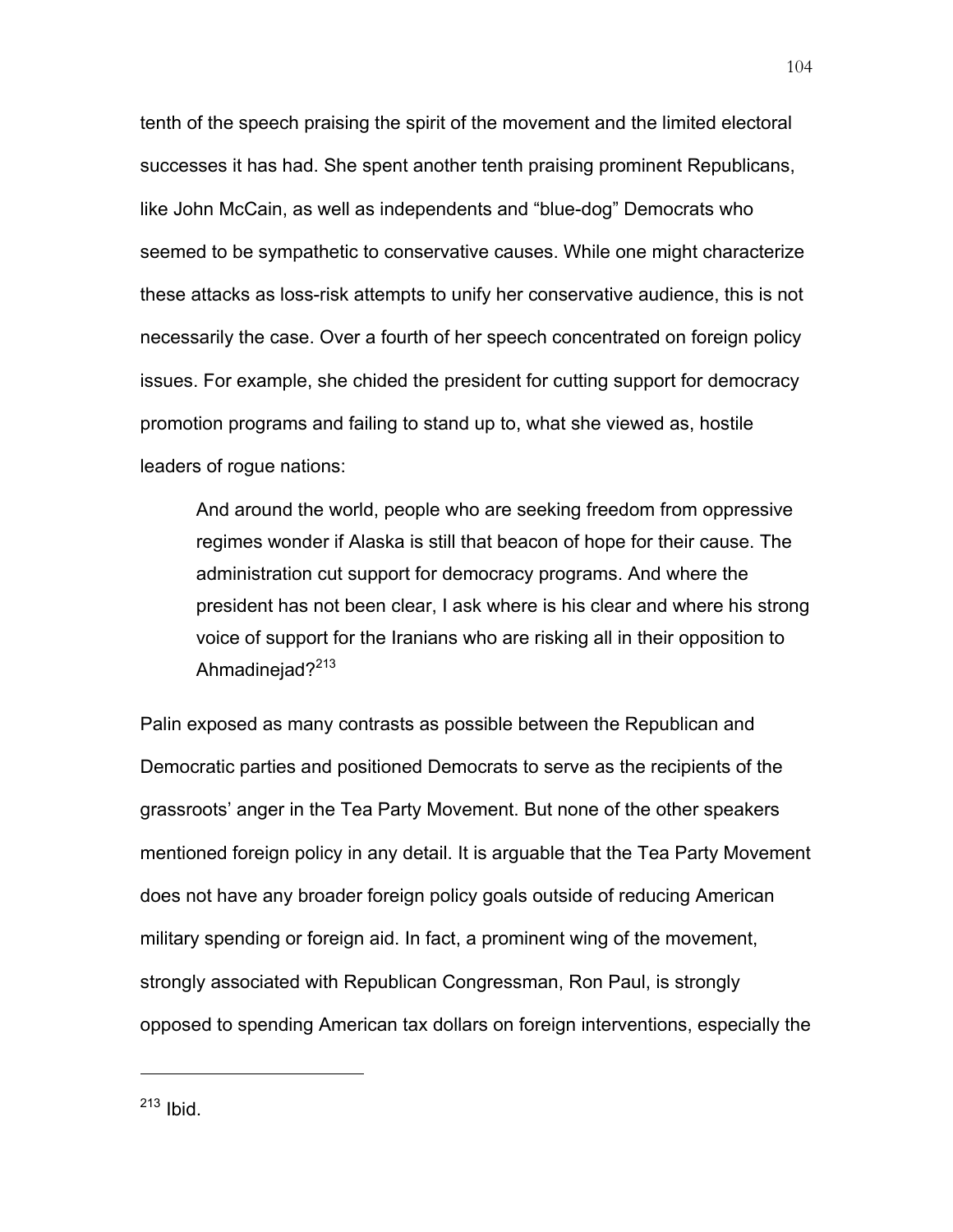type promoting American values in other countries.<sup>214</sup> To be sure, Palin did not take the path of least resistance in terms of representing a call for unity. She encouraged conservatives to debate their differences in a constructive manner, even though these debates risked splintering the movement. She applauded the efforts of certain conservatives, even though a large portion of the audience might not see those efforts favorably.

And yet, when viewed in the larger context of the radical rhetoric of many Tea Party activists, Palin's discourse might be seen as an attempt to situate the Tea Party Movement within the mainstream Republican Party. By predicting that the primaries would be "tough," she acknowledged the differences that may exist between Tea Party protestors and traditional Republicans. But even the suggestion that tea party activists should participate in Republican primaries might have been read as a call for unity. Given some of the discourse that appeared in the other keynote speeches, the idea that Tea Party protestors and candidates would consider themselves Republicans, and compete in those contests was not a foregone conclusion. By arguing that the primaries were not "civil war," she encouraged contested primaries, but did not intend for them to divide conservatives into competing factions in the long term. Many Tea Party protestors hail from the south, and the southwest, $^{215}$  and the civil war metaphor may have carried significant weight for them. Palin intended to alleviate worries

<sup>214</sup> Vogel, "A March, But is it a Movement?." <sup>215</sup> Dante Chinni, "Tea Party: How Big Is It, and Where Is It Based?," *The Christian Science Monitor*, April 21, 2010,

http://patchworknation.csmonitor.com/csmstaff/2010/0421/tea-party-how-big-is-itand-where-is-it-based/.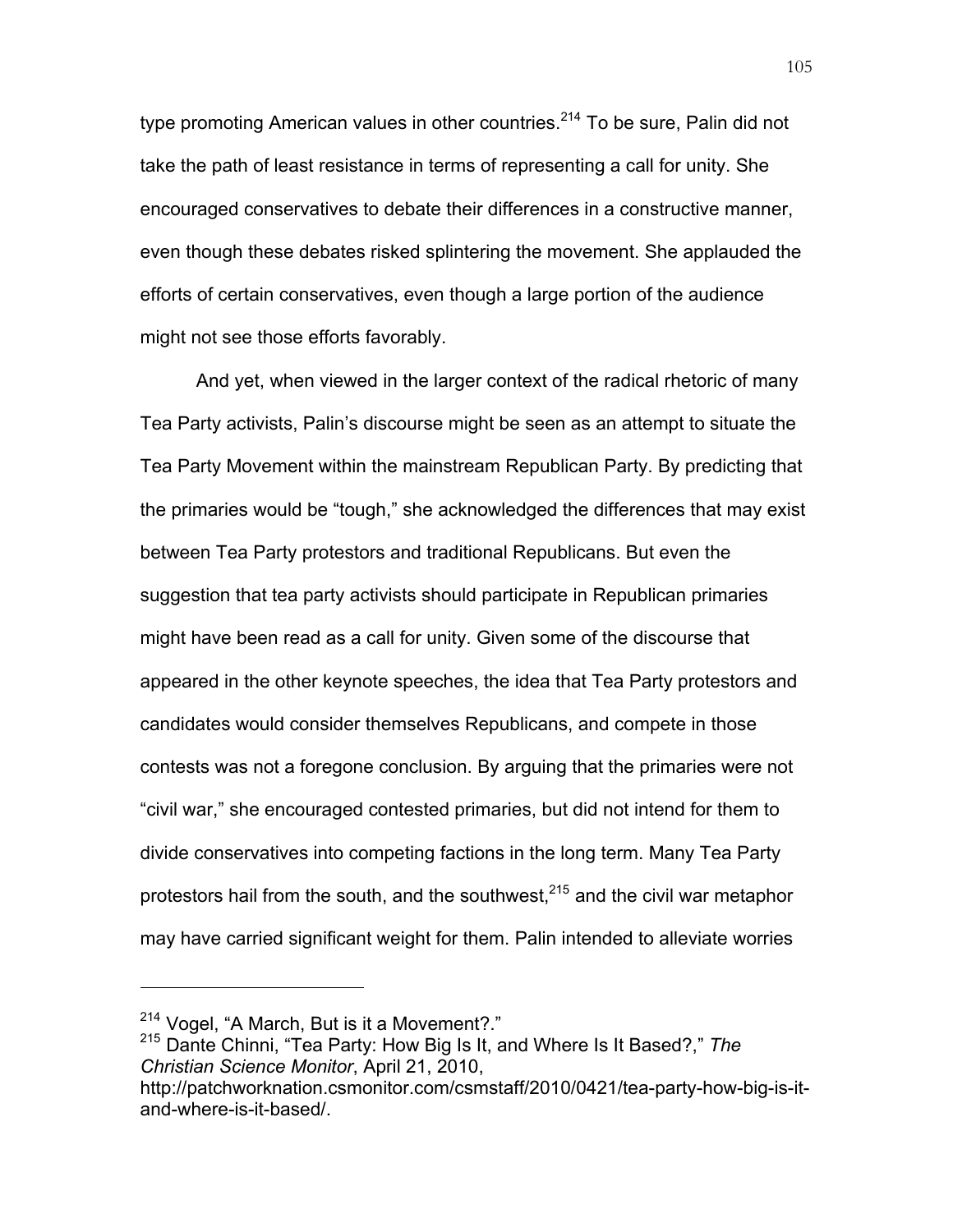that the movement would become a threat to the Republican Party by identifying movement activists with the Republican primaries. Furthermore, she asked Tea Party protestors to remain engaged in the political process even if the (presumably Republican) politicians they backed made mistakes. $216$ 

Palin's unity appeals were consistent with the priestly voice. Her calls for the movement to integrate itself into the Republican mainstream and her identification of the movement in a long tradition of conservatism dating back to the time of George Washington were both examples of defending the old order. According to Madsen and Chandler, "[…] priests tend to uphold the present order, whereas prophets argue for a new order, an order based on justice and equality."<sup>217</sup> The prophets of the movement denounced Republicans and Democrats alike. Anyone who violated the covenant was an enemy, no matter what their political affiliation. In contrast, Palin was a representative from an elite culture (the Republican mainstream) trying to appeal to a broader group (the people as such), just as priests cross the boundaries between a particular elite subculture and broader social groups.<sup>218</sup> Priests are a part of, and separate from, the community they address. Because she was recently retired as the governor of Alaska, she could characterize herself as an ordinary individual just like the rest of the protestors, and yet her affiliation with the Republican Party would continue to separate her from many members of the movement who held no particular political allegiances, just strong convictions.

<sup>&</sup>lt;sup>216</sup> Palin, "Sarah Palin Speaks at Tea Party Convention."

<sup>&</sup>lt;sup>217</sup> Madsen and Chandler, "Prophets and Priests: Argument By and Before the Supreme Court.," 36.

<sup>218</sup> Lessl, "The Priestly Voice.," 185.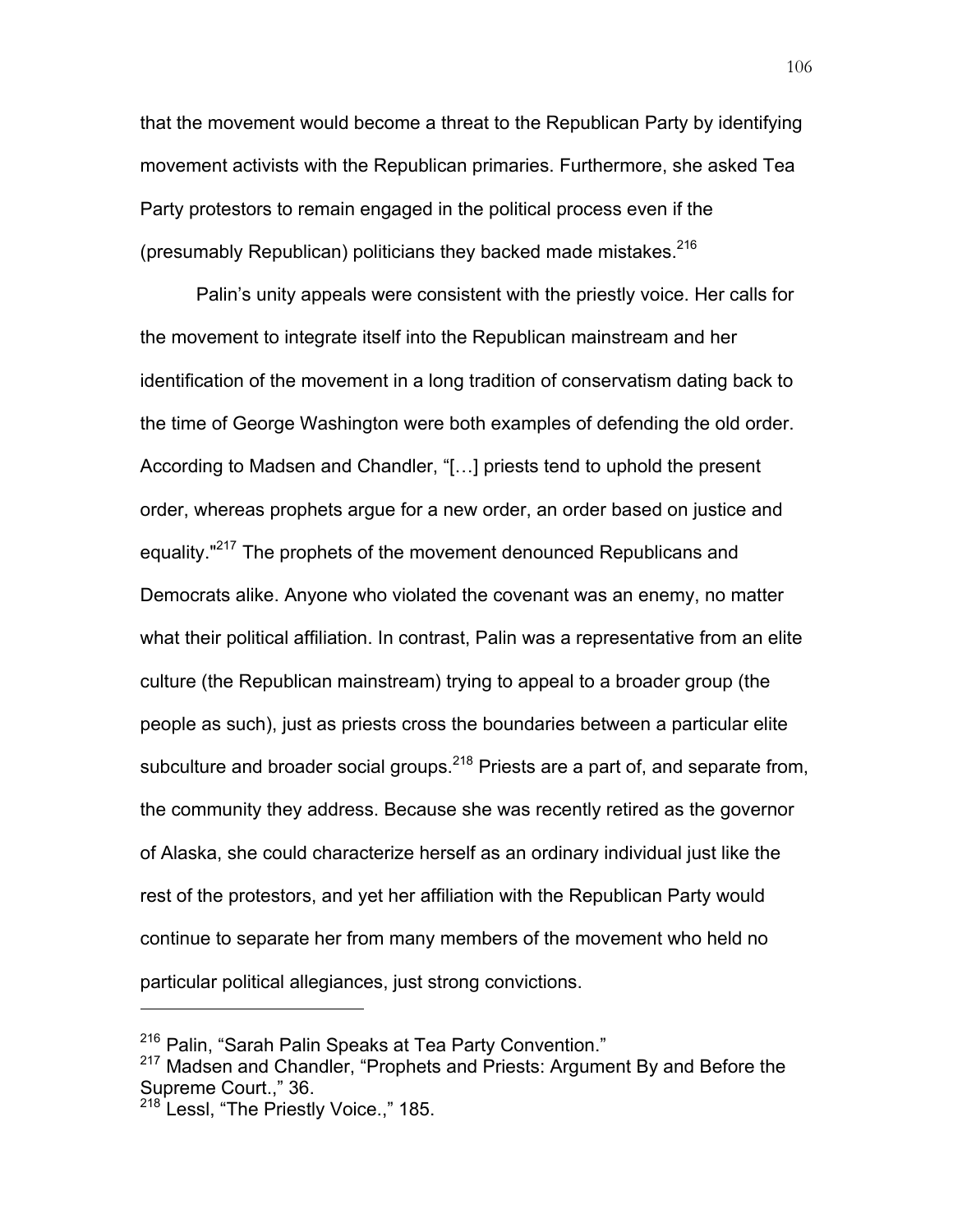It would appear that Palin's keynote address, with some exceptions, met the expectations of an acceptance speech. She called for unity between Tea Party protestors and the Republican Party. She performed a political ritual in which members of the audience could celebrate their "candidate" and rehearse the values. Her tone of her speech was more hostile and attacking than traditional acceptance speeches, but this is because she was accepting leadership of a movement without many successes or official platforms to applaud. She was not able to directly accept a leadership role because the Tea Party Movement's lack of a leader is an explicit part of the movement's dogma. However, using the priestly voice, she implicitly played the role of a leader by performing some of the functions that leaders perform.

## **Summary and Conclusions**

The National Tea Party Convention was organized in a way that set up Sarah Palin to take a leadership role in the movement. Palin gave a speech that may be properly understood as an acceptance address for the leader of the movement. She chose to use different discourse than the other convention speakers because the adoption of the prophetic voice or the use of conspiracy theories was not consistent with the function of an acceptance speech. She used the priestly voice in order to fulfill some of the rhetorical expectations of an acceptance address that her situational exigency would not allow. While she explicitly stated that the movement not be ruled by any one politician, she reserved the power to define the issues of the movement and to anoint particular candidates herself. These efforts to establish herself as the high priest of the Tea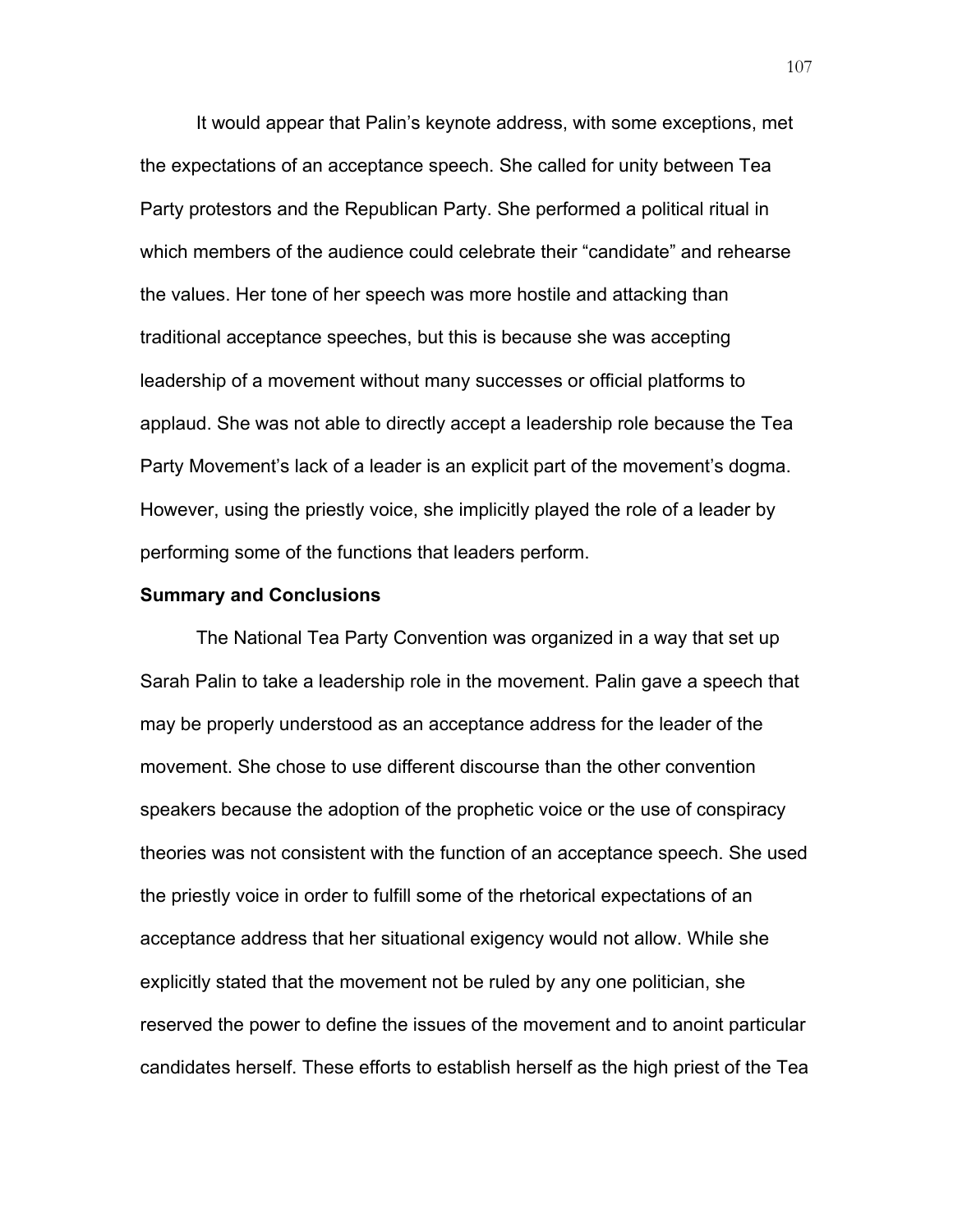Party Movement could be interpreted as a strategy to gain political power. Palin failed in her quest to become vice-president; perhaps a different approach was necessary.

Comparing the National Tea Party Convention to a nominating convention allows us to explain why Palin's rhetoric was significantly different from that of the other speakers. As the final speaker, Palin faced a different rhetorical situation than the other speakers. Her speech had to function as an acceptance speech for the leader of the movement. Palin was able to meet the expectations of an acceptance speech using the priestly voice. Whereas a prophet would have been incapable of accepting a leadership role or calling for unity, the priest was more than capable. But why was Palin's speech made into the centerpiece of the proceedings? Why invoke the convention metaphor to begin with, if it would only result in Palin overshadowing the rest of the convention speakers? Perhaps, the convention organizers wanted to hear this particular message.

In December of 2009, Phillips, the president of Tea Party Nation, and the principle organizer behind the National Convention, explained what he believed the Tea Party Movement needed to do to achieve its goal: "If the Tea Party movement is only about doing protests, going out having our rallies, then the movement has failed... The only way the Tea Party movement is going to be successful in 2010 is if we are able to get out there and elect good officeholders to replace the bad ones we have in there."<sup>219</sup> Phillips defined the success of the movement exclusively by its ability to achieve favorable results at the polls. This

<sup>219</sup> Vogle, "Conservatives grab for tea party cash."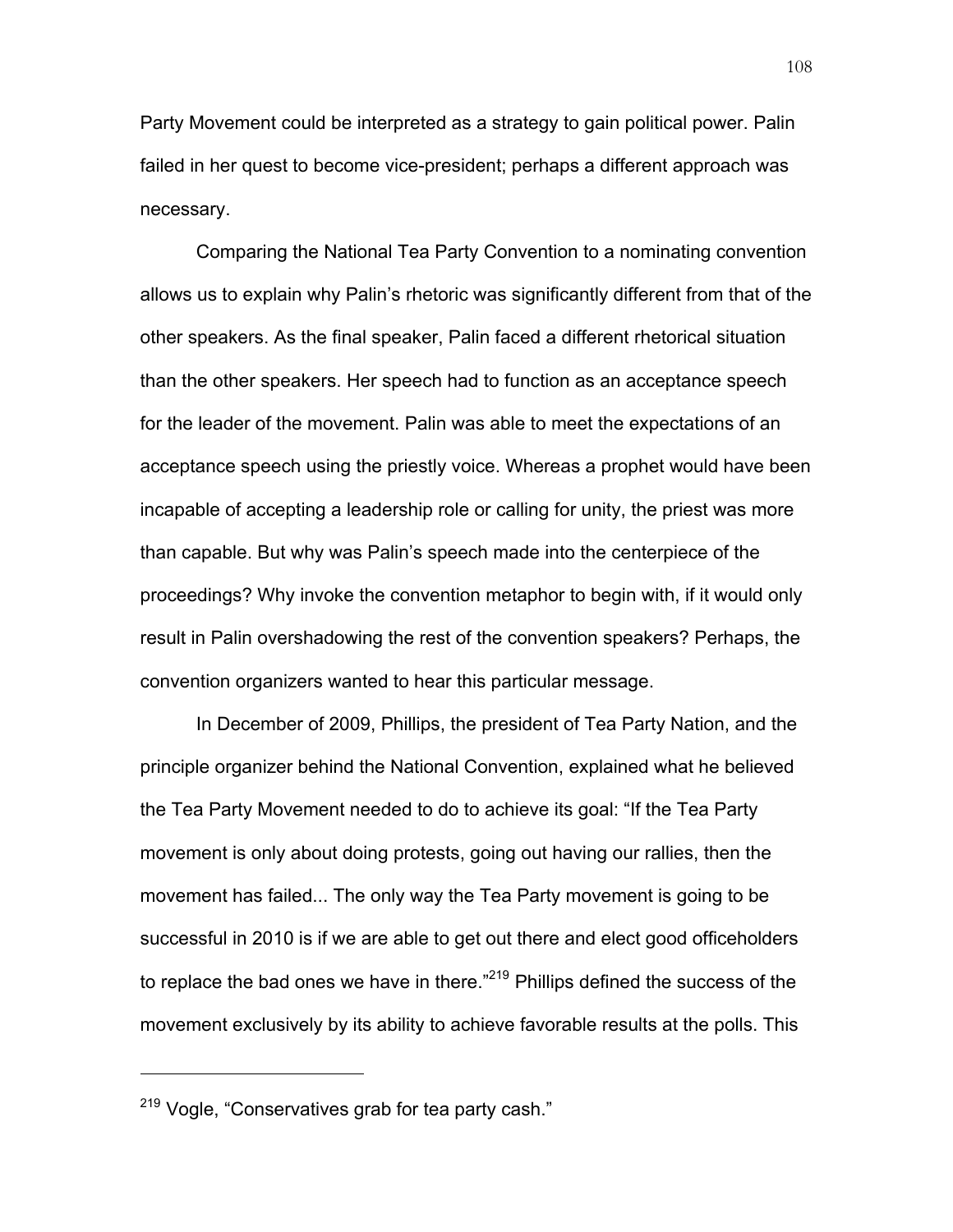runs counter to sentiments expressed by Farrah and Breitbart at the convention. Both argued that the broader goal of the movement was to win a culture war with the left. The speakers tried to broaden the scope of the movement in order to distinguish it from traditional reformism. In other words, these speakers thought the movement's goal was to transform the whole of American society from the top, meaning the political institutions, to the bottom, referring to cultural institutions. Judson's vision was much more consistent with the deliberative rhetoric characteristic of procedural protest movements.

On the final day of the convention, Phillips announced that Tea Party Nation would be forming a political action committee name Enduring Liberty to "address the next step in the growing impact of the citizen activist movement."<sup>220</sup> When asked to clarify the purpose Enduring Liberty, convention spokesperson and leader of the Memphis Tea Party, Mark Skoda claimed, "We're not attempting to replace the RNC, we're not attempting to co-opt the RNC… [We are] working to build a sustainable coalition of elected officials, first at the national level and then the state and locally to impact races by focusing on those offline regions that the RNC, NRCC or senatorial campaigns have not." Again, the convention organizers explicitly argued that the goal of the Tea Party Movement should be to elect conservative politicians. Skoda finished his comments by saying the PAC seeks to "reflect the aspirations of the grass roots movements that are not connected to the traditional party apparatus," though

<sup>&</sup>lt;sup>220</sup> Alex Pappas, "Tea Party convention leaders announce formation of political action committee," *The Daily Caller*, February 7, 2010, sec. Breaking News, http://dailycaller.com/2010/02/05/tea-party-convention-leaders-announceformation-of-political-action-committee/.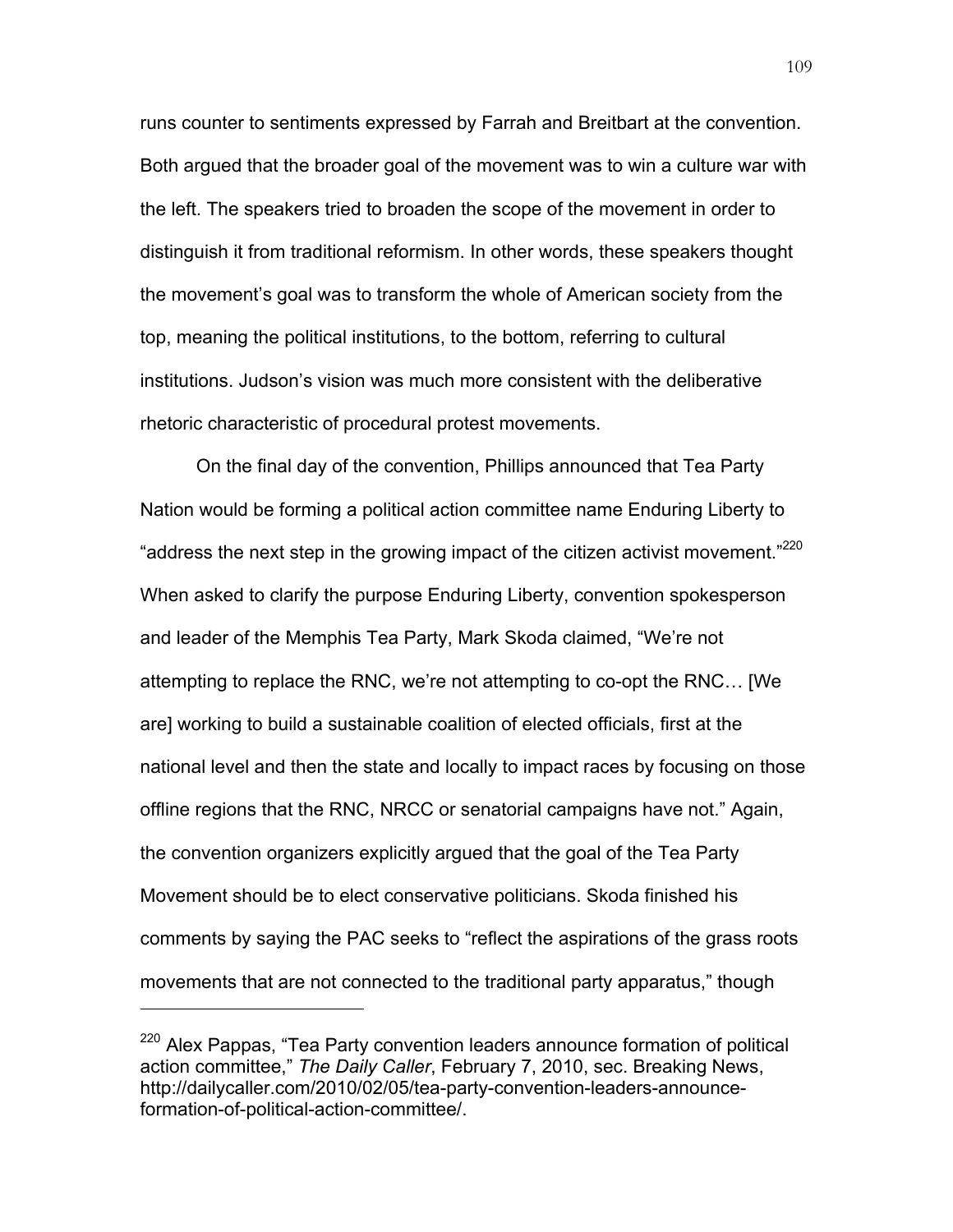"there is no interest in creating any third-party movement." $^{221}$  This last comment gives us the most insight into the thinking of the convention organizers. The goal of the movement was not just to elect politicians that reflected the values of Tea Party activists; it was to elect Republican politicians that shared those values. All of the convention speakers, except for Palin, explicitly stated that if the Republican Party did not make dramatic changes, it would also suffer the wrath of the movement. But by stating that their PAC had no interest in creating a thirdparty movement, the convention organizers were ruling out the possibility that the movement needed to look outside of the Republican Party for its leadership.

In this context, the decision to build the convention around Palin's address was consistent with the convention organizer's goals for the Tea Party Movement. Phillips and Skoda wanted to mainstream the movement into the Republican Party as part of a rebranding strategy. Palin's speech did exactly that.

 $221$  Ibid.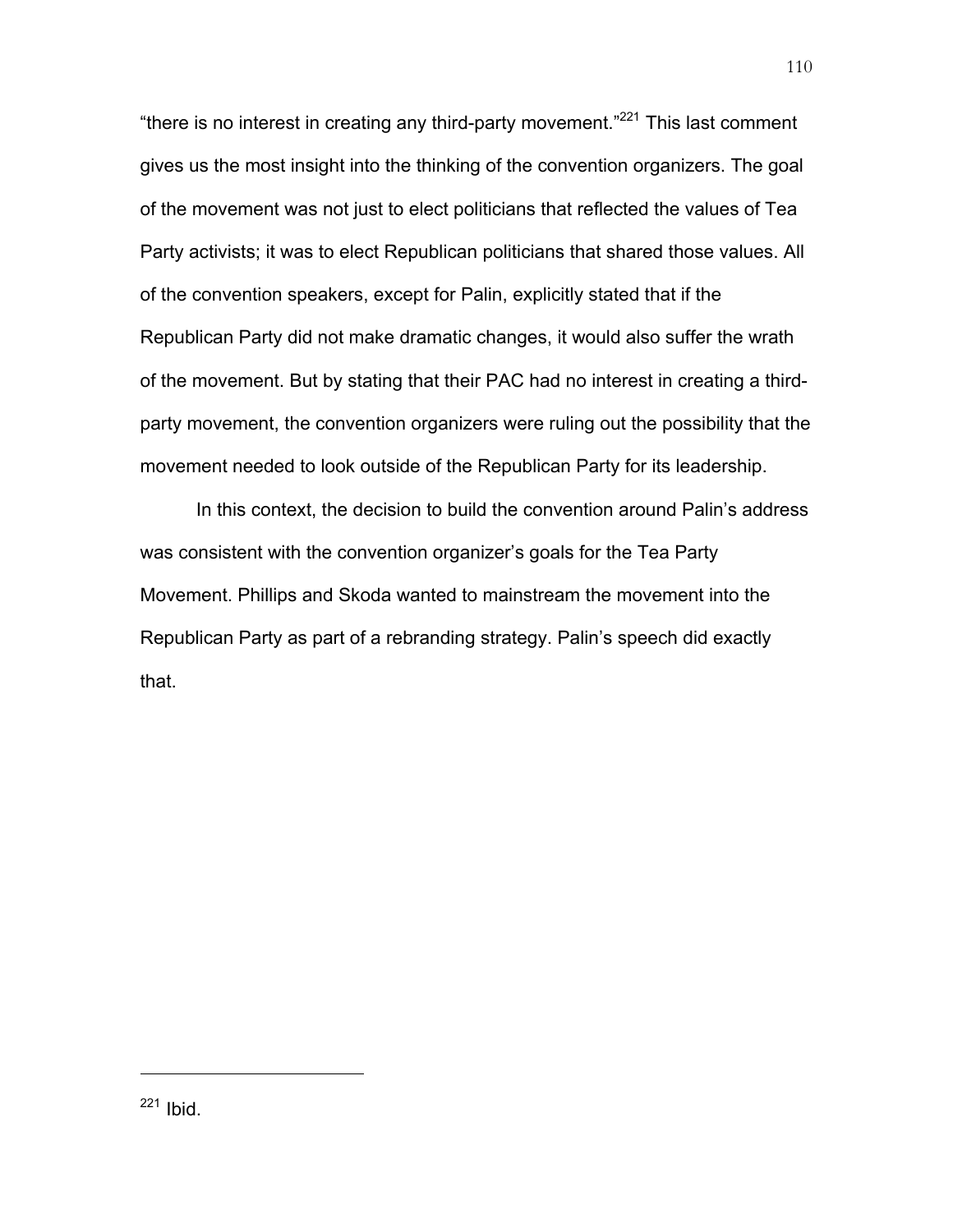## **Chapter 6: Conclusions**

Whether or not one believes that Judson Phillips was justified in organizing a national convention for the Tea Party Movement, it is hard to argue that convention was not an important event in the history of the movement. Excluding the Tea Party March on Washington, the National Tea Party Convention was the first event organized for Tea Party protestors outside of local rallies. The movement had no national leader or agenda. There was no definitive voice determining what the movement stood for or what its goals were. In this context, the national convention was important if for no other reason because it filled this vacuum. It is true that the convention organizers did not seek permission from other tea party groups to host a convention. It might even be true that the views of the speakers did not reflect the majority of the other activists' views. However, the thoughts and views expressed at this convention would be broadcast by all the major news networks, and the Americans watching would have a way to make sense of the movement besides observing the eclectic array of local protests across the country.

The Tea Party Movement does not function as a traditionally radical conservative movement, judging by the standards suggested in previous scholarly literature in literature investigating value-oriented movements, ideological protest movements, and right-wing extremist movements. Movements of these types call for a fundamental re-ordering of society. The movement leaders understand any normative changes demanded in this broader context. Normative change cannot be the only means of achieving the movement's goals.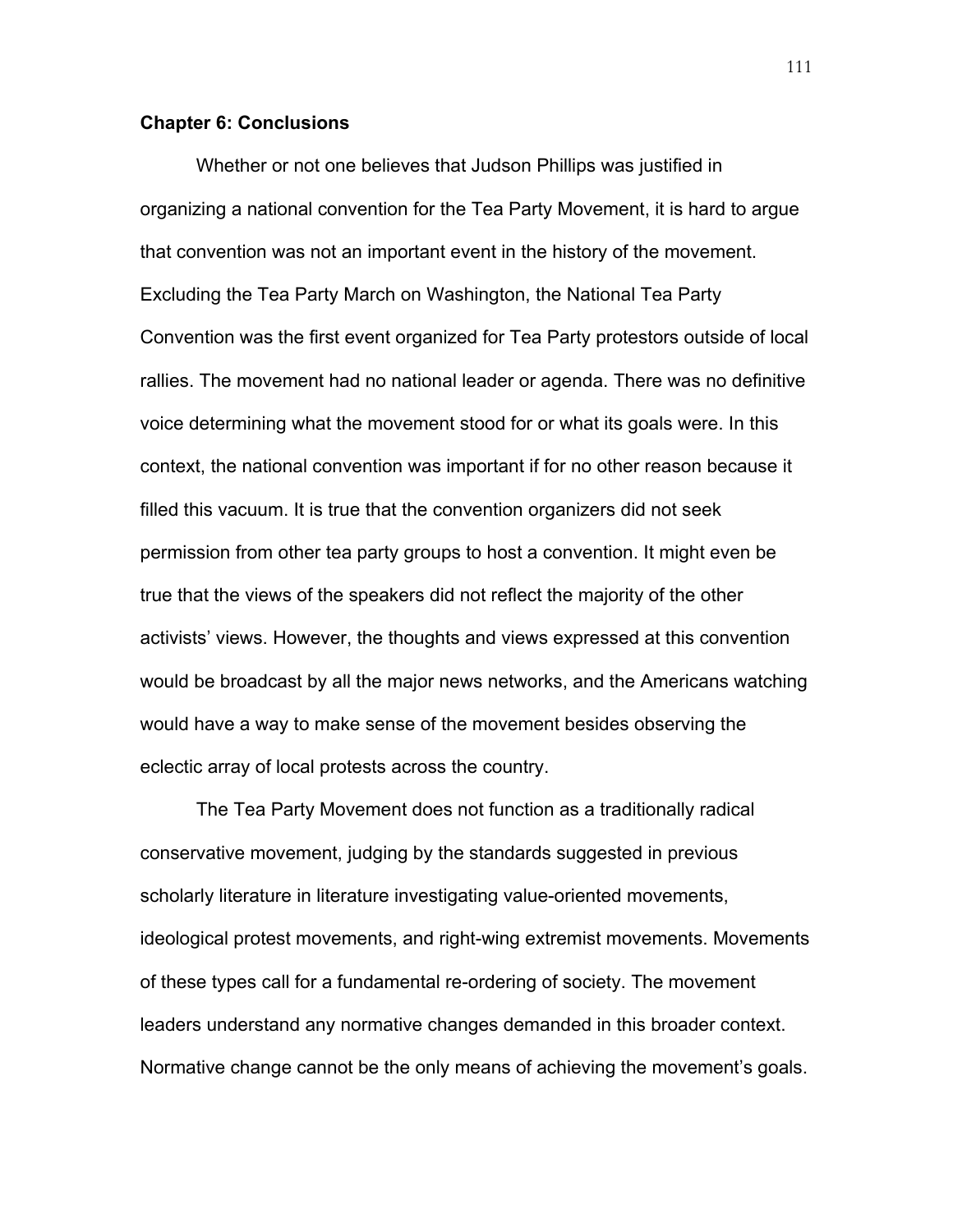In the American context, these movements use radical rhetoric that employs ideological argument, historical simplism, conspiracy theories, and anti-pluralist discourse. They depict human beings as perfectible instruments of divine will and any behavior deviating from this will as evidence of evil intent. In these moralistic struggles between good and evil, there is no room for compromise. Actors who disagree with the substance of the radical ideology or have a different interpretation of historical events are cast not simply as mistaken but are intentionally deceptive. Most of the important speeches delivered at the convention were consistent with this type of rhetoric. Tancredo, Farrah, Breitbart, and Milloy all saw the movement as having radical, transformative designs. But Palin's speech, the centerpiece of the convention, was inconsistent with that view.

The convention organizers constructed the convention around Palin's address. Yet, her rhetoric seemed to contradict everything else about the convention. Her speech did not conform to the model set by the other speakers. She did not adopt important aspects of the prophetic voice, nor did she employ conspiracy discourse. Instead, Palin adopted the priestly voice in an effort to meet the unique situational exigency she faced. She depicted policy differences with liberals, not as a moral war, but as a difference of opinion. When she could, she identified points of agreement between Republicans and Democrats, and when she could not, she emphasized civility and decorum. She retold the history of the Republican Party in simplistic ways, often effacing important nuance.

112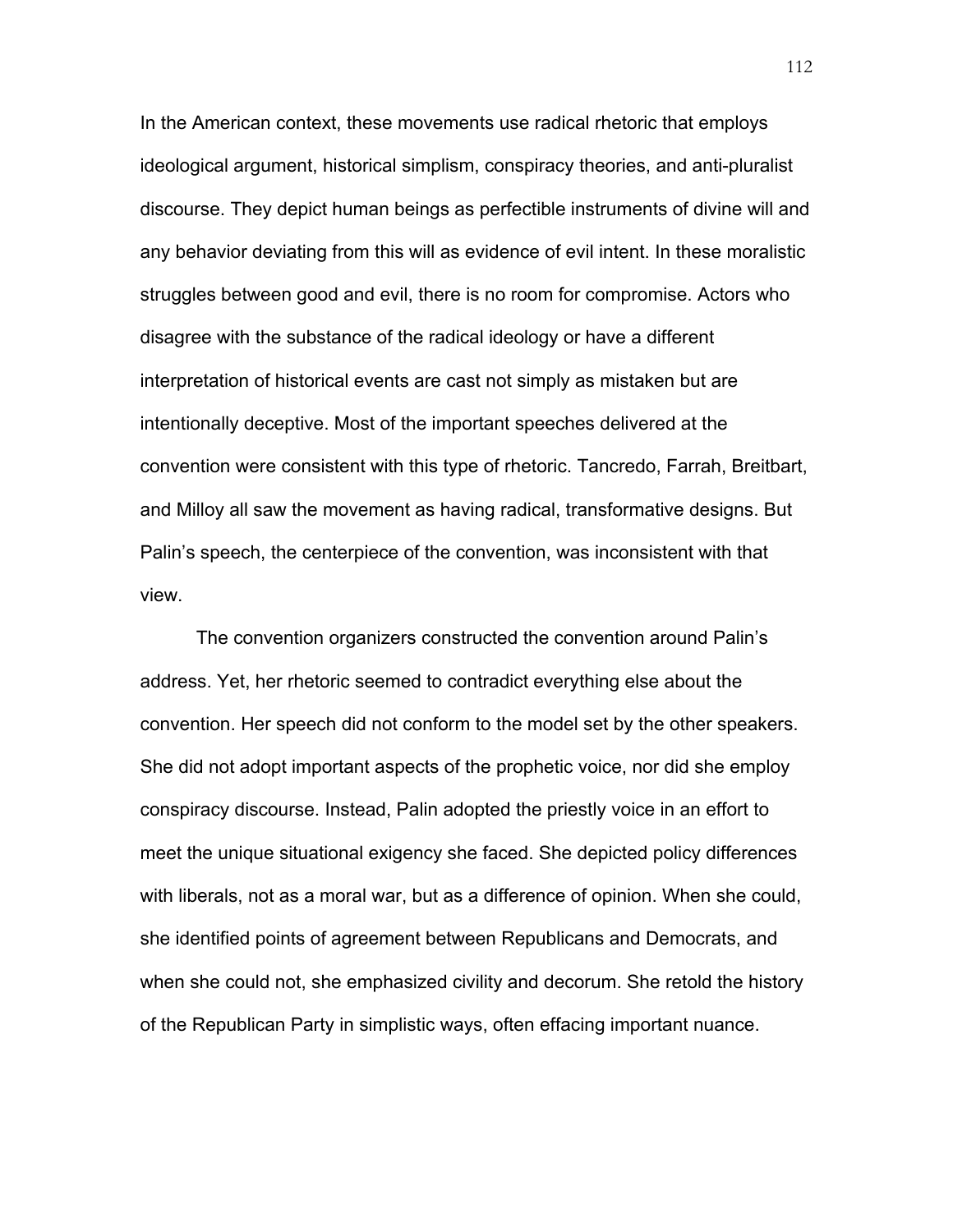However, she used these narratives to defend the old order instead of destroying it.

But if the goal of the organizers was to mainstream the movement, why invite the radicals at all? Would it not make more sense to flank Palin with other moderate politicians? I argue that the convention organizers surrounded Palin with radicals for two reasons. First, surrounding Palin with radicals might have made her message even more persuasive. While the Tea Party Movement did not have a clearly defined agenda or a leader, Tea Party activists had general understandings of what the movement was about. While different sects disagreed over precisely which issues to focus on, there seemed to be general agreement that the country (defined in various ways) was moving (interpreted at various speeds) to the left (fiscally, and or socially). One consistent theme in much of the rhetoric coming from various public figures associated with the movement was the idea that the movement was not directly associated with the Republican Party. Many activists saw the movement as more radical than traditional conservatism. Indeed, many identified the Republicans as part of the problem. Had all the speakers at the convention argued that the movement needed to find a more permanent home in the Republican Party, participants might have interpreted that rhetoric as an attempt at cooption.

By surrounding Palin with more radical voices, her argument may have been perceived less as cooption, and more as the reasonable middle. Condit and Lucaites have argued that, during the Civil Rights Movement, the radical rhetoric of Malcolm X reworked the public vocabulary, changing the meaning of the

113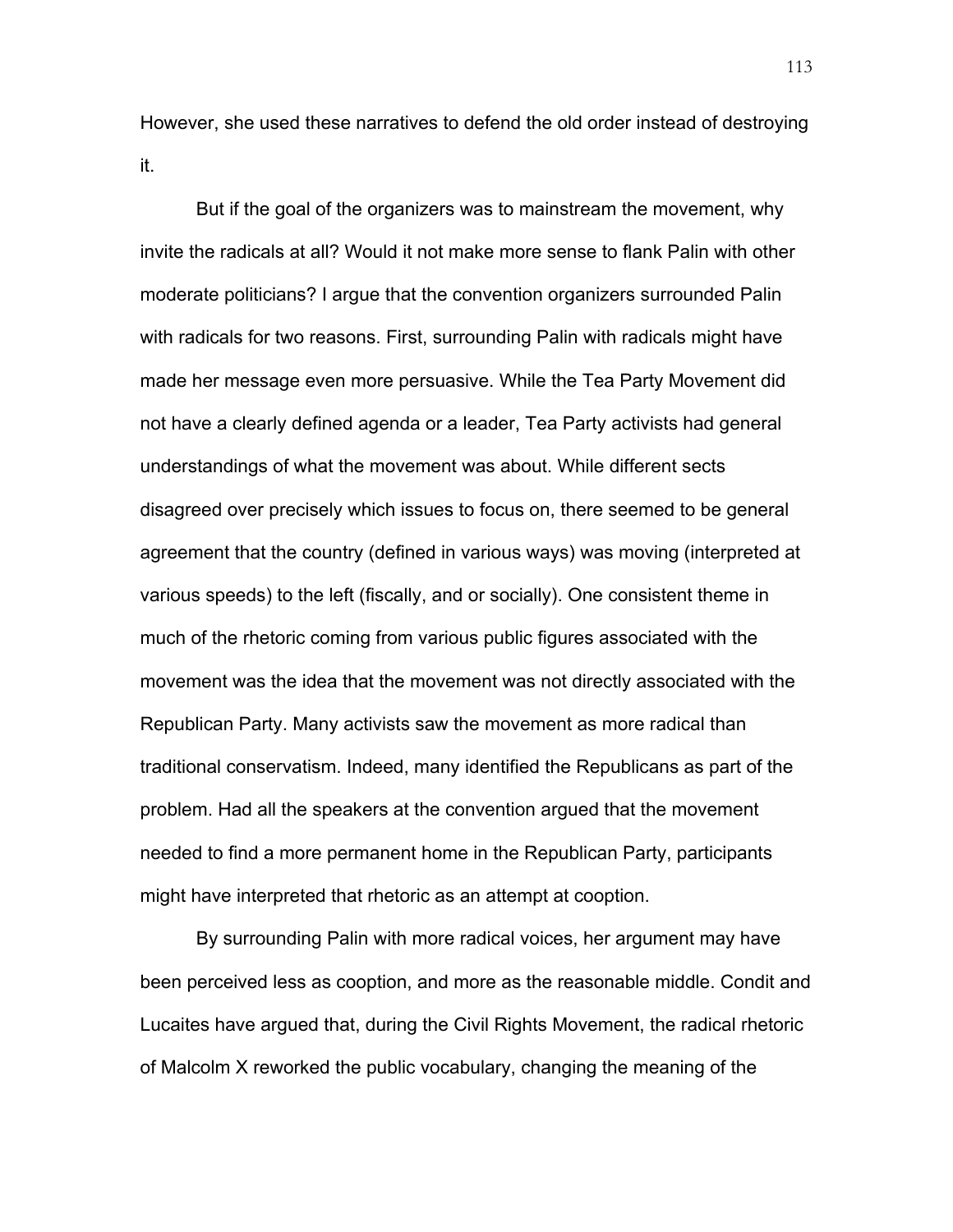ideograph <equality>, allowing Dr. Martin Luther King Jr. to redeploy this redefined ideograph to further the cause of the movement. While the American audience may have praised King and castigated Malcolm X, the rhetoric they heard was a synthesis of both speakers.<sup>222</sup> I am not arguing that either Palin or the more radical speakers used ideographs in ways that significantly changed their meanings. My point rather, is that sometimes audiences synthesize rhetorical messages into new messages that might be more persuasive than the sum of its parts. In the case of Palin, the audience might have understood Palin's call for unity with the Republican Party in the context of the prophetic and conspiratorial rhetoric emanating from the other speeches.

The second reason is that if the strategy of the organizers was successful and the convention served as the bridge that connected the Tea Party Movement and the Republican mainstream, the Republican Party might be perceived by many as adopting dramatic changes to accommodate a populist movement. The relationship between the success of radical social movements and the major parties in the United States is typically viewed in one of three ways: either the party adopts the movement's platform in order to co-opt it, the party adopts the movement's platform in an attempt at being responsive, but at the same time, reduces support for the movement, or the party ignores the movement and it becomes more radical and powerful political force. In all scenarios, the focus is on the actions of the state, and not on the actions of the movement. This investigation suggests that perhaps we should focus on the behavior of

<sup>222</sup> Celest Condit and John Louis Lucaites, *Crafting equality: America's angloafrican word* (University of Chicago Press, 1993).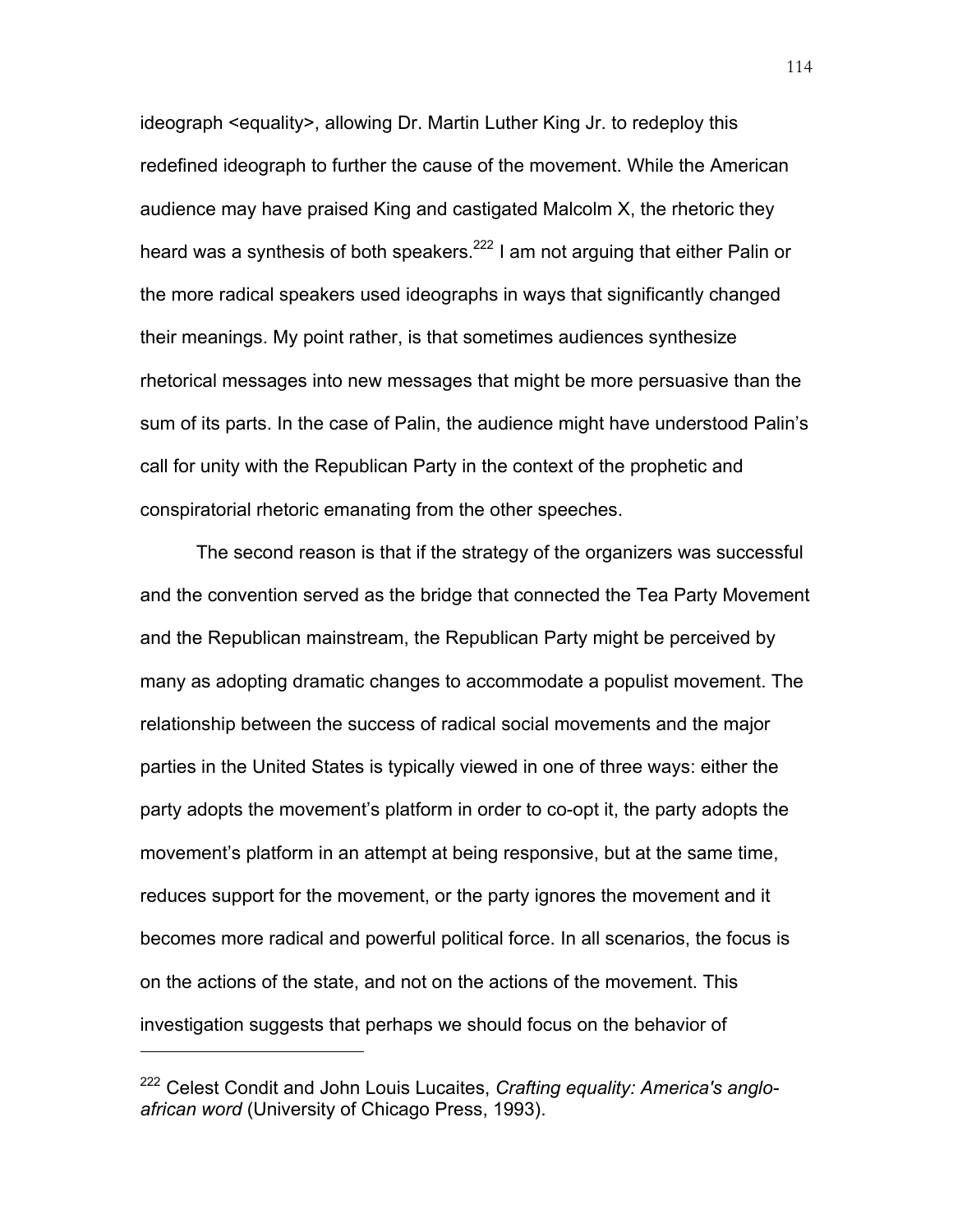movements and how they contribute to the level of popularity in political parties. If it is true that the convention organizers designed the National Tea Party Convention in order to set Sarah Palin to become the leader of the movement, and it is true that they had some that her message would be much less radical than the other speakers, we can argue that they viewed the movement as way to boost the appeal of the Republican Party.

I define a pseudo-movement as a movement that uses radical, ideological, or extremist rhetoric, in combination with moderate or deliberative rhetoric, in order to manufacture the perception that a political party has been responsive to their demands. Leaders of pseudo-movements use rhetoric that gives the appearance that their movements have broader societal goals when, in reality, their goals are strictly normative. In my conceptual model of a pseudomovement, the distinction between the rhetoric of the top-level leadership and the perceptions and intentions of the lower-level leadership and protestors is very important. It is possible that many participants at the national convention, including the keynote speakers themselves, believed that the purpose of the event was to energize a movement with broad societal goals. But it is also possible that the movement's top-level leadership, in this case, the convention organizers, merely intended for the movement to serve a normative function. Thus, the agency of the speakers and protestors may have been circumscribed by the designs of top-level leaders.

By calling this class of movement a pseudo-movement, I am not implying that is it not a genuine social movement. Trying to distinguish between true and

115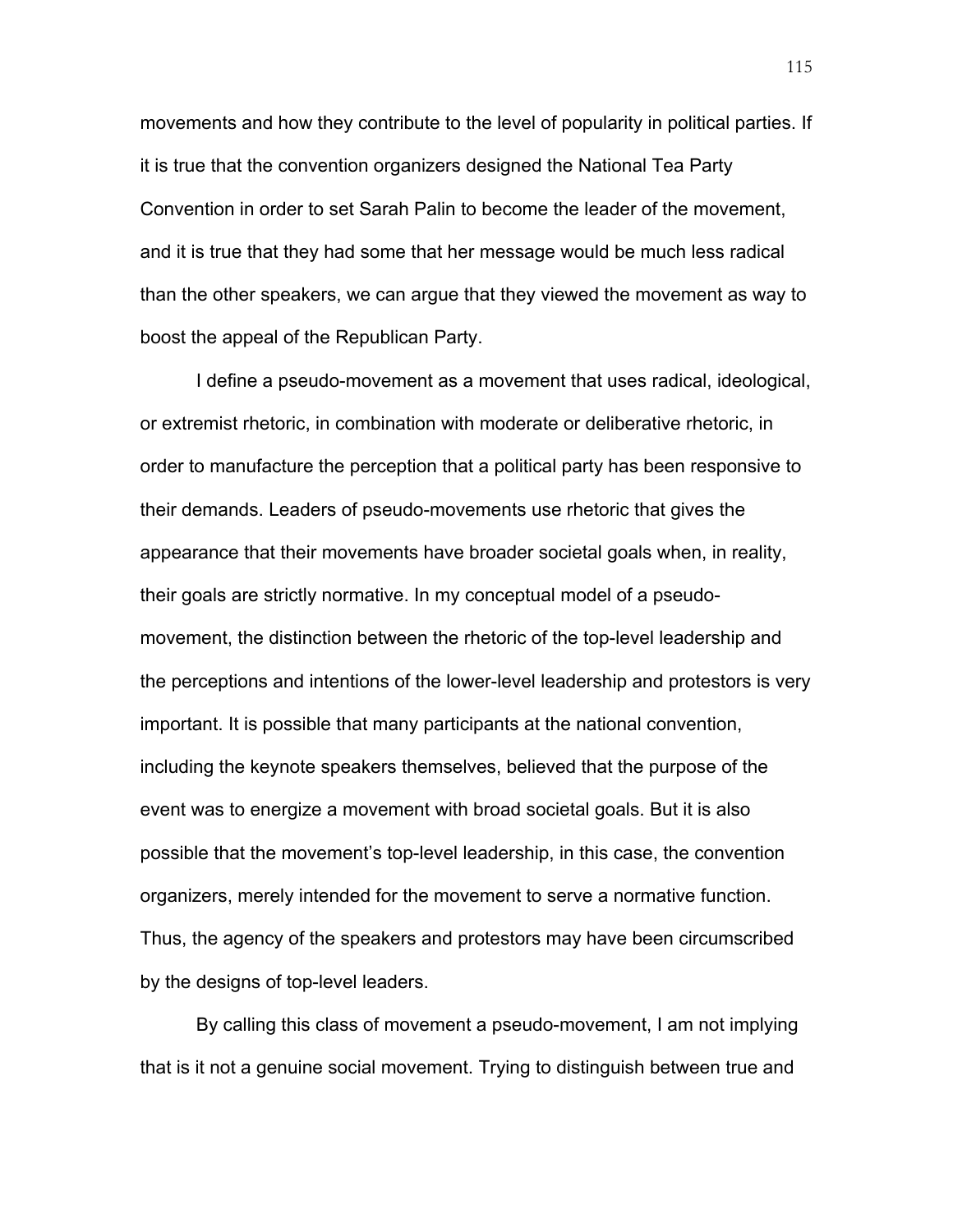false movements is a feckless pursuit. Besides, many of the people engaged in the movement believed in what they were doing. They invested in the movement, physically and symbolically, and were persuaded by the movement leaders that due to a change in circumstances a change in strategy was necessary.

Examining the pseudo-movement function is significant primarily for two reasons. First, analyzing the Tea Party Movement through the framework of pseudo-movements gives us insight into the movement. Using this concept as a lens, we can understand certain decisions as calculated efforts to generate a synthesized rhetoric, instead of seemingly random and ill-advised rhetorical moves. Using previous frameworks, the National Tea Party Convention might have been interpreted as a half-hearted effort to give shape to a diverse and conflicted movement. The convention organizers might have been depicted as amateurs with no idea how to organize a convention, or worse, predators looking to turn a quick profit off of the trusting participants (each paying over three hundred dollars for admission). By contrast, using a pseudo-movement framework, the convention might be perceived as an artful attempt to mainstream an extremist movement. Likewise, the convention architects might be seen as skilled organizers.

Second, I have shown that pseudo-movement rhetoric is distinct from the rhetoric of ideological protest movements, value-oriented movements, and rightwing extremist movements. While pseudo-movement rhetoric bears numerous similarities to these other classes of movements, the disjuncture between the intentions of top-level leaders and other movement participants is what makes

116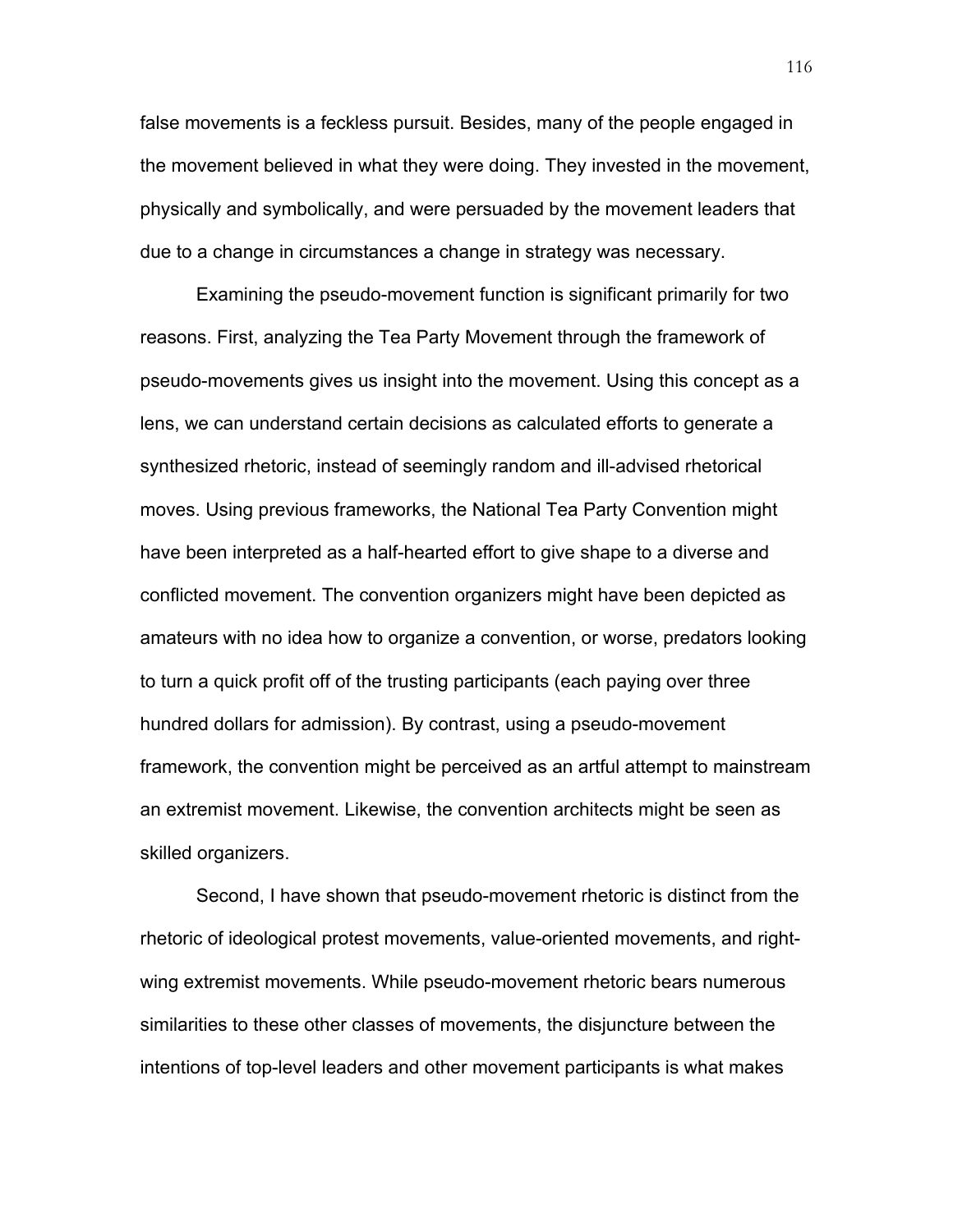them distinct. Thus, we can add the rhetoric of pseudo-movements to the continuum of movement rhetoric established by Smith and Windt over thirty years ago. This might serve as a step toward a more comprehensive theory of social movement rhetoric. Such steps are drastically called for to bring movement studies out of their critical stall.

By identifying the Tea Party Movement as an example of a pseudomovement, we can make some preliminary observations about the inception stage of a pseudo-movement. The top-level leadership of pseudo-movements are likely to select venues where they can showcase speakers that use moderate political rhetoric in order to set them up to become leaders of the movement. They are likely to surround those potential leaders with speakers that employ significantly more radical rhetoric.

This analysis was limited by the availability of data. Not all of the convention proceedings were televised or transcribed. I gathered most of the data by transcribing the speeches from videos on YouTube and other multimedia sites. Because I did not have transcripts of every speech delivered at the convention, I could not confirm or deny the use of radical rhetoric by other speakers at the convention. This shortcoming is not terribly significant considering the fact that I was able to transcribe the speeches from the most well known speakers at the convention. I can say with certainty that the prophetic voice and the use of conspiracy discourse were consistent themes at the convention, but I cannot specify exactly how consistent they were without seeing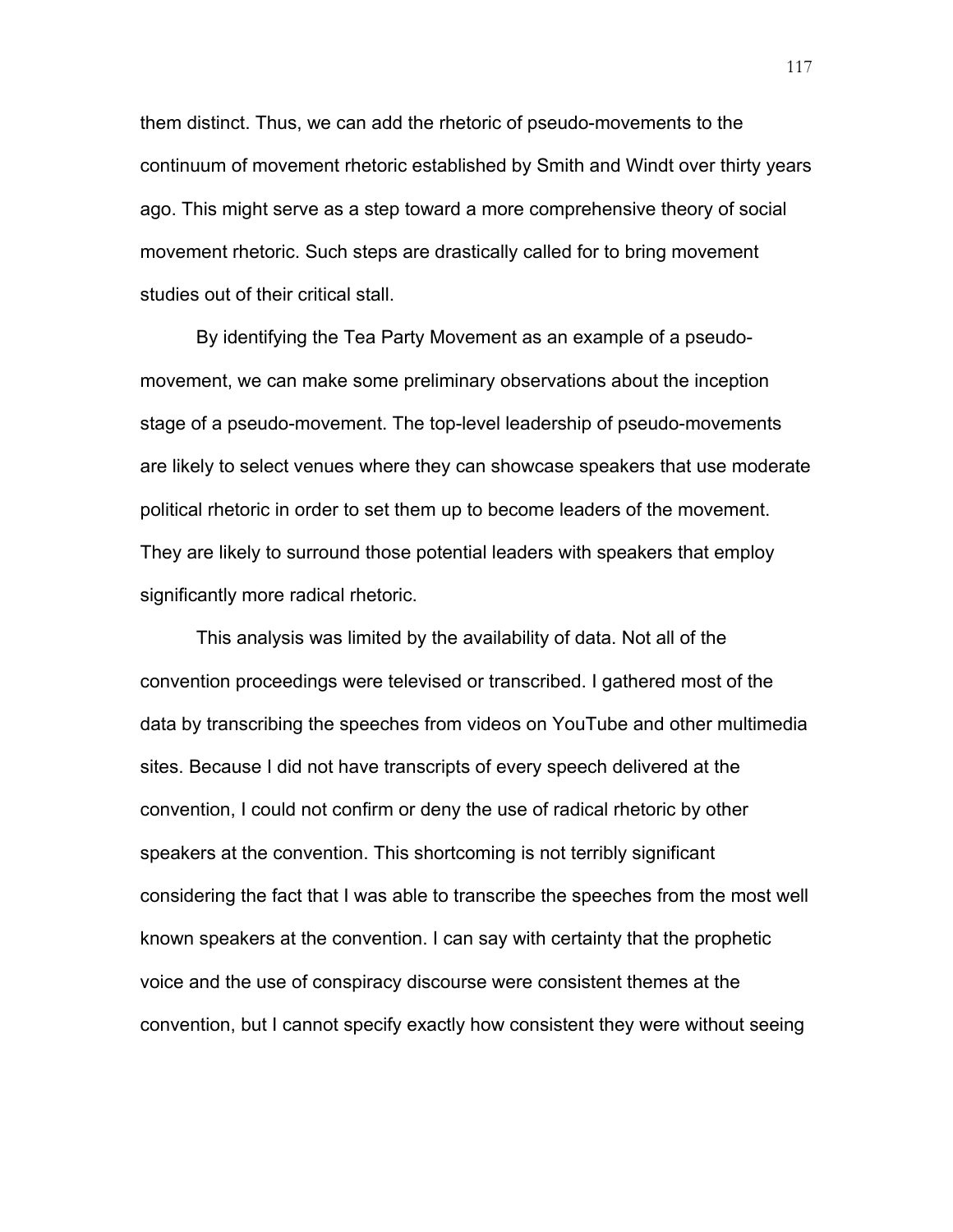the other speeches. Future studies of the Tea Party Movement would benefit from having access to all of the speeches delivered at conventions.

Another limitation is that this study only examines the inception phase of the Tea Party Movement. Previous scholarly literature suggests that the rhetoric of social movements may change significantly over time.<sup>223</sup> The Tea Party Movement is in its initial stages and the use radical rhetoric employed by potential leaders may increase or decrease in frequency. A longitudinal study of the Tea Party movement may be instructive, especially as the members of the movement continue to become involved in electoral politics. The level of success these members have may have a significant impact on whether the movement becomes more radical or more moderate over time.

<sup>&</sup>lt;sup>223</sup> Charles Stewart, "The internal rhetoric of the Knights of Labor," *Communication Studies* 42, no. 1 (1991): 67-82.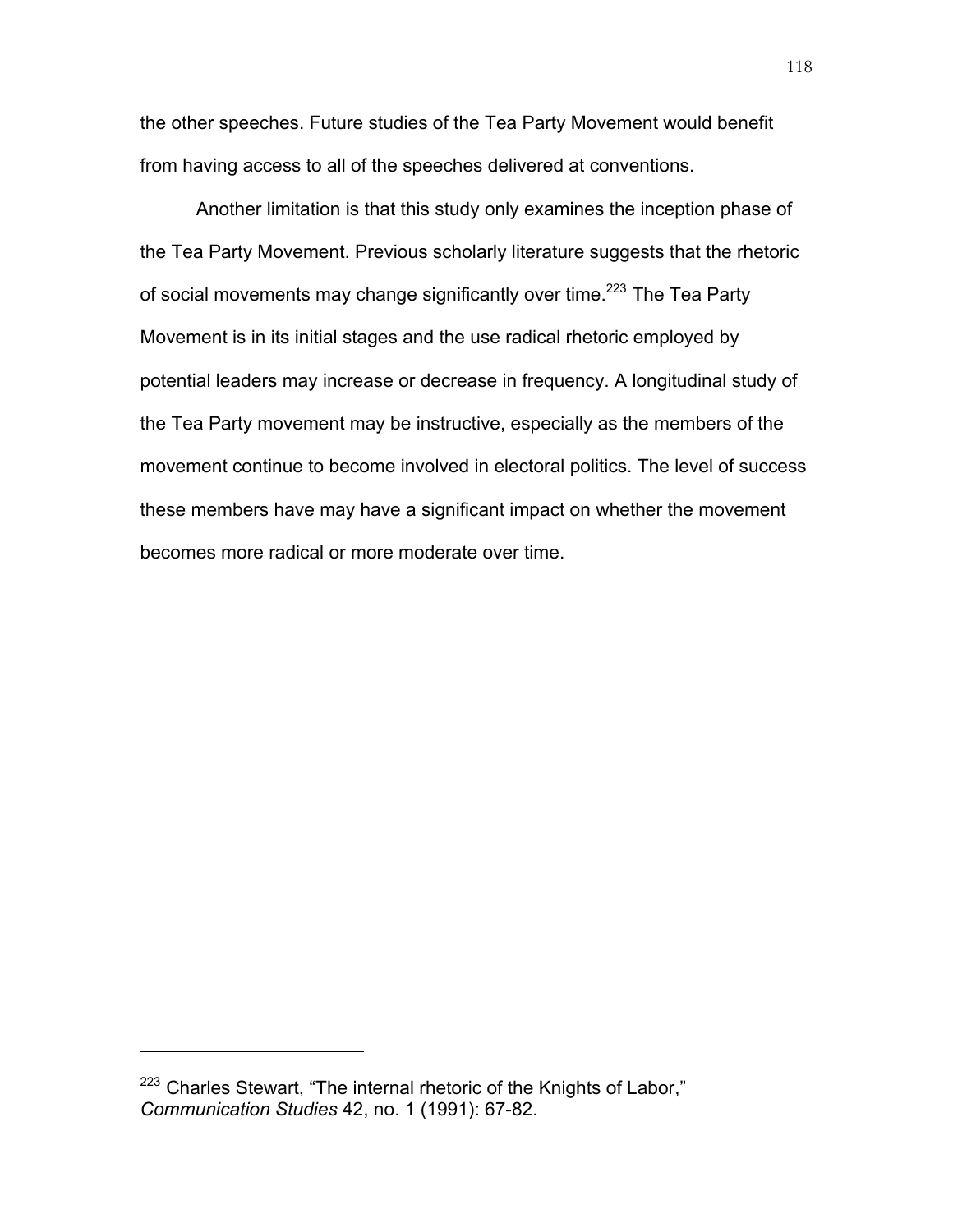## **REFERENCES**

- Alterman, Eric. *What liberal media?: the truth about bias and the news*. Basic Books, 2004.
- Beck, Glenn. "Glenn Beck's speech at Alamo Tea Party." *YouTube*, April 15, 2009. http://www.youtube.com/watch?v=o4OvuuhtRQ0.
- Benoit, W. L., J. R. Blaney, and P. M. Pier. *Campaign'96: A functional analysis of acclaiming, attacking, and defending*. Praeger Publishers, 1998.
- Benoit, William, Blaney Blaney, and P. M. Pier. "Acclaiming, attacking, and defending: A functional analysis of US nominating convention keynote speeches." *Political Communication* 17, no. 1 (2000): 61-84.
- Black, E. *Rhetorical criticism: A study in method*. Univ of Wisconsin Pr, 1978.
- Breitbart, Andrew. "Andrew Breitbart's Address to the First National Tea Party Convention." Speech presented at the National Tea Party Convention, Opryland Hotel, Nashville, TN, February 5, 2010. http://biggovernment.com/amarcus/2010/02/09/breitbarts-full-length-keynoteaddress-to-the-first-national-tea-party-convention/.

———. "Breitbart's Keynote Address To The First National Tea Party Convention." *Big Government*, February 5, 2010. http://biggovernment.com/amarcus/2010/02/09/breitbarts-full-length-keynoteaddress-to-the-first-national-tea-party-convention/.

- Brice, Arthur. "Palin Brings Her Folksy Tone to Debate." *Cnn.com*. http://www.cnn.com/2008/POLITICS/10/02/palin.debate/index.html.
- Burghart, Devin. "Revival and Revolt: Inside the Tea Party Nation Convention." *Institute for Research and Education on Human Rights*, February 11, 2010. http://www.irehr.org/index.php?option=com\_content&view=article&id=52:reviva l-and-revolt-inside-the-tea-party-nationconvention&catid=10:analysis&Itemid=23.
- Burke, Kenneth. *Permanence and change: An anatomy of purpose*. Univ of California Pr, 1984.

———. *The rhetoric of religion: Studies in logology*. Univ of California Pr on Demand, 1970.

- Bush, George. W. "President George W. Bush's Address Regarding the Economic Crisis." *About.com*, January 3, 2009. http://uspolitics.about.com/od/gwbush/a/bush\_economy.htm.
- Cathcart, Robert. "Defining social movements by their rhetorical form." *Communication Studies* 31 (1980): 267-273.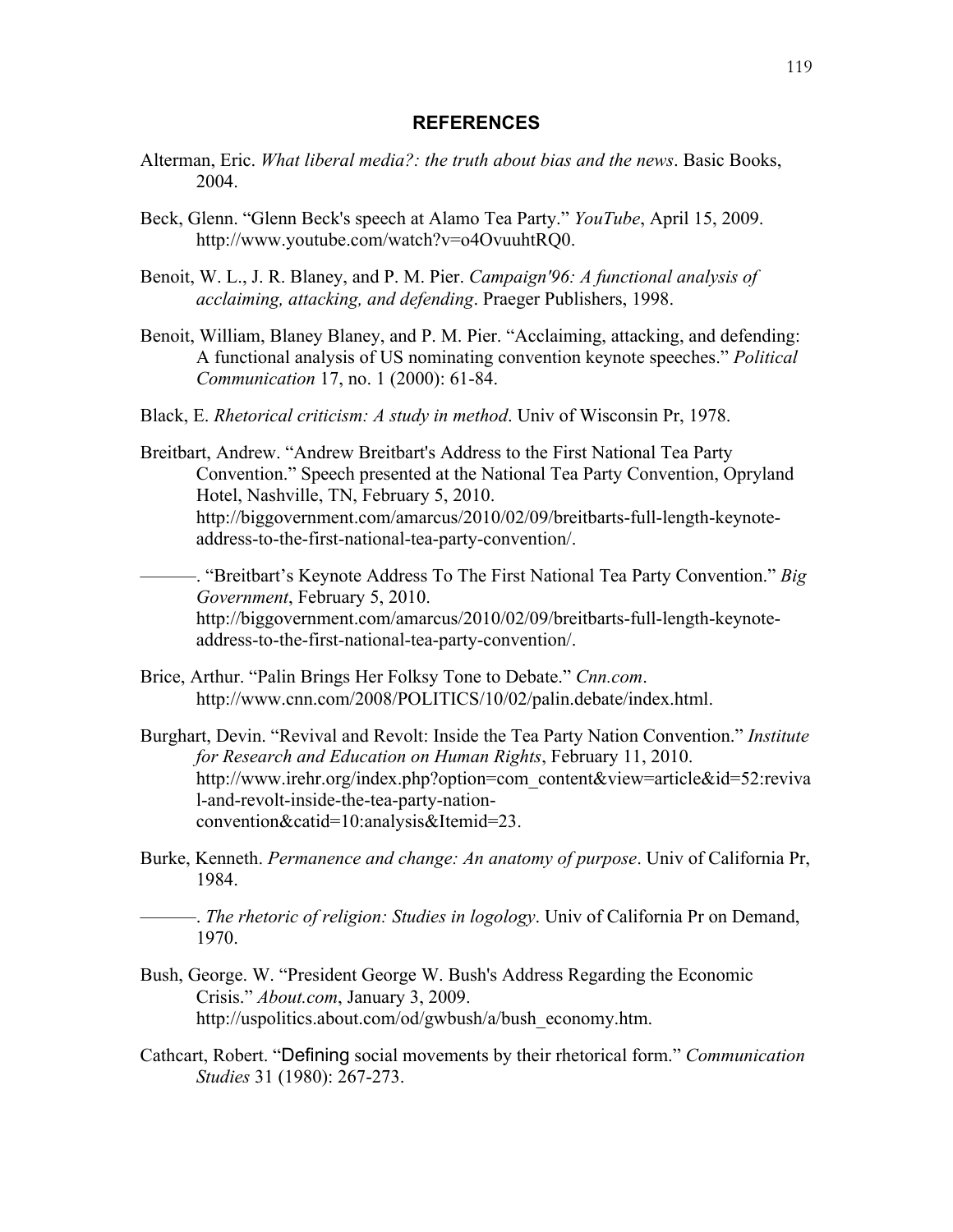———. "Movements: Confrontation as rhetorical form." *Southern Communication Journal* 43 (1978): 233-247.

———. "New Approaches to the Study of Movements: Defining Movements Rhetorically." *Western Speech* Spring (1972).

- Chinni, Dante. "Tea Party: How Big Is It, and Where Is It Based?." *The Christian Science Monitor*, April 21, 2010. http://patchworknation.csmonitor.com/csmstaff/2010/0421/tea-party-how-big-isit-and-where-is-it-based/.
- Cillizza, Chris. "Palin To Resign, Focus on Presidential Run." *The Washington Post*, June 9, 2009. http://voices.washingtonpost.com/thefix/governors/palin-will-notrun-for-reelect.html.
- Condit, Celest, and John Louis Lucaites. *Crafting equality: America's anglo-african word*. University of Chicago Press, 1993.
- Darsey, James. *The prophetic tradition and radical rhetoric in America*. NYU Press, 1997.
- Fang, Lee. "Spontaneous Uprising? Corporate Lobbyists Helping To Orchestrate Radical Anti-Obama Tea Party Protests." *Think Progress*, April 9, 2009. http://thinkprogress.org/2009/04/09/lobbyists-planning-teaparties/.
- Farrah, Joseph. "Joseph Farrah's Address to the First National Tea Party Convention" presented at the National Tea Party Convention, Opryland Hotel, Nashville, TN, February 4, 2010. http://www.youtube.com/watch?v=vrAwia\_kE5I&feature=related.
- Fenster, Mark. *Conspiracy theories: Secrecy and power in American culture*. Univ Of Minnesota Press, 2008.
- Foss, Sonja. "Equal Rights Amendment controversy: Two worlds in conflict." *Quarterly Journal of Speech* 65 (1979): 275-288.
- Good, Chris. "Palin To Address Tea Party Convention." *The Atlantic*. online, January 7, 2010, sec. Politics. http://www.theatlantic.com/politics/archive/2010/01/palin-toaddress-tea-party-convention/33122/.
- Goodnight, G. Thomas, and John Poulakos. "Conspiracy Rhetoric: From Pragmatism to Fantasy in Public Discourse.." *Western Journal of Speech Communication: WJSC* 45, no. 4 (Fall1981 1981): 299-316.
- Greenwald, Glenn. "Palin and the Tea-Party "movement": Nothing New." *Salon.com*, February 7, 2010. http://www.salon.com/news/opinion/glenn\_greenwald/2010/02/07/palin.
- Griffin, Leland. "A dramatistic theory of the rhetoric of movements." *Critical Responses to Kenneth Burke, 1924-1966* (1969).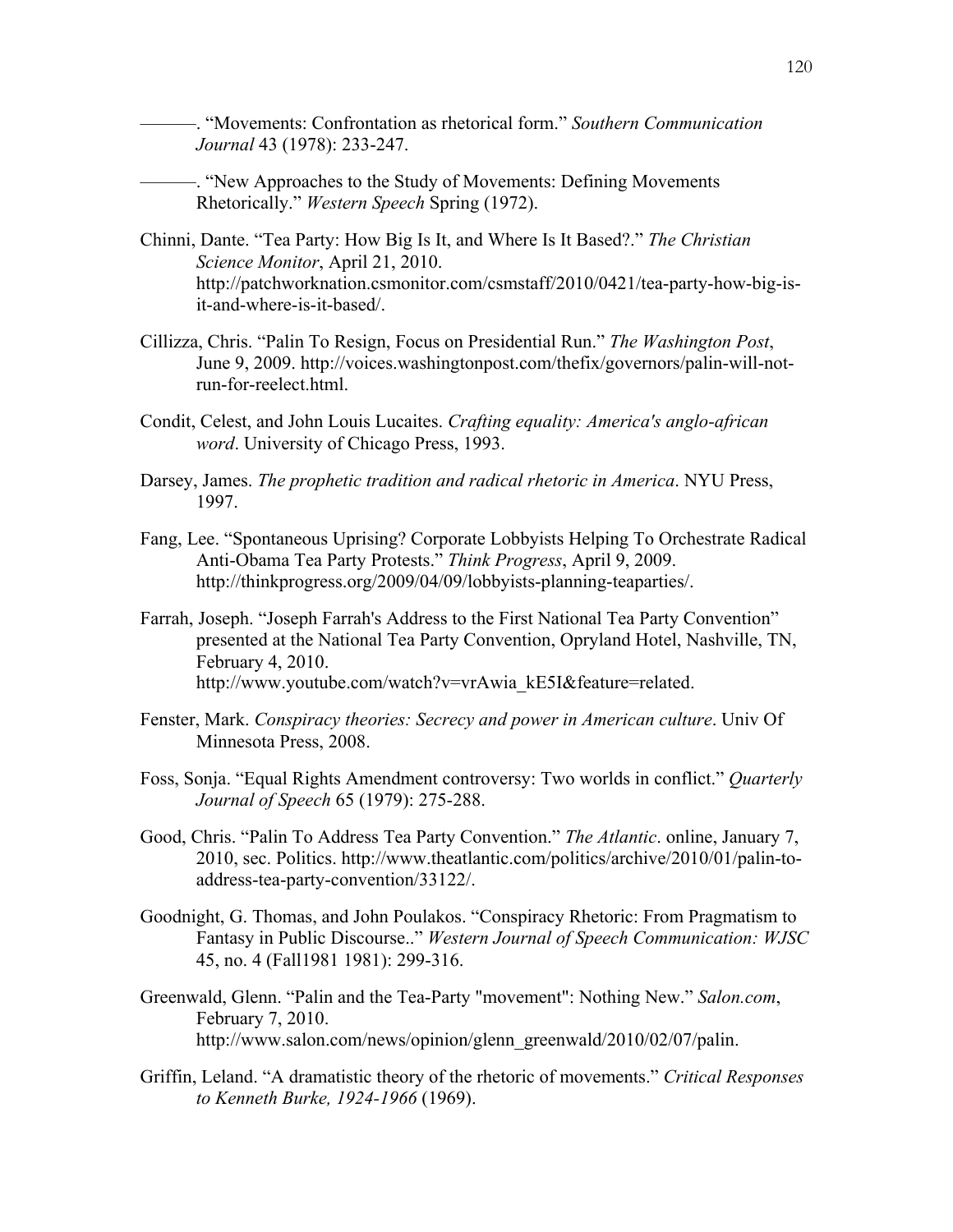- ———. "On studying movements." *Communication Studies* 31, no. 4 (1980): 225-232.
- ———. "The rhetoric of historical movements." *Quarterly Journal of Speech* 38 (1952): 184-188.
- Hahn, Dan, and Ruth Gonchar. "Social movement theory: A dead end." *Communication Monographs* 44 (1977): 372.

———. "Studying social movements: A rhetorical methodology." *Communication Education* 20 (1971): 44-52.

- Hauser, Gerard, and Susan Whalen. "New rhetoric and new social movements." *Emerging theories of human communication* (1997): 115-140.
- Hofstadter, R. "The paranoid style in American politics." *Harper's Magazine* 229, no. 1374 (1964): 77-86.
- "In Full: Palin's Tea Party Speech." *CBSNEWS.com*, February 6, 2010. http://www.cbsnews.com/video/watch/?id=6182081n.
- Jonsson, Patrik. "Arguing the size of the "tea party" protest." *CSMonitor.com*, April 18, 2009. http://www.csmonitor.com/USA/2009/0418/p25s03-usgn.html.
- Kay, Jonathan. "Tea Party Movement Is Full of Conspiracy Theories." *Newsweek*. http://www.newsweek.com/2010/02/08/black-helicopters-over-nashville.html.
- Keeley, Brian. "Of conspiracy theories." *The Journal of Philosophy* 96, no. 3 (1999): 109-126.
- Killian, Lewis, and Ralph Turner. *Collective behavior*. Prentice-Hall, 1957.
- King, Andrea. "You can't keep a good Tea Party down!." *WorldNetDaily*, March 30, 2009. http://www.wnd.com/index.php?fa=PAGE.view&pageId=93372.
- Knibb, Michael. "Prophecy and the Emergence of the Jewish Apocalypses'." *Israel's Prophetic Tradition: Essays in Honour of Peter R. Ackroyd*: 155–80.
- Koppelman, Alex. "Why the stories about Obama's birth certificate will never die." *Salon*, December 5, 2008. http://www.salon.com/news/feature/2008/12/05/birth\_certificate.
- Krugman, Paul. "Op-Ed Columnist Tea Parties Forever NYTimes.com." http://www.nytimes.com/2009/04/13/opinion/13krugman.html.
- Laclau, Ernesto. *On populist reason*. Verso Books, 2005.
- Lake, Randall A. "Order and Disorder in Anti-Abortion Rhetoric: A Logological View.." *Quarterly Journal of Speech* 70, no. 4 (November 1984): 425.
- Lessl, Thomas M. "The Priestly Voice.." *Quarterly Journal of Speech* 75, no. 2 (May 1989): 183.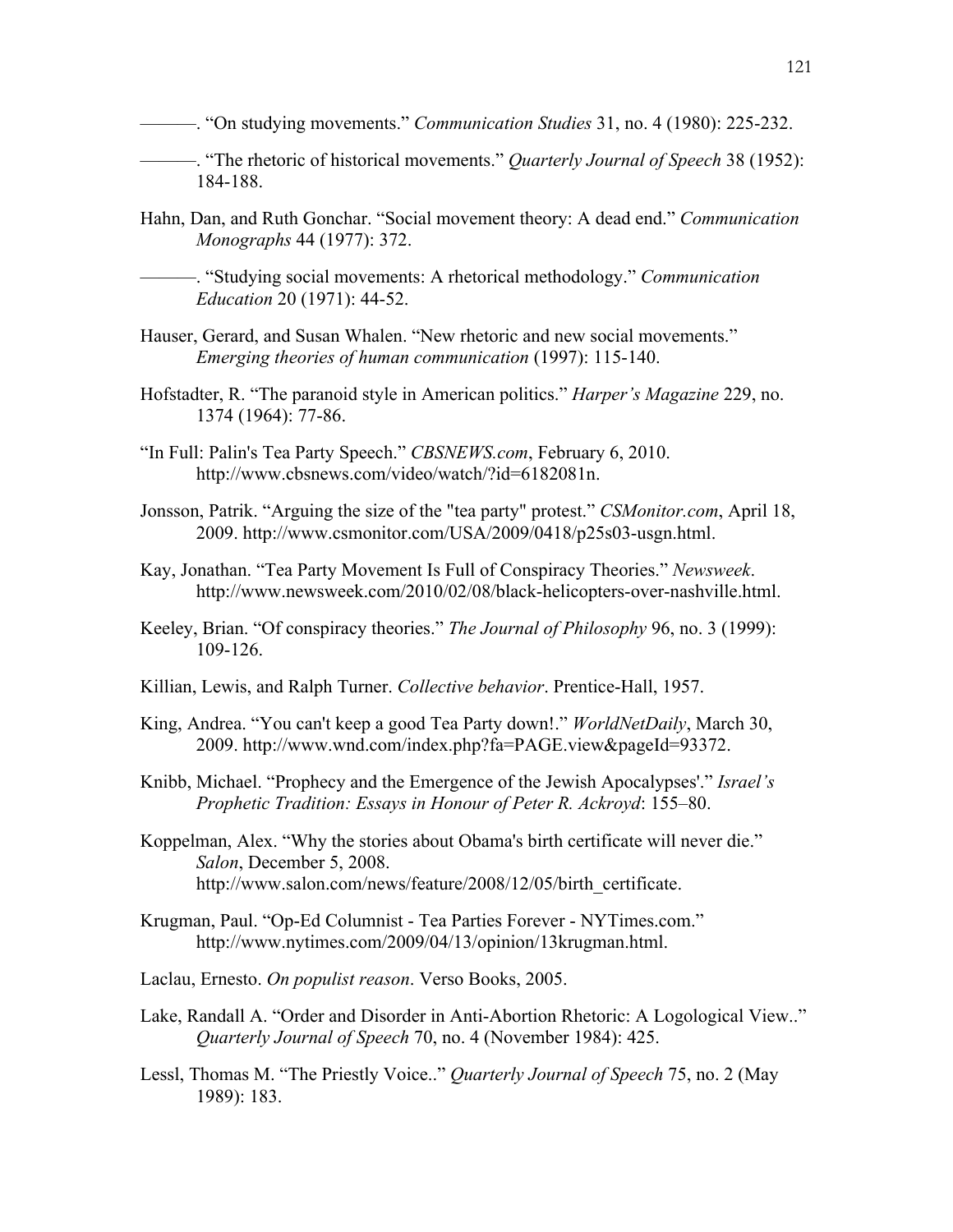Lipset, Seymour, and Earl Raab. *The politics of unreason*. Heinemann London, 1971.

———. *The politics of unreason: right wing extremism in America, 1790-1970*. Heinemann, 1971, 1978.

- Lipset, SM. "The revolt against modernity'." *Mobilization, center-periphery structures and nation-building: a volume in commemoration of Stein Rokkan* (1981): 451.
- Lo, Clarence. "Countermovements and conservative movements in the contemporary US." *Annual Review of Sociology* 8 (1982): 107-134.
- Lucas, Stephen. "Coming to terms with movement studies." *Communication Studies* 31 (1980): 255-266.

Madsen, Arnie, and Robert C. Chandler. "Prophets and Priests: Argument By and Before the Supreme Court.." In *Conference Proceedings -- National Communication Association/American Forensic Association (Alta Conference on Argumentation)*, 364-369. National Communication Association, 1991. http://ezproxy.gsu.edu:2048/login?url=http://search.ebscohost.com/login.aspx?dir ect=true&db=ufh&AN=20750971&site=ehost-live.

- Marcus, Lloyd. "The Tea Party Movement Does Not Need a Leader!." *American Thinker*, January 4, 2010. http://www.americanthinker.com/2010/01/the\_tea\_party\_movement\_does\_no\_1.h tml.
- McGee, MC. "in search of ëthe peopleí: a rhetorical alternative." *Quarterly Journal of Speech* 61 (1975): 235-249.
- McGee, Michael. "Social Movement: Phenomenon or Meaning?." *Central States Speech Journal* 31 (1980).
- Mottl, Tahi. "The analysis of countermovements." *Social Problems* 27 (1980): 620-635.
- Munck, Gerardo. "Actor formation, social co-ordination, and political strategy: Some conceptual problems in the study of social movements." *Sociology* 29, no. 4 (1995): 667.
- Nordvold, Robert O. "Rhetoric as Ritual: Hubert H. Humphrey's Acceptance Address at the 1968 Democratic national Convention.." *Today's Speech* 18, no. 1 (Winter1970 1970): 34-38.
- Page, Ann, and Donald Clelland. "The Kanawha County textbook controversy: A study of the politics of life style concern." *Social Forces* 57 (1978): 265-281.
- Palin, Sarah. "Sarah Palin Speaks at Tea Party Convention." Speech presented at the National Tea Party Conventions, Opryland Hotel, Nashville, TN, February 6, 2010. http://www.youtube.com/watch?v=E7gVp3diPbI.

Pappas, Alex. "Tea Party convention leaders announce formation of political action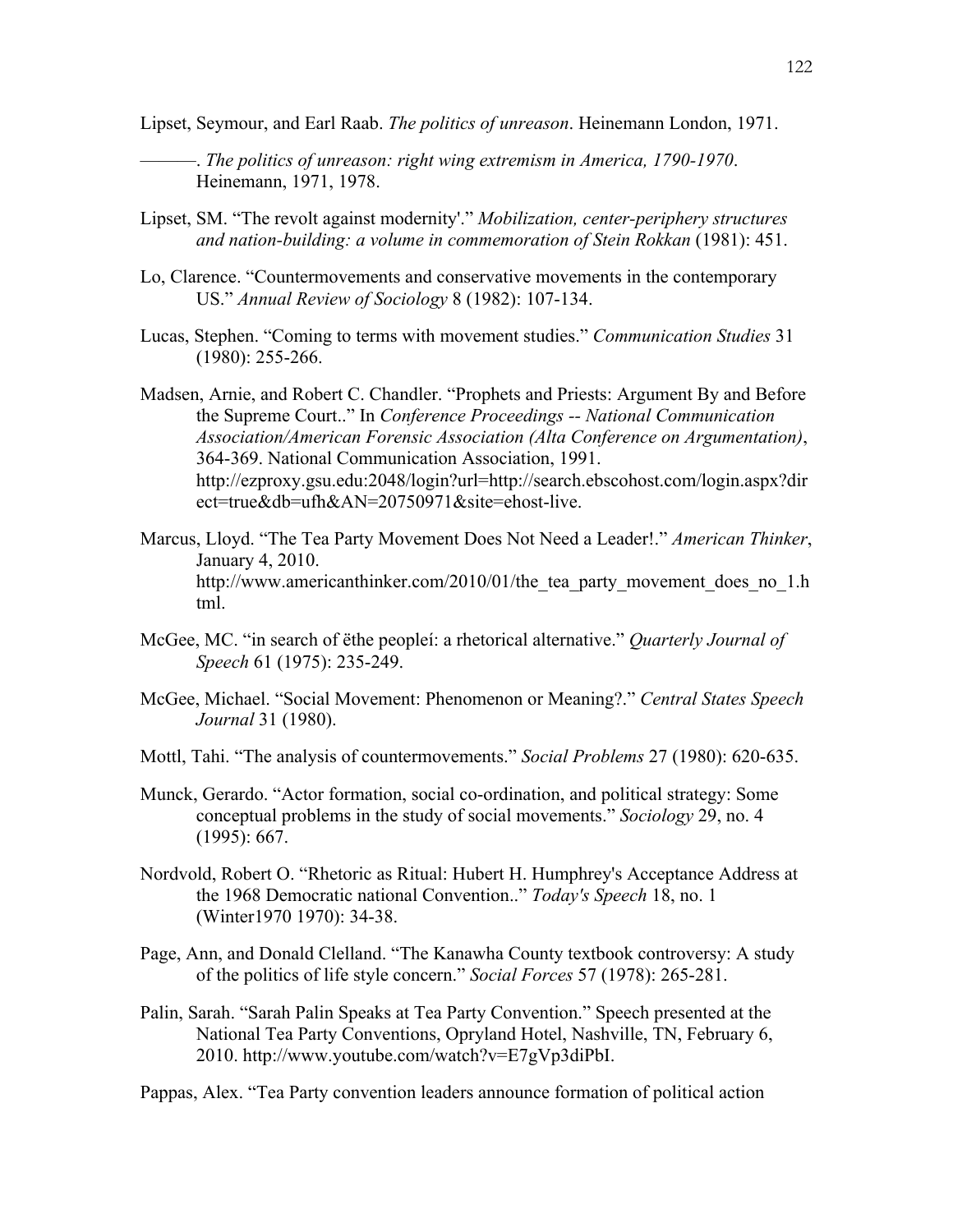committee." *The Daily Caller*, February 7, 2010, sec. Breaking News. http://dailycaller.com/2010/02/05/tea-party-convention-leaders-announceformation-of-political-action-committee/.

Paul, Ron. "Ron Paul in the Katy Tea Party Debate." *RonPaul.com*, February 20, 2010. http://www.ronpaul.com/2010-02-20/ron-paul-in-the-katy-tea-party-debate/.

———. "Ron Paul's Tea Party Speech." *RonPaul.com*, April 15, 2010. http://www.ronpaul.com/2010-04-15/ron-pauls-speech-at-the-tea-party-inwashington-dc/.

- Pendlebury, Steve. "Sarah Palin Will Speak at First National Tea Party Convention." *Aolnews.com*, January 7, 2010. http://www.aolnews.com/nation/article/sarahpalin-will-speak-at-first-national-tea-party-convention/19307596.
- Phillips, Alan. "Prophecy and law." *Israel's Prophetic Tradition: Essays in Honour of Peter R. Ackroyd*: 217-32.
- Raju, Manu. "Tea party power swaying centrists?." *Politico.com*, July 1, 2010. http://www.politico.com/news/stories/0610/39259.html.
- Riches, Suzanne, and Malcolm Sillars. "The status of movement criticism." *Western Journal of Communication* 44 (1980): 275-287.
- "Rick Santelli's Shout Heard 'Round the World." *CNBC.com*, February 22, 2009. http://www.cnbc.com/id/29283701/Rick\_Santelli\_s\_Shout\_Heard\_Round\_the\_W orld.
- "Riehl World View: Judson Phillips Wants To Be A Tea Party Millionaire?." http://www.riehlworldview.com/carnivorous\_conservative/2010/01/judsonphillips-wants-to-be-a-tea-party-millionaire.html.
- Robbins, Liz. "Tax Day Is Met With Tea Parties." *NYTimes.com*, April 15, 2009. http://www.nytimes.com/2009/04/16/us/politics/16taxday.html?\_r=3&ref=yourmoney%3e.
- Roberts, Patrick. "Tea Party Mascot Sarah Palin Laughing All the Way to the Bank." *Irish Central*, April 15, 2010. http://www.irishcentral.com/story/news/people and politics/sarah-palinlaughing-all-the-way-to-the-bank-90962519.html.
- Ruane, Laura. "Those outside Harborside in Fort Myers had plenty to see, say." *Newspress.com*, February 11, 2009. http://www.newspress.com/article/20090211/OBAMA/90210068/Those-outside-Harborside-in-Fort-Myers-had-plenty-to-see-say.
- Simons, Herbet. "Requirements, problems, and strategies: A theory of persuasion for social movements." *Quarterly Journal of Speech* 56 (1970): 1-11.

Smelser, Neil. *Theory of collective behavior*. Free Pr, 1971.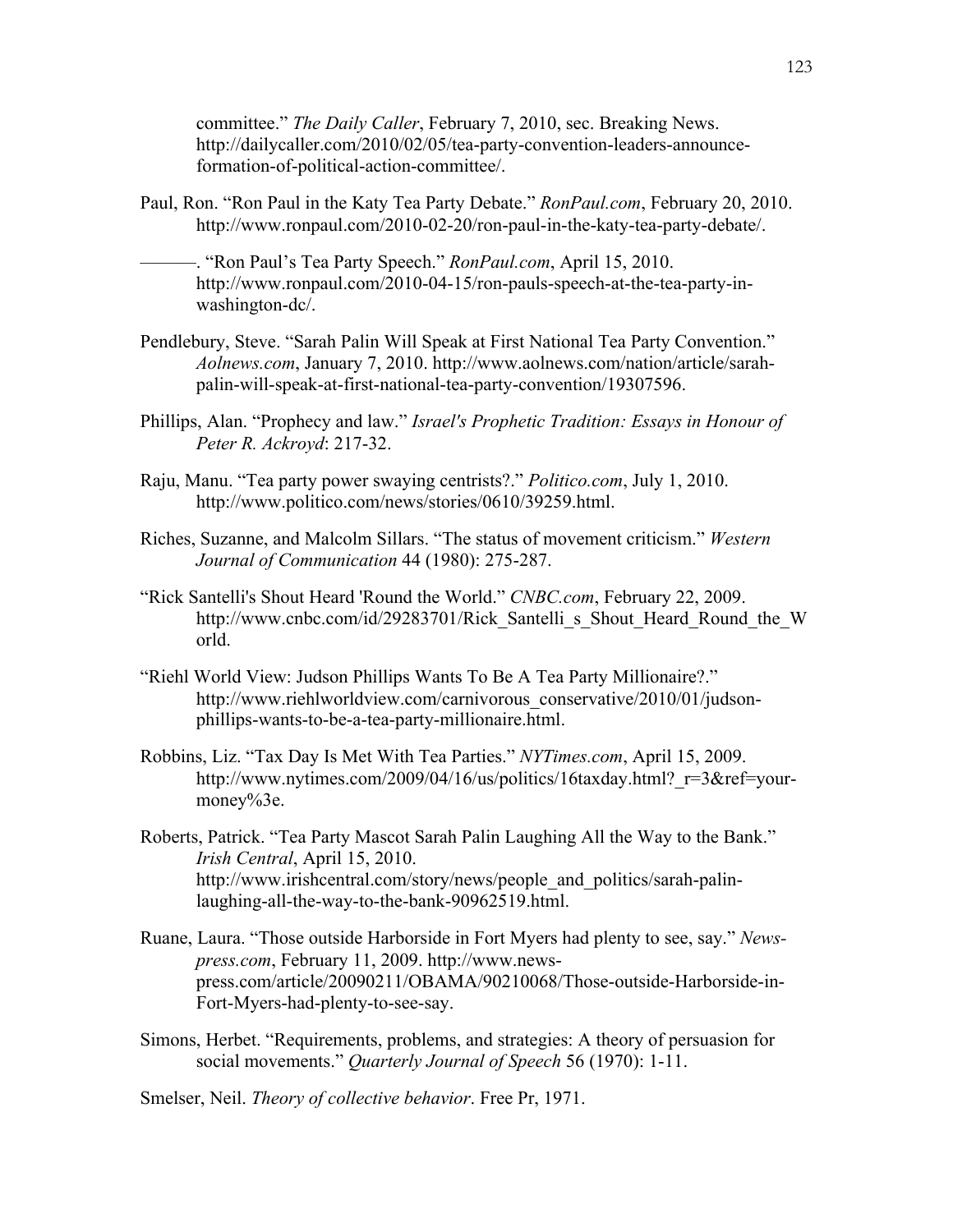Smith, Huston. *The Religions of Man*. HarperCollins Publishers, 1965.

- Smith, Larry, David, and Dan Nimmo. *Cordial concurrence: Orchestrating national party conventions in the telepolitical age*. Praeger Publishers, 1991.
- Smith, Ralph, and Russel Windes. "The innovational movement: A rhetorical theory." *Quarterly Journal of Speech* 61 (1975): 140-153.
- Solomon, Maratha. "The 'positive Woman's' Journey: A Mythic Analysis of the Rhetoric of the Stop Era.." *Quarterly Journal of Speech* 65, no. 3 (October 1979): 262.
- Spellman, Jim. "Tea party movement has anger, no dominant leaders." *CNN*, September 12, 2009, sec. Politics. http://www.cnn.com/2009/POLITICS/09/12/tea.party.express/index.html.
- Steinhauser, Brendan. "Cape Coral Tea Party is ON!." *FreedomWorks.org*, March 29, 2009. http://www.freedomworks.org/blog/bstein80/cape-coral-tea-party-is-on.

———. "FreedomWorks plans to protest Obama in Fort Myers, Florida Tuesday!." *FreedomWorks.org*, February 9, 2009. http://www.freedomworks.org/blog/bstein80/freedomworks-plans-to-protestobama-in-fort-myers-.

Stewart, Charles. "A functional approach to the rhetoric of social movements." *Communication Studies* 31 (1980): 298-305.

———. "The internal rhetoric of the Knights of Labor." *Communication Studies* 42, no. 1 (1991): 67-82.

- Stewart, Katherine. "Conspiracy theory's worlds." *Paranoia within reason: a casebook on conspiracy as explanation* (1999): 13-19.
- Tancredo, Tom. "Thank God John McCain Lost! Here's why." presented at the National Tea Party Convention, Opryland Hotel, Nashville, TN, February 4, 2010. http://www.freerepublic.com/focus/f-news/2445943/posts.

———. "Thank God John McCain Lost! Here's why.," February 4, 2010. http://www.freerepublic.com/focus/f-news/2445943/posts.

Tarrow, S., and Tollefson. *Power in movement: Social movements, collective action and politics*. Cambridge University Press New York, 1994.

"Tax Day Tea Party," August 12, 2009. http://taxdayteaparty.com/.

- "The Federation for American Immigration Reform (FAIR): Rep. Tancredo Introduces an Immigration Moratorium Bill." http://www.fairus.org/site/PageServer?pagename=research\_researchb210.
- "The Tea Party Convention in Opryland, Nashville, Tennessee » Right Pundits." http://www.rightpundits.com/?p=5286.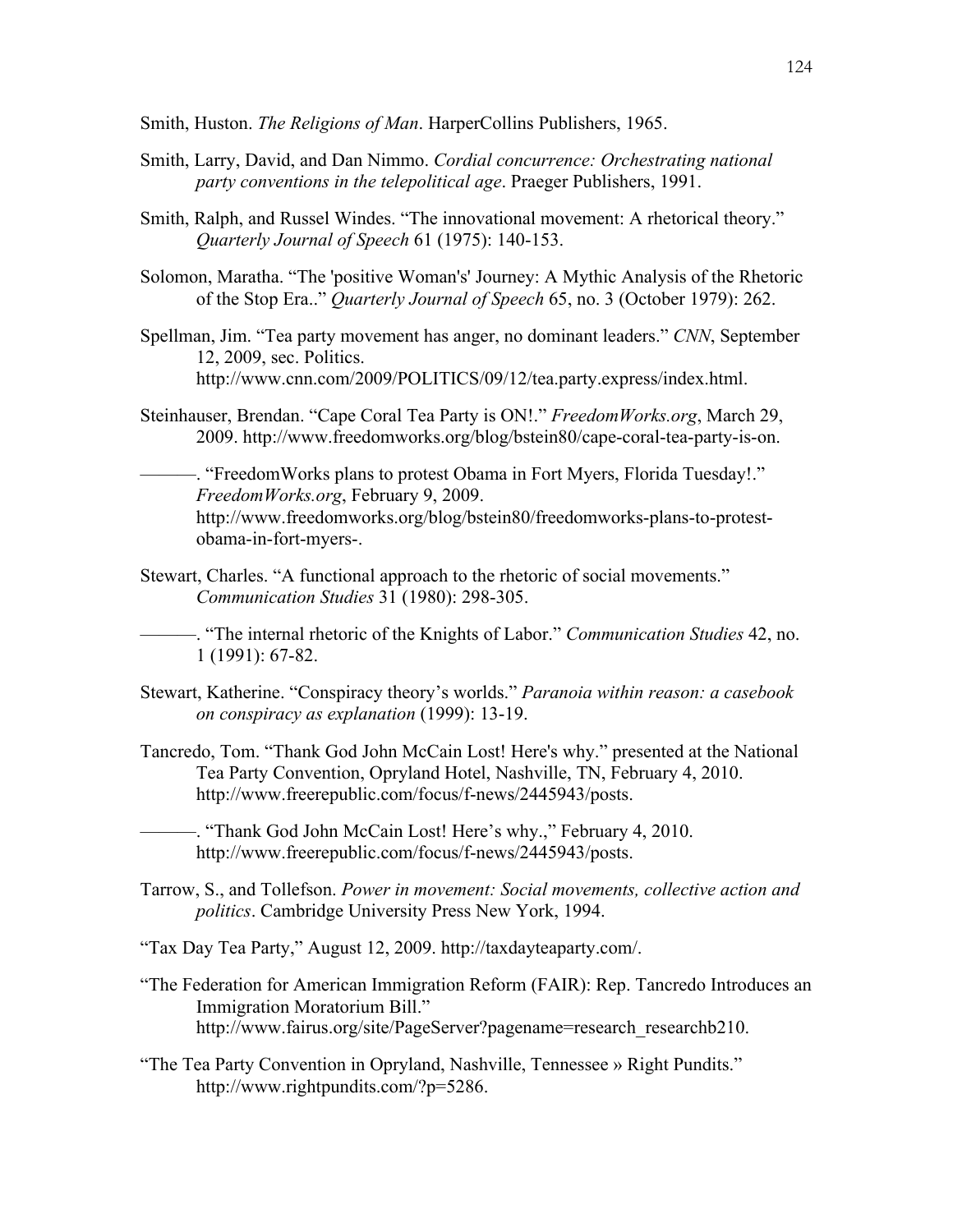- "The Tea Party Movement: Who's In Charge? Politics The Atlantic." http://www.theatlantic.com/politics/archive/2009/04/the-tea-party-movementwhos-in-charge/13041/.
- Tilly, Charles. "Major forms of collective action in western Europe 1500ñ1975." *Theory and Society* 3 (1976): 365-375.
- Touraine, Alaine. *77ie Voice and the Eye: An Analysis of Social Movements*. Cambridge: Cambridge University Press, 1977.
- Vandehei, Jim, and Alex Isenstadt. "Conservatives take aim at leaders, Charlie Crist, other races." *Politico.com*, November 2, 2009. http://www.politico.com/news/stories/1109/29008.html.
- Vanderford, Marsha. "Vilification and social movements: A case study of pro-life and pro-choice rhetoric." *Quarterly Journal of Speech* 75 (1989): 166-182.
- Vogel, Kenneth. "A March, But is it a Movement?." *Politico.com*, September 12, 2009. http://www.politico.com/news/stories/0909/27058\_Page2.html.

———. "Tea partiers turn on each other." *Politico.com*, November 20, 2009. http://www.politico.com/news/stories/1109/29744.html.

- Vogle, Kenneth. "Conservatives grab for tea party cash." *Politico.com*, December 15, 2009, sec. Politics. http://www.politico.com/news/stories/1209/30595\_Page2.html.
- Watanabe, June. "Born identity." *Star Bulletin*, June 6, 2009, sec. Columnists. http://www.starbulletin.com/columnists/kokualine/20090606 kokua line.html.
- Weigel, David. "WorldNetDaily and Palin, Together At Last." *The Washington Independent*. online, January 7, 2010, sec. politics. http://washingtonindependent.com/73389/worldnetdaily-and-palin-together-atlast.
- Wilkinson, Charles. "A rhetorical definition of movements." *Communication Studies* 27 (1976): 88-94.
- Windt, Theodore. *Presidents and protesters: Political rhetoric in the 1960s*. University Alabama Press, 1990.
- Witherington, Ben. *Jesus the seer: the progress of prophecy*. Hendrickson Pub, 1999.
- Zald, Mayer, and Burt Useem. "Movement and Countermovement: Loosely Coupled Conflict" (1982).
- Zarefsky, David. "A Skeptical View of Movement Studies." *Central States Speech Journal* 31 (1980).

———. "President Johnson's War on Poverty: The Rhetoric of Three "Establishment" Movements." *Communication Monographs* (1977).